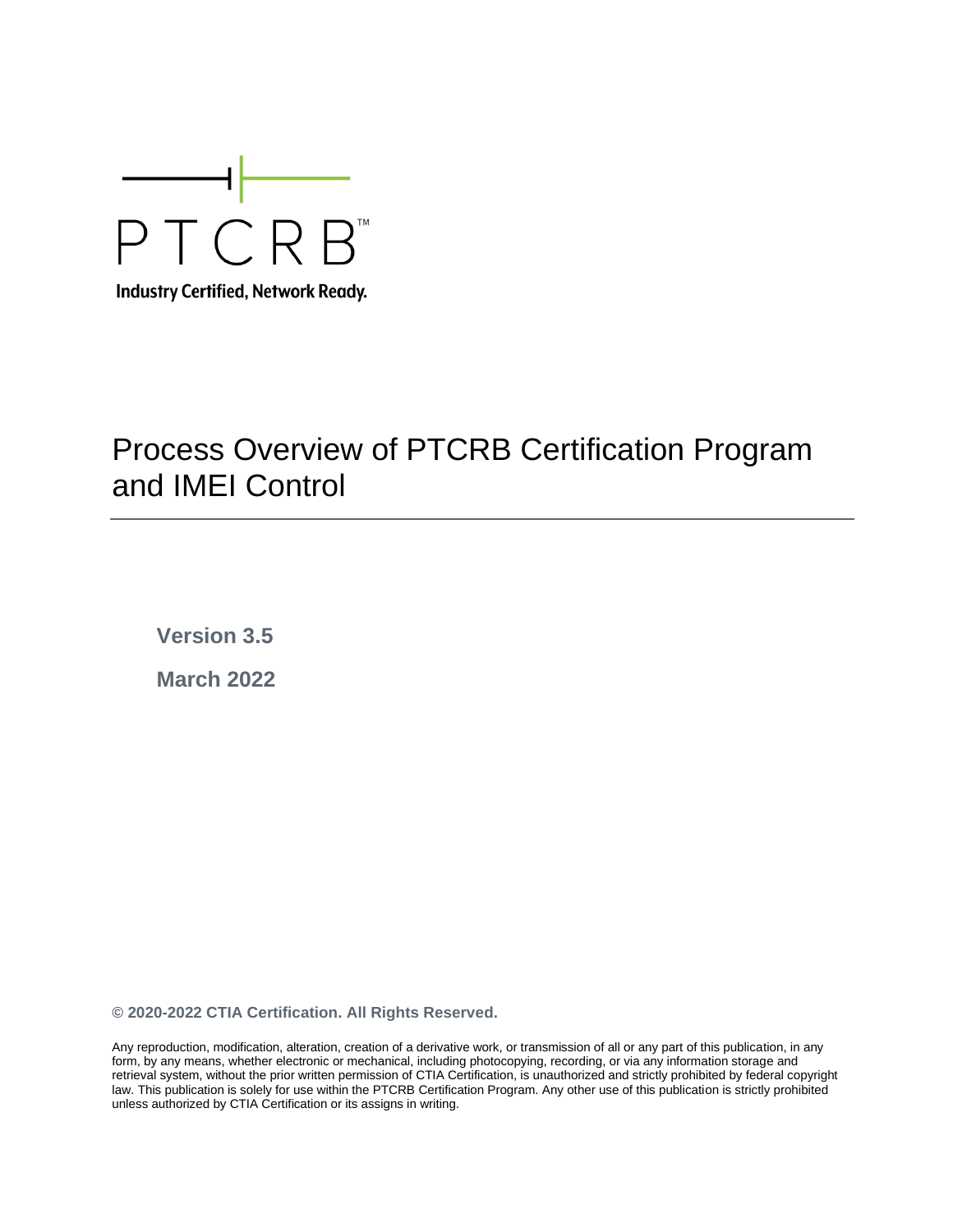# **PTCRB Certification Program**

1400 16th Street, NW

Suite 600

Washington, DC 20036

[programs@ctiacertification.org](mailto:programs@ctiacertification.org)

1.202.785.0081

[www.ptcrb.com](http://www.ptcrb.com/)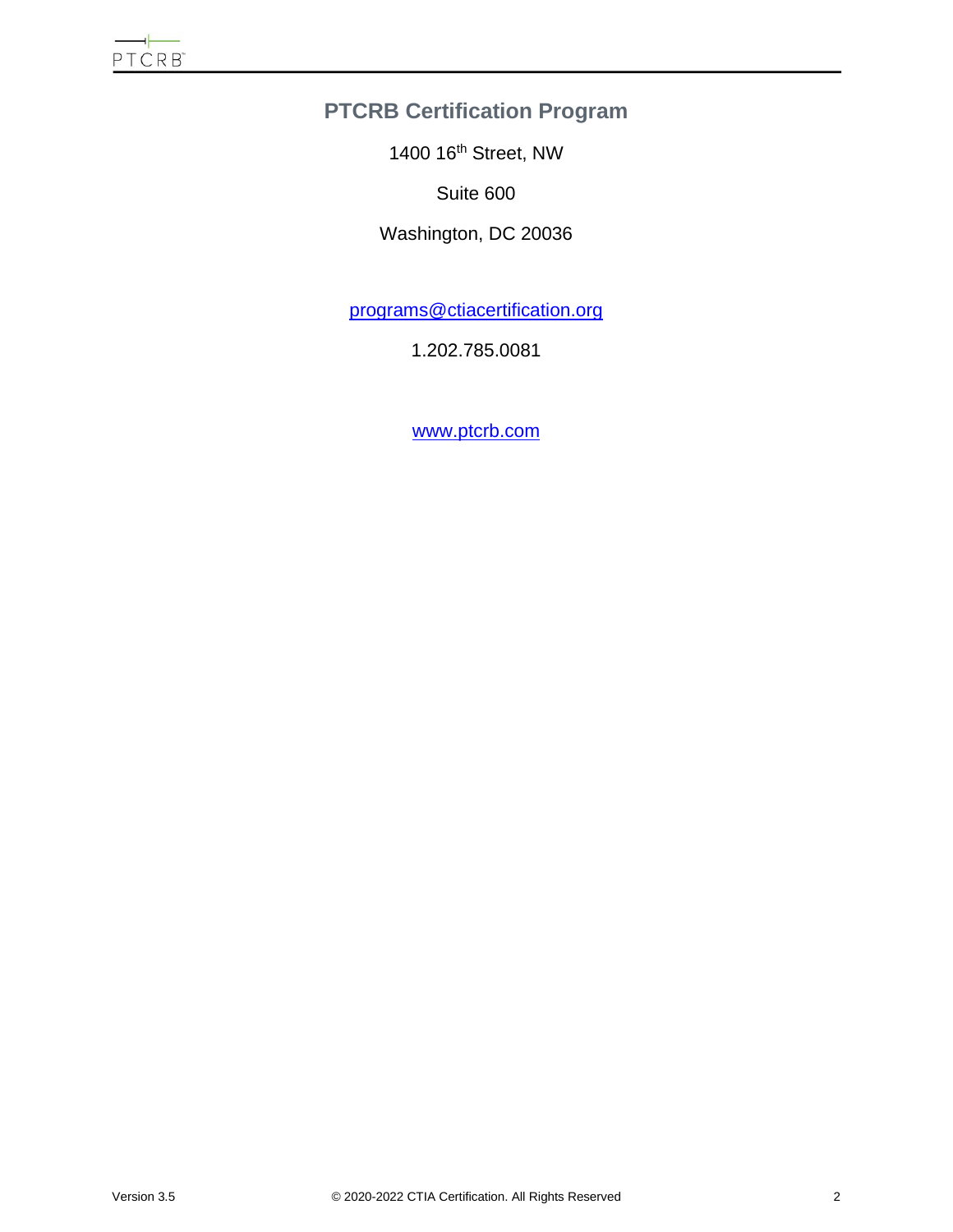$\begin{array}{c}\n\hline\n\leftarrow \\
\hline\n\text{PTCRB}^*\n\end{array}$ 

# **Table of Contents**

| <b>Section 1</b> |     |                                                                                          |  |  |  |
|------------------|-----|------------------------------------------------------------------------------------------|--|--|--|
|                  | 1.1 |                                                                                          |  |  |  |
|                  | 1.2 |                                                                                          |  |  |  |
| <b>Section 2</b> |     |                                                                                          |  |  |  |
|                  | 2.1 |                                                                                          |  |  |  |
|                  | 2.2 |                                                                                          |  |  |  |
| <b>Section 3</b> |     |                                                                                          |  |  |  |
|                  | 3.1 | 3.1.1<br>3.1.2<br>3.1.3<br>3.1.4<br>3.1.5                                                |  |  |  |
|                  | 3.2 | 3.2.1<br>3.2.2<br>3.2.3<br>3.2.4                                                         |  |  |  |
|                  | 3.3 |                                                                                          |  |  |  |
|                  | 3.4 |                                                                                          |  |  |  |
|                  | 3.5 |                                                                                          |  |  |  |
|                  | 3.6 |                                                                                          |  |  |  |
| <b>Section 4</b> |     |                                                                                          |  |  |  |
| <b>Section 5</b> |     |                                                                                          |  |  |  |
|                  | 5.1 |                                                                                          |  |  |  |
|                  | 5.2 | 5.2.1                                                                                    |  |  |  |
|                  | 5.3 |                                                                                          |  |  |  |
|                  | 5.4 |                                                                                          |  |  |  |
|                  | 5.5 | 5.5.1<br>5.5.2<br>5.5.3                                                                  |  |  |  |
|                  | 5.6 |                                                                                          |  |  |  |
| <b>Section 6</b> |     |                                                                                          |  |  |  |
|                  | 6.1 |                                                                                          |  |  |  |
|                  |     | LTE-M or NB-IoT Integrated Devices which utilize a PTCRB-certified Module shall select a |  |  |  |
|                  | 6.2 |                                                                                          |  |  |  |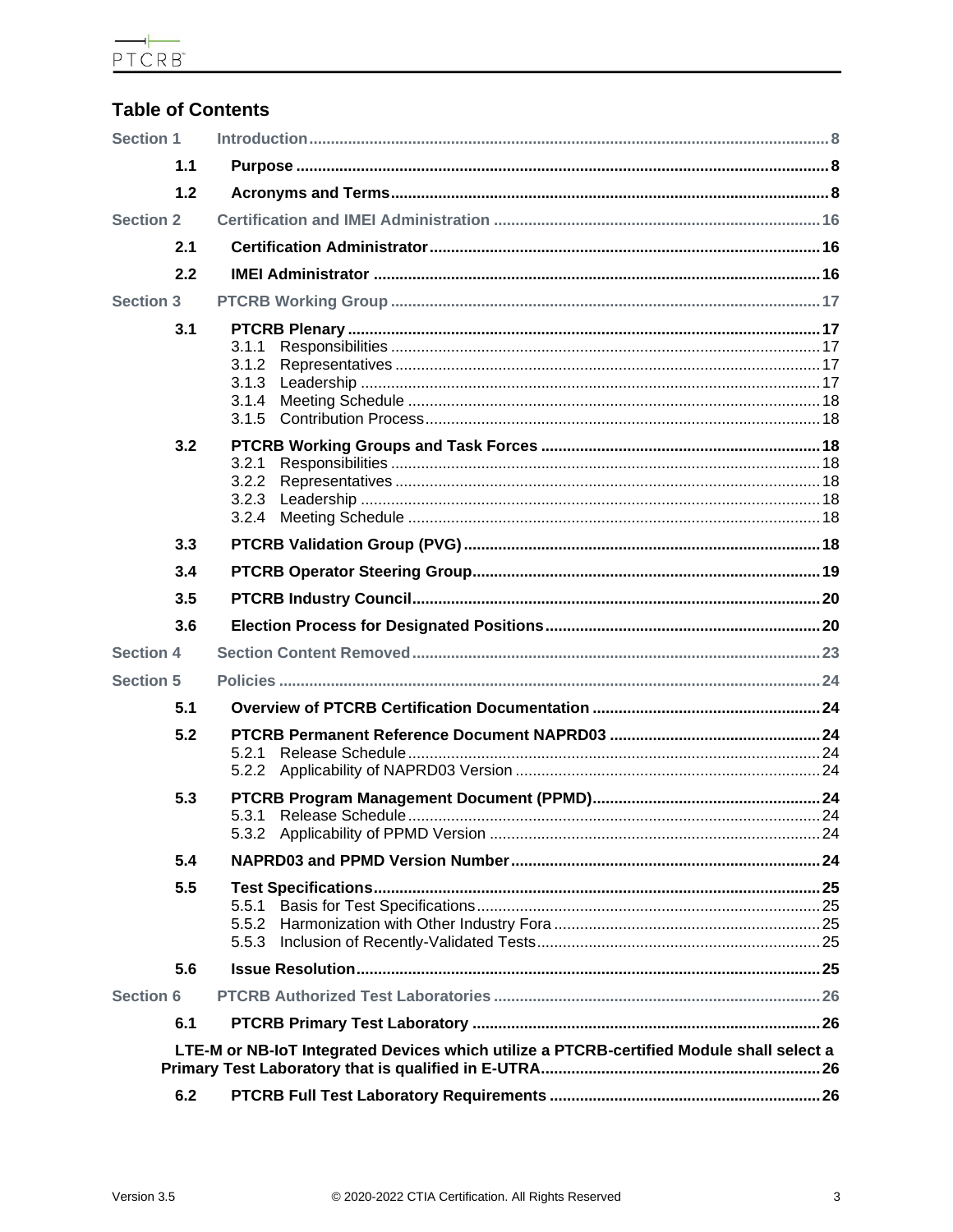| 6.3               |                                                                                        |  |
|-------------------|----------------------------------------------------------------------------------------|--|
| 6.4               |                                                                                        |  |
| <b>Section 7</b>  |                                                                                        |  |
| <b>Section 8</b>  |                                                                                        |  |
| 8.1               |                                                                                        |  |
| 8.2<br>8.3        | 8.2.1<br>8.2.2<br>8.2.3<br>8.2.4<br>8.2.5<br>8.2.6<br>8.2.7<br>8.2.8<br>8.2.9<br>8.3.1 |  |
|                   |                                                                                        |  |
| 8.4               |                                                                                        |  |
| 8.5               |                                                                                        |  |
| 8.6               |                                                                                        |  |
| 8.7               |                                                                                        |  |
| <b>Section 9</b>  |                                                                                        |  |
| 9.1               |                                                                                        |  |
| 9.2               |                                                                                        |  |
| <b>Section 10</b> |                                                                                        |  |
| 10.1              |                                                                                        |  |
| 10.2              |                                                                                        |  |
| 10.3              |                                                                                        |  |
| 10.4              |                                                                                        |  |
| <b>Section 11</b> |                                                                                        |  |
| 11.1              |                                                                                        |  |
| 11.2              |                                                                                        |  |
| 11.3              |                                                                                        |  |
| 11.4              |                                                                                        |  |
| 11.5              |                                                                                        |  |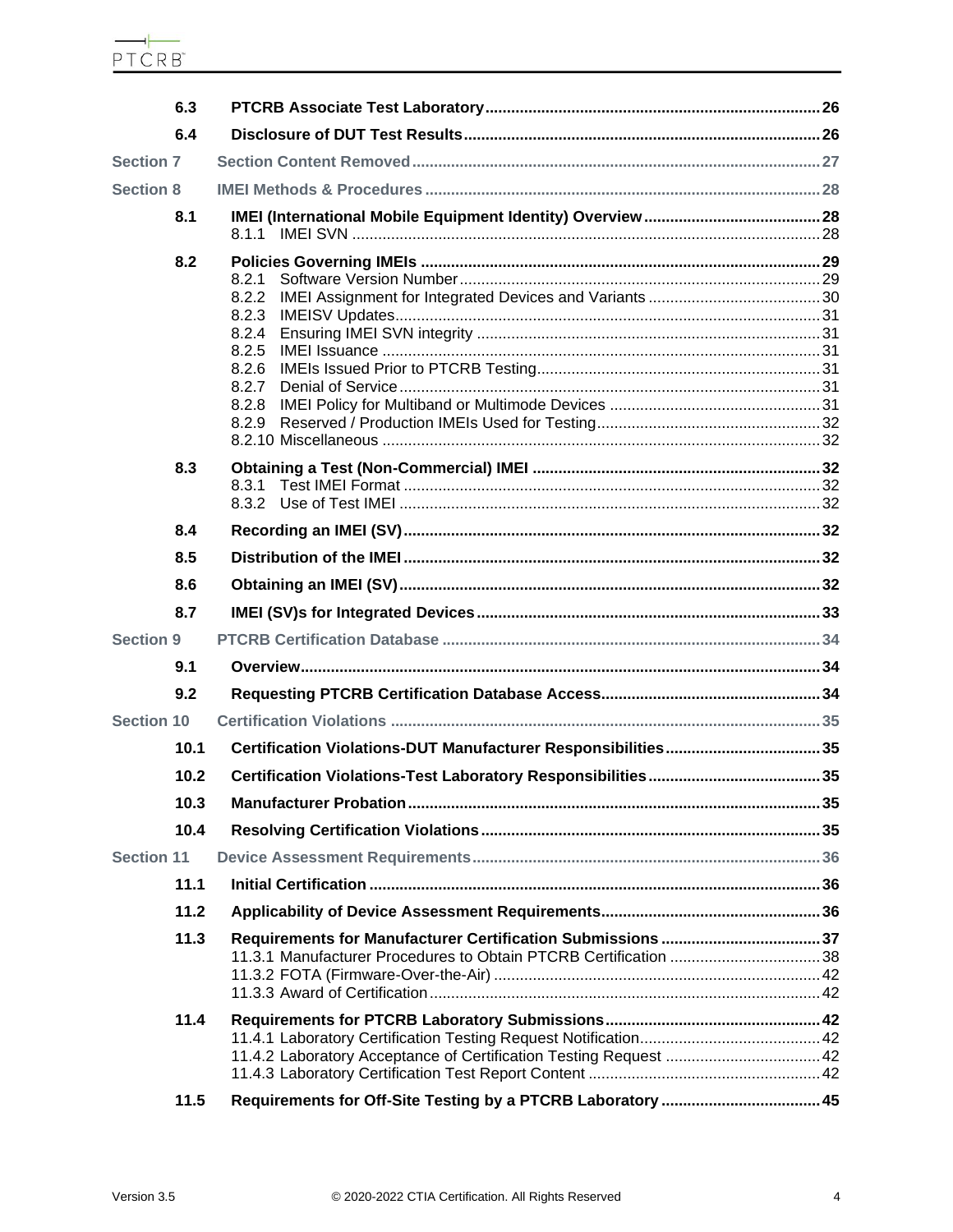| 11.6  |                      | ECO Process Requirements to Maintain PTCRB Certification 47                       |  |
|-------|----------------------|-----------------------------------------------------------------------------------|--|
|       |                      |                                                                                   |  |
|       |                      |                                                                                   |  |
|       |                      |                                                                                   |  |
|       |                      |                                                                                   |  |
|       |                      |                                                                                   |  |
|       |                      |                                                                                   |  |
|       |                      | 11.6.8 NAPRD03 Version Applicability for MMI and OS Security changes in End       |  |
|       |                      |                                                                                   |  |
|       |                      |                                                                                   |  |
|       | 11.6.10              |                                                                                   |  |
| 11.7  |                      |                                                                                   |  |
| 11.8  |                      |                                                                                   |  |
|       |                      |                                                                                   |  |
|       |                      |                                                                                   |  |
|       |                      |                                                                                   |  |
| 11.9  |                      |                                                                                   |  |
| 11.10 |                      | Requirements for PTCRB Integrated Devices and IoT Network Certified Devices 54    |  |
|       | 11.10.1              |                                                                                   |  |
|       | 11.10.2              |                                                                                   |  |
|       | 11.10.3              |                                                                                   |  |
|       | 11.10.4              |                                                                                   |  |
|       | 11.10.5              | Technologies and Frequency Bands for Integrated Devices  60                       |  |
|       | 11.10.6<br>11.10.7   |                                                                                   |  |
|       | 11.10.8              |                                                                                   |  |
|       | 11.10.9              |                                                                                   |  |
|       | 11.10.10             |                                                                                   |  |
| 11.11 |                      | Certification of Notebook and Tablet Platforms with an Integrated Radio Module 66 |  |
|       | 11.11.1              |                                                                                   |  |
|       | 11.11.2              |                                                                                   |  |
|       | 11.11.3              |                                                                                   |  |
|       | 11.11.4              |                                                                                   |  |
|       | 11.11.5              |                                                                                   |  |
|       | 11.11.6              |                                                                                   |  |
|       | 11.11.7              |                                                                                   |  |
|       | 11.11.8              |                                                                                   |  |
|       | 11.11.9              |                                                                                   |  |
|       | 11.11.10             |                                                                                   |  |
|       | 11.11.11             | Technologies and Frequency Bands for Notebook and Tablet Platforms72              |  |
|       | 11.11.12             |                                                                                   |  |
|       | 11.11.13<br>11.11.14 | Information Required for Notebook and Tablet Certification with Certified         |  |
|       |                      |                                                                                   |  |
|       |                      |                                                                                   |  |
| 11.12 |                      |                                                                                   |  |
|       | 11.12.1              |                                                                                   |  |
|       | 11.12.2<br>11.12.3   |                                                                                   |  |
|       | 11.12.4              |                                                                                   |  |
|       |                      |                                                                                   |  |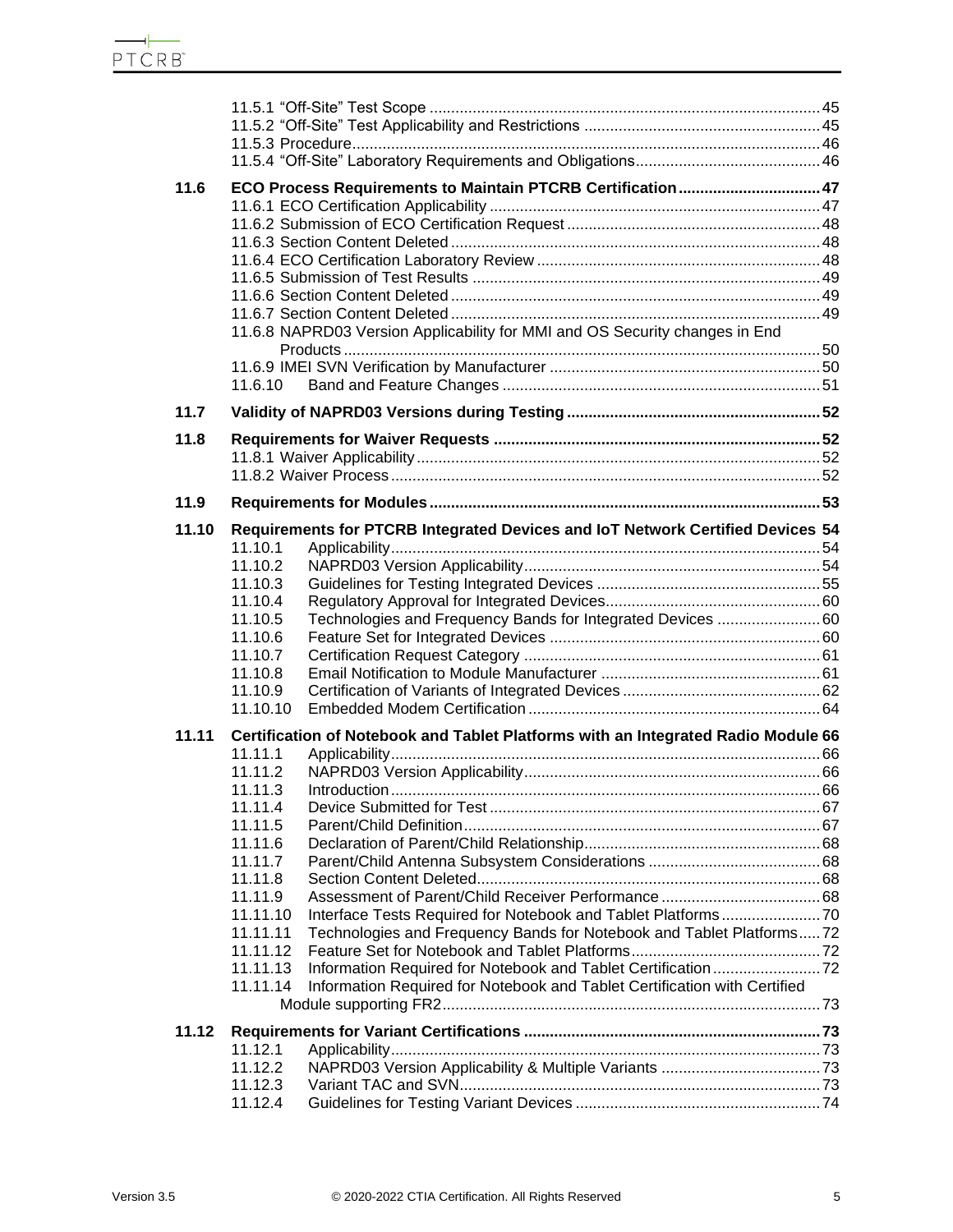| 11.13 | 11.13.1            |                                                                                   |  |
|-------|--------------------|-----------------------------------------------------------------------------------|--|
|       | 11.13.2            |                                                                                   |  |
|       | 11.13.3            |                                                                                   |  |
| 11.14 |                    | Requirements for Devices Using a Non-Removable (Soldered) UICC75                  |  |
|       | 11.14.1            |                                                                                   |  |
|       | 11.14.2            |                                                                                   |  |
|       | 11.14.3            | Guidelines for Testing the UICC-UE interface for DUTs with Soldered UICCs         |  |
|       |                    | 75                                                                                |  |
| 11.15 |                    |                                                                                   |  |
|       | 11.15.1            |                                                                                   |  |
|       | 11.15.2            |                                                                                   |  |
|       | 11.15.3            |                                                                                   |  |
|       | 11.15.4            |                                                                                   |  |
|       | 11.15.5            |                                                                                   |  |
|       | 11.15.6<br>11.15.7 |                                                                                   |  |
|       | 11.15.8            |                                                                                   |  |
|       |                    |                                                                                   |  |
| 11.16 |                    | Requirements for Modules and End Products using a Certified Chipset 77            |  |
|       | 11.16.1            |                                                                                   |  |
|       | 11.16.2<br>11.16.3 |                                                                                   |  |
|       | 11.16.4            |                                                                                   |  |
|       | 11.16.5            |                                                                                   |  |
|       | 11.16.6            |                                                                                   |  |
|       | 11.16.7            |                                                                                   |  |
|       | 11.16.8            |                                                                                   |  |
|       | 11.16.9            |                                                                                   |  |
|       | 11.16.10           |                                                                                   |  |
|       | 11.16.11           |                                                                                   |  |
|       | 11.16.12           |                                                                                   |  |
|       |                    | Appendix A-Informative Checklist for Submission of Test Samples to Laboratory  80 |  |
|       |                    |                                                                                   |  |
|       |                    | Appendix C-Declaration of Hardware and Software Differences in Tested Devices 83  |  |
|       |                    |                                                                                   |  |
|       |                    |                                                                                   |  |
|       |                    |                                                                                   |  |
|       |                    |                                                                                   |  |
|       |                    |                                                                                   |  |
| H.1   |                    |                                                                                   |  |
| H.2   |                    |                                                                                   |  |
|       |                    |                                                                                   |  |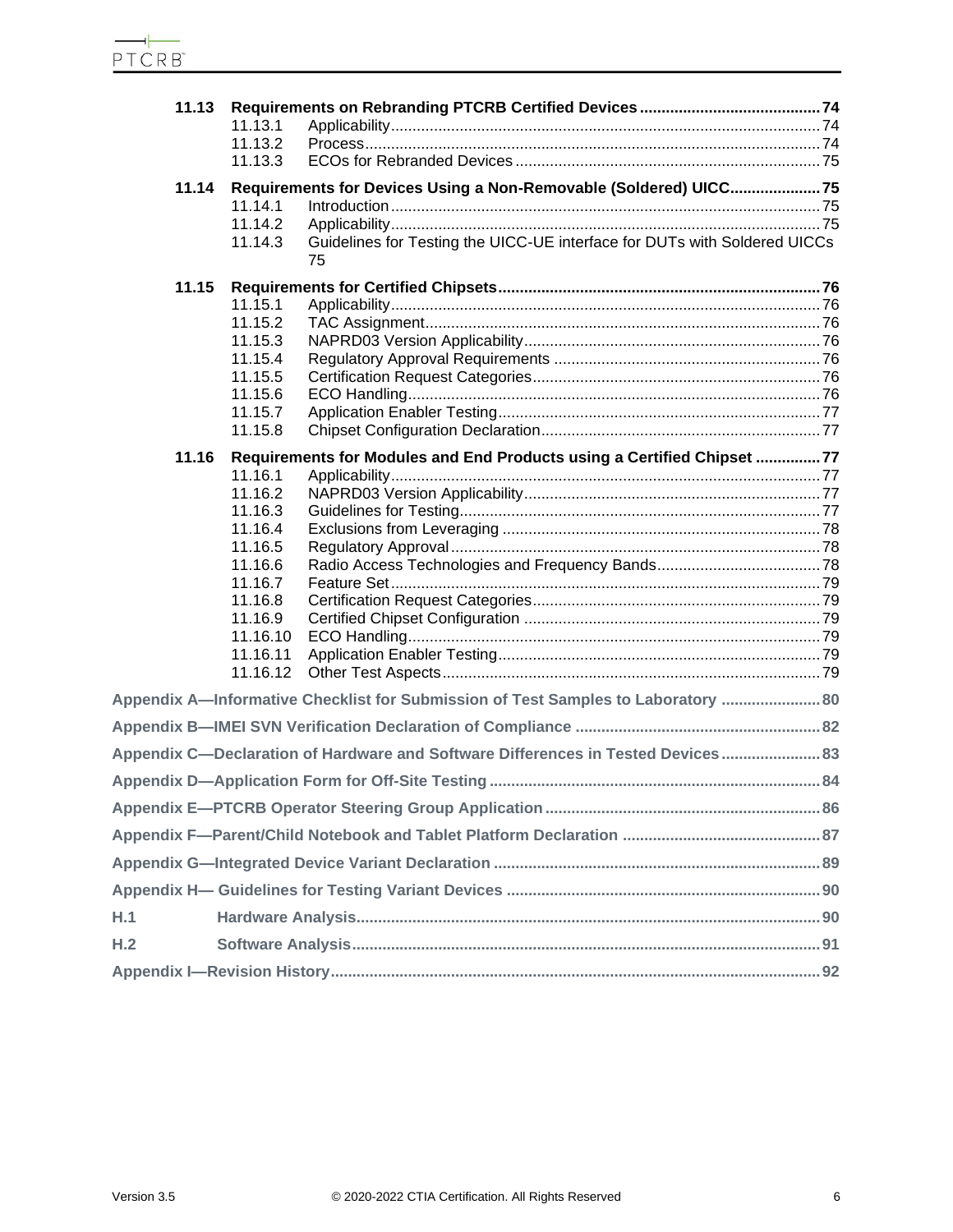# **List of Figures**

| Figure 11.16-1 Full Test Plan Generated Based on PICS/PIXIT for Module or End Product  78 |  |  |  |  |
|-------------------------------------------------------------------------------------------|--|--|--|--|
| <b>List of Tables</b>                                                                     |  |  |  |  |

| Table 11.10-2 Emergency Call Retesting Requirements for Integrated Devices 55 |  |
|-------------------------------------------------------------------------------|--|
|                                                                               |  |
|                                                                               |  |
|                                                                               |  |
|                                                                               |  |
|                                                                               |  |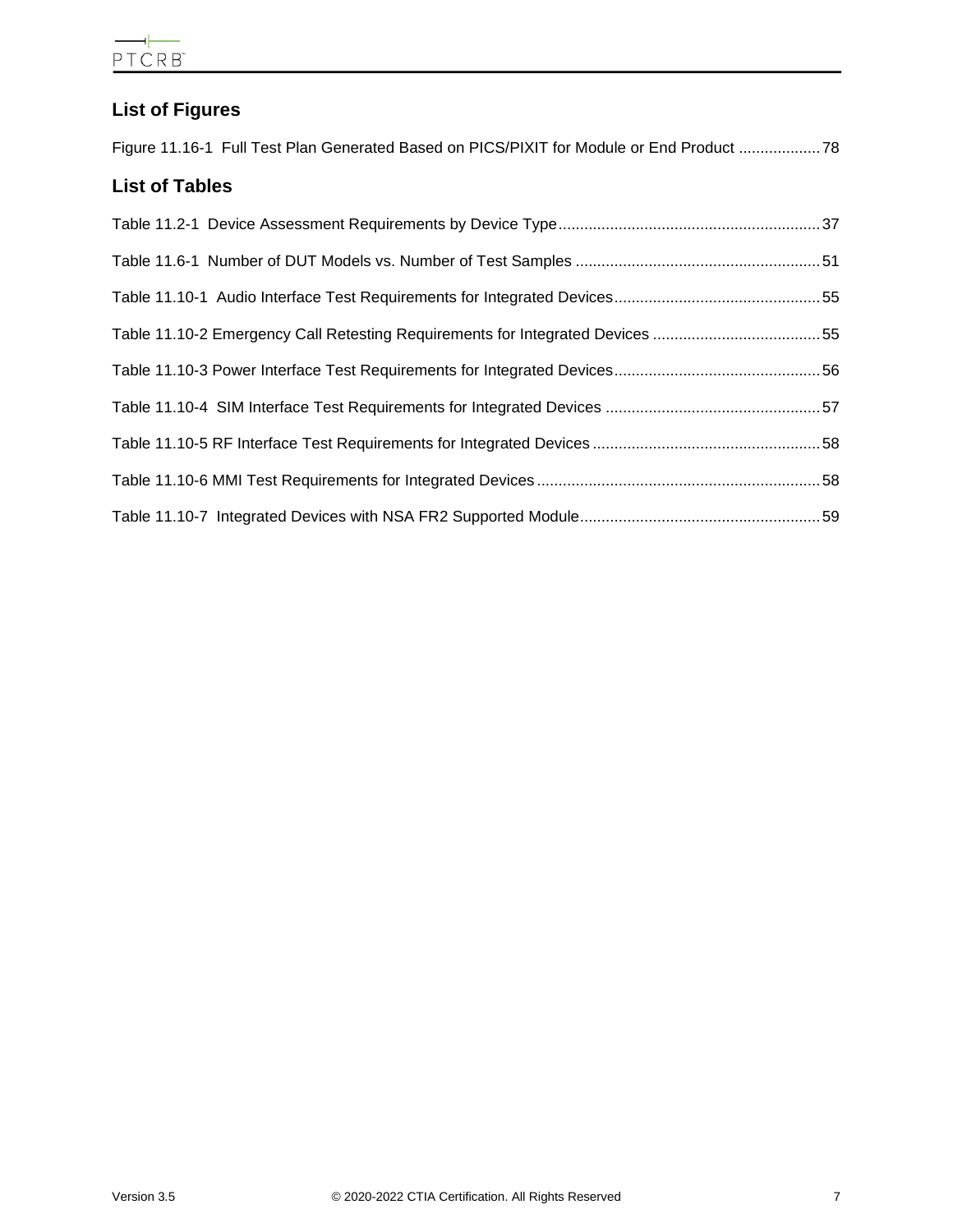# <span id="page-7-0"></span>**Section 1 Introduction**

# <span id="page-7-1"></span>**1.1 Purpose**

The purpose of this PTCRB Program Management Document (PPMD) is to provide the framework within which GERAN, UTRA, E-UTRA, and NR device certification can take place. This PPMD includes both PTCRB and IoT Network Certified™ certification.

PTCRB certification is a process by which devices are technically evaluated to meet the minimum requirements for registration on the networks of operators that utilize the PTCRB certification program to evaluate device compliance to wireless industry requirements.

IoT Network Certified certification applies to IoT devices integrating a PTCRB certified Module.

This process is recommended for all manufacturers developing devices that are expected to operate on these networks. Any device manufacturer may submit devices for certification by following the processes outlined in this document. Membership in CTIA Certification is not required to submit a device for certification.

# <span id="page-7-2"></span>**1.2 Acronyms and Terms**

| <b>Acronym/Term</b>                | <b>Definition</b>                                                                                                                                                                                                                                                                                                                                                                                                                                                                                                                 |
|------------------------------------|-----------------------------------------------------------------------------------------------------------------------------------------------------------------------------------------------------------------------------------------------------------------------------------------------------------------------------------------------------------------------------------------------------------------------------------------------------------------------------------------------------------------------------------|
| AE.                                | <b>Application Enabler</b>                                                                                                                                                                                                                                                                                                                                                                                                                                                                                                        |
| <b>Certified</b><br><b>Chipset</b> | A Chipset that meets the certification requirements defined in this document.<br>A Certified Chipset shall:<br>contain all the functional blocks outlined for Chipset<br>support 3GPP based technologies<br>Test results from the Certified Chipset may be leveraged when the Certified<br>Chipset is (1) Being integrated in a LTE-M or NB-IoT Module or (2) Part of an<br>End Device that's an IoT device supporting NB-IoT or LTE-M. Test results<br>from a Certified Chipset cannot be leveraged for any other type of device |
|                                    | (e.g., Certified Chipsets are not applicable for use in a Smartphone, Feature<br>Phone, Notebook, Tablet, or any LTE Cat-1 or higher Integrated Device).                                                                                                                                                                                                                                                                                                                                                                          |
| <b>Child Device</b>                | A Notebook or Tablet platform utilizing an embedded Module, which is<br>derived from a PTCRB-certified Parent Notebook or Tablet platform. A Child<br>Device is unique in that the only allowable changes relative to its Parent<br>device are those applicable to the Notebook or Tablet platform itself.                                                                                                                                                                                                                        |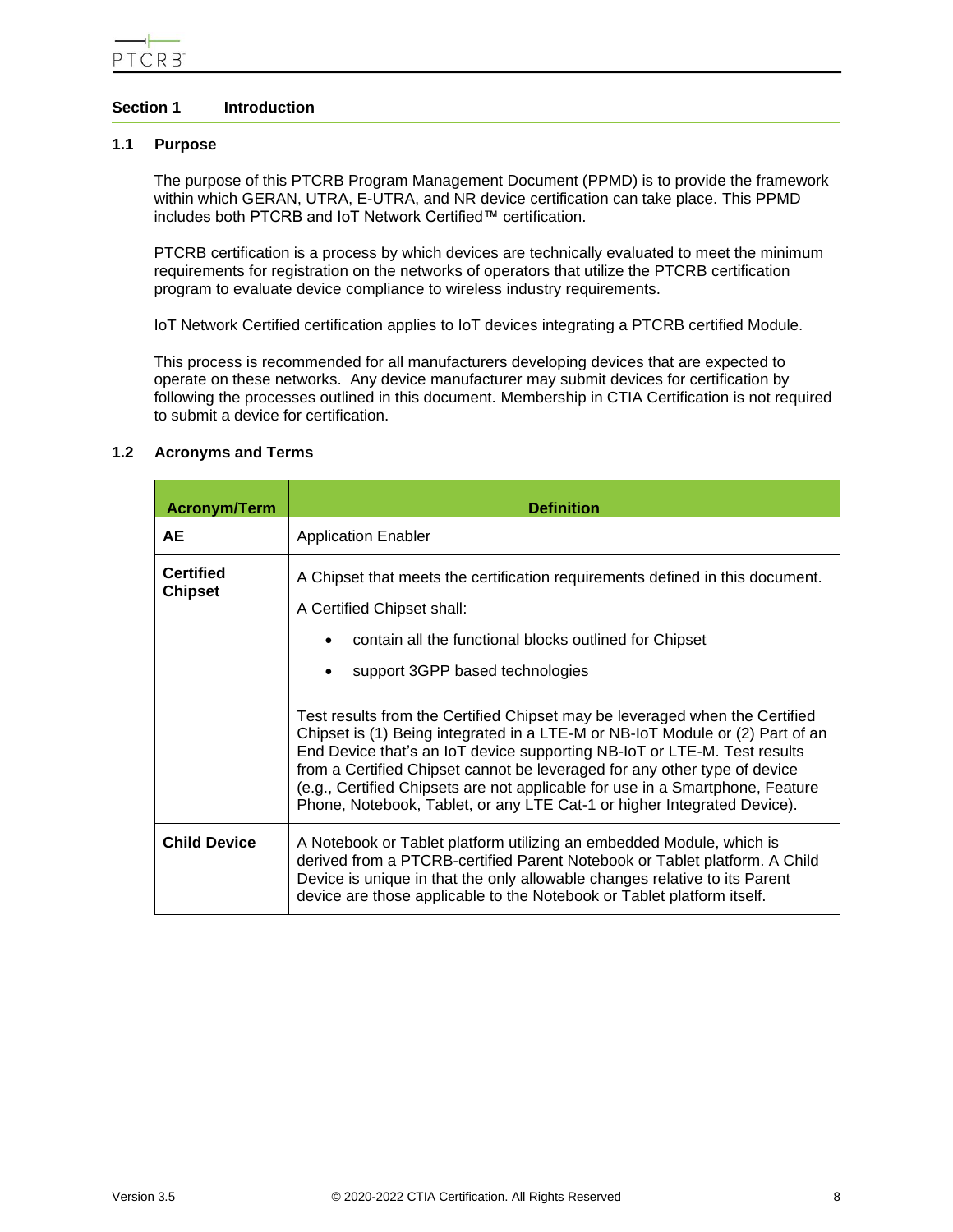| <b>Acronym/Term</b>             | <b>Definition</b>                                                                                                                                                                                                                                                                                                                                |
|---------------------------------|--------------------------------------------------------------------------------------------------------------------------------------------------------------------------------------------------------------------------------------------------------------------------------------------------------------------------------------------------|
| <b>Chipset</b>                  | A collection of chips/functional blocks providing WWAN radio functionality<br>intended to be designed and integrated into either: (1) An LTE-M or NB-IoT<br>Module or (2) An End Device that is an IoT Device.                                                                                                                                   |
|                                 | A Chipset may be made up of single or multiple interconnected chips and/or<br>IC packages.                                                                                                                                                                                                                                                       |
|                                 | A Chipset shall include, at a minimum, the following functional blocks:                                                                                                                                                                                                                                                                          |
|                                 | Baseband                                                                                                                                                                                                                                                                                                                                         |
|                                 | <b>RF Transceiver</b>                                                                                                                                                                                                                                                                                                                            |
|                                 | <b>RF Front End</b><br>٠                                                                                                                                                                                                                                                                                                                         |
|                                 | Power Management IC                                                                                                                                                                                                                                                                                                                              |
|                                 | A Chipset is not a finished product or enclosed in a housing.                                                                                                                                                                                                                                                                                    |
| C-TIS                           | Combined Total Integrated Sensitivity. This metric quantifies the DUT's<br>downlink radiated performance in terms of a non-directional (e.g. spherical)<br>antenna pattern across all antenna branches supported by the DUT. If the<br>DUT has only one receive antenna, Total Isotropic Sensitivity (i.e. TIS) is<br>measured instead of C-TIS. |
| <b>DUT</b>                      | <b>Device Under Test</b>                                                                                                                                                                                                                                                                                                                         |
| <b>ECO</b>                      | Engineering Change Order. An ECO is defined as a request to recertify a<br>previously certified device after:                                                                                                                                                                                                                                    |
|                                 | hardware update                                                                                                                                                                                                                                                                                                                                  |
|                                 | software update                                                                                                                                                                                                                                                                                                                                  |
|                                 | addition of a Subset to a Superset Device                                                                                                                                                                                                                                                                                                        |
| <b>Embedded</b><br><b>Modem</b> | A device which provides WWAN radio functionality as a component intended<br>to be integrated into a host device.                                                                                                                                                                                                                                 |
| <b>End Product</b>              | A device that provides WWAN radio functionality as a finished product used<br>as sold. An End Product is not intended for integration or design into another<br>End Product for use in normal operation.                                                                                                                                         |
| <b>Family</b>                   | A Family is defined as a set of Notebook or a set of Tablet platforms which<br>use a certified Module and are related (as Child Devices) to a PTCRB-<br>certified Parent platform. A family is a set of Notebooks or Tablets, not a<br>combination of both.                                                                                      |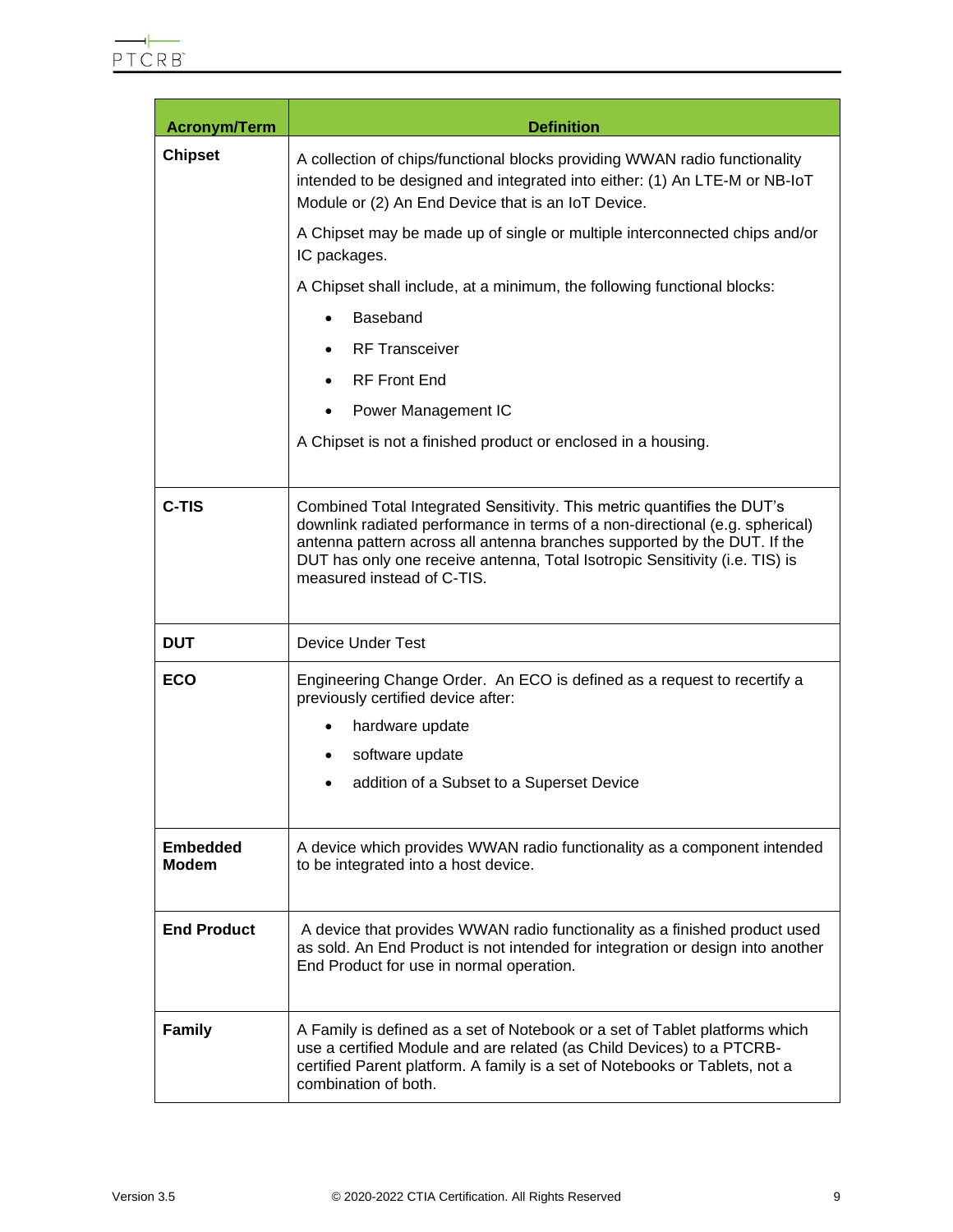| <b>Acronym/Term</b>                    | <b>Definition</b>                                                                                                                                                                                                                                                                                                                                                                                           |
|----------------------------------------|-------------------------------------------------------------------------------------------------------------------------------------------------------------------------------------------------------------------------------------------------------------------------------------------------------------------------------------------------------------------------------------------------------------|
| <b>Feature Phone</b>                   | According to GSMA TS.06, "A device supporting basic personal<br>communication services, e.g., voice call and SMS."                                                                                                                                                                                                                                                                                          |
| <b>FOTA</b>                            | Firmware Over the Air, which is the process of sending firmware updates<br>over-the-air to devices configured to accept them.                                                                                                                                                                                                                                                                               |
| <b>GCF Bands</b>                       | Radio frequency bands identified by GCF for their certification program,<br>which have not been identified as PTCRB Bands.                                                                                                                                                                                                                                                                                  |
| <b>GNSS</b>                            | Global Navigation Satellite System. This is a term used to denote any<br>satellite-based navigation system. GPS, GLONASS, Beidou and Galileo all<br>represent examples of GNSS.<br>A-GNSS denotes that assistance (provided through any number of delivery<br>services) is available to improve location fix accuracy and time-to-first-fix of                                                              |
|                                        | one or more satellite-based location systems.                                                                                                                                                                                                                                                                                                                                                               |
| <b>IoT</b> Device                      | A device whose main function is to allow objects to be accessed, sensed<br>and/or controlled remotely across existing mobile network infrastructures.                                                                                                                                                                                                                                                       |
|                                        | An IoT Device may incorporate and leverage the certification from a certified<br>Module or Certified Chipset but is not required to use these paths to be<br>considered an IoT Device.                                                                                                                                                                                                                      |
|                                        | To be eligible for IoT Network Certified certification, the IoT device must use<br>a PTCRB certified Module.                                                                                                                                                                                                                                                                                                |
| Integrated<br><b>Device</b>            | Any device type that embeds a PTCRB-certified Module to create an End<br>Product. In order to be considered an Integrated Device, the PTCRB-certified<br>Module must be embedded in full accordance with the Module's Initial<br>PTCRB certification.                                                                                                                                                       |
| Integrated<br><b>Device Variant</b>    | An Integrated Device that is a Variant of an already certified Integrated<br>Device. More than one Integrated Device Variant can be derived from a<br>single Parent, but no devices of any type may be derived from a Variant.                                                                                                                                                                              |
|                                        | Reference Section 11.10.9 of this document for the process and details of the<br>changes to the Parent that may be considered for the Integrated Device<br>Variant certification.                                                                                                                                                                                                                           |
| <b>Initial</b><br><b>Certification</b> | The first PTCRB certification for a device of any type. This term is used to<br>denote the certification from which a timeline for subsequent ECO testing will<br>be determined.                                                                                                                                                                                                                            |
| Internet of<br><b>Things</b>           | The Internet of Things (IoT) describes the coordination of multiple machines,<br>devices and appliances connected to the Internet through multiple networks.<br>These include everyday objects such as Tablets and consumer electronics,<br>and other machines such as vehicles, monitors and sensors equipped with<br>machine-to-machine (M2M) communications that allow them to send and<br>receive data. |
| <b>ISM</b>                             | Industrial, Scientific and Medical band. Radio bands reserved internationally<br>for the use of radio frequency (RF) energy for industrial, scientific and<br>medical purposes other than telecommunications.                                                                                                                                                                                               |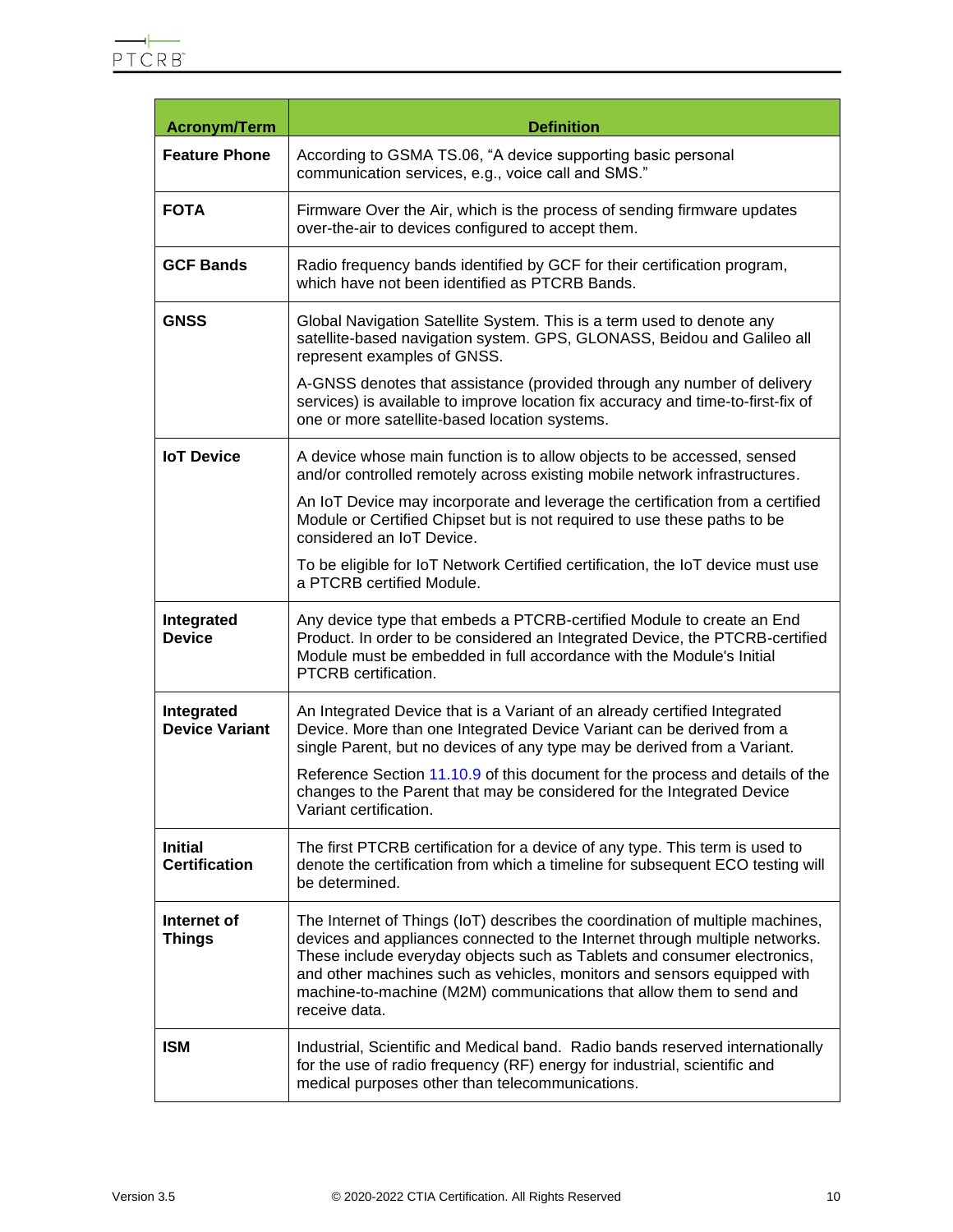| <b>Acronym/Term</b> | <b>Definition</b>                                                                                                                                                                                                                                                                                                                                                                                              |
|---------------------|----------------------------------------------------------------------------------------------------------------------------------------------------------------------------------------------------------------------------------------------------------------------------------------------------------------------------------------------------------------------------------------------------------------|
| <b>LTE-M</b>        | LTE Category M1 technology, part of the Low Power Wide Area network<br>solutions                                                                                                                                                                                                                                                                                                                               |
| M2M                 | Machine-to-Machine (M2M) is an integral part of the Internet of Things (IoT)<br>and describes the use of applications that are enabled by the communication<br>between two or more machines. M2M technology connects machines,<br>devices and appliances together wirelessly via a variety of communications<br>channels, including IP and SMS, to deliver services with limited direct human<br>intervention. |
|                     | M2M devices may be referred to in 3GPP as the User Equipment of Machine<br>Type Communication (MTC). In PTCRB, M2M devices are called IoT<br>Devices.                                                                                                                                                                                                                                                          |
| <b>M2M UICC</b>     | UICC with specific properties for use in M2M environments, this includes<br>existing form factors according to ETSI TS 102 221 and the MFF specified in<br>ETSI TS 102 671                                                                                                                                                                                                                                     |
| <b>MFF</b>          | M2M Form Factor specified in ETSI TS 102 671.                                                                                                                                                                                                                                                                                                                                                                  |
| MMI                 | Man-Machine Interface (MMI) is the hardware and/or software which allows<br>the user to control and monitor the device function, as opposed to the<br>hardware and/or software that contains the logic by which machine operation<br>is controlled.                                                                                                                                                            |
| <b>Module</b>       | Modules are finished WWAN radio devices that do not directly connect to a<br>host via a standardized external interface such as USB, PCMCIA, Compact<br>Flash, MMC, RS-232, or IEEE-1394. A Module may or may not include an<br>integral antenna system or SIM/USIM interface.                                                                                                                                 |
|                     | Modules shall use interfaces such as PCIe, M.2 or Surface Mount<br>Technology (SMT) such as LGA, BGA or LCC. OEM custom interfaces can<br>also be classified as a Module.                                                                                                                                                                                                                                      |
| <b>NAA</b>          | Network Access Application, an application that gains access to a network<br>e.g., SIM, USIM, CSIM, ISIM.                                                                                                                                                                                                                                                                                                      |
| <b>NB-IoT</b>       | LTE Narrow Band IoT technology, part of the Low Power Wide Area network<br>solutions, also referred to as Category NB1 or NB2                                                                                                                                                                                                                                                                                  |
| <b>NHPIS</b>        | Near-Horizon Partial Isotropic Sensitivity. This metric assesses the DUT's<br>downlink radiated performance based on power received from a source at or<br>near the horizon. NHPIS performance is quantified in terms of the DUT's<br>ability to receive a signal source that's within $+/-$ 30 degrees and $+/-$ 45<br>degrees of the horizon.                                                                |
|                     | Typically, NHPIS applies only to devices with an antenna whose orientation is<br>fixed relative to the horizon.                                                                                                                                                                                                                                                                                                |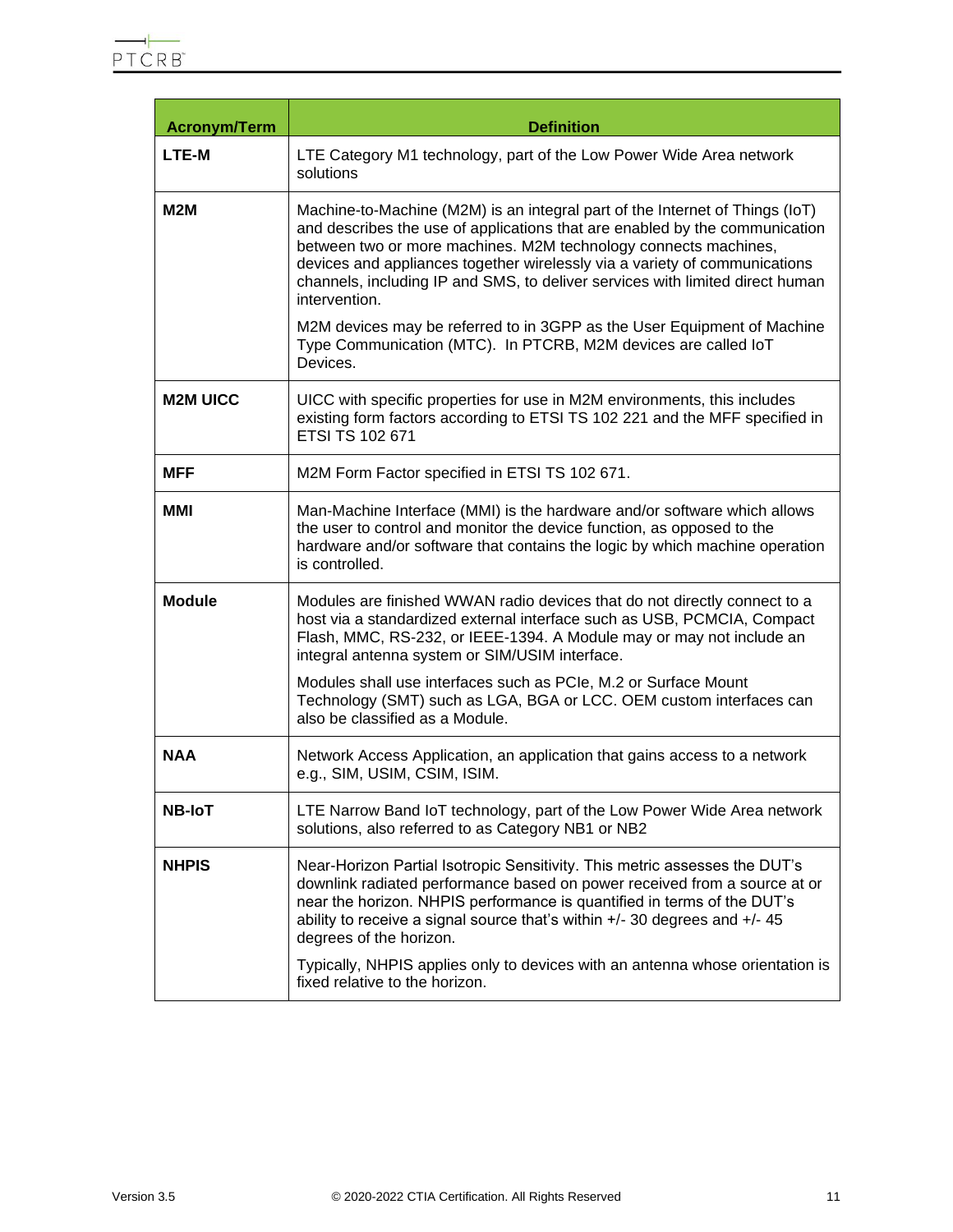| <b>Acronym/Term</b>                                      | <b>Definition</b>                                                                                                                                                                                                                                                                                                                                                                                                                                                                                                                                                                                                            |
|----------------------------------------------------------|------------------------------------------------------------------------------------------------------------------------------------------------------------------------------------------------------------------------------------------------------------------------------------------------------------------------------------------------------------------------------------------------------------------------------------------------------------------------------------------------------------------------------------------------------------------------------------------------------------------------------|
| <b>NHPRP</b>                                             | Near-Horizon Partial Radiated Power. This metric assesses the DUT's uplink<br>radiated performance based on power radiated towards or near the horizon.<br>NHPRP performance is quantified in terms of the DUT's radiated power<br>within $+/-$ 30 degrees and $+/-$ 45 degrees of the horizon.                                                                                                                                                                                                                                                                                                                              |
|                                                          | Typically, NHPRP applies only to devices with an antenna whose orientation<br>is fixed relative to the horizon.                                                                                                                                                                                                                                                                                                                                                                                                                                                                                                              |
| Non-PTCRB<br><b>Public Safety</b><br><b>Applications</b> | Those public safety applications that are not based on open standards or that<br>are based on standards that are outside the scope of the PTCRB certification<br>program, such as Land Mobile Radio (LMR).                                                                                                                                                                                                                                                                                                                                                                                                                   |
| <b>Notebook</b>                                          | A portable personal computer combining the computer, keyboard and display<br>in one form factor. Typically, the keyboard is built into the base and the<br>display is hinged along the back edge of the base. A convertible Notebook is<br>a form factor that enables configuration as a Notebook or as a Tablet.<br>Devices which support computing functionality but are designed to be held to<br>the ear (in the same fashion as a conventional UE), devices which support<br>circuit-switched voice and/or devices which support VoLTE do not qualify as<br>a Notebook platform for the purpose of PTCRB certification. |
|                                                          | All references to Notebook in this document refer to devices that have<br>implemented WWAN connectivity utilizing a Module. Notebook devices<br>utilizing a chipset-based WWAN connectivity implementation are currently<br>outside the scope of this definition.                                                                                                                                                                                                                                                                                                                                                            |
| <b>Off-Site Test</b><br>Laboratory                       | A laboratory which is not authorized to conduct PTCRB certification testing,<br>but which operates valid test platform(s) according to the most current<br>version of PPMD and NAPRD03. An Off-Site Test Laboratory may be utilized<br>by a PTCRB Full Test Laboratory for PTCRB certification testing according to<br>the procedures laid down in Section 11.5 of this document.                                                                                                                                                                                                                                            |
| <b>Off-Site Testing</b>                                  | Process of PTCRB certification testing in an Off-Site Test Laboratory which is<br>executed on valid test platform(s) by a PTCRB Full Test Laboratory's own<br>personnel.                                                                                                                                                                                                                                                                                                                                                                                                                                                     |
| <b>Parent</b>                                            | A PTCRB-certified device (of any type) from which Variant or Child Devices<br>can be derived.                                                                                                                                                                                                                                                                                                                                                                                                                                                                                                                                |
| <b>Permanent RF</b><br><b>Connector</b>                  | Permanent RF connectors are mounted to the DUT's production circuit<br>board(s) and are an integral part of the DUT's hardware design. Permanent<br>RF connectors are typically installed during the manufacturing process. When<br>permanent RF connectors are present in production devices, access to these<br>connectors may be limited.                                                                                                                                                                                                                                                                                 |
| <b>PTCRB</b><br><b>Associate Test</b><br>Laboratory      | A laboratory authorized to conduct PTCRB certification testing with limited<br>capabilities to test in a specific technology area (GERAN, UTRA, E-UTRA,<br>NR, etc.).                                                                                                                                                                                                                                                                                                                                                                                                                                                        |
| <b>PTCRB Full</b><br><b>Test</b><br>Laboratory           | A laboratory authorized to conduct PTCRB certification testing, having met<br>the full qualification requirements, in a specific technology area (GERAN,<br>UTRA, E-UTRA, NR, etc.).                                                                                                                                                                                                                                                                                                                                                                                                                                         |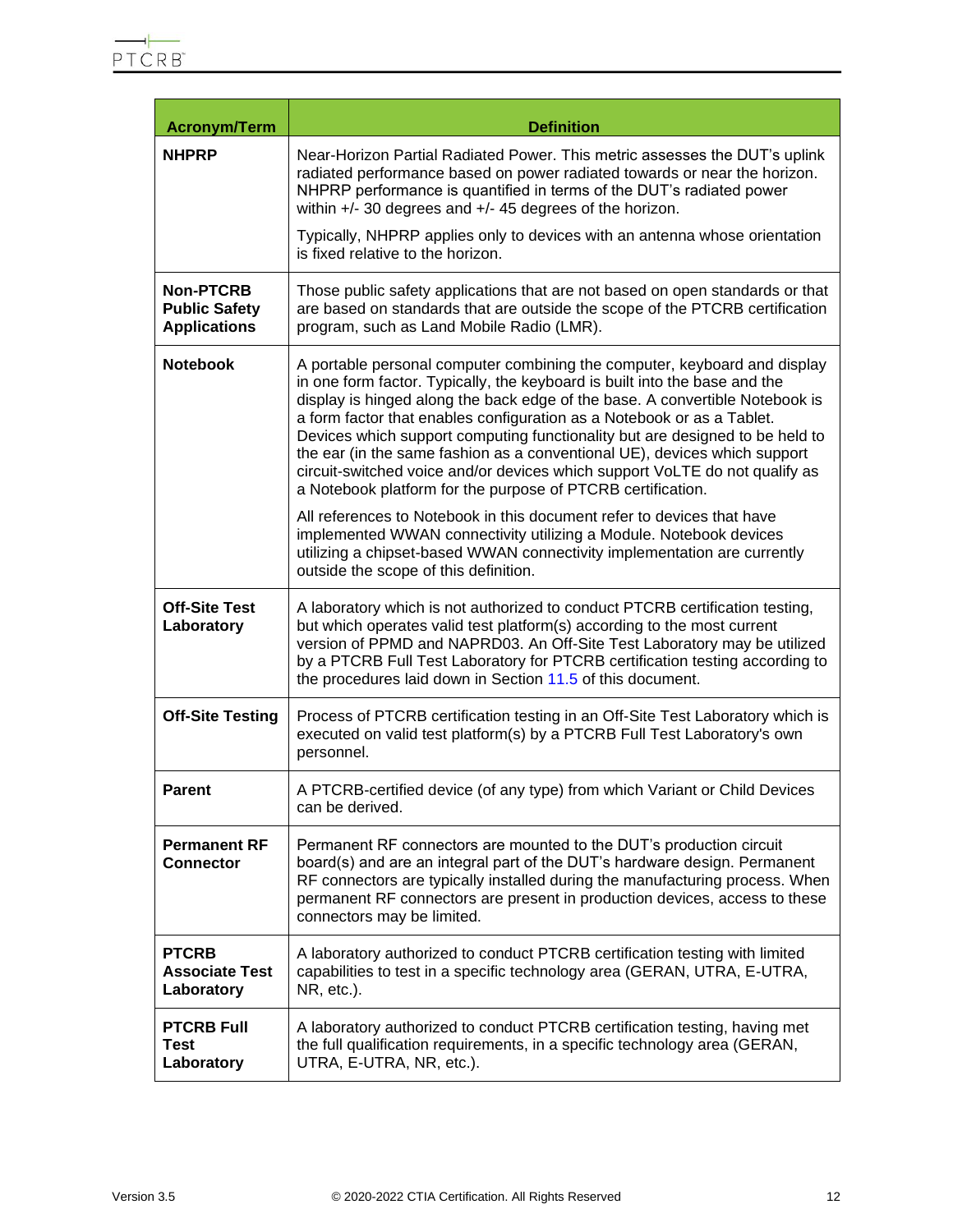| <b>Acronym/Term</b>                                          | <b>Definition</b>                                                                                                                                                                                                                                                                                                                                                                                                                  |
|--------------------------------------------------------------|------------------------------------------------------------------------------------------------------------------------------------------------------------------------------------------------------------------------------------------------------------------------------------------------------------------------------------------------------------------------------------------------------------------------------------|
| <b>PTCRB Primary</b><br><b>Test</b><br>Laboratory            | The PTCRB Primary Test Laboratory is the lab selected as the primary<br>laboratory by the manufacturer and is responsible for ensuring that the device<br>has met all certification requirements as defined by PTCRB.                                                                                                                                                                                                              |
| <b>PTCRB Bands</b>                                           | Radio frequency bands identified for the PTCRB certification program. These<br>are defined in NAPRD03 Section 2.8.                                                                                                                                                                                                                                                                                                                 |
| <b>Public Safety</b><br><b>Device</b>                        | A device capable of supporting public safety users on the basis that it<br>supports mission-critical features through application-layer functionality.                                                                                                                                                                                                                                                                             |
|                                                              | Public Safety Devices shall support 3GPP Band 14 and be FCC certified<br>under 47 C.F.R. Part 90 Subpart R for Public Safety Broadband (PS BB)<br>service.                                                                                                                                                                                                                                                                         |
|                                                              | Devices which are also FCC certified under 47 C.F.R Part 90 Subpart R for<br>Public Safety Narrowband (PS NB) are not covered by this definition.                                                                                                                                                                                                                                                                                  |
| <b>Public Safety</b><br>Device with<br><b>Integrated LMR</b> | A device whose main purpose is to support public safety users on the basis<br>that it supports mission-critical features and supports an integrated narrow-<br>band Land Mobile Radio (LMR).                                                                                                                                                                                                                                       |
|                                                              | Public Safety Devices with Integrated LMR shall support 3GPP Band 14 and<br>be FCC certified under both 47 C.F.R. Part 90 Subpart R for Public Safety<br>Broadband (PS BB) service and 47 C.F.R Part 90 Subpart R for Public Safety<br>Narrowband (PS NB) service.                                                                                                                                                                 |
| <b>RFT</b>                                                   | <b>Request For Test</b>                                                                                                                                                                                                                                                                                                                                                                                                            |
| <b>RSE</b>                                                   | Radiated Spurious Emissions. This measurement quantifies the power level<br>of undesired (i.e., spurious) emissions radiated by a DUT while it's in an idle<br>state and/or an active (transmitting) state.                                                                                                                                                                                                                        |
| <b>Smartphone</b>                                            | According to GSMA TS 06, "A device with large display, predominantly with<br>touch screen technology, fast processor and memory in the GB range. A<br>fully-featured OS/platform that provides voice and data communications<br>capabilities, enables personalization of the device by the user and in addition<br>supports installation and maintenance of mobile applications (e.g.,<br>downloadable from an Application store)" |
| <b>Standard</b><br><b>Device</b>                             | Any device category not explicitly categorized within the PTCRB certification<br>process.                                                                                                                                                                                                                                                                                                                                          |
| <b>Subset</b>                                                | A partial set of features / bands of a device's Superset.                                                                                                                                                                                                                                                                                                                                                                          |
| <b>Superset</b>                                              | The complete capability set of features / bands of a device.                                                                                                                                                                                                                                                                                                                                                                       |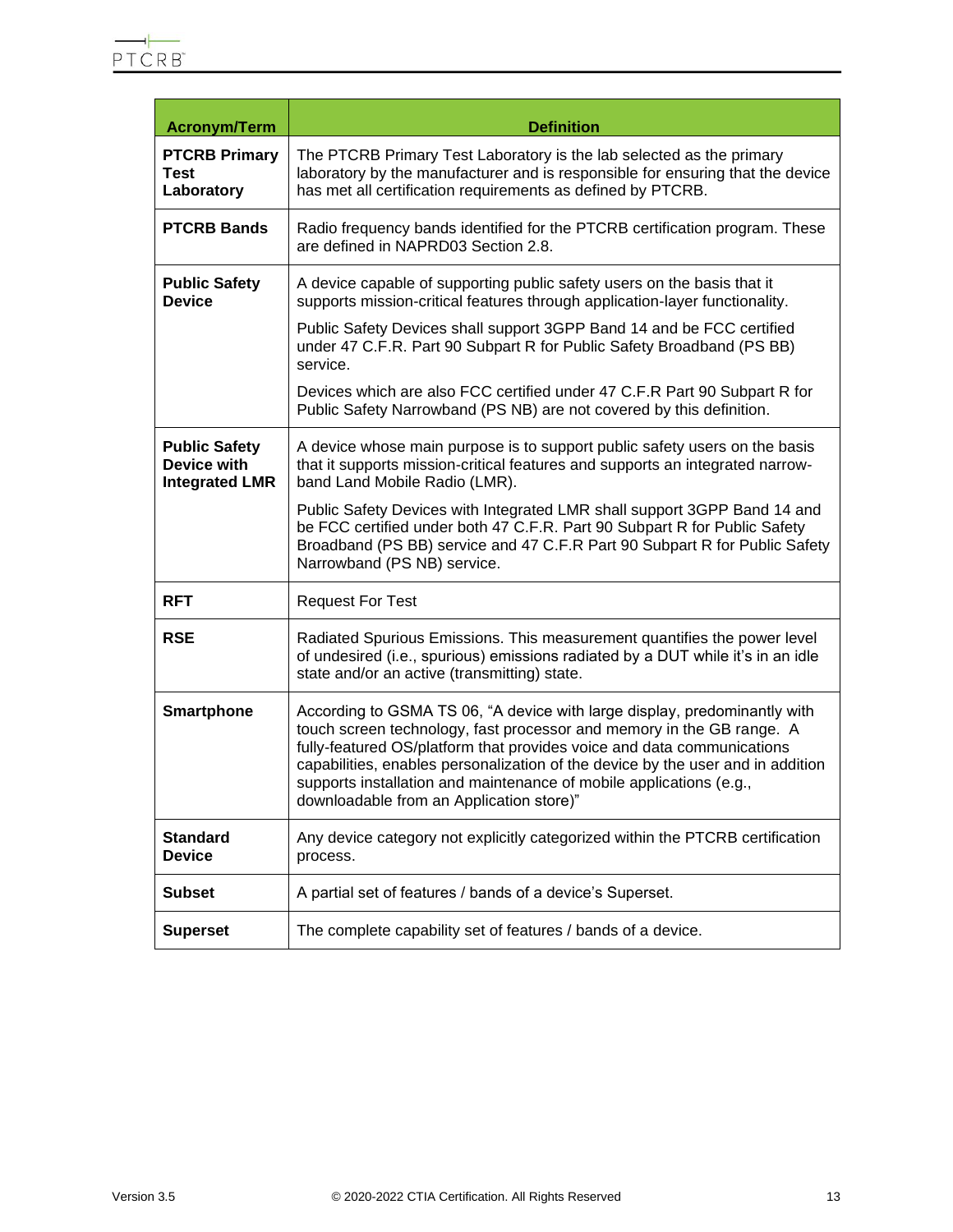$\blacksquare$ 

| <b>Acronym/Term</b>                     | <b>Definition</b>                                                                                                                                                                                                                                                                                                           |  |
|-----------------------------------------|-----------------------------------------------------------------------------------------------------------------------------------------------------------------------------------------------------------------------------------------------------------------------------------------------------------------------------|--|
| <b>Superset</b><br><b>Device</b>        | A device which is certified indicating its Superset, with testing completed for<br>all Subsets. A Superset Device must maintain its Hardware, electrical<br>characteristics, and Superset.                                                                                                                                  |  |
|                                         | A Superset Device must identify all Subsets during the certification via the<br>certification database. New Subsets will require an ECO to the Superset<br>device. Adding a feature to the Superset will require a Variant certification to<br>the Superset device.                                                         |  |
|                                         | The Superset Device shall only switch between subsets by changing of the<br>operator SIM or operator configuration file. Changes made by modifying<br>software do not qualify the device as a Superset Device and must be handled<br>by the Variant process. Modules are currently being evaluated for future<br>inclusion. |  |
| <b>Tablet</b>                           | A portable personal computer combining the computer and display in a single<br>form factor resembling a writing slate. User input is typically accomplished via<br>a touchscreen or stylus pen. A portable personal computer which supports<br>circuit-switched voice and/or VoLTE does not qualify as a Tablet.            |  |
|                                         | All references to Tablet in this document refer to products that have<br>implemented WWAN connectivity utilizing a Module. Tablet products utilizing<br>a chipset-based WWAN connectivity implementation are currently outside the<br>scope of this definition.                                                             |  |
| <b>Temporary RF</b><br><b>Connector</b> | Temporary RF connectors added to the DUT to facilitate conducted testing.<br>Temporary RF connectors are not an integral part of the device's production<br>hardware design and therefore are not installed during the manufacturing<br>process.                                                                            |  |
|                                         | Temporary RF connectors shall never be found in production devices.                                                                                                                                                                                                                                                         |  |
| <b>Testing Project</b>                  | Set of GSM, UTRA, E-UTRA, or AE test cases from PTCRB categories "A",<br>"B" or "E" to be performed with one single device type.                                                                                                                                                                                            |  |
| <b>TIS</b>                              | Total Isotropic Sensitivity. This metric quantifies the DUT's downlink radiated<br>performance in terms of a non-directional (e.g. spherical) antenna pattern.<br>TIS is measured for each of the DUT's individual antenna branches, so it's<br>typically used for DUTs with only one receive antenna.                      |  |
|                                         | If the DUT has more than one receive antenna, Combined Total Isotropic<br>Sensitivity (i.e. C-TIS) is typically measured instead of TIS.                                                                                                                                                                                    |  |
| <b>TRP</b>                              | Total Radiated Power. This metric quantifies the DUT's uplink radiated<br>performance in terms of a non-directional (e.g. spherical) antenna pattern.                                                                                                                                                                       |  |
|                                         | If the DUT utilizes more than one transmit antenna, TRP will be measured for<br>each one.                                                                                                                                                                                                                                   |  |
| UE                                      | <b>User Equipment</b>                                                                                                                                                                                                                                                                                                       |  |
| <b>UICC</b>                             | Host platform for NAA.                                                                                                                                                                                                                                                                                                      |  |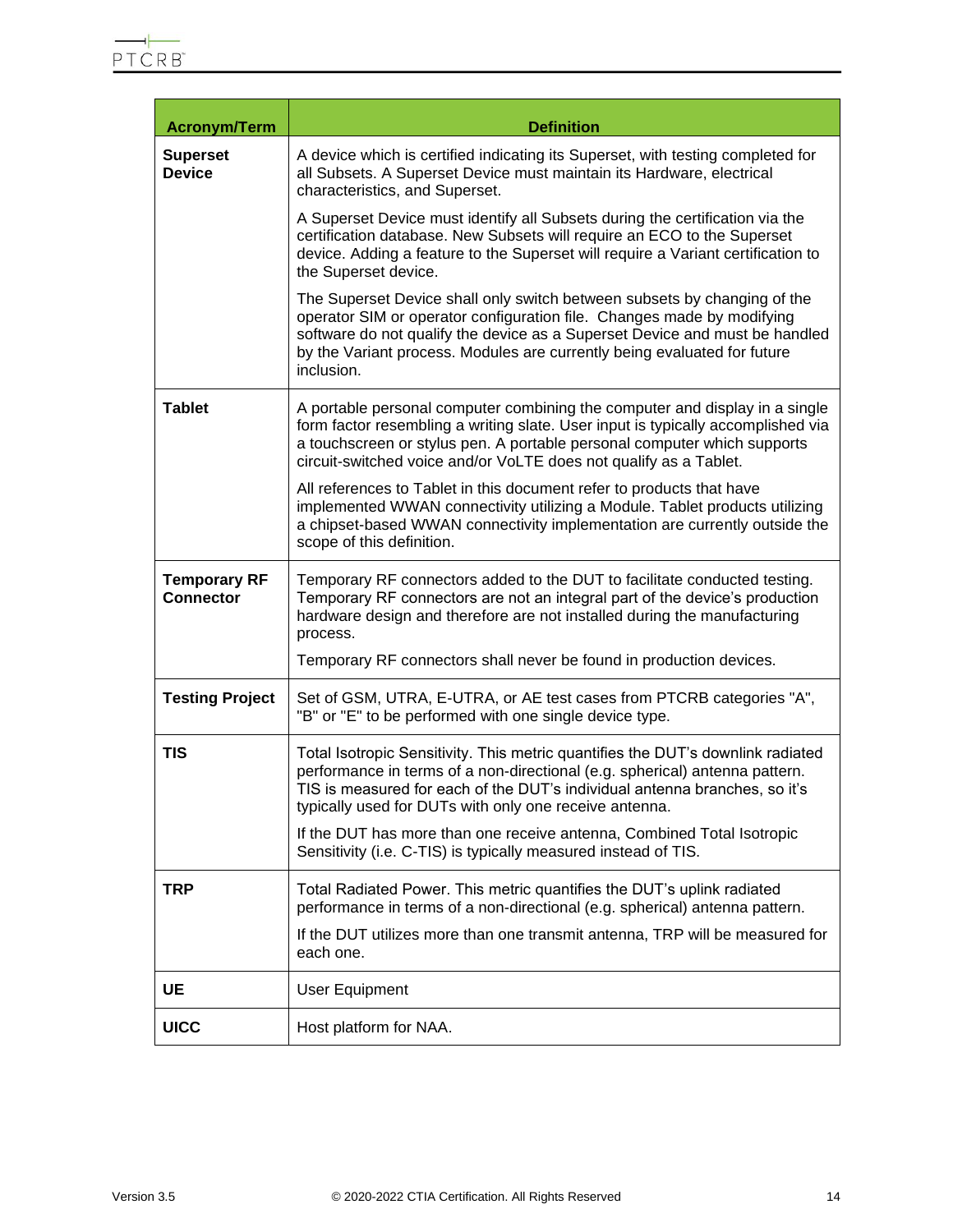| <b>Acronym/Term</b>   | <b>Definition</b>                                                                                                                                                                                                                                                                                                                              |
|-----------------------|------------------------------------------------------------------------------------------------------------------------------------------------------------------------------------------------------------------------------------------------------------------------------------------------------------------------------------------------|
| Variant               | A device (other than a Notebook platform or Integrated Device) derived from<br>a PTCRB-certified Parent. More than one Variant can be derived from a<br>single Parent, but no devices of any type may be derived from a Variant.<br>Notebook platforms derived from a PTCRB-certified Parent are defined as<br>Child Devices and not Variants. |
|                       | Enabling any technology (i.e., 2G (GSM/GPRS/EGPRS), 3G (UTRA), 4G (E-<br>UTRA), CDMA 2000, etc.) does not qualify as a Variant certification. These<br>changes are considered a new platform and must be certified via Initial<br>Certification.                                                                                               |
|                       | Disabling (removal) of any technology may only be performed if the HW of<br>the device remains the same.                                                                                                                                                                                                                                       |
|                       | A Variant should be of the same device type as the Parent, with the following<br>exceptions: Feature Phones, Smartphones and Tablets (not incorporating a<br>certified module). All these device types could be Variants of each other if<br>assessed and approved by the PTCRB Primary Test Laboratory.                                       |
| <b>Variant Family</b> | A set of Modules or devices whose lineage can be traced in the certification<br>database to a single Parent device certification.                                                                                                                                                                                                              |
|                       | A family can contain a Parent and a Variant or a Parent with multiple variants.<br>All Variants to that Parent will be considered part of a family.                                                                                                                                                                                            |
| <b>WWAN</b>           | Wireless Wide Area Network. In this document, WWAN currently refers to<br>devices supporting GSM, UTRA, E-UTRA or NR airlink technologies.                                                                                                                                                                                                     |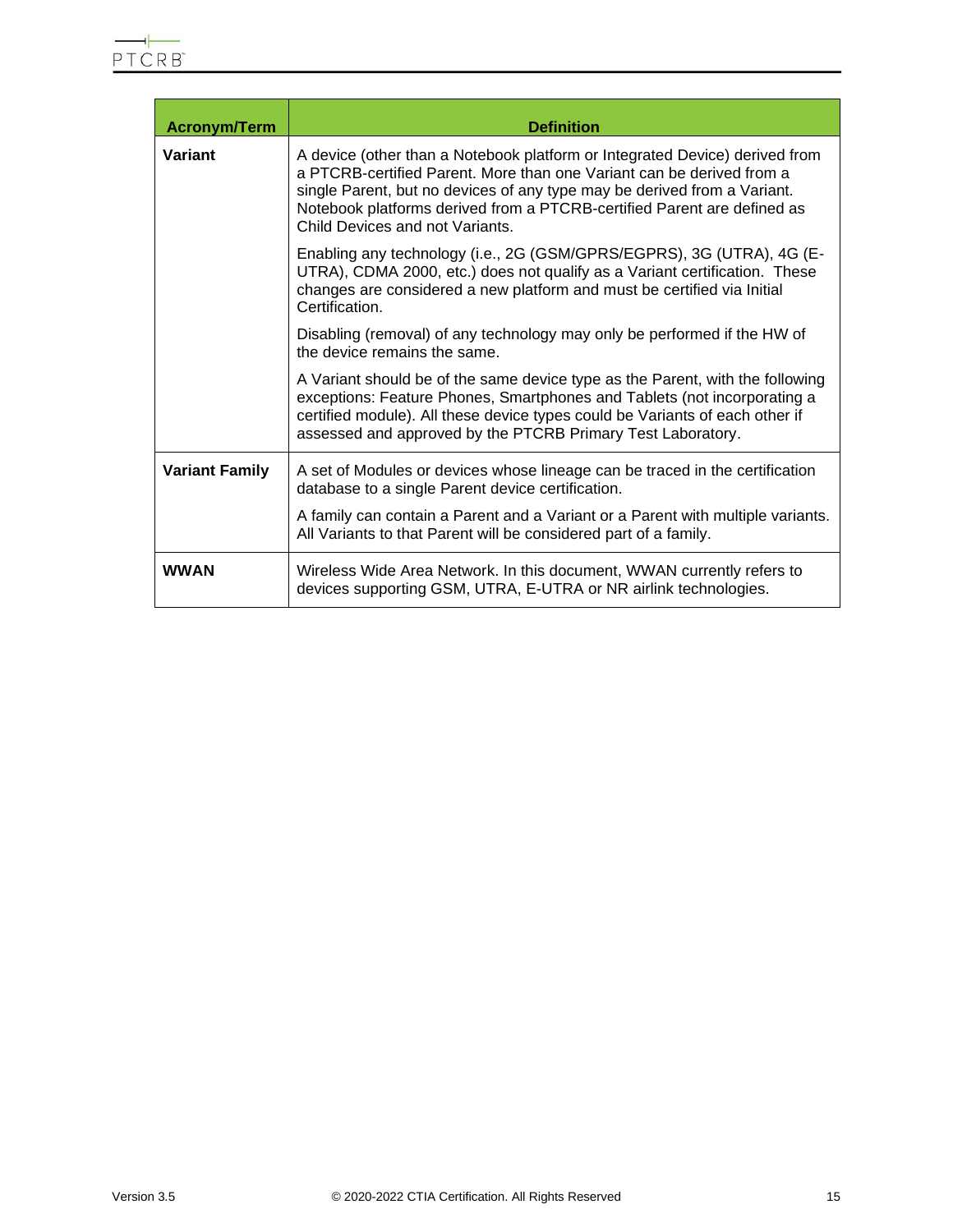# <span id="page-15-0"></span>**Section 2 Certification and IMEI Administration**

# <span id="page-15-1"></span>**2.1 Certification Administrator**

CTIA Certification is the administrator for the PTCRB certification program. Responsibilities include:

- Maintenance of certification database
- Maintenance of TC database
- Maintenance of PTCRB website
- Collecting, reviewing and storing all certification data
- Awarding certifications

# <span id="page-15-2"></span>**2.2 IMEI Administrator**

CTIA Certification is the IMEI Administrator for the PTCRB certification program. Responsibilities include:

- Receive and review IMEI TAC requests
- Issue IMEI TACs
- Maintain database of allocated TACs
- Provide allocated TACs to GSMA
- Serve as a GSMA Reporting Body for TAC allocations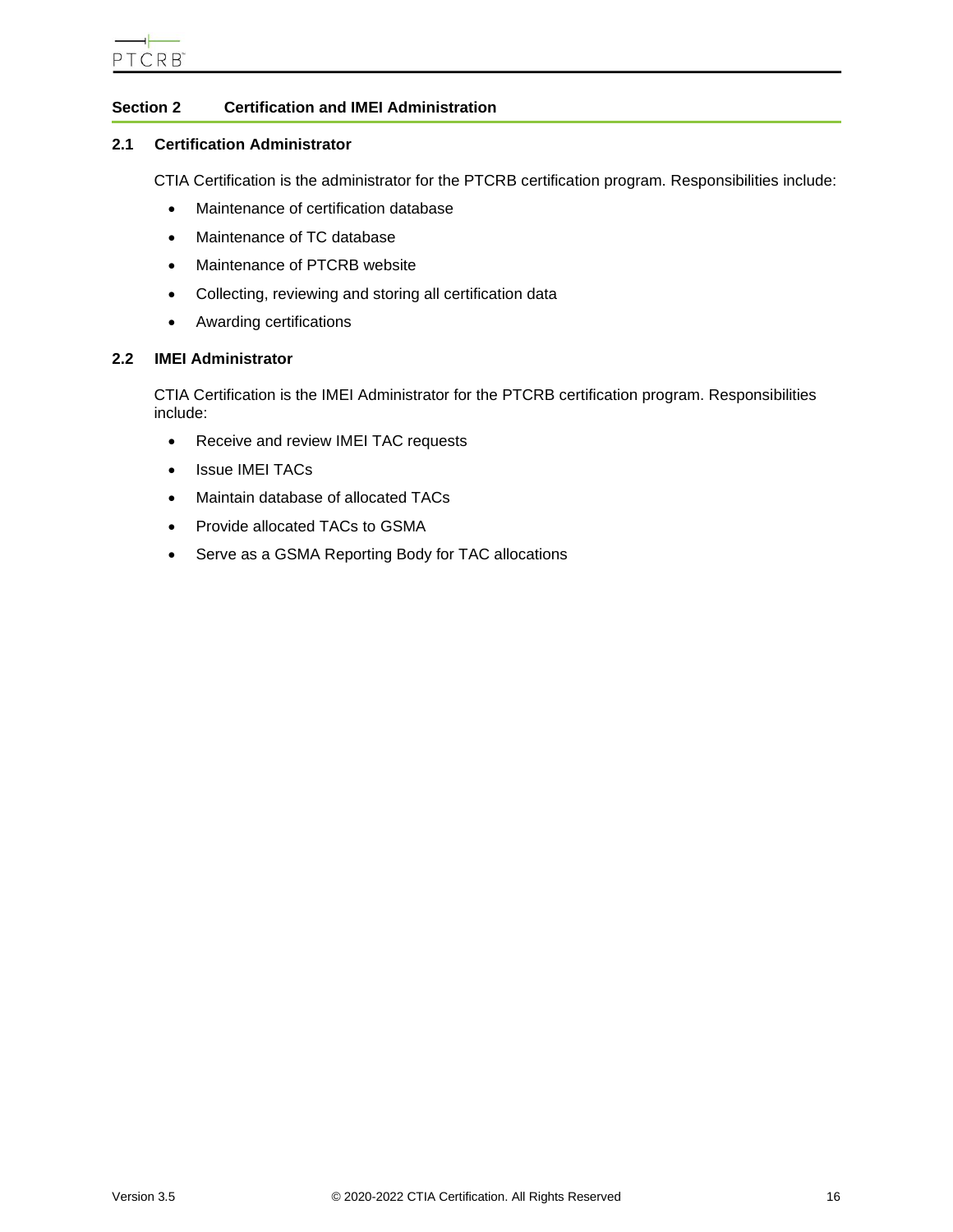# <span id="page-16-0"></span>**Section 3 PTCRB Working Group**

The PTCRB certification program is managed by the PTCRB Working Group within CTIA Certification. Membership in either CTIA or the CTIA Certification Program Working Group is required to participate in this working group.

- To join CTIA, go to [https://www.ctia.org/about/become-a-member.](https://www.ctia.org/about/become-a-member) Any membership category allows for participation in the working group.
- To join the CTIA Certification Program Working Group only, contact [programs@ctiacertification.org.](mailto:programs@ctiacertification.org)

The structure of the working group is described in this section.

# <span id="page-16-1"></span>**3.1 PTCRB Plenary**

# <span id="page-16-2"></span>**3.1.1 Responsibilities**

The PTCRB Plenary is responsible for defining and maintaining the requirements for PTCRB certification and for providing oversight of the various PTCRB Working Groups and task forces.

#### <span id="page-16-3"></span>**3.1.2 Representatives**

The Plenary is composed of PTCRB Working Group member company representatives including, for example, network operators, device manufacturers, test labs and test solution providers.

Any company within the wireless industry may join the Plenary for a period of 6 months, without having membership as described above, in order to observe the group and determine interest in ongoing participation.

To join the Plenary, go to [https://cpwg.ctiacertifiation.org/,](https://cpwg.ctiacertifiation.org/) select New User Registration, and select PTCRB Plenary on the next page.

# <span id="page-16-4"></span>**3.1.3 Leadership**

The Plenary is run by a Chair, Vice Chair and Secretary. These positions are held by working group participants elected to 2-year terms.

# <span id="page-16-5"></span>**3.1.3.1 Chair**

The role of the PTCRB Plenary Chair is to:

- Run the PTCRB Plenary meetings according to the posted agenda
- Ensure Plenary focus and progress
- Ensure all parties have an opportunity to express their views
- Facilitate conflict resolution
- Lead the group to reach consensus on decisions and contributions

# **3.1.3.2 Vice Chair**

The role of the PTCRB Plenary Vice Chair is to:

- Assist the PTCRB Plenary Chair in running the meetings
- Step in to serve as Chair when the PTCRB Plenary Chair is temporarily unavailable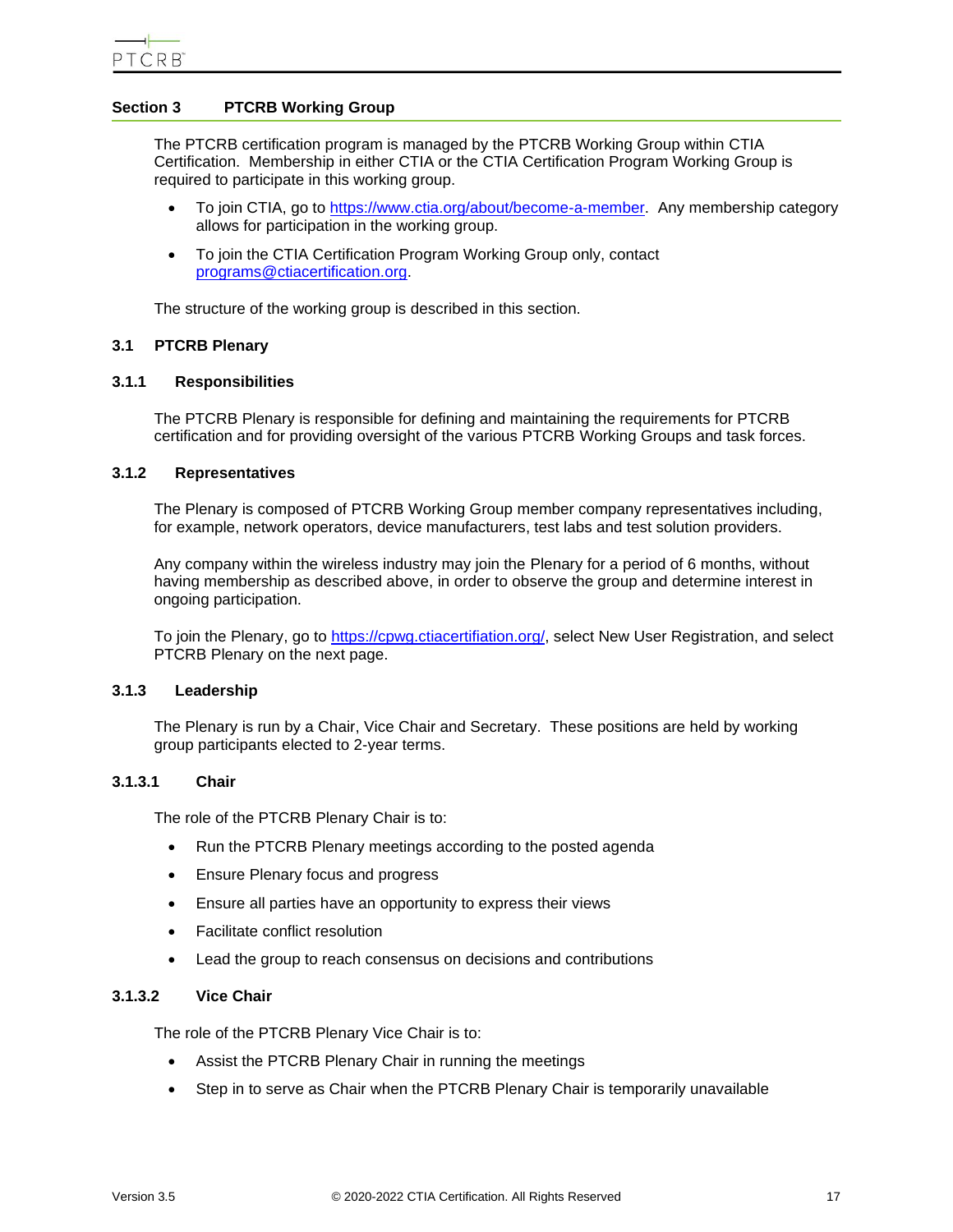# <span id="page-17-8"></span>**3.1.3.3 Secretary**

The role of the PTCRB Plenary Secretary is to:

- Develop meeting agendas and meeting summaries
- Post agendas and summaries to the CPWG website

# <span id="page-17-0"></span>**3.1.4 Meeting Schedule**

The PTCRB Plenary meets quarterly face-to-face. Meeting invitations are sent to the Plenary email list.

# <span id="page-17-1"></span>**3.1.5 Contribution Process**

All work is contribution-driven. Contributions are submitted using the CTIA Certification Program Contribution Form found on the working group website at<https://cpwg.ctiacertification.org/> under the "Templates/Contribution Template" folder. The contribution process is described in the "PTCRB WG Contribution Policy" document located in the "Polices" folder on the working group website.

# <span id="page-17-2"></span>**3.2 PTCRB Working Groups and Task Forces**

# <span id="page-17-3"></span>**3.2.1 Responsibilities**

Individual working groups and task forces are defined as needed to focus on specific areas of interest.

# <span id="page-17-4"></span>**3.2.2 Representatives**

These working groups and task forces are composed of PTCRB Working Group member company representatives including, for example, network operators, device manufacturers, test labs and test solution providers.

Any company within the wireless industry may join for a period of 6 months, without having membership as described above, in order to observe the group/task force and determine interest for ongoing participation.

To join, go to [https://cpwg.ctiacertification.org/,](https://cpwg.ctiacertification.org/) select Register, and select the appropriate working groups and task forces on the next page.

# <span id="page-17-5"></span>**3.2.3 Leadership**

Each working group and task force is run by a Chair, Vice Chair and Secretary. These positions are held by working group participants elected to 2-year terms. See Sections [3.1.3.1](#page-16-5) through [3.1.3.3](#page-17-8) of this document for leadership roles.

# <span id="page-17-6"></span>**3.2.4 Meeting Schedule**

Each working group and task force determines its own meeting schedule. Meeting invitations are sent to the working group email list.

# <span id="page-17-7"></span>**3.3 PTCRB Validation Group (PVG)**

The PTCRB Validation Group (PVG) is the technical consultation body of the PTCRB Working Group. PVG is a conformance test management group which serves a consulting role to the PTCRB Plenary and holds separate quarterly face-to-face meetings. The PVG responsibilities include, but are not limited to: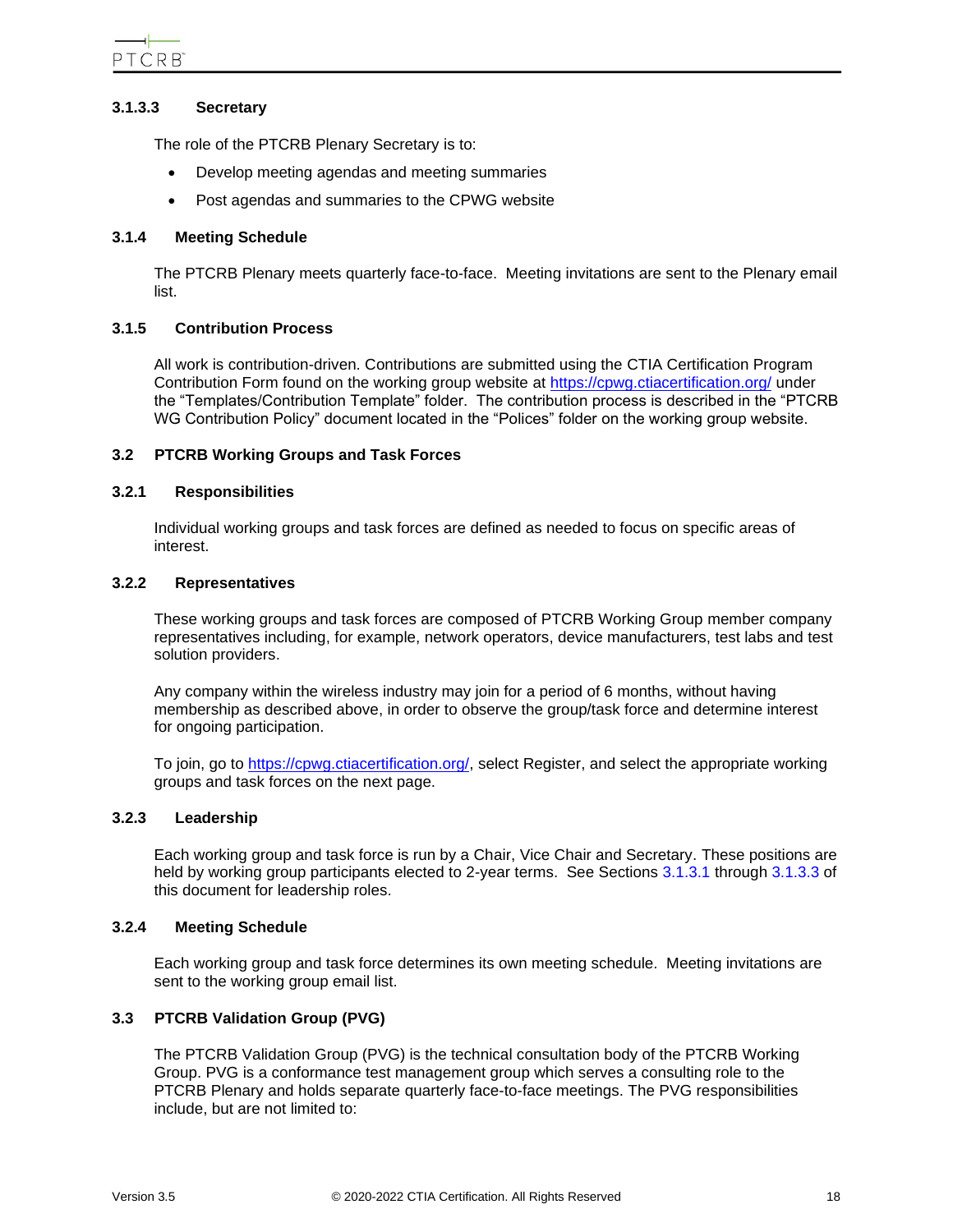- Management of PTCRB RFTs (Requests for Tests)
- Management of test case validation activities and qualifying of test equipment
- Management of PTCRB TC (Test Case) database technical content
- Consultation with the PTCRB Plenary concerning any technical issues
- Liaising with other bodies (SDOs and other technical groups)
- PVG administration (membership, PVG PRDs, meetings
- Progress reporting during PTCRB Operator Steering Group, PTCRB Leadership Council and PTCRB Working Group meetings on an as-needed basis

# <span id="page-18-0"></span>**3.4 PTCRB Operator Steering Group**

The Operator Steering Group (OSG) is composed of PTCRB Working Group network operators that utilize the PTCRB certification program to evaluate device compliance to wireless industry requirements. Operators interested in joining the OSG shall complete and submit a membership application found in [Appendix E](#page-85-0) of his document, indicating their anticipated level of participation in the group:

- Active (plan to participate in all meetings), or
- Passive (do not plan to participate in all meetings)

PTCRB OSG membership is approved by consensus of the current OSG members. In order to maintain Active status, operators shall attend 50% of PTCRB OSG and PTCRB Plenary meetings (a teleconference or face-to-face counts equally as a "meeting"), and shall not miss more than two consecutive meetings.

When decisions are being made, a quorum consisting of at least 50% of the Active PTCRB OSG members is necessary. Votes will be based on a simple majority of operators present. For circulation votes, at least 50% of the OSG members must respond. Of the operators responding, a simple majority must approve.

The PTCRB OSG is responsible for:

- Establishing priorities and providing strategic direction to the PTCRB Working Group
- Conflict resolution in cases where consensus is unable to be reached within the PTCRB Working Group
- Acting as a "sounding board" for issues working group members may not be comfortable taking to the Plenary, PIC, PVG or working groups
- Reviewing and responding to waiver requests (Active operators may vote to approve or reject waiver requests)
- Reviewing 1UE validations for potential approval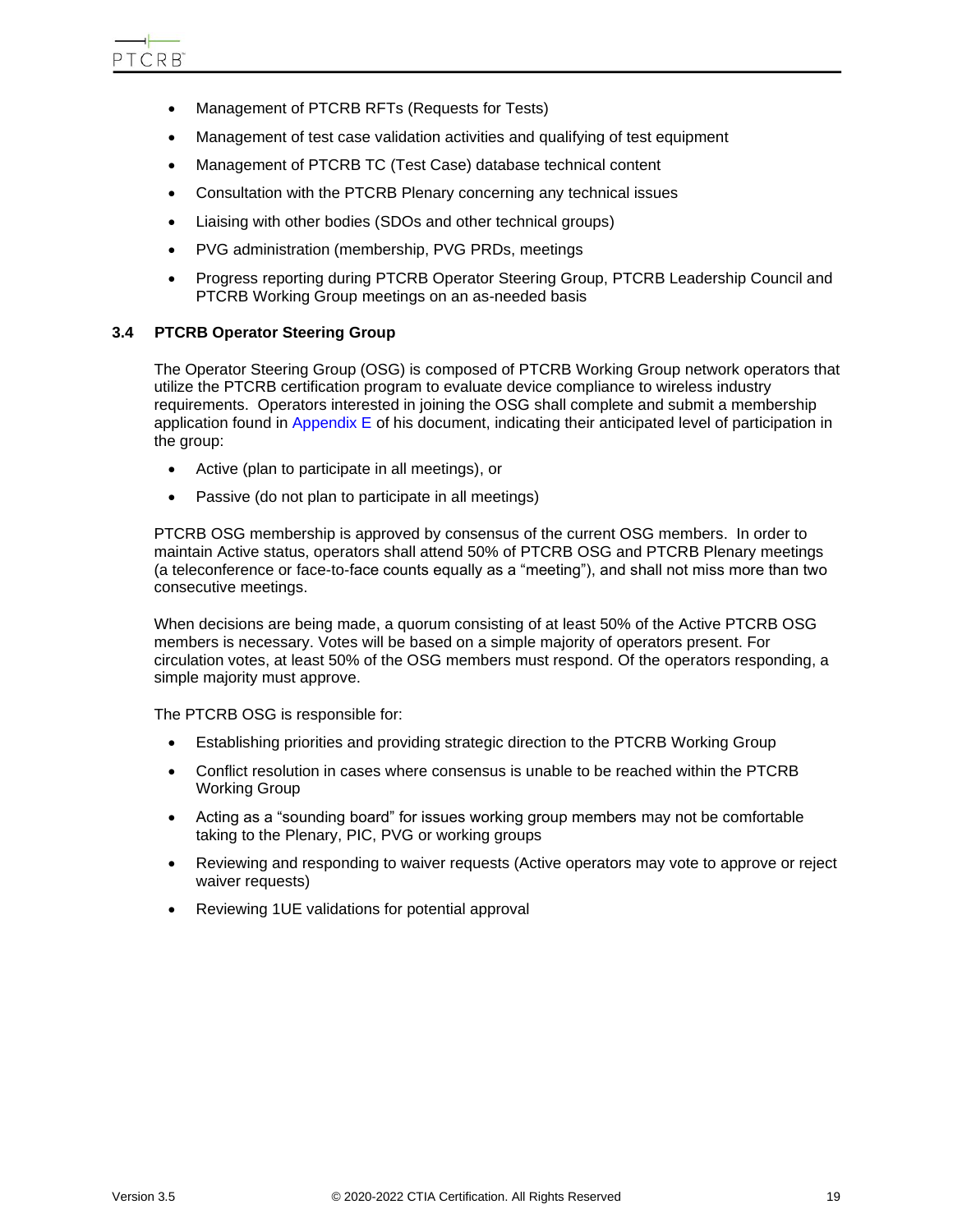# <span id="page-19-0"></span>**3.5 PTCRB Industry Council**

The PTCRB Industry Council (PIC) is composed of the OSG, the leadership of the PVG, the leaders of the PTCRB Working Groups, and the elected representatives from each of the following five wireless industry segments:

- a) chipset vendors
- b) module vendors
- c) phone vendors
- d) test equipment vendors
- e) test labs

The PIC is responsible for:

- Coordinating activities among the working groups and task forces
- Approving the formation of new working groups and task forces
- Reviewing and determining next steps for contributions submitted to the PTCRB Working Group

<span id="page-19-1"></span>The PIC meets quarterly face-to-face and via teleconference as-needed. PIC representatives shall attend all meetings of the PIC.

# **3.6 Election Process for Designated Positions**

- a) All elected designated positions shall be held for 24 months.
- b) Elections for all PTCRB Plenary, PVG and PTCRB Working Group leadership positions will be held during odd-numbered years.
- c) Elections for PTCRB Industry Council (PIC) positions will be held during even-numbered years.
- d) Results for the PTCRB Plenary, PVG, PIC and PTCRB Working Group leadership positions will be announced during the second quarter PVG and PTCRB Plenary meetings of the appropriate election year. The elected individual's role shall commence immediately following the conclusion of the election year's third quarter PVG or PTCRB Plenary meeting.
- e) CTIA Certification will administrate the elections using an online tool to collect nominations and voting submissions.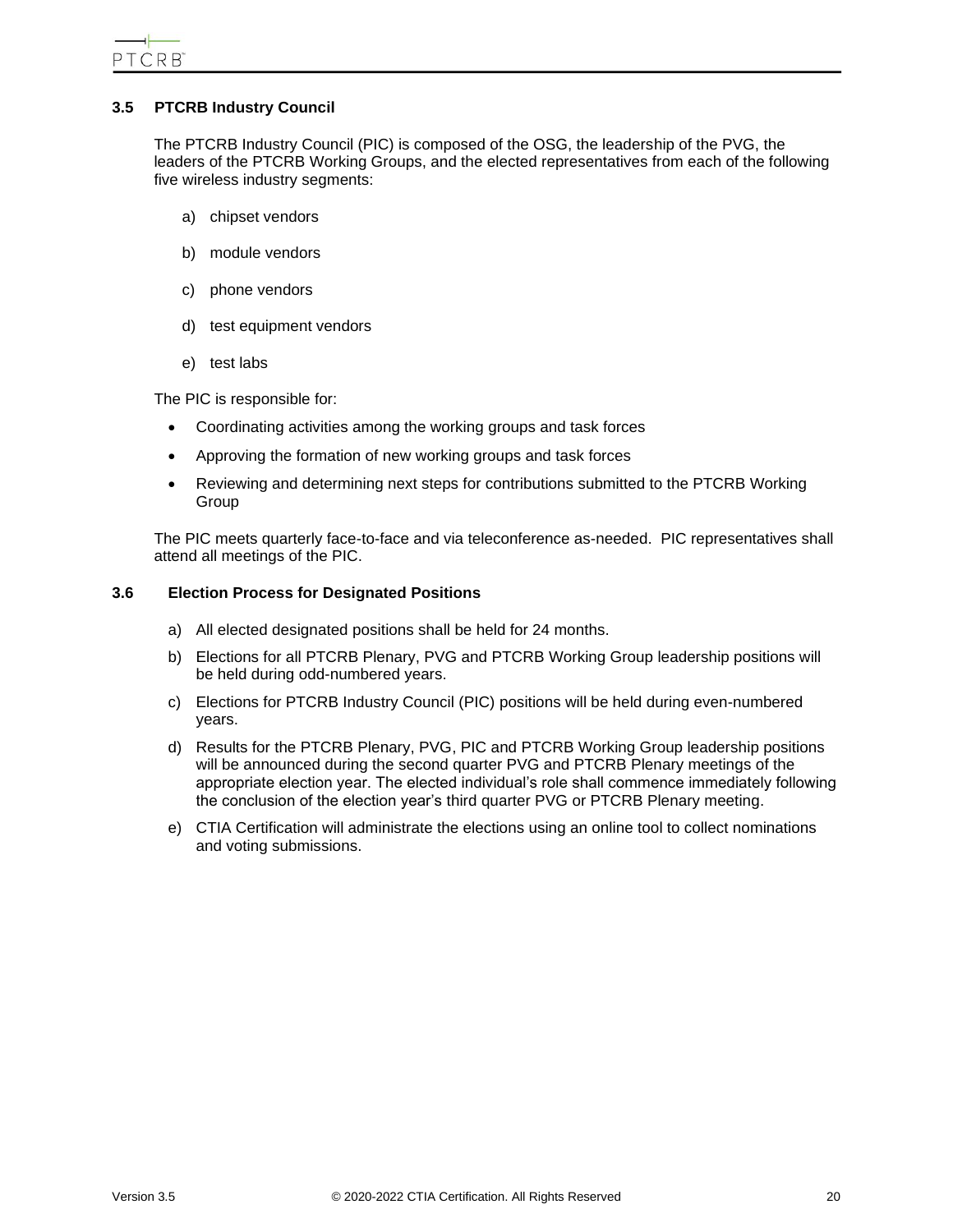f) The table below describes the timeline and steps that will be followed in the election process.

| -5 Week    | CTIA Certification will call for PTCRB Plenary, PVG, PIC and working group<br>leadership position nominees five weeks before the second quarter PTCRB                                                                                                                                                               |  |
|------------|---------------------------------------------------------------------------------------------------------------------------------------------------------------------------------------------------------------------------------------------------------------------------------------------------------------------|--|
| -4 Weeks   | Plenary or PVG meeting during the appropriate election year, nomination<br>submission deadline which shall be specified by CTIA Certification.                                                                                                                                                                      |  |
| -3 Weeks   | CTIA Certification will confirm each nominee's willingness and eligibility to<br>participate in the election three weeks before the second quarter PTCRB Plenary,<br>or PVG meeting of the election year.                                                                                                           |  |
| -2 Weeks   | CTIA Certification will notify the PTCRB Plenary and PVG membership of the<br>upcoming election and will provide instructions as to how member ballots shall be<br>cast in the appropriate election year. The deadline for ballot submission shall be<br>22:00 UTC on the last day of the ballot submission period. |  |
| -1 Week    | CTIA Certification will check votes for eligibility and tally the results.                                                                                                                                                                                                                                          |  |
| Q2 meeting | Election result announced                                                                                                                                                                                                                                                                                           |  |

- g) Nominees for a leadership position must have been present for and participated in at least four of the last six full meetings of the PTCRB Working Group to which they have been nominated. In addition, the nominees must have the support from their company to take on the role and agree to impartially support all the requisite responsibilities of their leadership position.
- h) Members may only vote in the groups in which they participate.
- i) Votes for PVG leadership positions shall only be cast by members recorded in PVG.02 at the time of the vote.
- j) Each member company has one vote for each group in which they are a member.
- k) In the event that multiple votes are received from the same member company, only the first submission will be counted. Subsequent votes will be ignored regardless of the submitter.
- l) Votes cannot be rescinded or changed once submitted.
- m) If an individual is no longer able to continue in their position mid-way through their elected term, CTIA Certification will initiate an election process for that position as soon as written confirmation of the need to do so is received from the individual.
- n) Leadership positions cannot be transferred within a company (it is the delegate who is elected, not the company).
- o) The process to fill a vacated leadership position outside the specified election cycle shall be the same as for scheduled elections (e.g., two weeks for nomination submissions, one week for candidate confirmation and one week within which to cast votes).
- p) In the event that an elected PTCRB Working Group leader changes their employment to another working group member company, the individual may continue in that role provided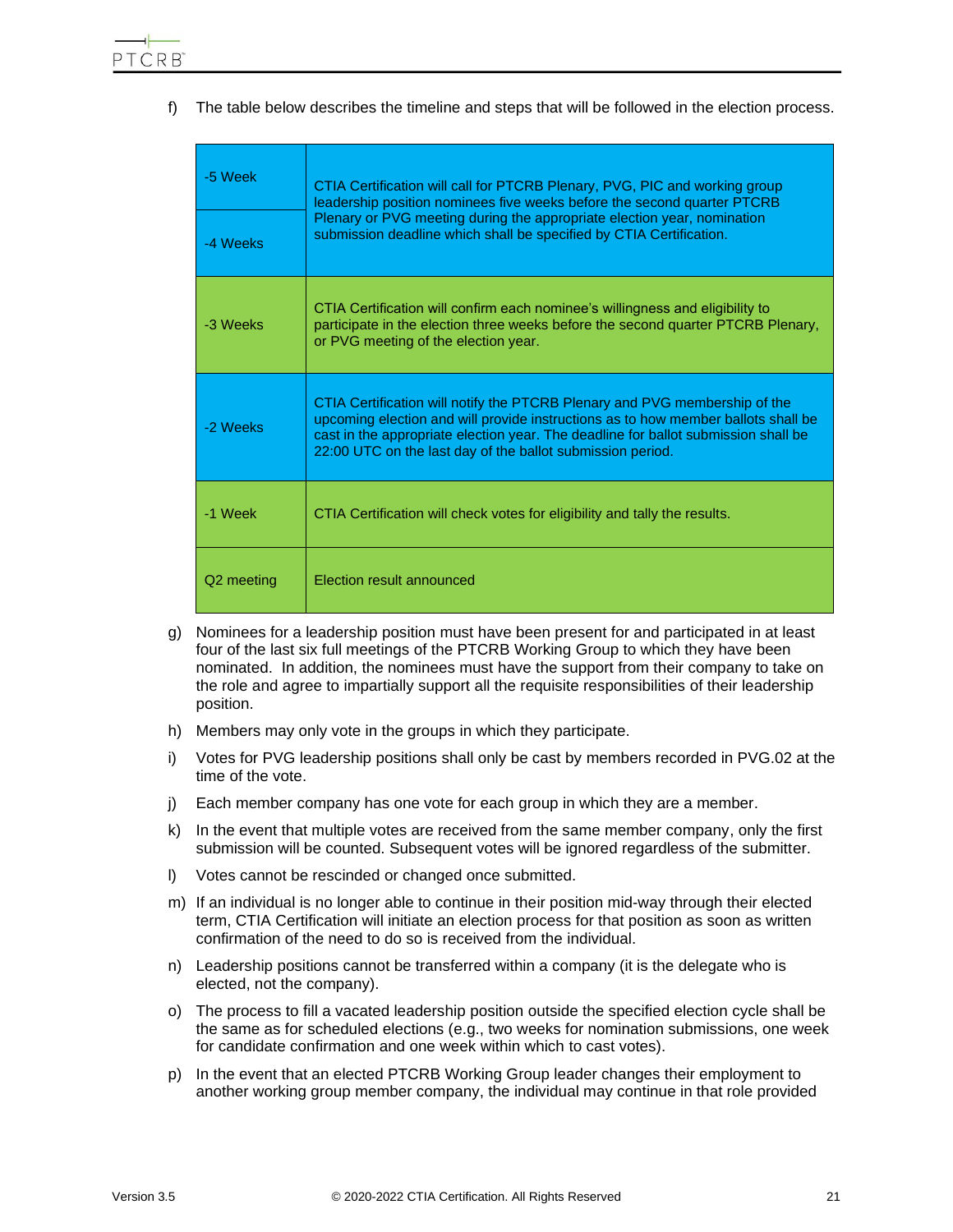that the individual does not have a break in-between employers of more than four weeks (the minimum time for an election process to be followed).

q) In the event that a PIC wireless industry segment representative changes their employment to another working group member company in the same wireless industry segment, the representative may continue in that role provided they do not have a break in-between employers of more than four weeks (the minimum time for an election process to be followed). If the PIC wireless industry segment representative moves to another working group member company in a different wireless industry segment, the PIC representative's position shall be vacated and an election process for that position shall be initiated by CTIA Certification.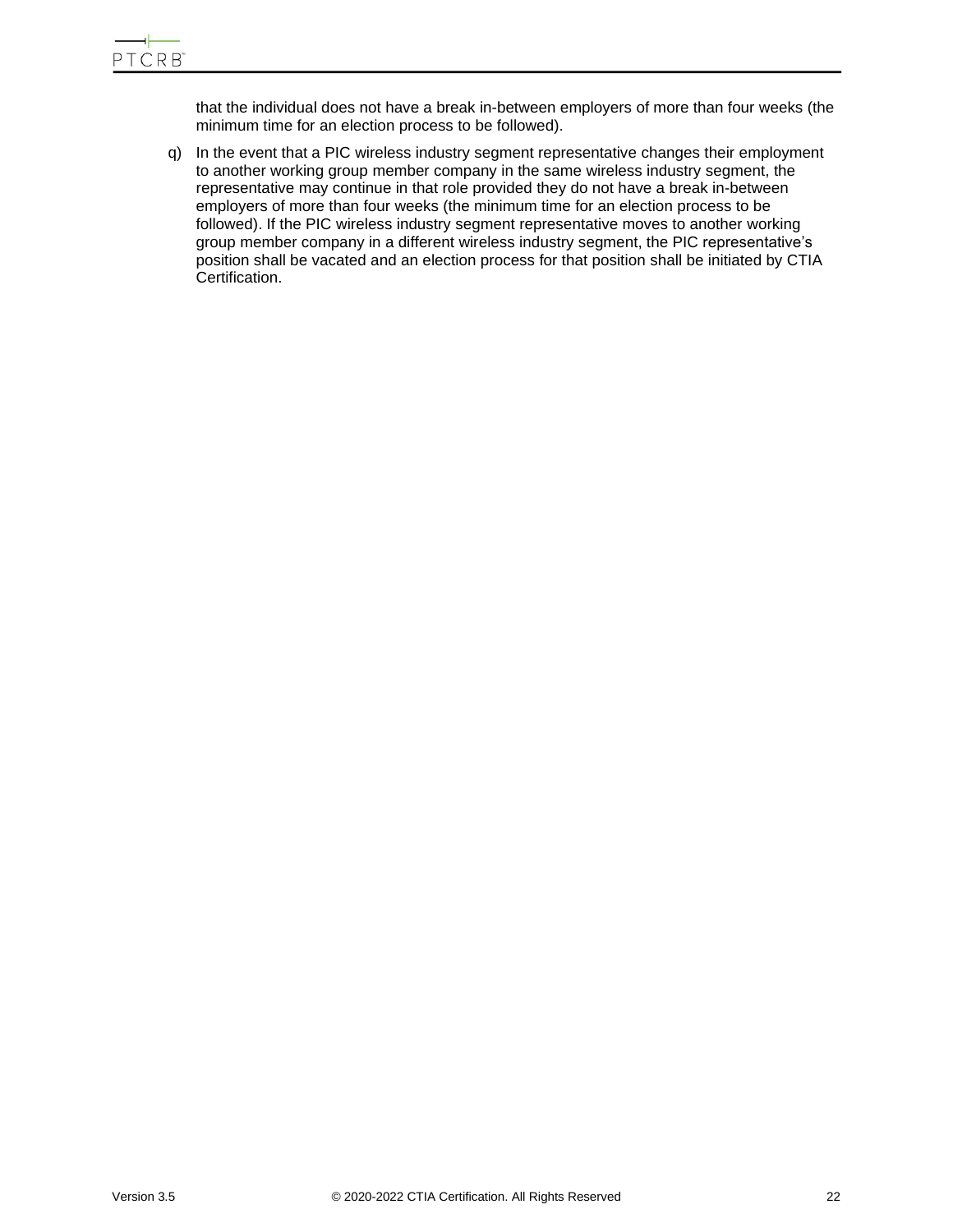# <span id="page-22-0"></span>**Section 4 Section Content Removed**

Beginning with Version 3.0 of this document, the content of this section has been moved to Section [1.2.](#page-7-2)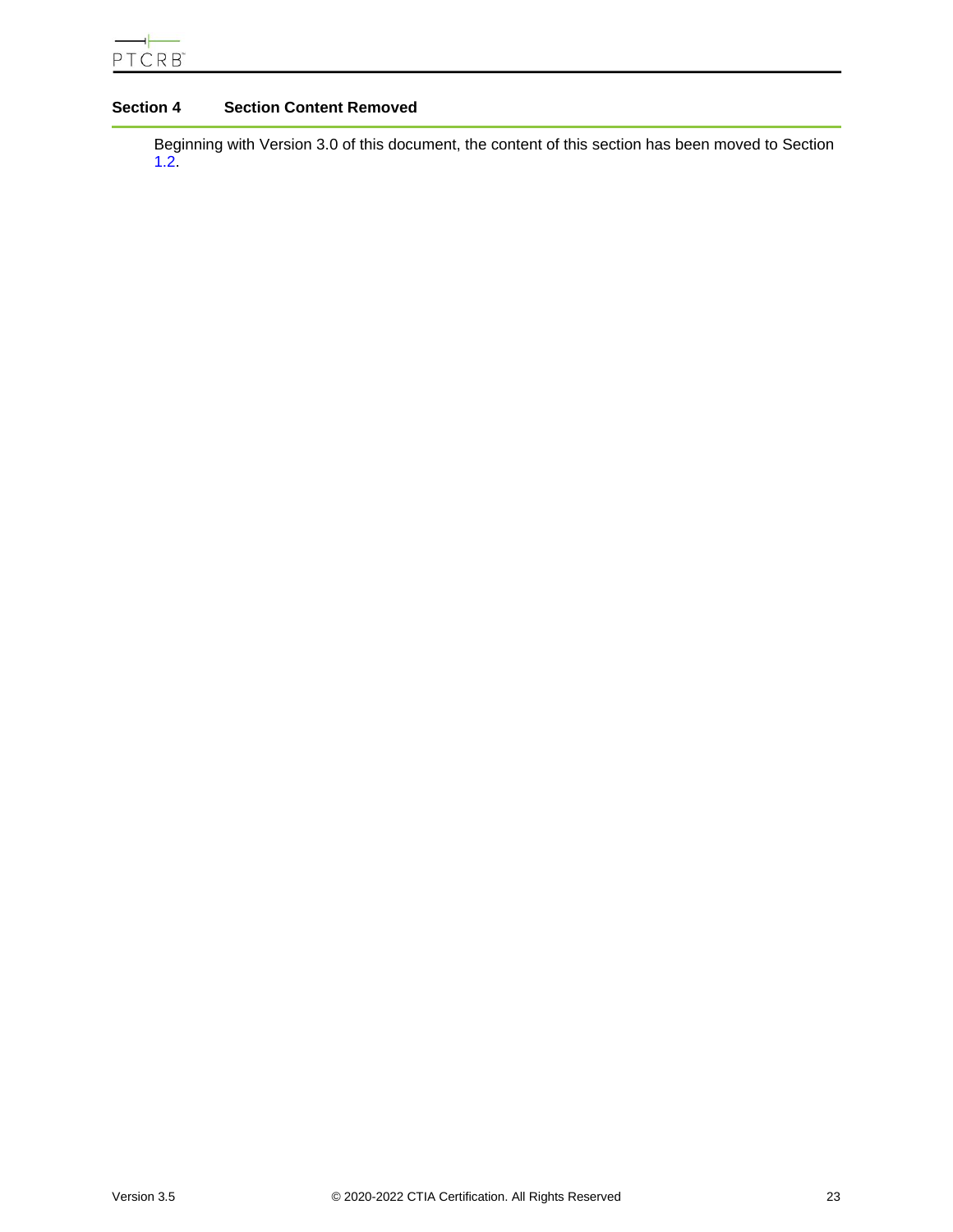# <span id="page-23-0"></span>**Section 5 Policies**

#### <span id="page-23-1"></span>**5.1 Overview of PTCRB Certification Documentation**

The PTCRB certification program maintains two documents which describe, in detail, the test requirements and test processes associated with PTCRB device certification. The PTCRB certification program documentation will be modified to reflect the most recent test coverage and procedural agreements accepted by the PTCRB Working Group as described in Sections [5.2](#page-23-2) through [5.6](#page-24-4) of this document.

#### <span id="page-23-2"></span>**5.2 PTCRB Permanent Reference Document NAPRD03**

#### <span id="page-23-3"></span>**5.2.1 Release Schedule**

The PTCRB NAPRD03 contains the technical certification test and assessment requirements. These requirements are separated from the program management requirements in PPMD.

NAPRD03 will be released four times per year according to the PTCRB Working Group meeting schedule.

#### <span id="page-23-4"></span>**5.2.2 Applicability of NAPRD03 Version**

Devices submitted for certification are required to complete the execution of all applicable tests approved and published in one of the two most recent versions of NAPRD03 as of the date the device is to complete certification.

Example:

- NAPRD03 version 1.0 is released on January 1
- NAPRD03 version 1.1 is released on April 1

According to the example release dates above, a DUT may be certified to the test requirements described in either NAPRD03 version 1.0 or NAPRD03 version 1.1 until NAPRD03 version 1.2 is released on July 1. Once NAPRD03 version 1.2 is released, the DUT must be certified against either NAPRD03 version 1.1 or version 1.2.

# <span id="page-23-5"></span>**5.3 PTCRB Program Management Document (PPMD)**

#### <span id="page-23-6"></span>**5.3.1 Release Schedule**

The PPMD may be released at any time. A five working-day comment period will apply from the date the updated draft document is placed on the CPWG website in the Program Management Documents folder and an email notifying the PTCRB Working Group is sent to the working group distribution list.

#### <span id="page-23-7"></span>**5.3.2 Applicability of PPMD Version**

Upon release of a new PPMD version, the new version supersedes all previous versions. All new requirements/rules go into effect upon the release of the PPMD unless otherwise stated.

# <span id="page-23-8"></span>**5.4 NAPRD03 and PPMD Version Number**

The NAPRD03 and PPMD version numbers are in the format x.yy.z.

Each time the document is fully approved, the characters will be incremented as appropriate. NAPRD03 can only be approved during a PTCRB meeting with a quorum of working group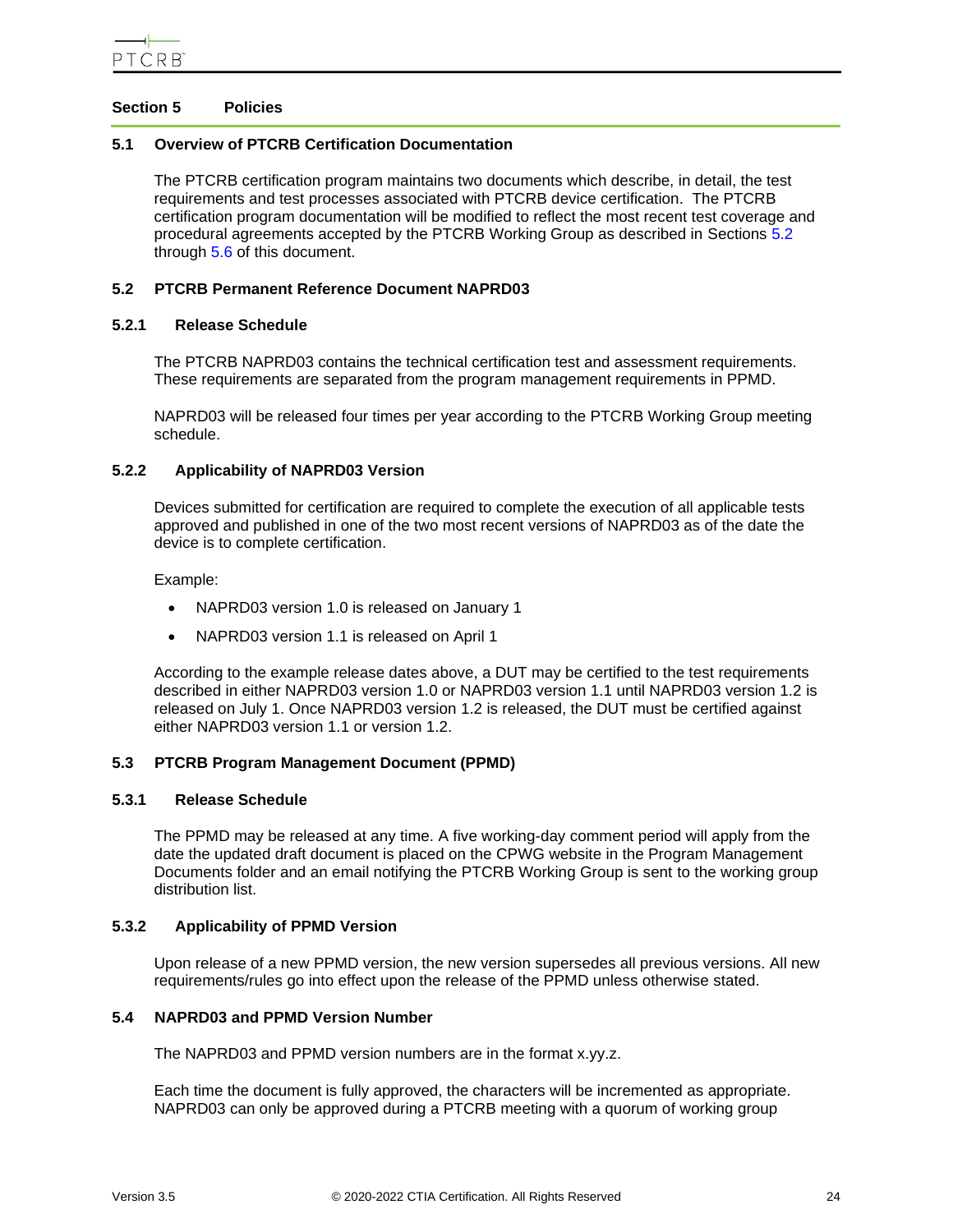members present. A five working-day comment period will apply from the date the draft document is placed on the CPWG website and an email notifying PTCRB Working Group members is sent to the distribution list.

# <span id="page-24-0"></span>**5.5 Test Specifications**

# <span id="page-24-1"></span>**5.5.1 Basis for Test Specifications**

The PTCRB certification technical requirements will be based on standards developed by Standards Development Organizations (SDOs) such as 3GPP and OMA (Open Mobile Alliance) as well as test plans developed by CTIA Certification. In some cases, PTCRB certification requirements may accommodate North American standards and/or additional requirements from the FCC, ISED, or any other government agency that may have jurisdiction and/or competence in the matter.

Additions to the PTCRB requirements will be managed by the PTCRB Working Group.

# <span id="page-24-2"></span>**5.5.2 Harmonization with Other Industry Fora**

The PTCRB will attempt to harmonize PTCRB certification with the GCF (Global Certification Forum) certification program and other industry fora when opportunities to do so arise.

# <span id="page-24-3"></span>**5.5.3 Inclusion of Recently-Validated Tests**

When new tests are recommended by the PVG prior to a PTCRB meeting, all recommended tests will be released as Category E and shall remain in this category until a minimum of 90 days have passed.

For a test to be moved from Category E into Category A, it must be:

- Approved by the PTCRB Working Group
- Validated and commercially available for at least 30 days
- Available in at least one PTCRB Full Test Laboratory

# <span id="page-24-4"></span>**5.6 Issue Resolution**

Details of a certification issue may be sent to CTIA Certification at [support@ctiacertification.org.](mailto:support@ctiacertification.org) Reviews will take place according to the following process:

- CTIA Certification will immediately notify the Operator Steering Group
- Upon notification either a teleconference or email discussion will be scheduled within five working days
- CTIA Certification will issue a response within two working days after all appropriate discussions have taken place. Whenever possible, the Operator Steering Group will complete the review of certification issue within 10 working days.
- Issues requiring additional time will be addressed on a case-by-case basis
- The resolution will be provided to the requestor according to an agreed-upon schedule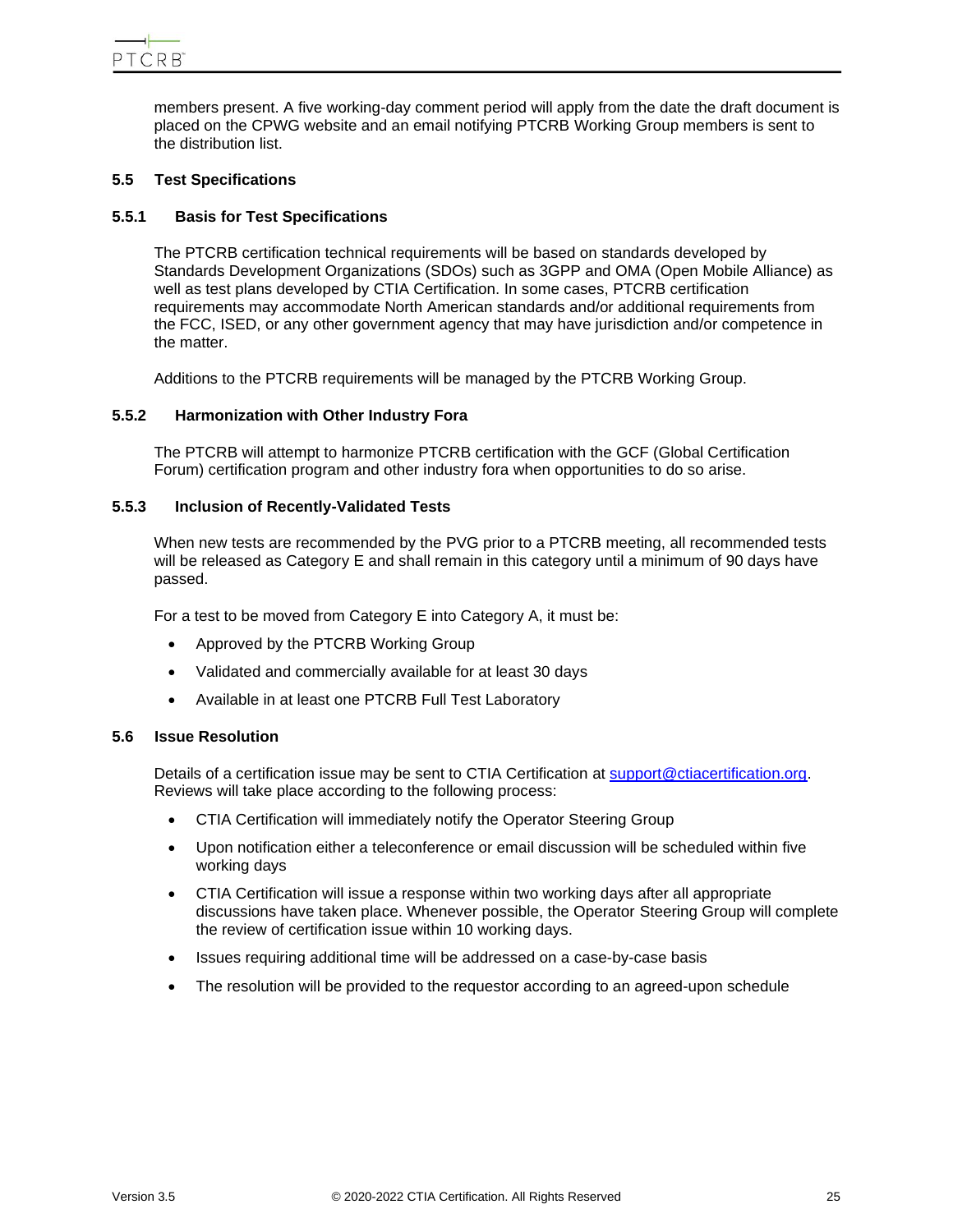# <span id="page-25-0"></span>**Section 6 PTCRB Authorized Test Laboratories**

# <span id="page-25-1"></span>**6.1 PTCRB Primary Test Laboratory**

The PTCRB Primary Test Laboratory is selected by the device manufacturer to take primary responsibility for ensuring the DUT has met all PTCRB certification requirements. The selected PTCRB Primary Test Laboratory must be a PTCRB Full Test Laboratory qualified in E-UTRA and/or NR depending upon the DUT's RAT capability.

To be selected as the PTCRB Primary Test Laboratory for a LTE-M Module or device, the laboratory must be a PTCRB Full Test Laboratory qualified in E-UTRA and LTE-M.

To be selected as the PTCRB Primary Test Lab for an NB-IoT Module or device, the laboratory must be a PTCRB Full Test Laboratory qualified in E-UTRA and NB-IoT.

<span id="page-25-2"></span>LTE-M or NB-IoT Integrated Devices which utilize a PTCRB-certified Module shall select a Primary Test Laboratory that is qualified in E-UTRA.

#### <span id="page-25-3"></span>**6.2 PTCRB Full Test Laboratory Requirements**

A PTCRB Full Test Laboratory is a test laboratory that meets the requirements of a PTCRB Full Test Laboratory as defined in the CTIA Certification Policies and Procedures for Authorized Test Labs found here: https://ctiacertification.org/test-labs/.

#### <span id="page-25-4"></span>**6.3 PTCRB Associate Test Laboratory**

A PTCRB Associate Laboratory is a test laboratory that is sponsored by a PTCRB Full Test Laboratory and meets the requirements of a PTCRB Associate Laboratory as defined in the CTIA Certification Policies and Procedures for Authorized Test Laboratories found here https://ctiacertification.org/test-labs/.

#### <span id="page-25-5"></span>**6.4 Disclosure of DUT Test Results**

DUT test results will be uploaded to the PTCRB certification database by the PTCRB Primary Test Laboratory. CTIA Certification staff and members of the Operator Steering Group will have access to the test results.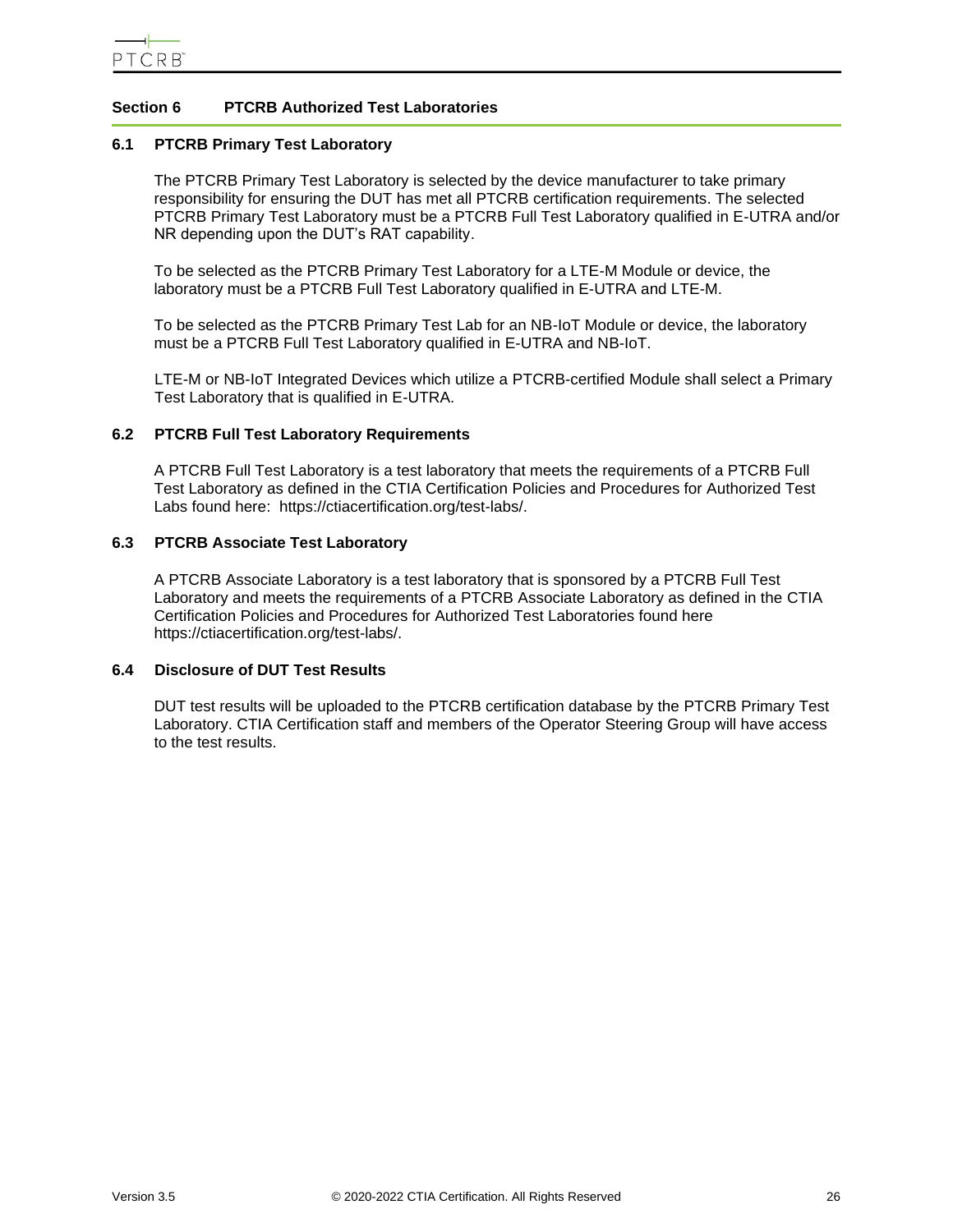# <span id="page-26-0"></span>**Section 7 Section Content Removed**

The content of this section was removed in Version 3.0 of this document.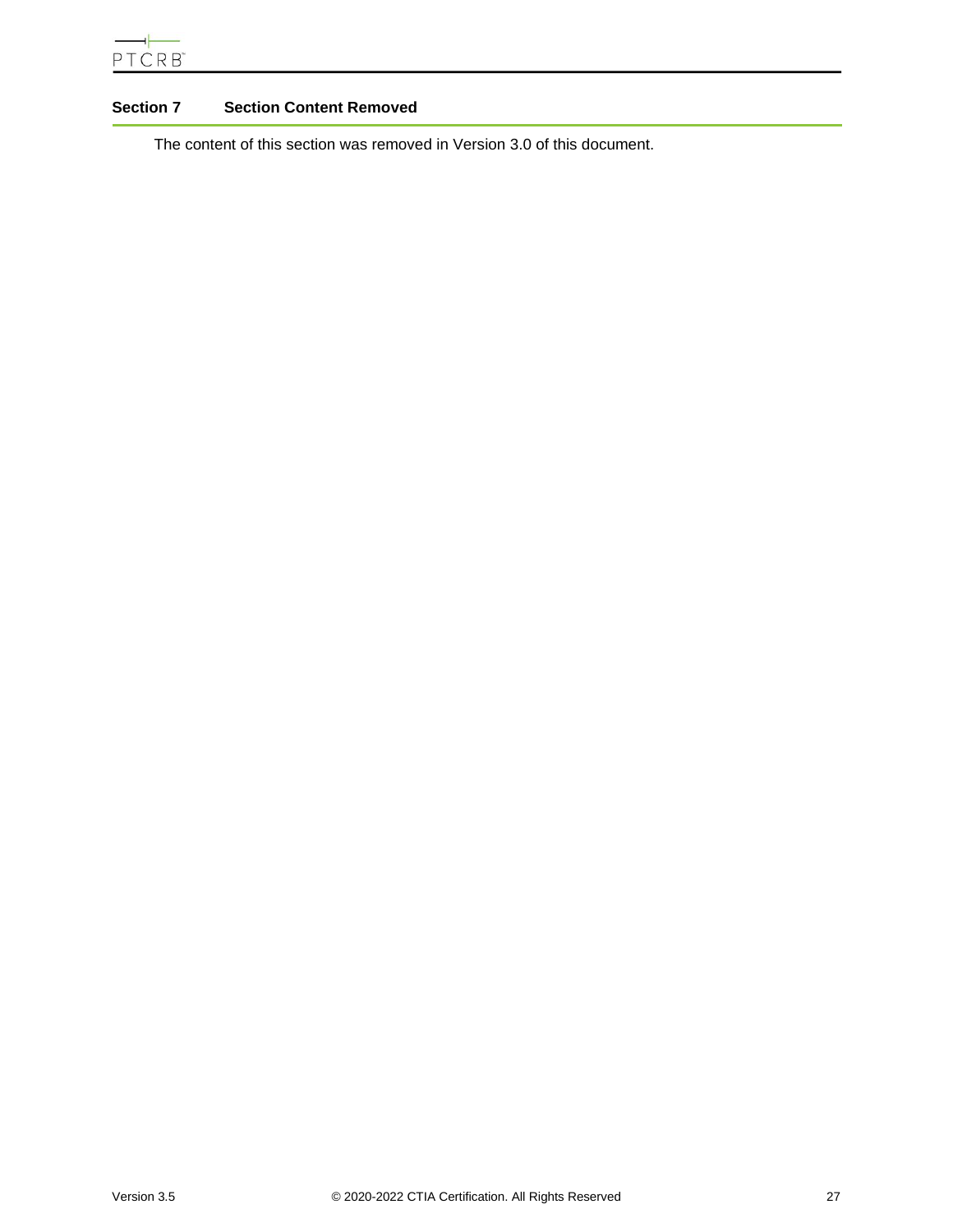# <span id="page-27-0"></span>**Section 8 IMEI Methods & Procedures**

# <span id="page-27-1"></span>**8.1 IMEI (International Mobile Equipment Identity) Overview**

The IMEI (International Mobile Equipment Identity) is a unique 15-digit code used to identify an individual GSM, UTRA or E-UTRA device to a mobile network. The numerical format of the IMEI is:



**TAC:** Type Allocation Code

**SNR:** Serial Number Range

**CD:** Check Digit

**D14 - D13:** Reporting Body Identifier (35 = BABT, 01 = PTCRB for Reserved/Certified IMEIs)

**D12 - D07:** Type Identifier issued by Reporting Body. Limits production to 1,000,000 units per TAC

**D06 - D01:** Allocated by Reporting Body, but assigned to individual units by the Manufacturer

There are two types of IMEIs:

• Test IMEI - used for testing pre-production products. Issued in blocks of 1,000. Each Manufacturer has its own TAC for Test IMEIs. So, when a new Test IMEI is assigned, the next block of 1,000 numbers within the manufacturer's TAC is assigned.

 $D14 - D13 = 00$ 

• Production IMEI - used for products that will be submitted for certification. Issued in blocks of 1M. A block of 1,000,000 is a TAC. So, when a new IMEI is assigned, the next available TAC is assigned.

 $D14 - D13 = 01$  for PTCRB IMEIs

# <span id="page-27-2"></span>**8.1.1 IMEI SVN**

"IMEI SVN" is a term used to refer to the combination of the IMEI and the Software Version Number (SVN).

An IMEI Software Version Number (SVN, provided by the manufacturer) is used to identify each approved and commercially available software version.

Networks may request the IMEISV from any Phase 2 or later device. The IMEISV shall contain the first 14 digits of the IMEI plus a Software version number (SVN). The SVN shall be incremented when the device software is modified. Allocation of the 2-digit SVN is under the control of the Reporting Body. SVN "99" is reserved for future use (See 3GPP TS 23.003).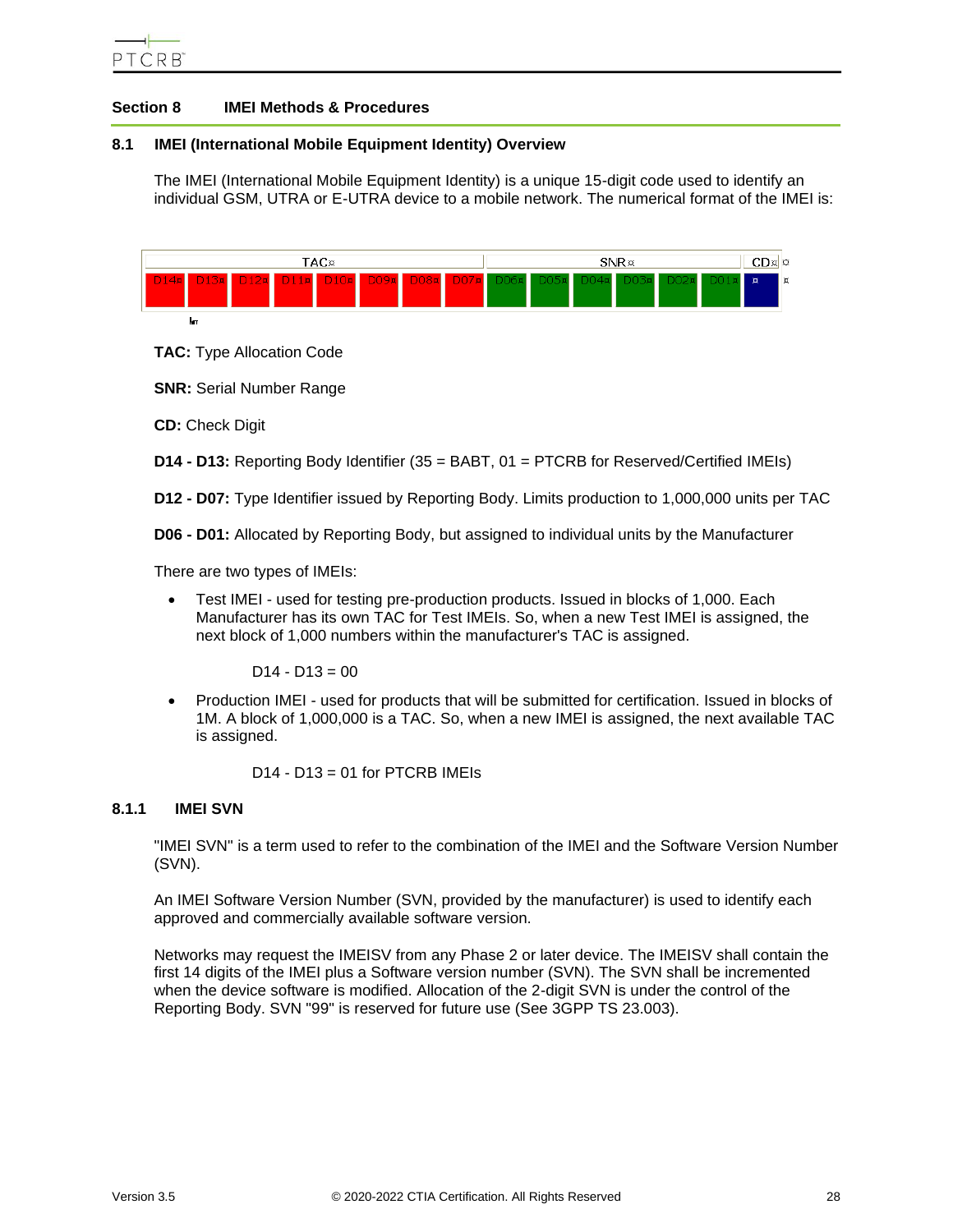The structure of the IMEISV is as follows:

| <b>TAC</b>      | <b>Serial No</b> | <b>SVN</b> |
|-----------------|------------------|------------|
| <b>NNXXXXXX</b> |                  | SS         |

Where:

**NN**=Reporting Body Identifier

**XXXXXX**=Device Type Identifier defined by Reporting Body

**ZZZZZZ**=Allocated by Reporting Body but assigned per device by the manufacturer

**SS**=Software Version Number 00 - 98. SVN 99 is reserved for future use. (See 3GPP TS 23.003)

# <span id="page-28-0"></span>**8.2 Policies Governing IMEIs**

This section outlines the methods and procedures to be used by operators and manufacturers to reserve, obtain, record and distribute IMEI (SV)s.

TACs for IMEIs are assigned to specific SVNs within a Manufacturer/Model#. There may be more than one TAC for a given Manufacturer/Model# (i.e., if the manufacturer builds more than 1,000,000 units of a device).

A Manufacturer cannot share a TAC across multiple model numbers.

Under extenuating circumstances operators may allow the same TAC to be used across multiple models, marketed as a single model. In this case the SVN must be used to differentiate between the different models. The same SVN shall not be used on multiple models with different feature sets when the TAC is shared across these multiple models.

# <span id="page-28-1"></span>**8.2.1 Software Version Number**

The SVN (part of the IMEI SV) is required to be updated when the radio / protocol layer software changes or has been recompiled for any reason. If the applications and protocol modules are integrated into a single build, with one version number visible to the user, then the SVN must be incremented. For products that have separate SW "modules" for radio / protocol SW, OS and Application SW, with version numbers for the modules and an overall bundle version number, the SVN wouldn't have to incremented for application changes unless the protocol software was changing or recompiled as well. A new hardware version shall be used if the hardware has been modified.

The SVN shall be unique and shall be revised in ascending, sequential numeric order. PTCRB Primary Test Labs shall always verify that the SVN is correct by running 3GPP TS 51.010-1, test case 26.6.8.5, 3GPP TS 51.010-1, test case 26.7.3.1, 3GPP TS 34.123-1, test case 9.3.1 or 3GPP TS 36.523-1, test case 9.1.4.2 with the release version of the software. This will minimize the risk that SVN 00 or any non-sequential SVN is being released to the market.

SVNs are a limited resource. In order to conserve SVNs individual operators may excuse the manufacturer from the requirement to use a unique SVN for a model sharing a TAC and marketed as a single model if the model meets all of the following criteria:

• The manufacturer demonstrates an acceptable method for pushing settings/configurations to the device by a means which ensures that only the target operator's devices will be altered.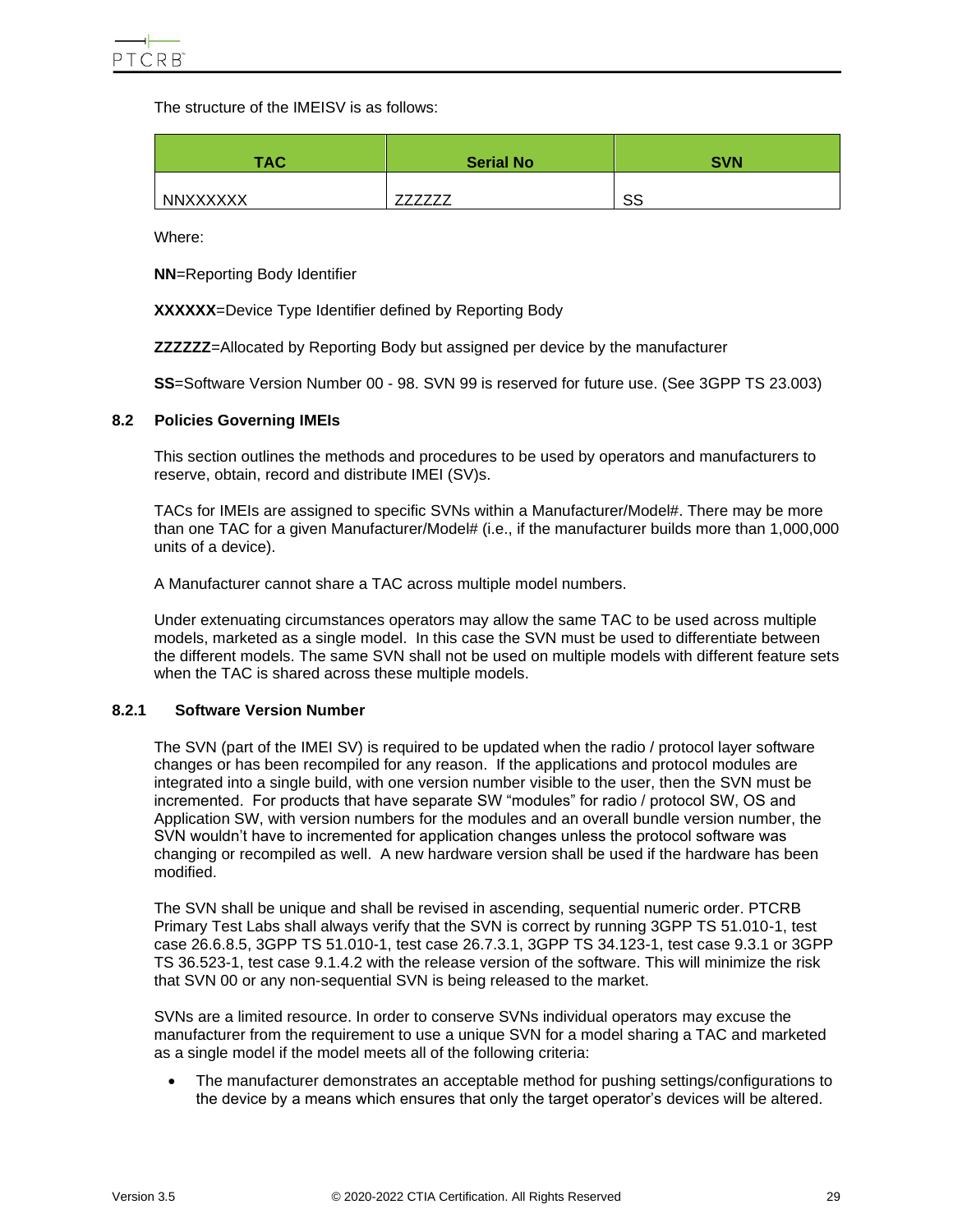This may include triggering by SIM card. The manufacturer must confirm that the update mechanism is acceptable to all operators for which the device is distributed or sold.

- The new device settings/configuration has been approved by the operator for which the change was intended
- The new settings/configuration must result in the features, and band support matching that of a PTCRB certified model with which the TAC is shared, or the device is a Superset Device in which the new settings/configuration is a Subset of the Superset Device.
- The manufacturer must provide a method of identifying the new configuration

# <span id="page-29-0"></span>**8.2.2 IMEI Assignment for Integrated Devices and Variants**

Unless noted otherwise in this section all devices are required to obtain a unique TAC per unique model number. This applies to Variants of already approved devices.

#### **8.2.2.1 IMEI Assignment for Integrated Devices based on a Module**

An Integrated Device manufacturer may utilize the TAC of the PTCRB-certified embedded Module only if the expected production of the Integrated Device is not expected to exceed 100,000 over the life of the Integrated Device.

If the production of the Integrated device is expected to exceed 100,000 devices, then the Integrated Device manufacturer shall obtain a unique TAC range for the specific Integrated Device.

Note Notebooks and Tablets using a PTCRB-certified embedded Module may not use the Module's TAC and shall follow the rules specific to those devices. The Integrated Device manufacturer may request a unique TAC for use across multiple devices that are certified using the Integrated Device Variant process AND contain exactly the same Module. The unique TAC cannot be shared with Integrated Devices that are not linked as Parent or Integrated Device Variant in the PTCRB database.

The integrator must maintain a complete model number to IMEI mapping, which must be made available to network operators upon request.

The Module manufacturer must maintain a complete IMEI mapping indicating the manufacturer or distributor each IMEI was shipped to which must be made available to network operators upon request.

If the device is intended for use only on a specific network operator, the manufacturer should consult with the network operator to determine whether or not a unique TAC is required.

# **8.2.2.2 IMEI Assignment for Notebooks and Tablets with a Certified Module**

For Notebook platforms, which incorporate a certified Module, the integrator must obtain either a unique TAC for a Family of Notebooks or a unique TAC for a specific Notebook model. A family consists of Notebooks integrating the same wireless Module.

For Tablet platforms, which incorporate a certified Module, the integrator must obtain a unique TAC for a Family of Tablets or a unique TAC for a specific Tablet model. A family consists of Tablets integrating the same wireless Module.

A Notebook and a Tablet are not permitted to use the same IMEI TAC allocation.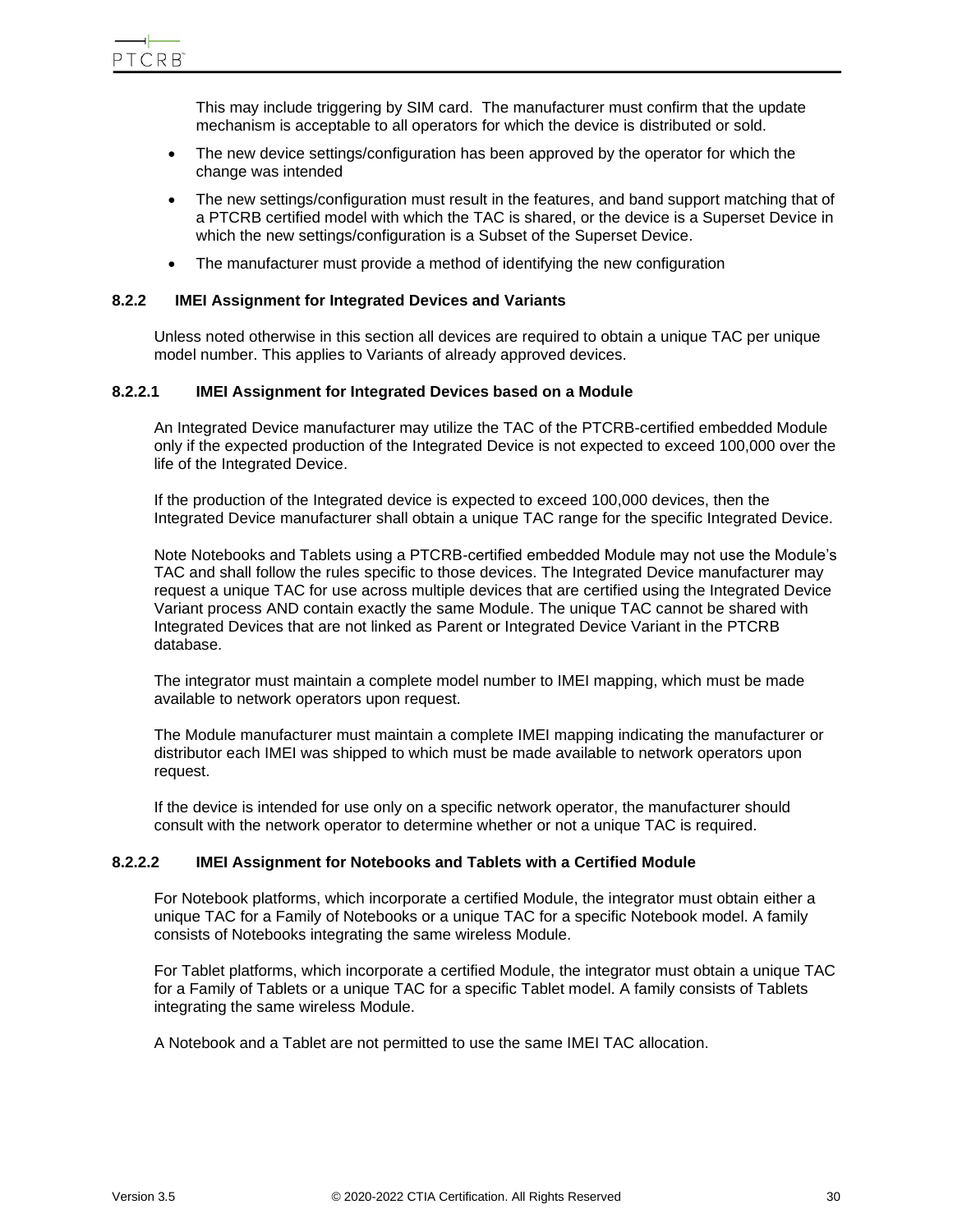# <span id="page-30-0"></span>**8.2.3 IMEISV Updates**

The SVN portion of the IMEI SV shall be updated when:

- Protocol-layer software changes have been made or the software/firmware has been recompiled for any reason. This applies if the applications and protocol modules are integrated into a single build (with one version number visible to the user),
- In the case of devices that employ separate modules which comprise a protocol "bundle" or "package", (with version numbers for the components and an overall bundle version number), the SVN may be incremented at the manufacturer's discretion
- Devices which include changes only to the application layer are not required to increment the SVN unless the protocol-related software was changed or recompiled

In all cases, a new hardware version shall be issued if the hardware has been modified.

# <span id="page-30-1"></span>**8.2.4 Ensuring IMEI SVN integrity**

After an upgrade of commercially available software by any recognized method (and after raising an ECO), a request shall be made to the responsible PTCRB Primary Test Lab to confirm that the IMEI SV has been incremented. The PTCRB Primary Test Lab must ensure that the IMEI SV update has occurred and the IMEI has not been altered. No formal report is required. Confirmation of the correct IMEI and IMEISV may be accomplished by performing 3GPP TS 51.010-1, test case 26.7.3.1 and analyzing the Identity Response message for a 2G DUT. For a 3G DUT, 3GPP TS 34.123-1, test case 9.3.1 may be employed. For a LTE device which does not support either 2G or 3G, TS 36.523-1, test case 9.1.4.2 may be employed. For a DUT supporting 2G, 3G and LTE, execution in either technology is sufficient and the execution of this test will require analysis of the Identity Response message. These tests must be executed with the production TAC and final IMEISV information. The new IMEI SVN shall then be entered onto the PTCRB certification database by the PTCRB Primary Laboratory as confirmation that the SVN has been correctly incremented.

# <span id="page-30-2"></span>**8.2.5 IMEI Issuance**

Devices that have completed PTCRB certification will be issued an IMEI on the Certified list.. Service will not be denied to a device on the Certified list due to equipment type. Service could still be denied for subscription reasons (no roaming agreements, invalid SIM, etc.) Terminals that are stolen or for other reasons need to be denied service will be placed on the Block list.

# <span id="page-30-3"></span>**8.2.6 IMEIs Issued Prior to PTCRB Testing**

All UEs that were issued an IMEI prior to the availability of Type Certification testing (June 1, 1997) will be placed on an "Uncertified List". Manufactures must declare that the mobile equipment will pass the device approved certification tests. Operators are not required to support phones on this list, and do so at their own risk.

# <span id="page-30-4"></span>**8.2.7 Denial of Service**

Operators, at their discretion, could deny service to an "Uncertified Listed" device.

# <span id="page-30-5"></span>**8.2.8 IMEI Policy for Multiband or Multimode Devices**

Multi-band/multi-mode devices shall contain only one IMEI. TACs issued by regulatory bodies may be used by the PTCRB in a multi-band/multi-mode device and placed on the PTCRB Certified list after the multi-band/multi-mode device conforms to the certification requirements listed in this document.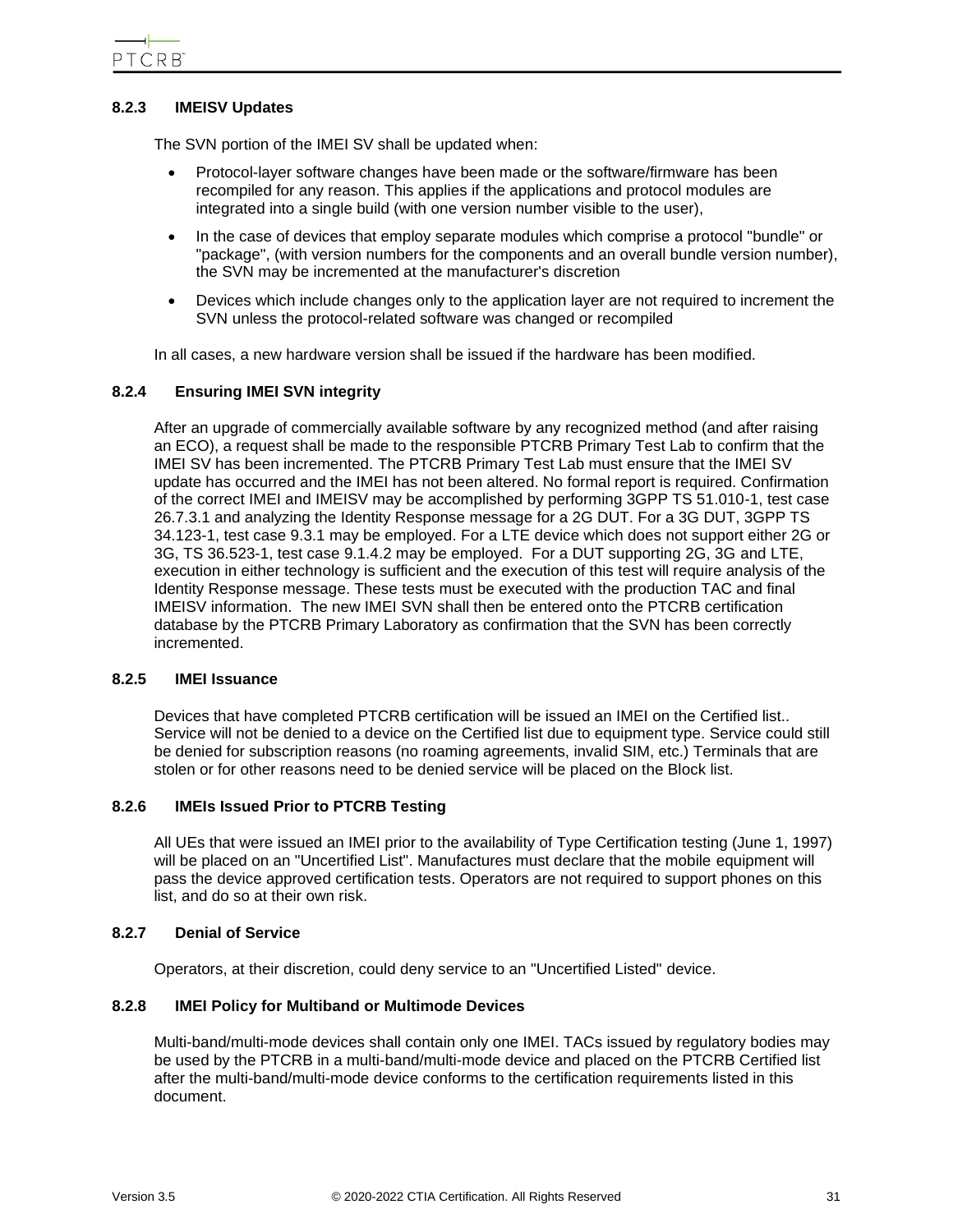# <span id="page-31-0"></span>**8.2.9 Reserved / Production IMEIs Used for Testing**

The DUT may be loaded with the Reserved/Production IMEI for testing purposes provided this is done with the final / production hardware.

#### <span id="page-31-1"></span>**8.2.10 Miscellaneous**

The GSM Association IMEI PRD TS.06 will apply to any areas not addressed in this document. The issues of IMEI for more than 1 Million devices produced may be solved by using an additional TAC.

#### <span id="page-31-2"></span>**8.3 Obtaining a Test (Non-Commercial) IMEI**

#### <span id="page-31-3"></span>**8.3.1 Test IMEI Format**

In accordance with the GSM Association document TS.06, the format of the test IMEI shall be 001MMM/00/NNNyyy/zz, where:

- **MMM** Represents a number issued by the IMEI Administrator and is unique to each manufacturer
- **00** Represents the FAC code of the DUT
- **NNN** Represents a number assigned by the IMEI Administrator
- **yyy** Represents the serial number of the DUT
- **zz** Represents the software version (SV) number

**Note**: SV 00 is reserved for non-approved software versions

#### <span id="page-31-4"></span>**8.3.2 Use of Test IMEI**

- A test IMEI will be issued for prototype testing only. This IMEI could be lack listed after testing.
- A test IMEI cannot be used for final PTCRB certification
- The SV 00 is reserved for non-approved software versions under development
- A non-commercial IMEI can be issued for diagnostic devices. The NNN section of the IMEI will be in the 900 range.

# <span id="page-31-5"></span>**8.4 Recording an IMEI (SV)**

- The IMEI (SV) will be placed on the Certified, Uncertified, or Block list of the North American CEIR
- The IMEI (SV) will be sent by the IMEI Administrator to the GSM Association in Dublin

#### <span id="page-31-6"></span>**8.5 Distribution of the IMEI**

- The most recent IMEI lists will be available in the operator-only area of the PTCRB web site
- The manufacturer will receive notification from CTIA Certification when the device has been certified

# <span id="page-31-7"></span>**8.6 Obtaining an IMEI (SV)**

To obtain an IMEI (SV), the device certification administrator or manufacturer shall submit an IMEI TAC request via PTCRB certification database at [https://certify.ptcrb.com/.](https://certify.ptcrb.com/) Questions can be directed to the IMEI Administrator may be contacted at [imei@ctiacertification.org.](mailto:imei@ctiacertification.org)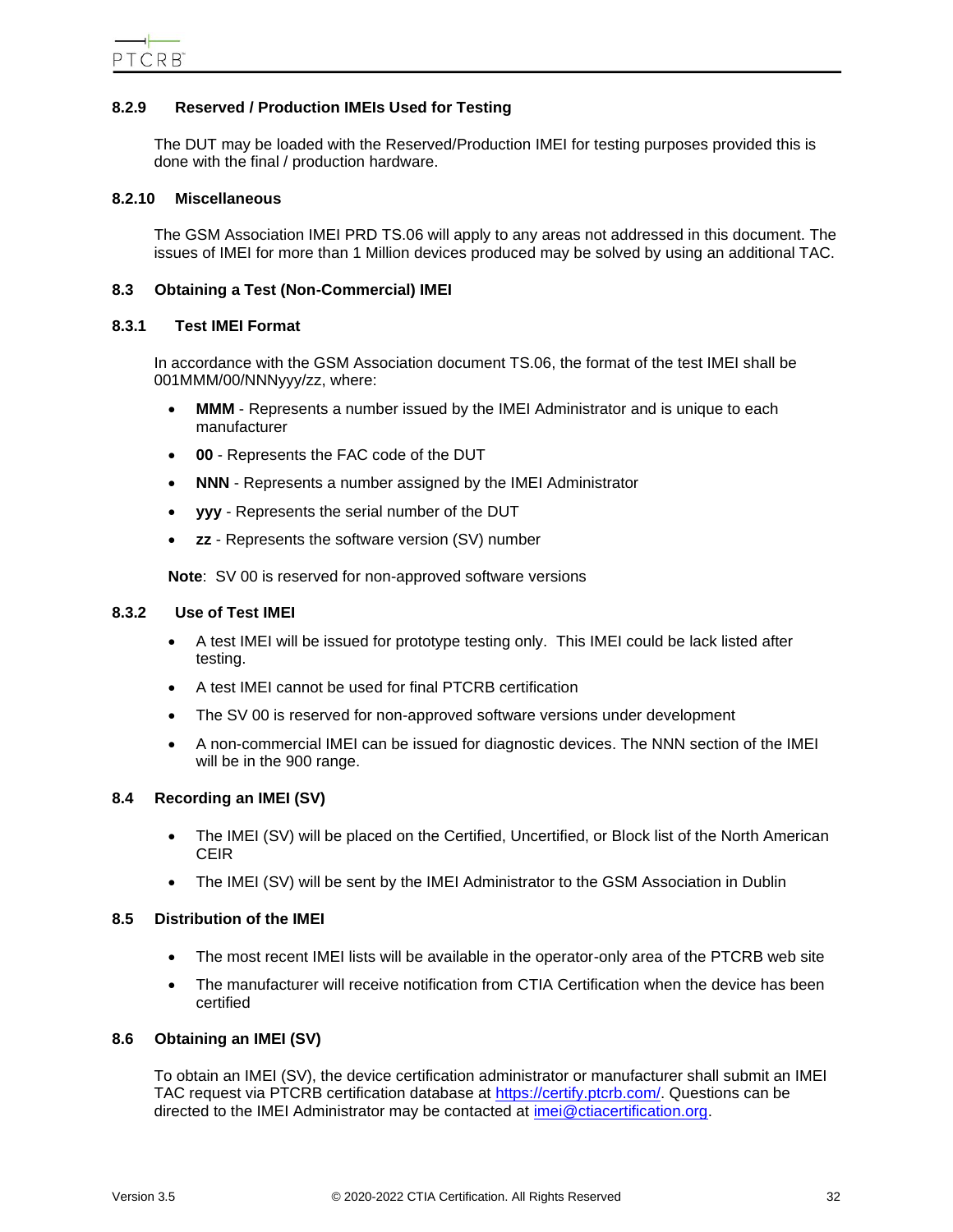Note: There are GSMA fees for TAC allocation. Please see <https://imeidb.gsma.com/imei/tacallocation-termsandconditions> for details.

The IMEI TAC will be reserved for 120 days. If, at the end of 120 days, the device has not been certified, the TAC will be revoked.

Multi-band devices shall have only one IMEI. TACs issued by regulatory bodies may be used in a multi-band device and placed on the PTCRB Certified list after the multi-band device conforms to the certification requirements listed in this document. The format for a "TEST" IMEI shall comply with GSM Association PRD TS.06.

Any changes to information provided on the IMEI TAC Request, or any major feature and/or function change would constitute a Variant and would require a unique IMEI, as well as any operator requests for a unique IMEI.

# <span id="page-32-0"></span>**8.7 IMEI (SV)s for Integrated Devices**

• For an Integrated Device, the SV number must be the same as the Modules SVN. Integrated Devices utilizing PTCRB Certified Modules which have been tested in accordance Section [11.10](#page-53-0) of this document and the SVN has not changed; then verification of the SVN is not required by the integrator.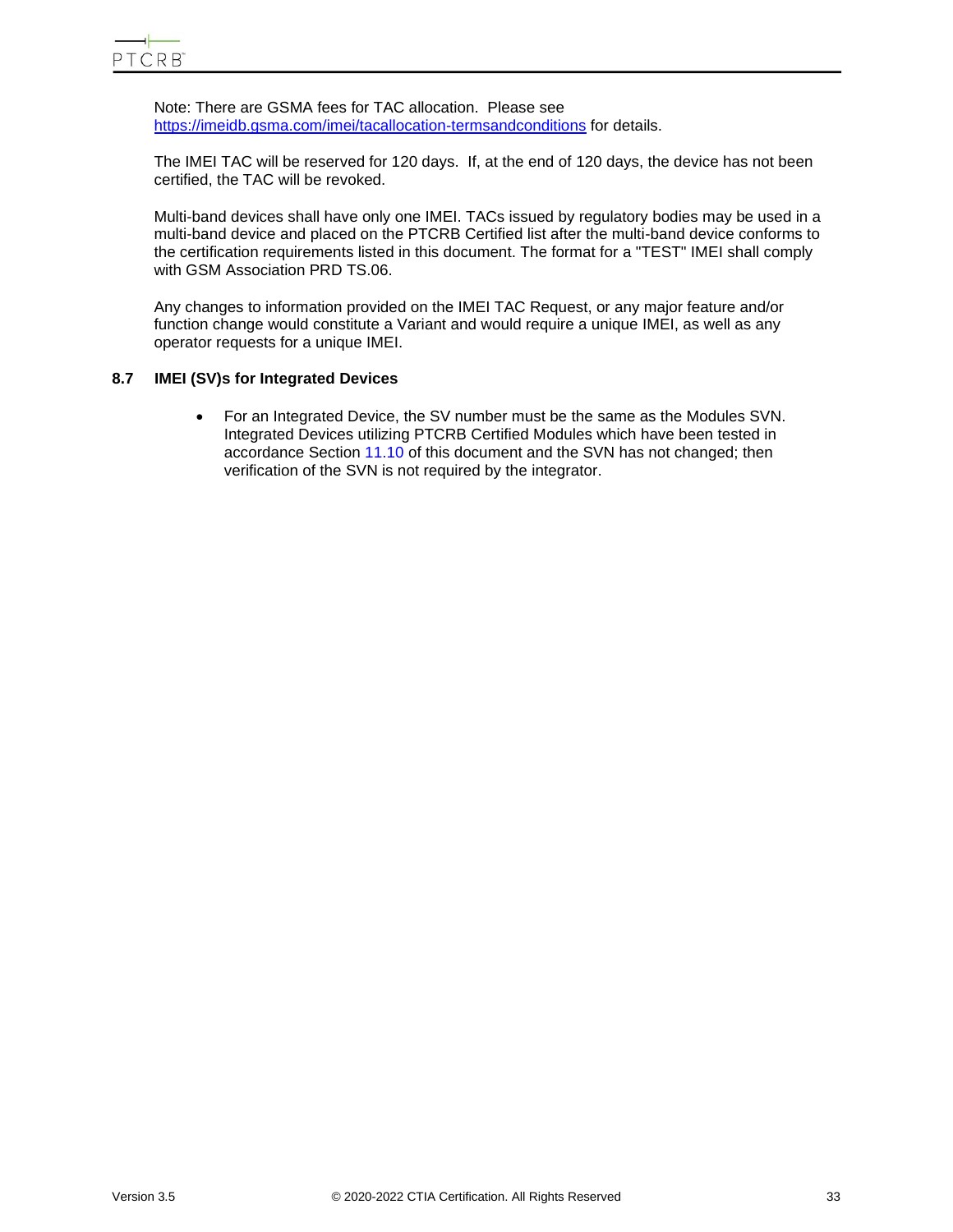# <span id="page-33-0"></span>**Section 9 PTCRB Certification Database**

#### <span id="page-33-1"></span>**9.1 Overview**

All PTCRB certified and IoT Network Certified devices are available for view via the PTCRB certification database at [https://certify.ptcrb.com/.](https://certify.ptcrb.com/) Please note that:

- Members of the Operator Steering Group can view all certified devices and all information associated with these devices in the database
- Manufacturers may view only the certification requests they have submitted
- Test labs may view only the certification requests which manufacturers have assigned to them for certification testing

# <span id="page-33-2"></span>**9.2 Requesting PTCRB Certification Database Access**

To access the PTCRB certification database go to<https://certify.ptcrb.com/> and select "New User Registration". Complete the User Registration Request page. The registration name shall be for a specific individual and the email domain name shall match the company name on the page. Read and agree to the database terms and conditions; then click Submit. The Certification Database Administrator will respond to your request.

If this is the company's first PTCRB certification database access request, the individual applying for database access will be appointed as the primary point of contact.

Should a certification database account be inactive for 180 days (e.g., no logins to the PTCRB certification database within the last 180 days), the account will be disabled. To re-enable an account, contact the Certification Database Administrator at [support@ctiacertification.org.](mailto:support@ctiacertification.org)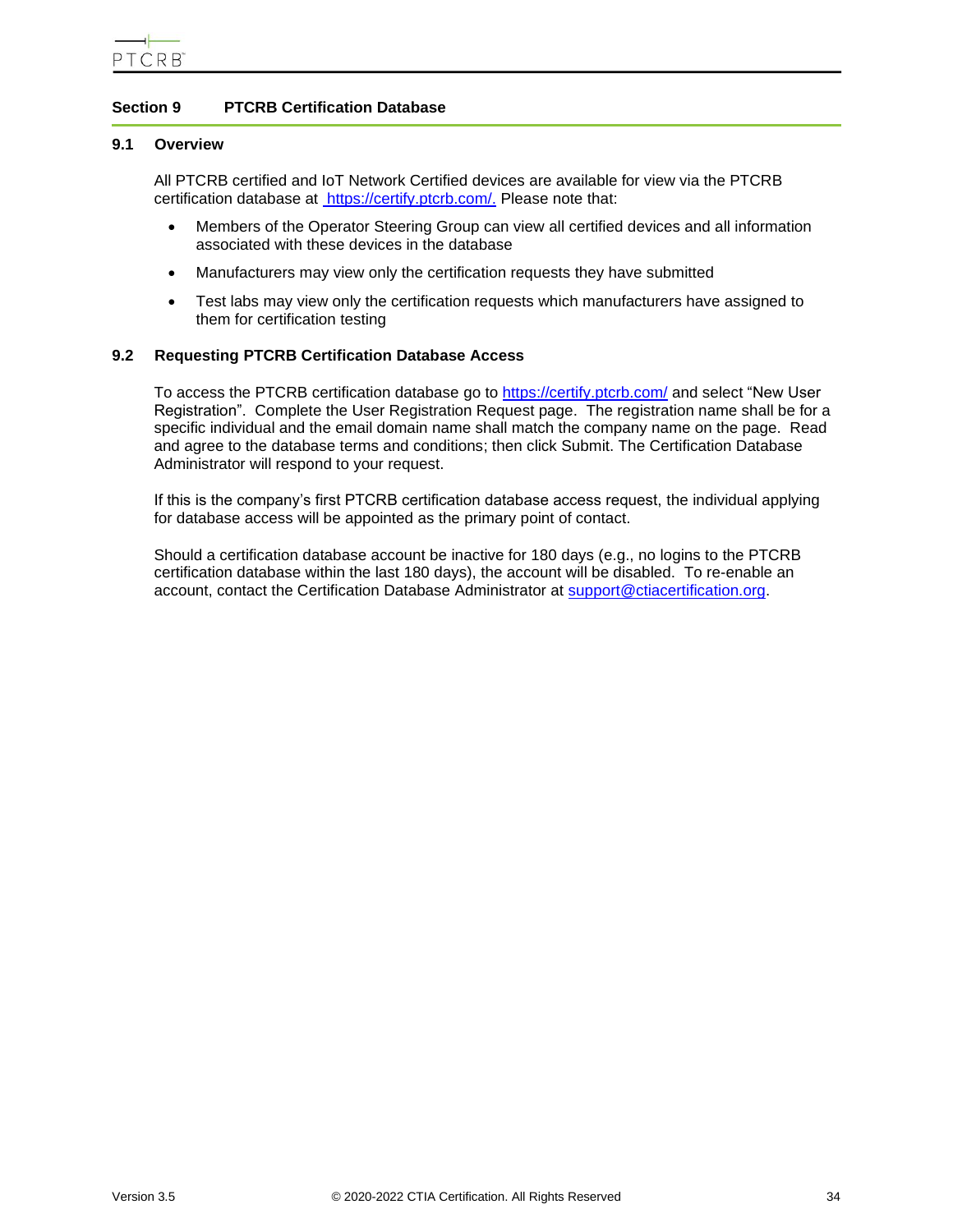# <span id="page-34-0"></span>**Section 10 Certification Violations**

If a suspected certification violation is identified by an operator, the identifying party shall report the suspected violation to CTIA Certification at [support@ctiacertification.org.](mailto:support@ctiacertification.org) The identifying party shall provide fully documented details of the suspected certification violation and the effects that this violation may cause or has caused. The OSG shall review the documentation.

If the OSG determines there are reasonable grounds to believe a certification violation has taken place CTIA Certification shall contact the offending party and attempt to resolve the case. If it is determined that a certification violation has occurred, the OSG will then discuss whether the violation warrants placing the offending party on probation for a set period of time (typically 1 year).

The offending party shall not be held responsible for violations caused by errors or omissions by the PTCRB Primary Test Laboratory or by the Certification Administrator.

# <span id="page-34-1"></span>**10.1 Certification Violations-DUT Manufacturer Responsibilities**

Any noncompliance with the requirements in this document constitutes a certification violation. CTIA Certification may revoke the certification of a noncompliant device.

Certification Violation examples include:

- The DUT Manufacturer knowingly makes changes to a PTCRB or IoT Network Certified certified device that:
	- o Affect the device's PTCRB or IoT Network Certified certification requirements, and/or
	- $\circ$  Affect network performance and the manufacturer has failed to re-certify the device
- Manufacturer distributes an uncertified device which the manufacturer claims to be certified

# <span id="page-34-2"></span>**10.2 Certification Violations-Test Laboratory Responsibilities**

Any noncompliance with the CTIA Certification Authorized Test Lab license and service agreement constitutes a certification violation. As noted in the license and service agreement, CTIA Certification may revoke the license of a test laboratory that fails to meet the requirements of the agreement.

# <span id="page-34-3"></span>**10.3 Manufacturer Probation**

A Manufacturer placed on probation may be subject to auditing of production samples at the manufacturer's expense. This will include funding of the audit testing conducted by a PTCRB laboratory of the OSG' choice. Failure to comply with this requirement or failure to pass the audit testing could result in the manufacturer being barred from receiving a certification for a set period of time.

# <span id="page-34-4"></span>**10.4 Resolving Certification Violations**

A manufacturer found to be in violation shall immediately stop shipment of the offending device and correct the infraction (e.g., software revision, ECO certification, etc.).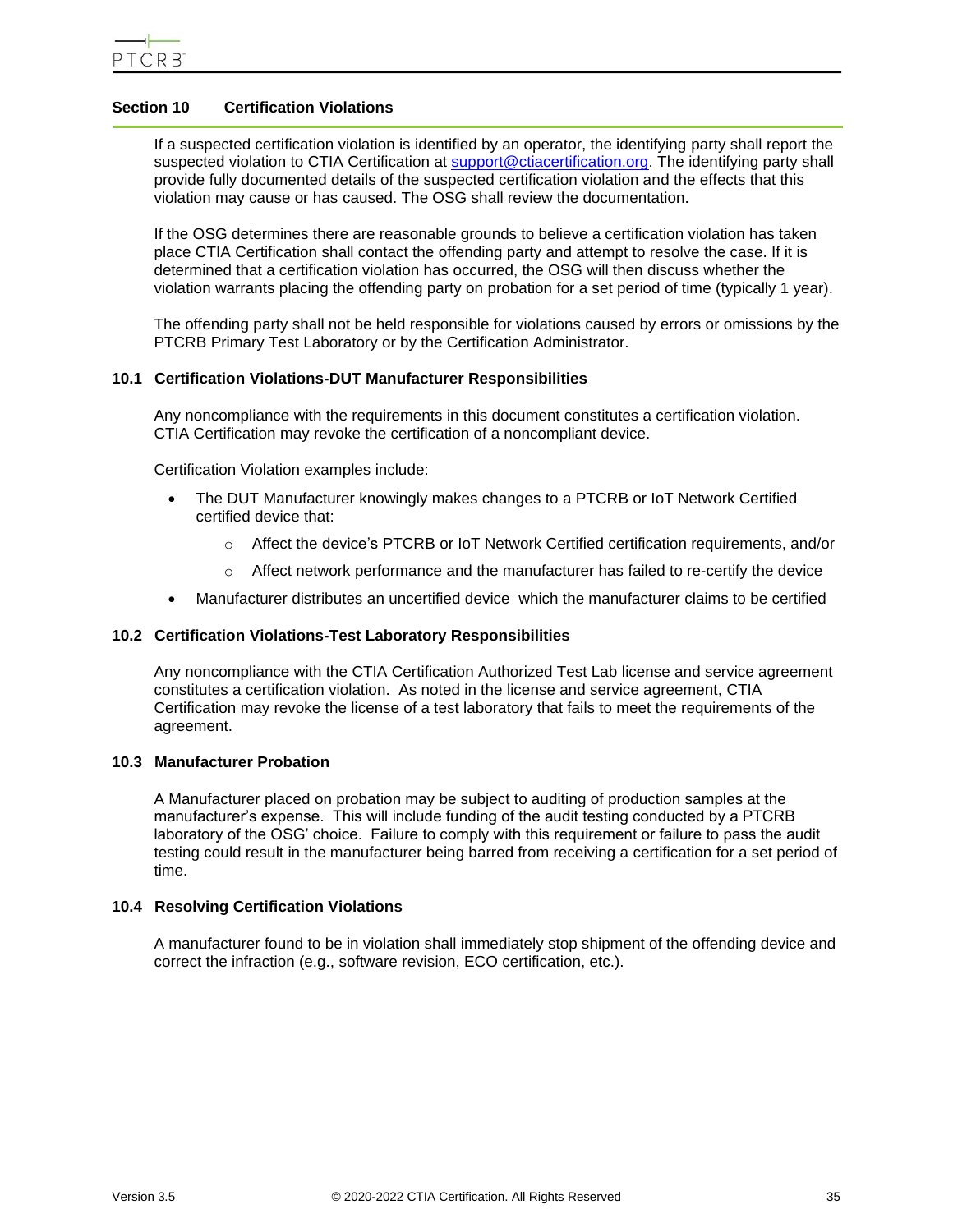

# <span id="page-35-0"></span>**Section 11 Device Assessment Requirements**

#### <span id="page-35-1"></span>**11.1 Initial Certification**

An Initial Certification is the first PTCRB certification for a device of any type.

The Initial Certification of a Parent device (i.e., new device) requires that a complete set of test cases be executed. Test results from other devices can be leveraged, if:

- 1. The test results were obtained from an alternative device of the same manufacturer, and
- 2. The applicability of leveraging test results from an alternative device has been confirmed by the PTCRB Primary Test Laboratory responsible for the Initial certification.

Spot-checking of leveraged test results may be allowed at the discretion of the PTCRB Primary Test Laboratory responsible for testing the Initial Certification.

#### <span id="page-35-2"></span>**11.2 Applicability of Device Assessment Requirements**

[Table 11.2-1](#page-36-1) summarizes the applicability of device assessment requirements by device type.

Notes:

**D**= covers default requirement for all devices

- **I** = covers requirements for Initial Certifications
- **E** = covers requirements for ECO
- **P** = Parent
- **V** = Variant
- **C** = Child Device
- **NA** = Not Applicable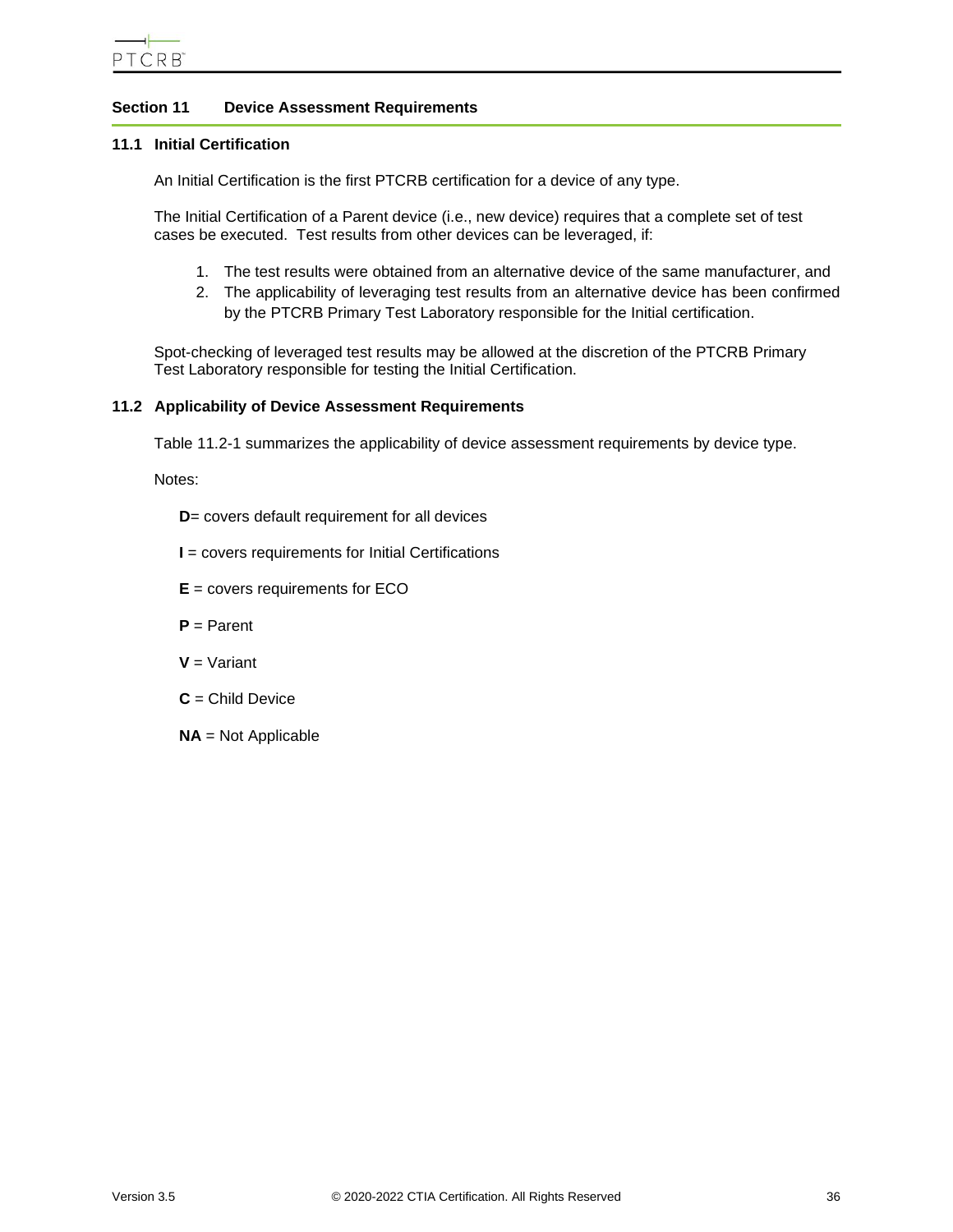|                     | <b>Device Type</b>                                      |                                                                          |                             |               |                                    |
|---------------------|---------------------------------------------------------|--------------------------------------------------------------------------|-----------------------------|---------------|------------------------------------|
| <b>PPMD Section</b> | Smartphone,<br><b>Feature</b><br>Phone,<br><b>Other</b> | Notebook,<br><b>Tablet</b><br>(incorporating<br>a a certified<br>module) | Integrated<br><b>Device</b> | <b>Module</b> | <b>Certified</b><br><b>Chipset</b> |
| 11.1                | D                                                       | D                                                                        | D                           | D             | D                                  |
| 11.3                | D                                                       | D                                                                        | D                           | D             | D                                  |
| 11.4                | D                                                       | D                                                                        | D                           | D             | D                                  |
| 11.5                | D                                                       | D                                                                        | D                           | D             | D                                  |
| 11.6                | E                                                       | E                                                                        | E                           | E             | E                                  |
| 11.7                | D                                                       | D                                                                        | D                           | D             | D                                  |
| 11.8                | D                                                       | D                                                                        | D                           | D             | D                                  |
| 11.9                | <b>NA</b>                                               | <b>NA</b>                                                                | <b>NA</b>                   | I, E, V       | I, E                               |
| 11.10               | <b>NA</b>                                               | <b>NA</b>                                                                | I,E                         | <b>NA</b>     | <b>NA</b>                          |
| 11.10.9             | <b>NA</b>                                               | <b>NA</b>                                                                | $\vee$                      | <b>NA</b>     | <b>NA</b>                          |
| 11.11               | <b>NA</b>                                               | I, E                                                                     | <b>NA</b>                   | <b>NA</b>     | <b>NA</b>                          |
| 11.12               | $\vee$                                                  | $\mathsf{V}$                                                             | <b>NA</b>                   | V             | $\mathsf V$                        |
| 11.13               | D                                                       | D                                                                        | D                           | D             | D                                  |
| 11.14               | D                                                       | D                                                                        | D                           | D             | D                                  |
| 11.15               | <b>NA</b>                                               | <b>NA</b>                                                                | <b>NA</b>                   | <b>NA</b>     | I, E                               |
| 11.16               | I,E                                                     | <b>NA</b>                                                                | <b>NA</b>                   | I, E          | <b>NA</b>                          |

# TABLE 11.2-1 DEVICE ASSESSMENT REQUIREMENTS BY DEVICE TYPE

# **11.3 Requirements for Manufacturer Certification Submissions**

Device manufacturers and PTCRB test laboratories must comply with the following submission procedures for PTCRB certification. All certification documentation shall be submitted in English.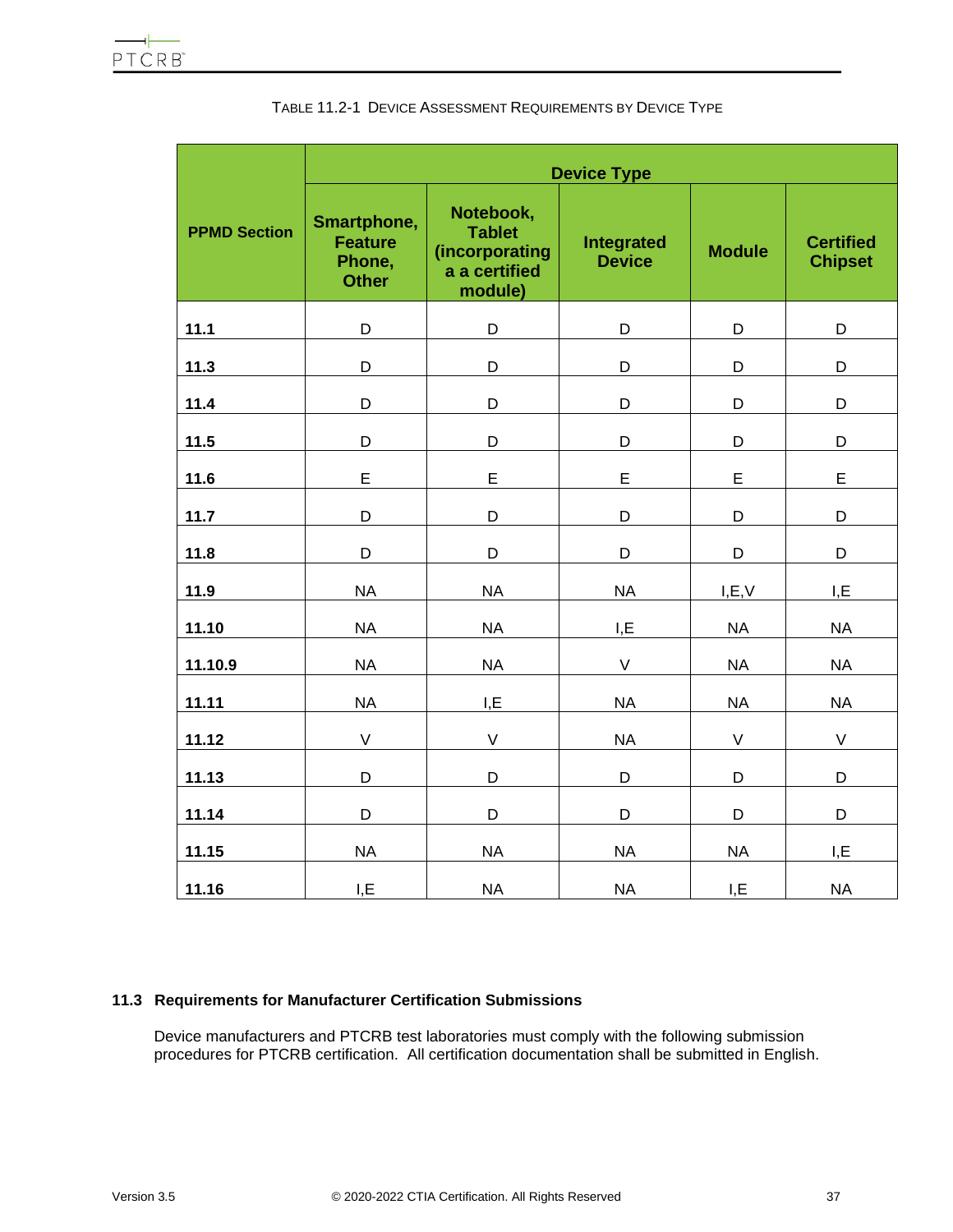# **11.3.1 Manufacturer Procedures to Obtain PTCRB Certification**

## **11.3.1.1 Certification Request Submission**

The manufacturer shall submit a certification request via the PTCRB certification database at [https://certify.ptcrb.com/.](https://certify.ptcrb.com/) Information for obtaining a PTCRB Certification Database user name and password can be found in Section [9.2](#page-33-0) of this document.

### **11.3.1.2 Certification Request Categories**

There are three categories of certification requests:

- **Initial**
- Variant
- ECO

The manufacturer shall select the request type and identify the device type.

The manufacturer shall indicate if the DUT represents a Superset Device. A Superset Device may only be created as an Initial or Variant certification. A Superset Device may not be created via an ECO certification. A Superset Device may, however, be re-certified via an ECO Certification.

## **11.3.1.3 Information Fields**

The manufacturer shall enter the following information into the PTCRB certification database:

- Valid production model name/number. See Section [11.3.1.5](#page-38-0) of this document.
- Identify if the DUT is an IoT Device
	- $\circ$  If the DUT is an IoT Device and Integrated Device is chosen as the device type, the device will be submitted for IoT Network Certified certification.
- Supported technologies and frequencies
- Regulatory approval ID:
	- $\circ$  FCC ID if the DUT is intended for use within the U.S.
	- o ISED ID if the DUT is intended for use within Canada
	- o Other national regulatory ID and country of destination
- Current HW and SW (including SV) versions. If the DUT is an Integrated Device the integrator must specify the HW and SW version associated with the DUT, It is not acceptable for the DUT to use the Module's HW and SW versions. If the Integrated Device does not have integration level software, indicate a software version of "0".
- Supported features (If a feature is missing from the feature list for which testing is required, notify CTIA Certification via email that your DUT supports this feature.) If the DUT is a Superset Device, all feature Subsets must be identified.
- IMEI TAC
- Main point of contact and billing point of contact

## **11.3.1.4 Valid Production Model Name/Number**

The model name/number shall consist of alphanumeric values which represent the actual model name/model number of the DUT; variables or wild-card digits shall not be used.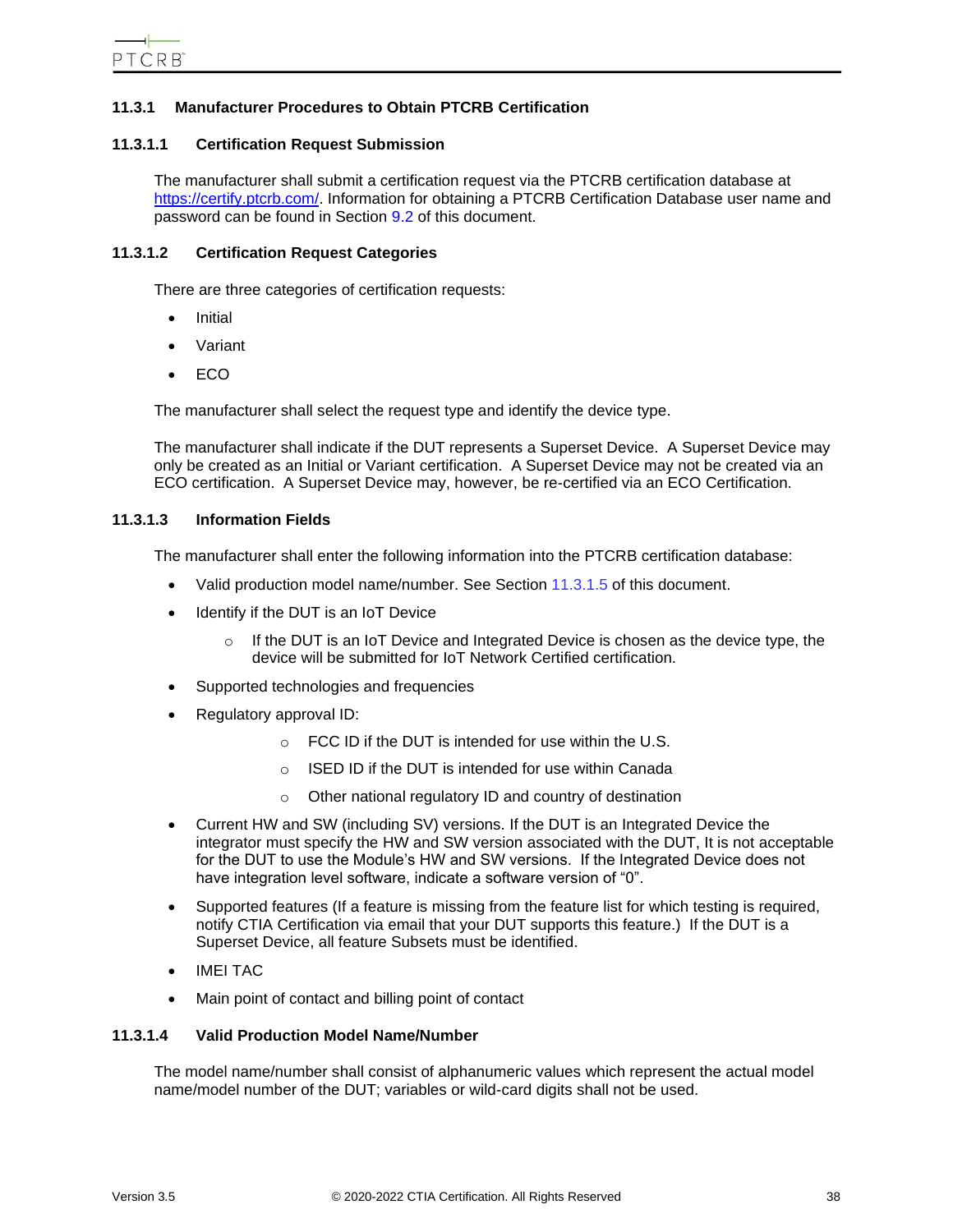Only a single model name/model number shall be used; multiple model names/model numbers may only be used when the alternate name/number is used as an alternative means of marketing the same DUT. There can be no changes in hardware, firmware or software between the alternatively named DUTs.

A declaration that the DUTs are the same must be provided to the PTCRB Primary Test Laboratory, and the laboratory may require the inspection of sample products and/or supporting documentation as evidence of compliance to this requirement.

Additional marketing names under which the device is placed on the market may be listed in the optional marketing name field. All multiple marketing names shall reference back to the same model name/model number. Additional marketing names may only be added to a certified device by contacting CTIA Certification at [support@ctiacertification.org](mailto:support@ctiacertification.org) and providing a declaration that the devices are identical and only differ in how they are marketed.

# <span id="page-38-0"></span>**11.3.1.5 Selection of PTCRB Primary Test Lab**

The manufacturer shall select a Full Test Laboratory as the PTCRB Primary Test Laboratory.

The PTCRB Primary Test Laboratory will be responsible for management of 100% of the test cases executed for any certification request. The PTCRB Primary Test Laboratory will be responsible for ensuring that 100% of the test cases required for certification have been executed by authorized test labs. This includes ensuring that all identified Subsets have been tested in the case of a Superset Device. Subcontracting may be requested by the PTCRB Primary Test Laboratory only.

Off-Site Testing still applies and must follow the rules defined in Section [11.5](#page-44-0) of this document.

# **11.3.1.6 Declarations**

The manufacturer shall review and accept the following declarations in the PTCRB certification database.

- Declaration of Air Interface Compliance
- Declaration of IMEI Security
- Declaration of AE Compliance -This declaration is required if the unit supports Application Enablers that are applicable for PTCRB certification

Note: This is not required for Integrated Devices (such devices will leverage the module information) or Certified Chipsets (this information will be required by the Module or End Product integrating the Certified Chipset).

## **11.3.1.7 Documents**

The manufacturer shall upload the following documents into the PTCRB certification database:

- PICS/PIXIT Not required for Integrated Devices. A document indicating the DUT's supported features according to the following 3GPP specifications (As applicable):
	- o 3GPP TS 51.010-2
	- o 3GPP TS 34.121-2 and 34.123-2
	- o 3GPP TS 36.521-2 and 36.523-2
	- o 3GPP TS 36.579-4
	- o 3GPP TS 37.571-3
	- o 3GPP TS 38.508-2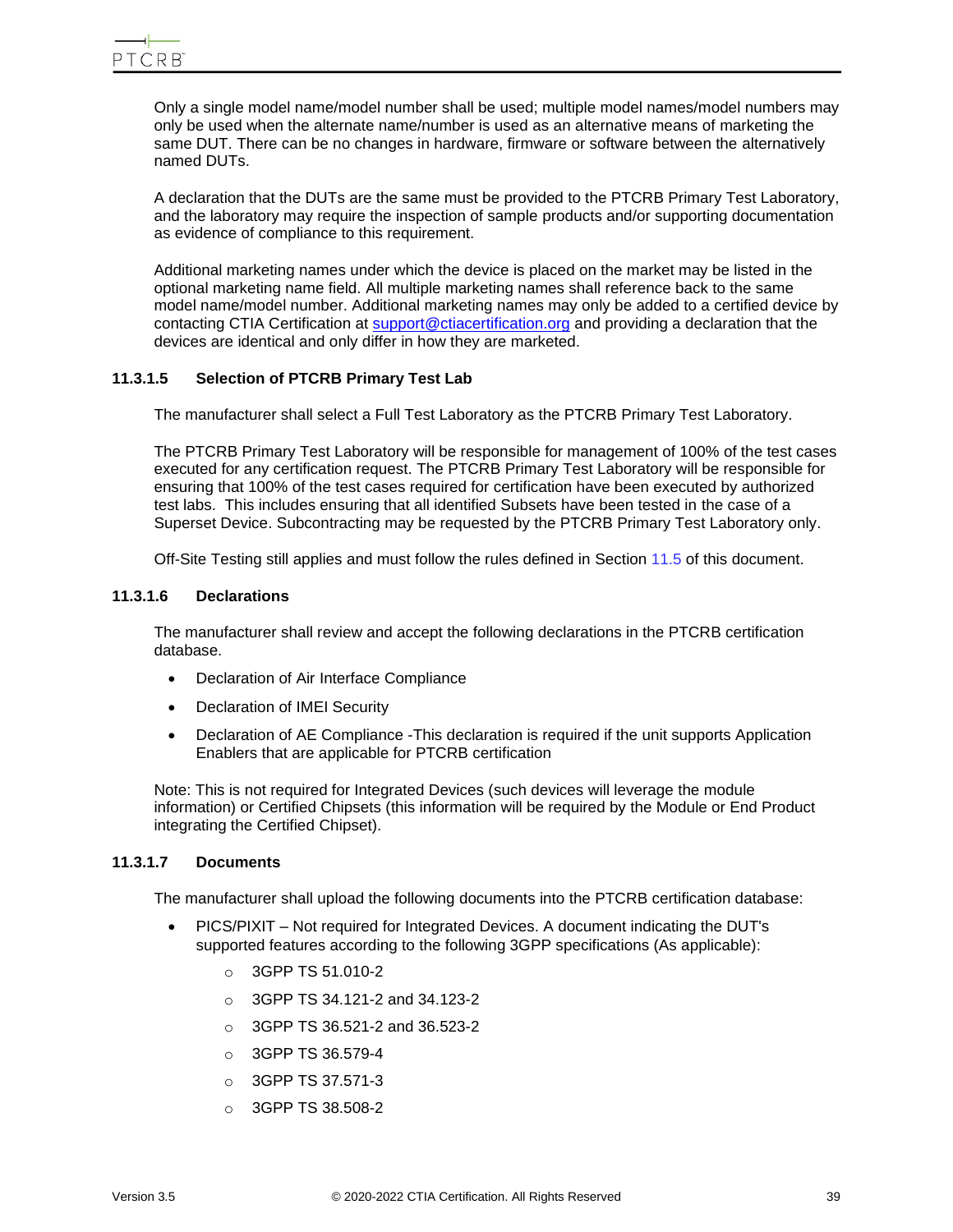

- Product Description A product description shall be provided (a draft version is acceptable). This may be any document, such as a product brochure, describing the device and referencing the manufacturer name and model name/number of the device.
- Options Table/ICS/Test Case Mapping document This document is required if the DUT supports Application Enablers that are applicable for PTCRB certification.
- HW/SW Change Release Notes Required for all Integrated Device ECOs that do not require lab review.

# **11.3.1.8 Regulatory Approval**

Manufacturers shall obtain regulatory approval from the regulatory body(ies) of the country/countries in which the DUT is intended to be sold or distributed.

Manufacturers shall ensure devices comply with all applicable regulations for the jurisdiction in which the device is intended to be sold or distributed.

- If a DUT is intended to be sold or distributed in the United States and the DUT is subject to FCC (Federal Communications Commission) equipment authorization, manufacturers shall obtain an FCC Grant of Equipment Authorization in accordance with all applicable rule parts (i.e. Parts 22H, 24E, 27, 90, 30, etc.) covering all technologies (i.e. GERAN, UTRA, E-UTRA, NR, etc.) and frequency bands supported by the device. The manufacturer shall enter the associated FCC identification number (FCC ID) in the PTCRB submission prior to receiving PTCRB certification.
	- $\circ$  To expedite the certification process, the submitting manufacturer may upload a copy of the FCC Grant of Equipment Authorization to the Supporting Documentation section of the PTCRB certification database.
- If a DUT is intended to be sold or distributed in Canada and the DUT is subject to ISED (Innovation, Science and Economic Development Canada), manufacturers shall obtain an ISED Technical Acceptance Certificate in accordance with all applicable rule parts (i.e. RSS-132, RSS-133, RSS-139 etc.) covering all technologies (i.e. GERAN, UTRA, E-UTRA, etc.) and frequency bands supported by the device. The manufacturer shall enter the associated ISED certification identification number in the PTCRB submission prior to receiving PTCRB certification.
	- $\circ$  To expedite the certification process, the submitting manufacturer may upload a copy of the ISED Technical Acceptance Certificate to the Supporting Documentation section of the PTCRB certification database.
- If the DUT is intended to be sold or distributed in a jurisdiction other than the USA or Canada, manufacturers shall comply with the applicable regulations in that jurisdiction and upload the evidence of such compliance to the Supporting Documentation section of the PTCRB certification database.

# **11.3.1.9** Certification License Agreement

The manufacturer shall review and agree to the terms and conditions of the certification license agreement.

## **11.3.1.10 Submission of Required Items**

The manufacturer shall submit the items identified in [Appendix A](#page-79-0) of this document to the PTCRB Primary laboratory.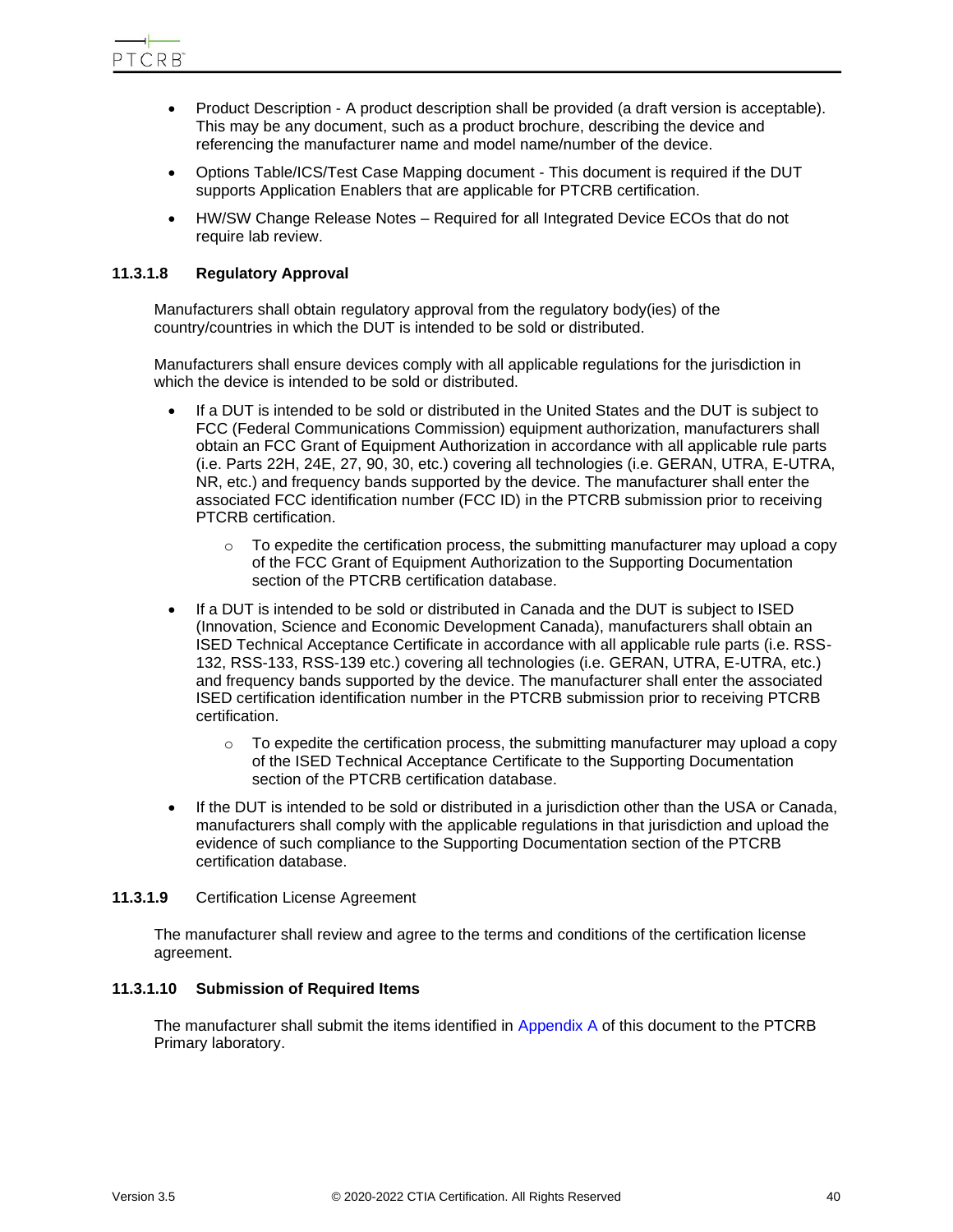PTCRB<sup>®</sup>

# **11.3.1.11 Certification Fees**

CTIA Certification will invoice the manufacturer a certification fee (USD) of:

- \$12,500 for an Initial Certification request (\$15,000 if incorporating Wi-Fi and undergoing Converged Device Testing)
	- \$7,500 if a Module or End Product using a Certified Chipset; \$10,000 if incorporating Wi-Fi and undergoing Converged Device Testing
	- o \$1,500 if an Integrated Device, Embedded Modem, Notebook, or Tablet incorporating a certified Module; \$2,125 if incorporating Wi-Fi and undergoing Converged Device **Testing**
- \$3,125 for a Variant certification request (\$3,750 if incorporating Wi-Fi and undergoing Converged Device Testing)
	- $\circ$  \$1,000 for an Integrated Device Variant certification request (\$1,625 if incorporating Wi-Fi and undergoing Converged Device Testing)
- \$3,125 for rebranding of a previously-certified device. If the device is an Integrated Device, the fee is \$1,000.

The fee is the same regardless of whether the Device incorporates Wi-Fi. See Section [11.13](#page-73-0) of this document for the definition of and processes for rebranding.

• \$3,125 for each Subset beyond the first Subset

Manufacturers shall inform CTIA Certification of any specific invoicing and payment requirements. Should the manufacturer require a PO number on the invoice, the manufacturer shall enter the PO number (or a placeholder for the PO number) in the certification database Purchase Order # field, and/or upload the purchase order to the Supporting Documentation section of the certification request.

Note: Payment of the certification fee is required prior to issuance of certification.

## **11.3.1.12 Public Listing of Certified Device**

All PTCRB-certified devices are listed on the public portion of the PTCRB website. All IoT Network Certified devices are listed on the public portion of the IoT Network Certified website.

When submitting the certification request, the manufacturer is given the following options for when and how the device is listed:

Select when the device is published:

- Publish when certified
- Publish x days after certification, where x is a number between  $1 365$

For PTCRB certification, select the amount of information to publish:

- Basic: Manufacturer, Model Name/Number, Device Type, Cellular Technologies (i.e., 2G, 3G, 4G, 5G)
- Detailed: Manufacturer, Model Name/Number, Device Type, Cellular Technologies (i.e., 2G, 3G, 4G, 5G), Supported Frequency Bands, HW Version, SW Version, Certification Date

After the device is certified, the manufacturer may change whether Basic or Detailed information is shown by logging into the PTCRB certification database, selecting View Certified Devices, and clicking on the device's model name/number.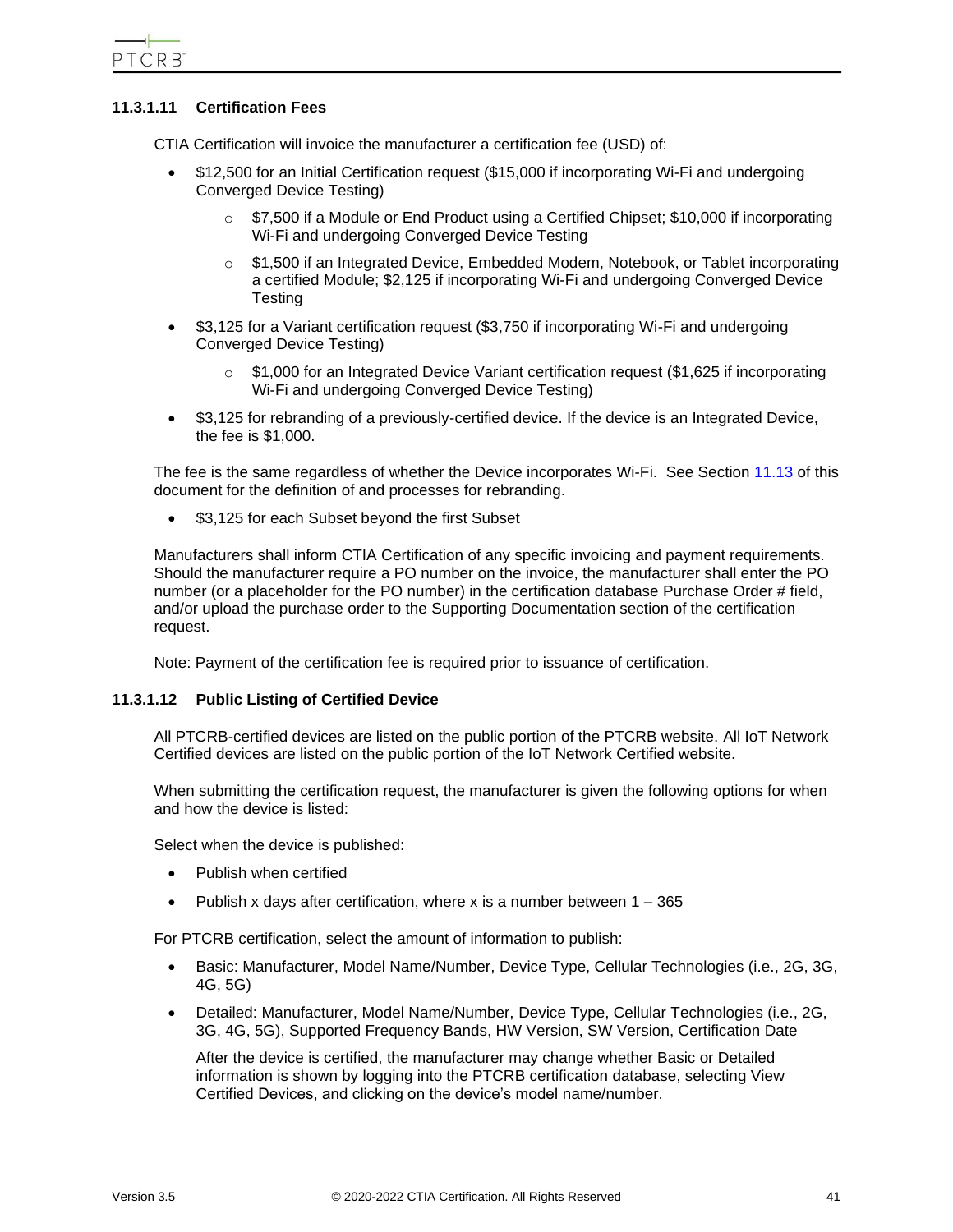# **11.3.1.13 Operator View of Pending Certification Request**

As noted in [Section 8](#page-27-0) of this document, all PTCRB certified and IoT Network Certified devices are available for view via the PTCRB certification database. Should the manufacturer wish to allow one or more operators to view a pending certification request, they may select those operators during the certification request submission.

## **11.3.2 FOTA (Firmware-Over-the-Air)**

Software patches loaded into devices via FOTA shall bit-match certified software that was manually loaded into the device.

All software, whether downloaded via FOTA or through manual methods, must be certified. Therefore, software resulting from a FOTA patch must be certified if not bit-matched to the certified software version.

## **11.3.3 Award of Certification**

Once all items have been received from the manufacturer and PTCRB Primary Test Lab, and once CTIA Certification has approved the test results, the certification request status shall be updated to "Under Review by CTIA Certification" in the PTCRB certification database. After a final review of all certification requirements, the device will be certified. The manufacturer will receive an email notification.

## **11.4 Requirements for PTCRB Laboratory Submissions**

#### **11.4.1 Laboratory Certification Testing Request Notification**

The PTCRB Primary Test Laboratory will receive a certification testing request via the PTCRB certification database at [https://certify.ptcrb.com/.](https://certify.ptcrb.com/) An e-mail notification will be sent to the laboratory's designated point(s) of contact when such a request has been submitted.

## **11.4.2 Laboratory Acceptance of Certification Testing Request**

The laboratory shall log into the PTCRB certification database to review and accept/reject the certification testing request.

## <span id="page-41-0"></span>**11.4.3 Laboratory Certification Test Report Content**

Upon completion of the DUT's evaluation, the laboratory shall log into the PTCRB certification database and input or verify the following DUT information:

- 1. Final HW Version
- 2. Final SW Version (including SV)
- 3. Features
- 4. NAPRD03 Version
- 5. GCF-CC Version (If the DUT's supported frequencies include those included in the GCF certification scheme)
- 6. IMEI TAC, in the format of 8-digit TAC + yyyyyy (e.g., 12345678yyyyyy)
- 7. Versions of the applicable testing standards as identified in the PTCRB TC database
- 8. Versions of the standards used to identify the applicability of test cases
- 9. Versions of any standards identify the test environment
- 10. Actual test start and end dates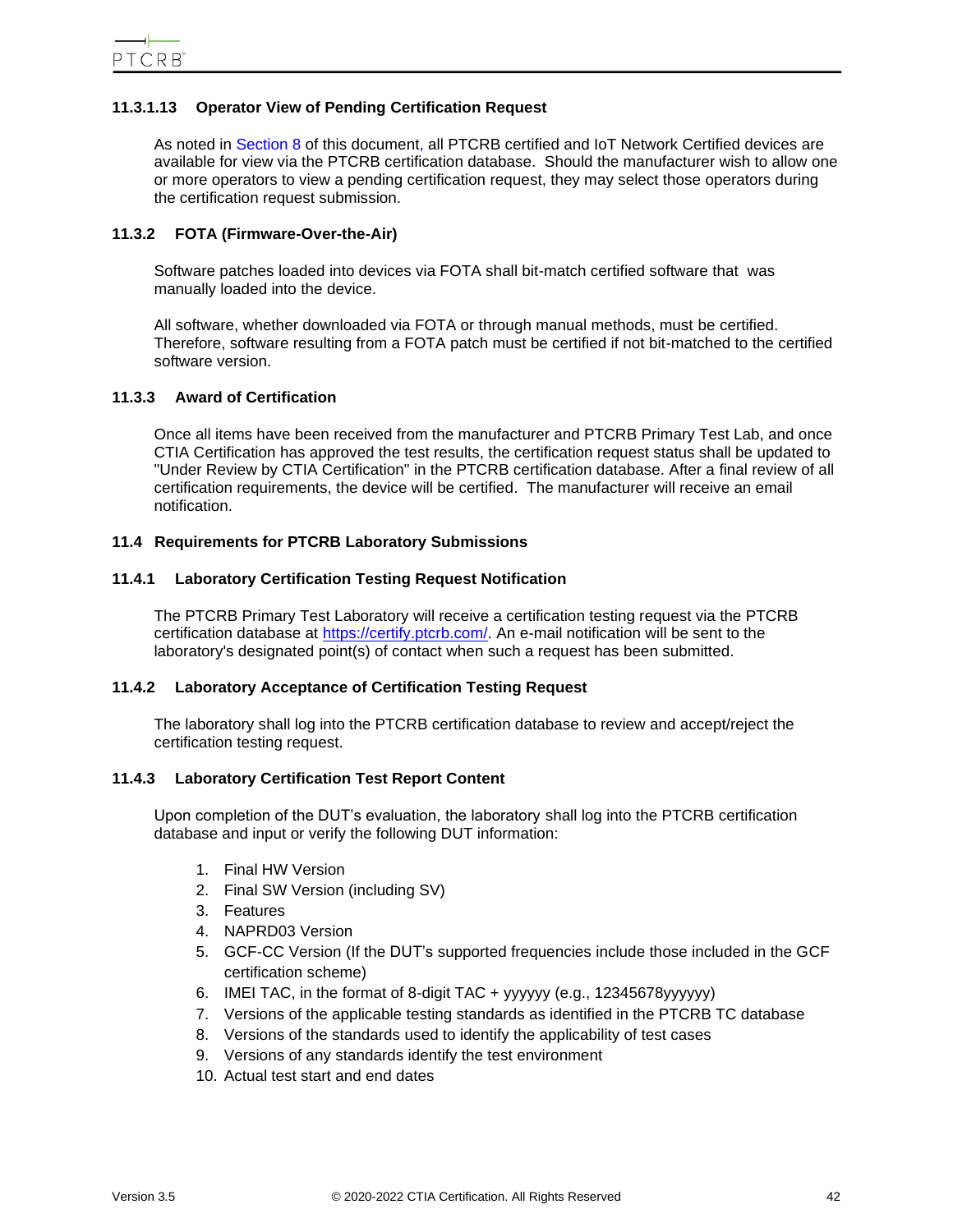- 11. Indicate if No Testing was Required (ensure supporting explanatory documents are uploaded)
- 12. Indicate if there were Category E failures
- 13. Verify device categorization
- 14. Indicate if the DUT is an IoT Device

Note: Do not zip the above as a single-file document.

The laboratory shall also upload the final test report. The final test report should be uploaded within five business days after completing the evaluation. At a minimum, the test report shall provide details in the following areas (additional information may be provided at the laboratory's discretion):

## **11.4.3.1 Laboratory Information**

- Company name and address
- Facility where testing was performed
- Personnel involved in the testing

## **11.4.3.2 Test Equipment Detail**

A detailed list of the test equipment employed for the DUT's certification, including:

- Manufacturer and model
- Software and hardware versions
- Calibration date for all relevant test equipment

## **11.4.3.3 Laboratory Conformance**

A laboratory declaration asserting conformance in conducting device evaluation in accordance with the test procedures and test specifications defined in NAPRD03.

## **11.4.3.4 DUT Description**

A detailed description of the DUT.

## **11.4.3.5 Specialized Test Configuration**

If applicable, the laboratory shall provide a detailed explanation of any specialized/unique test setups required to perform the testing.

# **11.4.3.6 Tests Executed**

A list of the tests performed using NAPRD03. This shall include the test category as identified in the applicable NAPRD03 version.

# **11.4.3.7 Test Results**

Identification of Pass, Fail, Not Applicable (N/A), or Pass with Declaration (Declared) for the appropriate tests. Test cases which have been granted a waiver shall also be identified in the test report.

Test case failures will indicate whether the failure was caused by the DUT or an issue with the test implementation.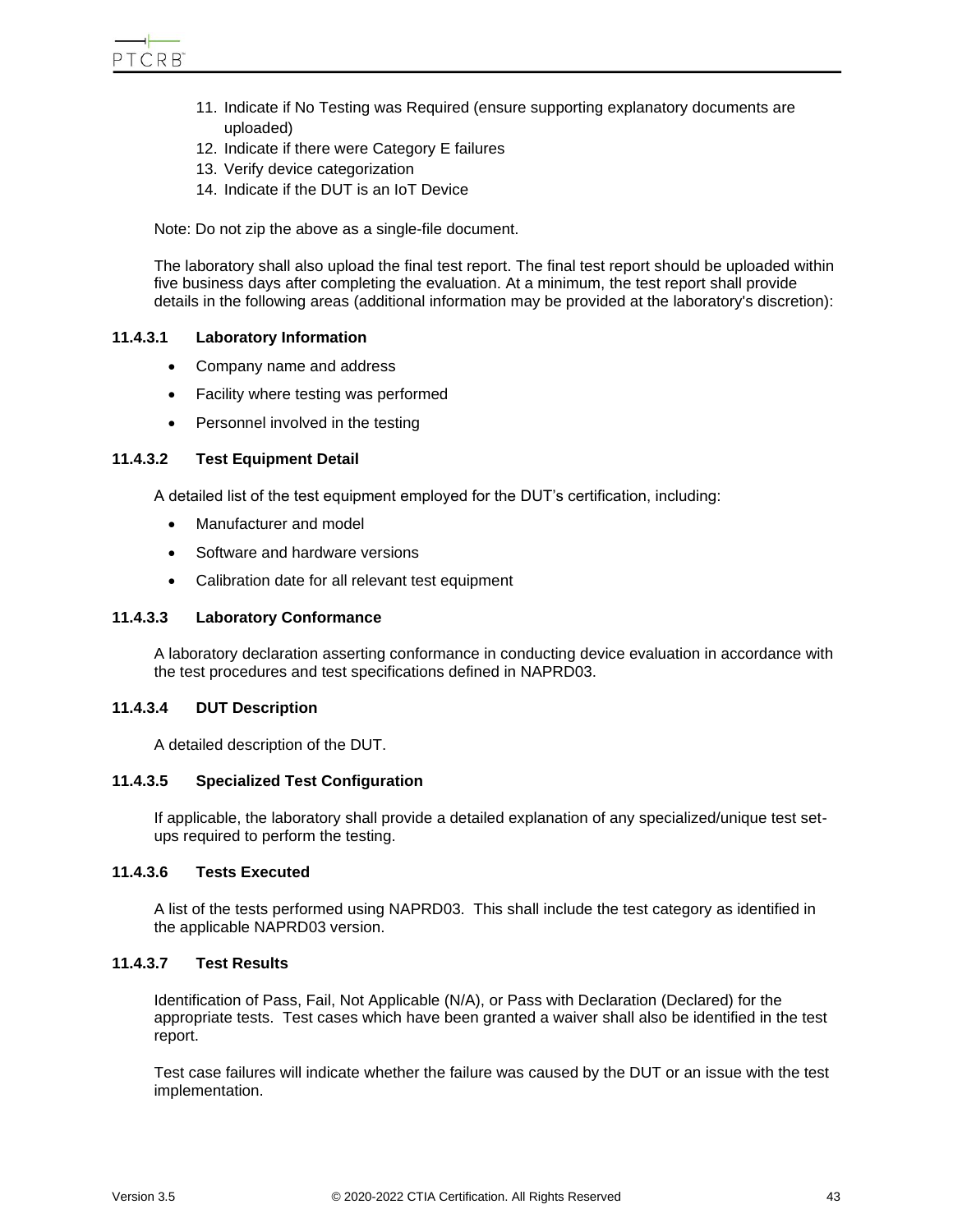If the failure is caused by the DUT, a description of the cause for the failure shall be included in the report.

If the failure is caused by an issue with the test implementation, the PTCRB Full Test Laboratory shall immediately work with the test equipment vendor to confirm the issue and either add an exception to, or downgrade, the test case.

See the guidelines of PVG.12 for the process on how to deal with test case failures during certification.

## **11.4.3.8 Identification of Hardware/Software Revisions**

The PTCRB Primary Test Laboratory shall identify the DUT's final software and hardware versions that successfully passed the evaluation (this must match the Final HW/SW Version entered into the PTCRB certification database). Final hardware used for certification must have a production IMEI. It is highly recommended that this information be located on the first page of the report.

# **11.4.3.9 Software Version Information:**

When the DUT is a Smartphone or a device which utilizes separate software components that may affect conformance to the recognized specifications, all relevant software version information relating to the certified device configuration must be recorded and stated in the equipment build status (e.g., a protocol stack version with SVN and a MMI version).

# **11.4.3.10 Final Build Declaration**

For certification requests which utilize multiple PTCRB laboratories to perform testing on one DUT, and where the DUT may utilize HW and/or SW during the certification process that differs from the final build being PTCRB certified, a final build declaration for the DUT shall be uploaded by the PTCRB Primary Test Laboratory to the PTCRB certification database. The final build declaration shall be uploaded along with the final test reports, and will list the DUT's tested HW and SW. This information shall appear in each of the subset of laboratory reports (refer to [Appendix C](#page-82-0) of this document).

The DUT's supported features (PICS/PIXIT/Options table/Test Case Mapping Document, etc.) shall be in accordance with 3GPP TS 51.010-2, TS 34.121-2, TS 34.123-2, TS 36.521-2, TS 36.523-2, TS 36.579-4, TS 37.571-3, TS 38.508-2 or appropriate document.

When multiple marketing names are declared by the manufacturer, the final build declaration shall include an acknowledgement that the DUTs are the same and only differ in how they are marketed.

## **11.4.3.11 Conformance Declaration**

A laboratory declaration asserting the DUT's successful completion of the evaluation and compliance to the PTCRB certification requirements.

# **11.4.3.12 ITU Region 1, 2 or 3 Band Support**

Test results for all bands supported by the DUT are required.

## **11.4.3.13 Test Report Contents**

For Initial certifications, the test reports shall include the test results for all applicable test cases. For Variants that require testing, the test reports shall include the test results for all applicable test cases. If no testing is required, a document shall be uploaded providing justification for this decision. The justification shall be specific for each test required (i.e., specific for the GSM, UTRA,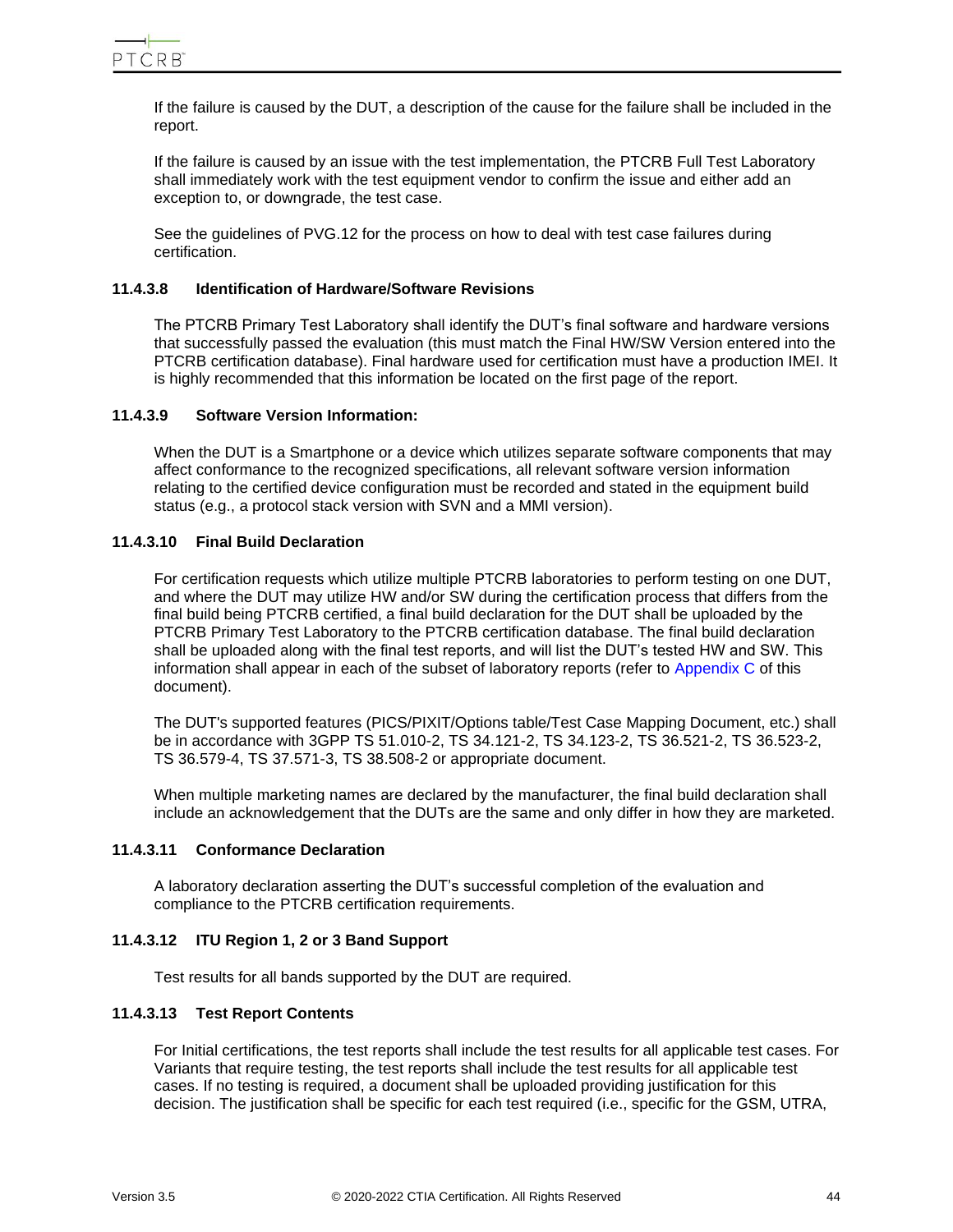E-UTRA, AE test and/or specific for the RF Performance Test). This justification document shall also include the certification request number, hardware version, software version, SVN, and date of letter. If a Variant is leveraging test results from another PTCRB-certified device (e.g., a device not directly linked to the specific certification request) the test results for the leveraged device shall be uploaded to the PTCRB certification database.

For Superset Devices, the test reports shall include the test results for all applicable test cases, including all Subsets identified in the certification request.

For IoT devices, the test reports shall include test results for the CTIA IoT Cybersecurity Certification Test Plan, if testing was performed.

# **11.4.3.14 ECO Test Reports**

For ECO certifications, the test report shall include all the applicable test cases that have been executed due to the ECO.

HW/SW Change Release Notes shall be uploaded to the certification database.

If a Variant is leveraging test results from a Parent device the test results for that Parent device shall be uploaded to the PTCRB certification database.

If no testing is required, a document shall be uploaded providing justification for this decision. The justification shall be specific for each test required (i.e., specific for the GSM, UTRA, E-UTRA, AE test, RF Performance Test). This justification document shall also include the certification request number, hardware version, software version, SVN, and date of letter.

## **11.4.3.15 Regulatory IDs**

The PTCRB Primary Test Laboratory shall make a best-effort to verify the content of the grants associated with regulatory IDs entered into the PTCRB certification database. These grants shall be reviewed to ensure they accurately reflect the bands, technologies, and operating bandwidths supported by the DUT.

## <span id="page-44-0"></span>**11.5 Requirements for Off-Site Testing by a PTCRB Laboratory**

## **11.5.1 "Off-Site" Test Scope**

Certification testing in PTCRB test laboratories ensures a high degree of confidence in the functionality of a DUT. This is achieved by establishing and maintaining a high quality level in PTCRB laboratories, which is also supported by ISO 17025 accreditations and fulfillment of the requirements of PPMD and NAPRD03.

However, special situations might occur where Testing Projects could be unfairly delayed because of insufficient testing capacities, defective test equipment or lack of appropriate test equipment in PTCRB test laboratories.

In such situations Off-Site Testing under the control of a PTCRB Primary Test Laboratory, may be employed to prevent further delays in the certification testing process. However, Off-Site Testing shall not be considered a replacement for certification testing in PTCRB test laboratories and shall be considered an exception.

## **11.5.2 "Off-Site" Test Applicability and Restrictions**

<span id="page-44-1"></span>Off-Site Testing shall be restricted to a maximum of 20% of all test cases within each overall Testing Project. Consequently, at least 80% of all test cases within each Testing Project shall be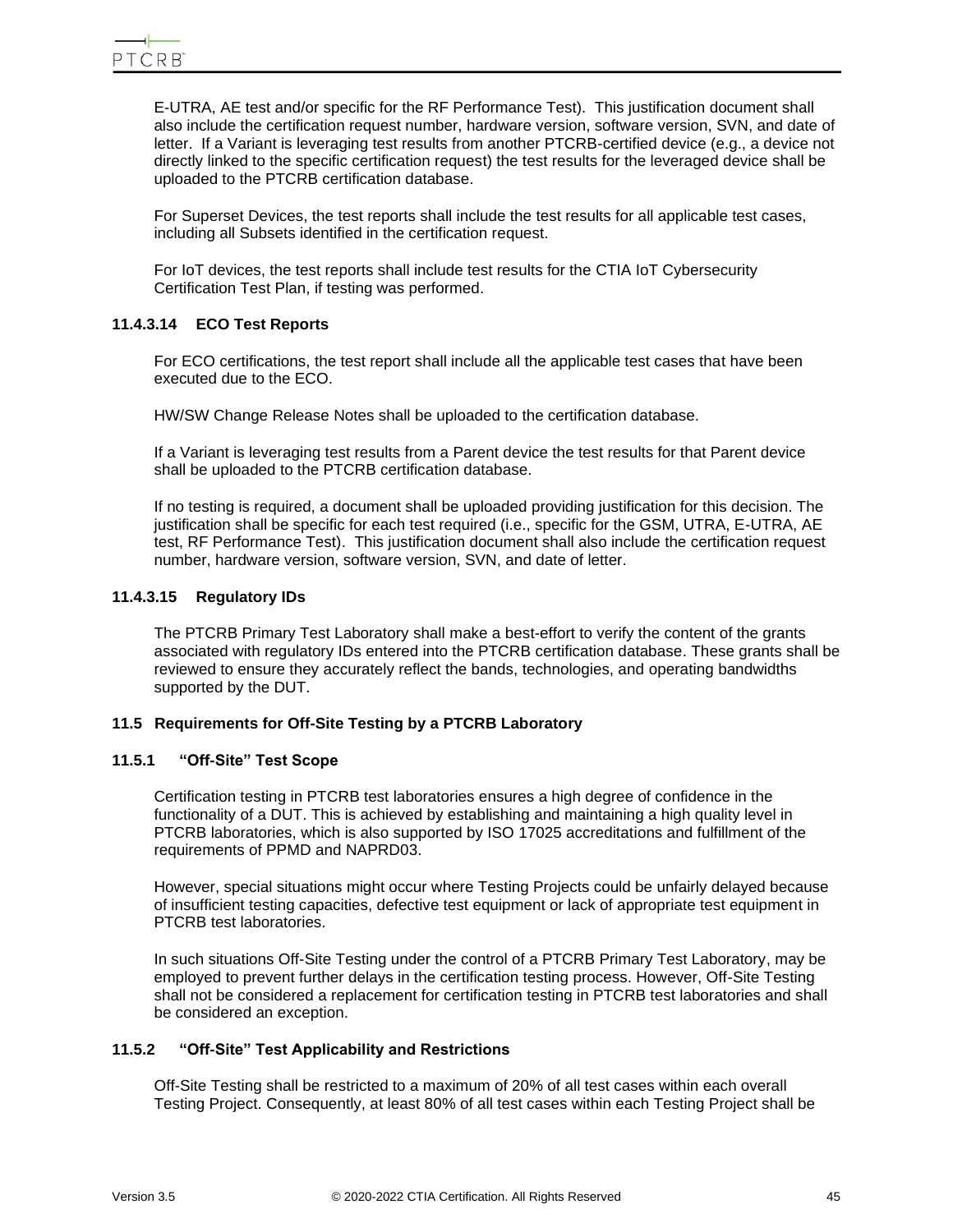performed in PTCRB test laboratories. In this calculation only test cases from PTCRB categories "A", "B" and "E" shall be counted. Test cases performed in both 850 MHz and 1900 MHz frequency bands are counted twice. Previous Off-Site Testing shall be used along with new Off-Site testing when calculating the percentage for ECOs.

In unusual cases when a given test or group of tests is available in less than three PTCRB test laboratories, the 80% rule described in the previous paragraph does not apply. Tests executed offsite in accordance with this paragraph shall be marked as such in the test report.

# **11.5.3 Procedure**

For any single Testing Project which uses Off-Site Testing, the following procedure shall apply:

- 1. The PTCRB Full Test Laboratory conducting testing of the DUT shall send the completed and signed application form (see [Appendix D](#page-83-0) of this document) to CTIA Certification at [support@ctiacertification.org.](mailto:support@ctiacertification.org) With this application both laboratories (e.g., the PTCRB Primary Test Laboratory and the PTCRB Full Test Laboratory conducting the testing) affirm that they fully comply with the Off-Site Testing procedures described in this document.
- 2. CTIA Certification shall provide an e-mail response within five (5) calendar days after having received the application form. This email response shall be sent to both the PTCRB Primary Test Laboratory and the PTCRB Full Test Laboratory conducting the testing. Approval for Off-Site Testing shall be granted if all requested information is completed on the application form and if the test laboratory managers of both laboratories have signed the document.

However, CTIA Certification reserves the right to:

- Decline requests to utilize the Off-Site Testing process at any time
- Revoke either PTCRB test laboratory's authorization, should it be found non-compliant to the declaration
- Revoke all Off-Site Testing activities of either PTCRB test laboratory and prohibit any further activities for a future period of up to three years should either lab be found non-compliant to the declaration

## **11.5.4 "Off-Site" Laboratory Requirements and Obligations**

## **11.5.4.1 "Off-Site" Test Laboratory Attributes**

Before beginning an Off-Site Testing Project, the PTCRB Full Test Laboratory conducting the testing has an obligation to examine and spot-check the following attributes of the off-site laboratory:

- Laboratory environment, such as shielding, temperature, humidity, etc.
- Laboratory equipment such as vibration table, climatic chamber, multimeter, power supplies, etc.
- Calibration records of all equipment to be used for off-site testing
- Test platforms such as hardware, hardware versions, software versions, message files, parameter settings, calibration parameters, etc.
- Documentation from the installation/compilation of the test systems and system software as well as documents pertaining to daily system checks and calibrations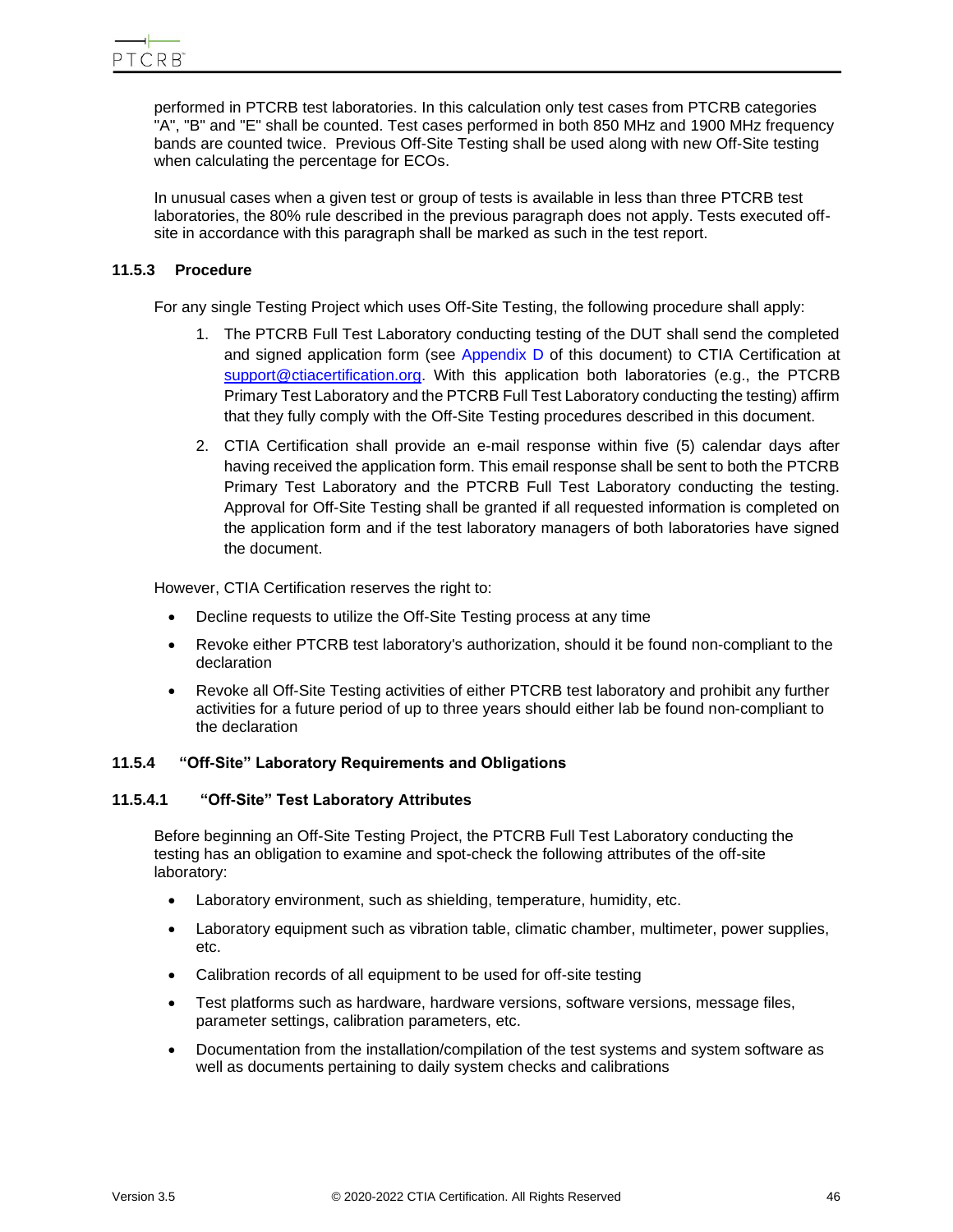At its conclusion, the PTCRB Full Test Laboratory shall compare the outcome of this examination against previously agreed quality rules. The results of the examination shall be documented in quality records, which shall be available to the PTCRB upon request.

# **11.5.4.2 "Off-Site" Test Personnel Qualifications**

Each individual (engineer, test system operator) from the PTCRB Full Test Laboratory performing testing in the off-site Test Laboratory shall fulfill the requirements for "Testers" given in the CTIA Certification Policies and Procedures for Authorized Test Labs document. This includes the obligation that all testing personnel involved are fully aware of the current PTCRB testing procedures, requirements and special situations.

# **11.5.4.3 PTCRB Accredited Laboratory Personnel Presence During "Off-Site" Testing**

Each individual (engineer, test system operator) from the PTCRB Full Test Laboratory performing Off-Site Testing shall be present during test case execution to avoid any possible influence on test results by individuals not employed or authorized by the PTCRB Full Test Laboratory. Furthermore, the PTCRB Full Test Laboratory shall ensure that all test results from Off-Site Testing are secured, with access restricted to the PTCRB Full Test Laboratory's responsible personnel.

# **11.5.4.4 Documentation of Off-Site Test results**

Each test case performed in an Off-Site Test Laboratory shall be unambiguously marked in the PTCRB Full Test Laboratory's test report for the corresponding Testing Project. Furthermore, if the percentage of allowed off-site tests (as defined in Section [11.5.2](#page-44-1) of this document) is exceeded because of test cases which fall under the exception(s) described in this section, then all exceptional "off-site" test cases shall be marked separately in the test report to distinguish them from all other test cases executed against the DUT.

# **11.5.4.5 Off-Site Quality Management Procedures**

The PTCRB Full Test Laboratory shall have internal quality management procedures in place for the entire Off-Site Testing process. Prior to performing any Off-Site Testing, these procedures shall have been successfully audited under ISO 17025. These procedures shall therefore become part of the "off-site" laboratory's accreditation scope.

# **11.5.4.6 Adherence to PTCRB "Off-Site" Testing Procedures**

The PTCRB Full Test Laboratory agrees that lack of adherence to any "off-site" test procedures described in this section will result in termination as a PTCRB Full Test Laboratory.

# **11.6 ECO Process Requirements to Maintain PTCRB Certification**

# **11.6.1 ECO Certification Applicability**

Any PTCRB-certified device undergoing Engineering Change Orders (ECOs) shall be reassessed for continual compliance. DUT changes applicable to this requirement include (but are not limited to):

- 1. Any change to the DUT's hardware/hardware version shall result in an ECO certification
- 2. Any change of the DUT's radio/protocol stack resulting in a change to the software version / SVN shall result in an ECO certification
- 3. Any recompiling of the DUT's radio/protocol stack shall result in an ECO certification

Implementation Examples: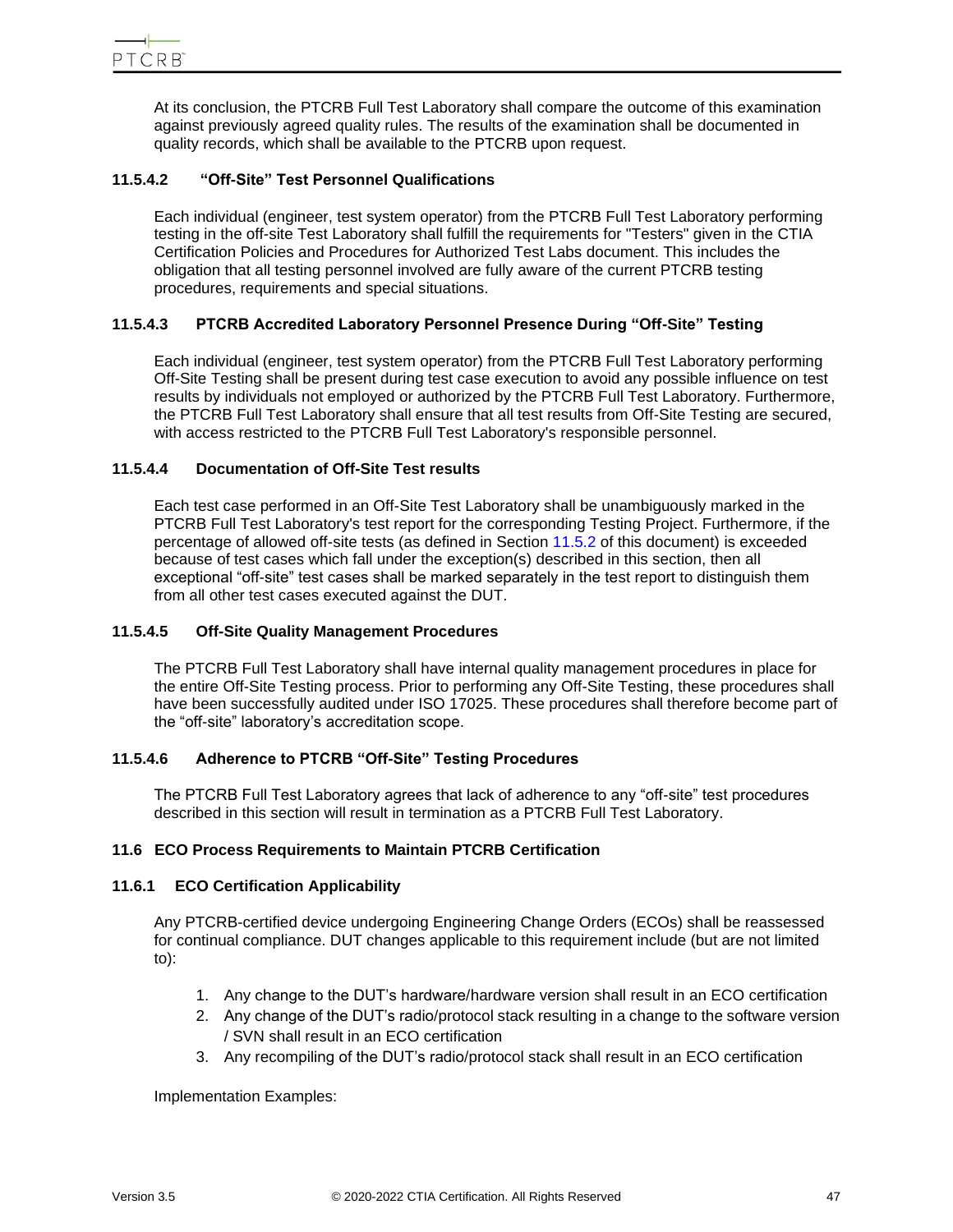

**Example 1:** If the DUT's operating system / applications software and the radio / protocol stack are integrated into a single software, with one version number visible to the user, then an ECO certification would be required.

## **Example 2:** If:

- 1. The DUT's operating system/applications software and the radio/protocol stack are in separate software modules (with individual version numbers for the separate modules and an overall bundle version number,) and
- 2. The DUT's radio / protocol module has not changed or been recompiled

Then an ECO certification would NOT be required.

**Example 3**: If the DUT's software component(s) which contain the radio/protocol stack has changed only with security related patches, then a unique SVN would NOT be required.

**Example 4**: If DUT's MMI version is updated only with changes which do not affect radio/protocol function, then a unique SVN would NOT be required.

## **11.6.2 Submission of ECO Certification Request**

Upon revision of a device's hardware and/or software, the manufacturer shall submit an ECO certification request for the DUT via the PTCRB certification database at [https://certify.ptcrb.com/.](https://certify.ptcrb.com/)

For Integrated Device ECOs, where only the Integrated Device's software version has changed, the "*Check this box if only the Integrated Device's software is changing and the changes do not require testing as outlined in PPMD. Testing shall not be required.*" checkbox shall be selected.

# **11.6.3 Section Content Deleted**

The content in this section has been deleted.

## **11.6.4 ECO Certification Laboratory Review**

The need to conduct full or partial testing against a DUT undergoing an ECO certification will be determined by the PTCRB Primary Test Laboratory. The PTCRB Primary Test Laboratory's decision concerning required regression testing of the DUT shall be based on objective and defensible criteria. If the DUT's manufacturer disagrees with the PTCRB Primary Test Laboratory's decision, they may submit an appeal to CTIA Certification for review with the OSG.

The PTCRB Primary Test Laboratory shall ensure that all certification requirements are met. This includes ensuring that any tests identified as missing from the Initial or previous ECO certifications are executed against the DUT prior to approval of the current ECO certification request.

In the case of DUT antenna changes, the PTCRB Primary Test Laboratory is responsible for determining whether TRP, C-TIS, TIS, RSE, NHPRP or NHPIS OTA testing, as applicable, is required. The lab shall also determine whether full OTA testing of the DUT is required or if OTA spot-checks would be sufficient.

# <span id="page-47-0"></span>**11.6.4.1 Module ECO Review**

For Module ECO reviews, the PTCRB Primary Test Laboratory shall prepare an assessment of whether or not Integrated Devices using previous versions of the Module require testing to utilize the ECO'ed Module.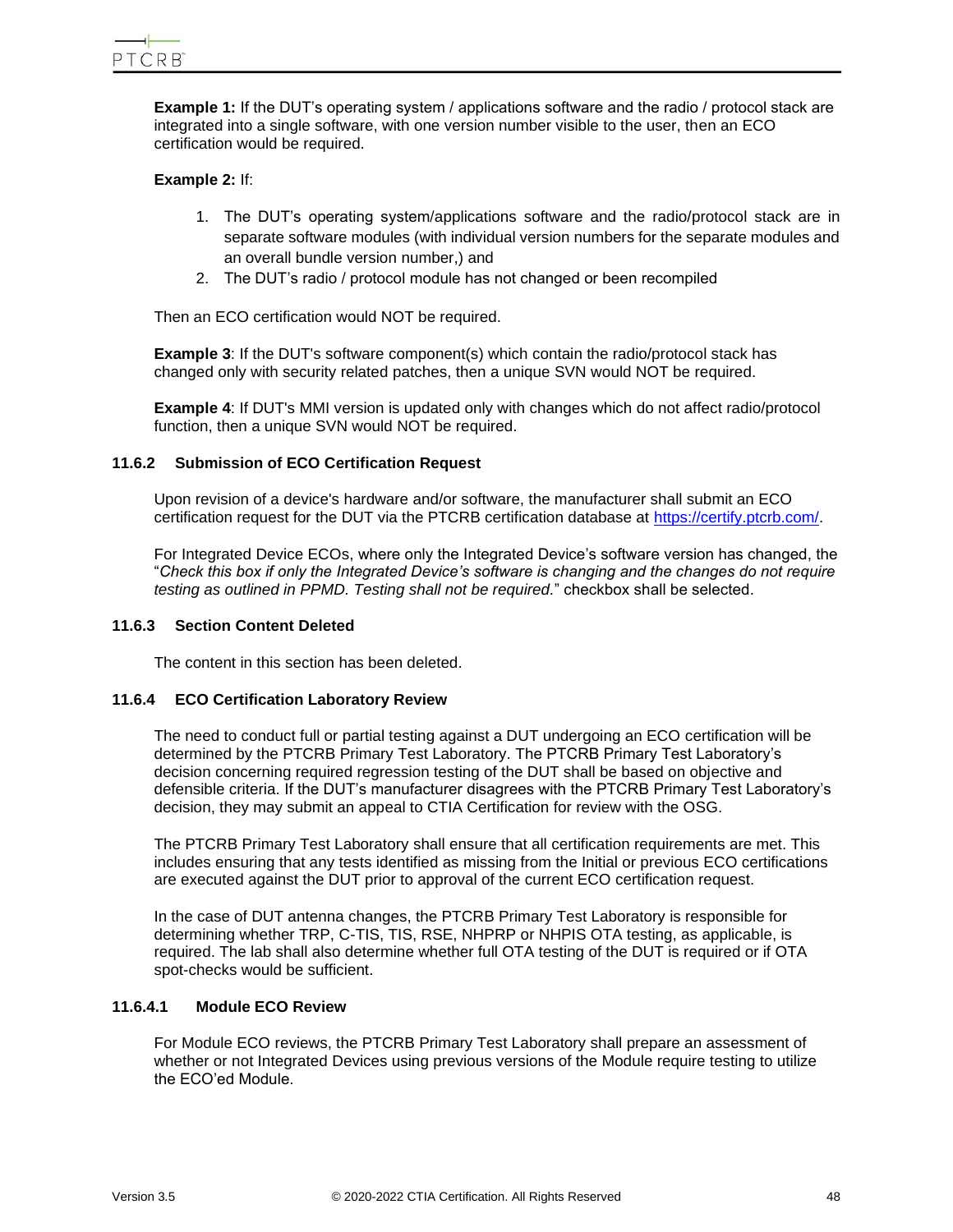# <span id="page-48-0"></span>**11.6.4.2 Integrated Device ECO Review**

For Integrated Device ECOs, where the Module's software and/or hardware has changed and the assessment, noted in Section [11.6.4.1.](#page-47-0)of this document, has determined that no testing is required for Integrated Devices, no laboratory review of the associated Integrated Devices utilizing the Module is required. A laboratory review will always be required under any of the following conditions:

- If any Module revision after the one used in the Parent and up to, and including, the one used in the ECO indicates that testing is required
- If the Module used in the ECO is an earlier revision than the one used in the Parent
- If the antenna used in the ECO has changed in any way from the antenna used in the Parent

For Integrated Device ECOs, where only the Integrated Device's software version has changed and the changes do not impact any test requirements defined in Section [11.10.3](#page-54-0) of this document, no laboratory review is required. The manufacturer shall submit a request in the PTCRB certification database and indicate that only the Integrated Device's SW version is changing.

If the laboratory determines that radiated performance testing of the ECO is required, the ECO's TRP shall be no more than 2 dB less than the Parent-device's TRP, and the ECO's TIS (or C-TIS, as applicable) shall be no more than 2 dB above the Parent device's TIS/C-TIS. This 2 dB rule shall also apply if NHPRP and NHPIS are applicable to the Integrated Device's use case in place of TRP/TIS.

# **11.6.4.3 Variant ECO Review**

For Variant Device ECOs the laboratory's review shall include an assessment of whether the Variant Device's software and/or hardware changes are common with the Parent device. If they are common with the Parent Device then test results for common features and functions may be leveraged from the Parent Device to Variant Device.

## **11.6.5 Submission of Test Results**

Upon completion of the evaluation, the PTCRB Primary Test Laboratory shall log into the PTCRB certification database and upload the final test report. The report will contain the information identified in Section [11.4.3](#page-41-0) of this document.

# **11.6.5.1 Module ECO Results**

Module ECO result submittals shall include an appropriate response to the "Check this box if an Integrated Device ECO using this Module will require testing" checkbox to reflect the results of the assessment noted in Section [11.6.4.1](#page-47-0) of this document.

# **11.6.5.2 Integrated Device ECO Results**

Integrated Device ECOs for which Section [11.6.4.2](#page-48-0) of this document applies are not required to submit results.

## **11.6.6 Section Content Deleted**

The content in this section has been deleted.

# **11.6.7 Section Content Deleted**

The content in this section has been deleted.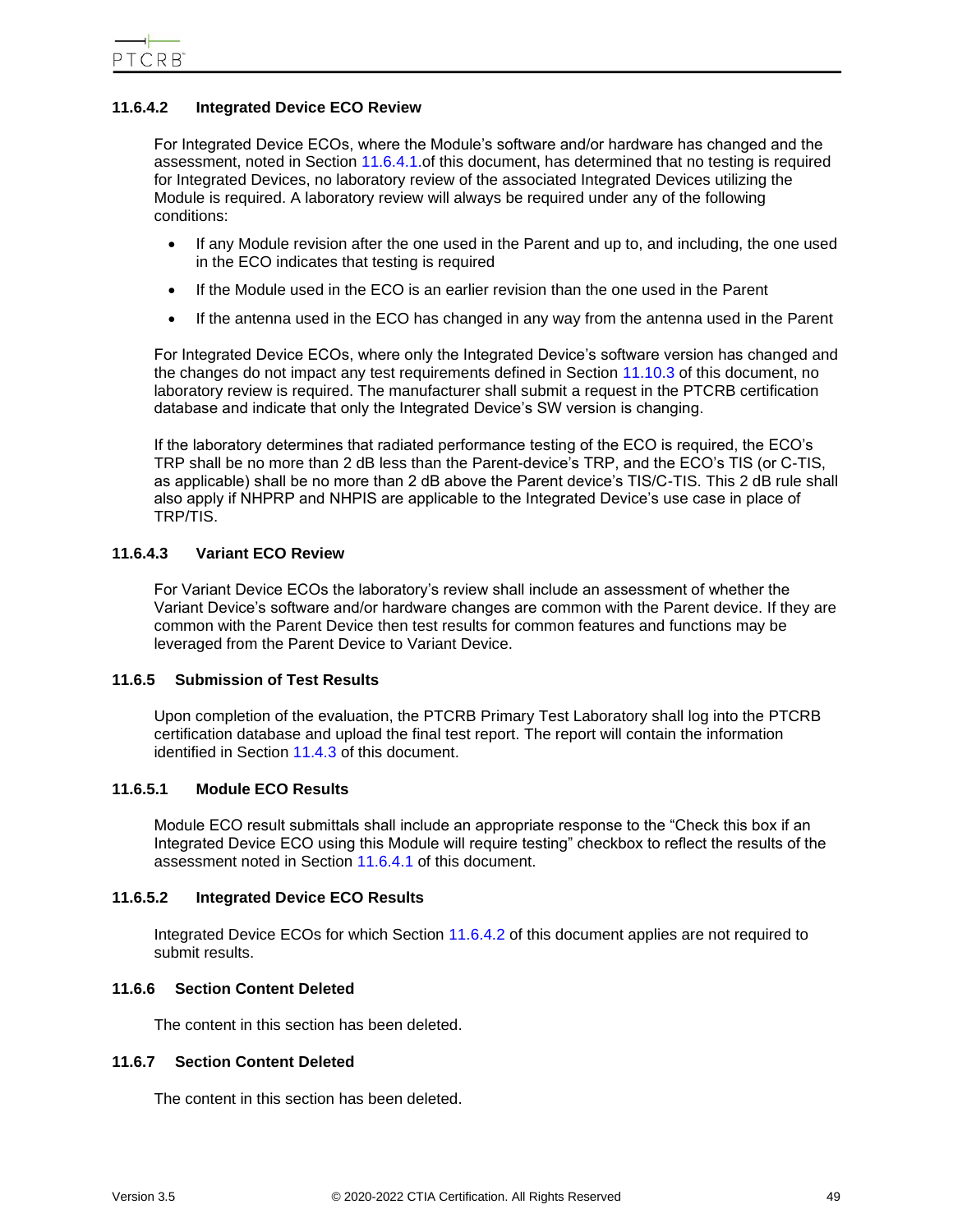# **11.6.8 NAPRD03 Version Applicability for MMI and OS Security changes in End Products**

## <span id="page-49-0"></span>**11.6.8.1 NAPRD03 Applicability**

#### **11.6.8.1.1. MMI ECO Requirements**

This section is applicable to DUTs which have submitted an ECO for PTCRB certification in which an NAPRD03 version change has:

- 1. Resulted in delta test cases; and
- 2. The only software changes are related to the Man Machine Interface (MMI)

If the changes affect the DUT's bearer technology or Application Enabler (AE) in any way, or if the PTCRB Primary Test Laboratory determines that additional testing is required, the DUT will be required to execute all applicable delta test cases.

#### **11.6.8.1.2. OS Security ECO Requirements**

This section is applicable to devices which have submitted an ECO for PTCRB certification in which the NAPRD03 version change has:

- 1. Resulted in delta test cases; and,
- 2. The only software changes are related to OS Security Changes

If the changes affect the DUT's bearer technology or Application Enabler (AE) in any way, or if the PTCRB Primary Test Laboratory determines additional testing is required, the device will be required to execute the applicable delta test cases.

## **11.6.8.1.3. Public Safety Application Changes**

This section is applicable to devices defined as Public Safety Devices or Public Safety Devices with Integrated LMR, either of which have:

- 1. Submitted an ECO for PTCRB certification in which an NAPRD03 version change has resulted in delta test cases; and,
- 2. The only software changes are related to non-PTCRB Public Safety applications

DUTs which qualify for this section will not be required to execute the delta test cases. If the changes affect the Commercial Mobile Radio Service (CMRS) bearer technology or Application Enabler (AE) in any way, or if the PTCRB Primary Test Laboratory determines that additional testing is required, the DUT will be required to execute the delta test cases.

#### **11.6.8.2 Procedure**

DUTs meeting the criteria in Section [11.6.8.1](#page-49-0) of this document will be allowed to re-certify against the NAPRD03 version to which the DUT was most recently certified.

### <span id="page-49-1"></span>**11.6.9 IMEI SVN Verification by Manufacturer**

#### **11.6.9.1 Applicability of SVN Verification**

This process applies only if the following conditions are met:

- 1. The DUT's software version and SVN has changed in all models identified in [Appendix C](#page-82-0)
- 2. The DUT's software changes are the same across all models identified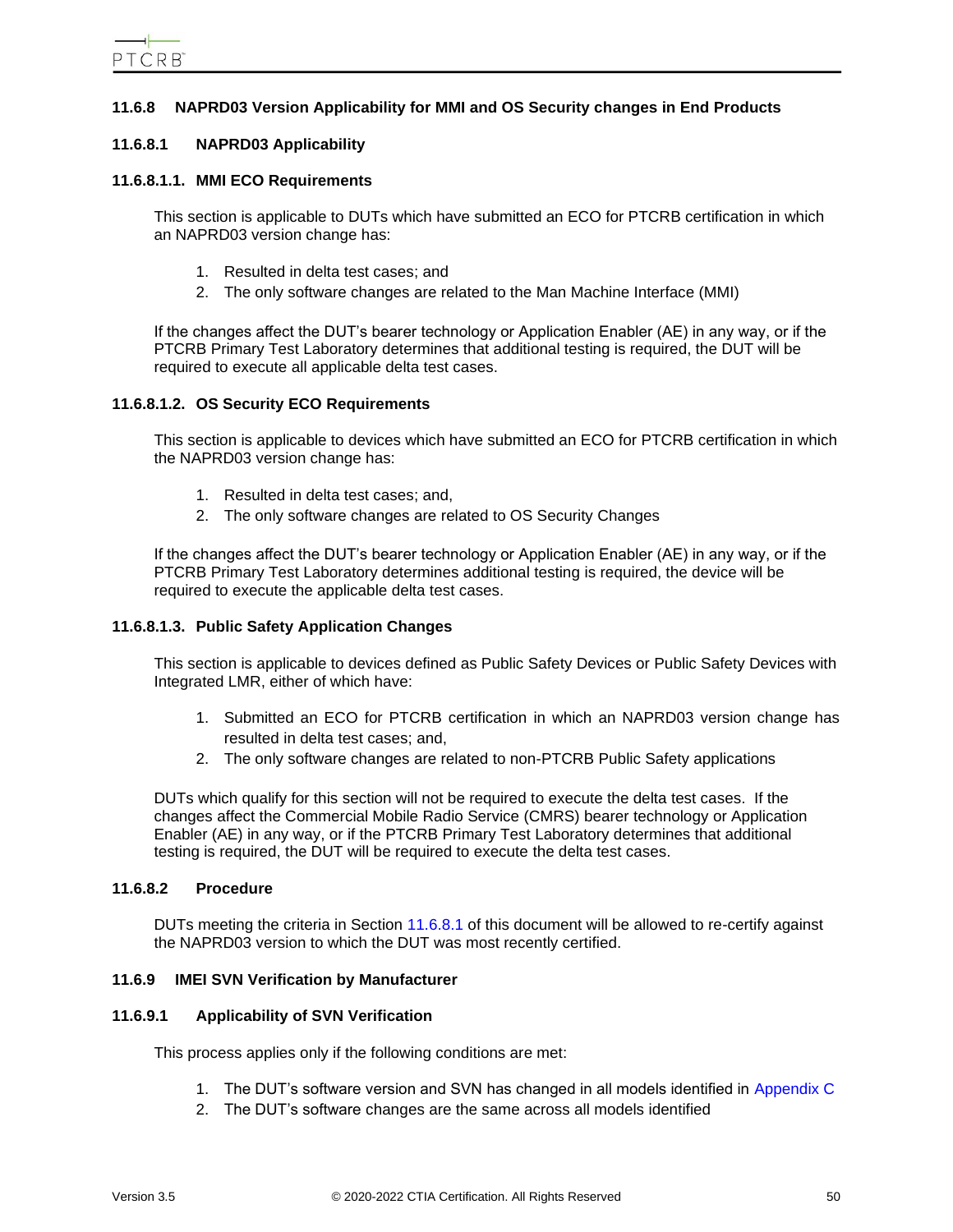

3. No testing of the DUT is required except for execution of an SVN check

# **11.6.9.2 Manufacturer Submission of SVN Verification**

The manufacturer will identify and declare the DUT models that meet the above criteria. The manufacturer shall submit an ECO certification request per the normal database process for each DUT model. The manufacturer shall select one PTCRB Primary Test Laboratory for all the identified DUT models. The manufacturer shall execute the SVN check on all models identified with their own PTCRB-validated test platform. The manufacturer will provide a declaration of compliance for the DUT models identified to the PTCRB Primary Test Laboratory. See [Appendix C.](#page-82-0)

# **11.6.9.3 Laboratory Review of SVN Verification**

<span id="page-50-0"></span>The PTCRB Primary Test Laboratory will review the changes to the DUT models and confirm that no testing is required with exception of the SVN check. The PTCRB Primary Test Laboratory will conduct the SVN check on the number of DUT models indicated in [Table 11.6-2.](#page-50-0)

| <b>Number of DUT Models</b><br><b>Identified</b> | Number of DUT Models to be<br><b>Tested</b> |
|--------------------------------------------------|---------------------------------------------|
| $1 - 5$                                          | 1                                           |
| $6 - 10$                                         | 2                                           |
| $11 - 15$                                        | 3                                           |
| $16 - 20$                                        | 4                                           |
| $21 - 25$                                        | 5                                           |
| $26 - 30$                                        | 6                                           |

TABLE 11.6-1 NUMBER OF DUT MODELS VS. NUMBER OF TEST SAMPLES

If any failures / contradictions are found by the PTCRB Primary Test Laboratory during the testing of the DUT models, the process identified in Section [11.6.9](#page-49-1) of this document is no longer applicable and the PTCRB Primary Test Laboratory will conduct the SVN check on all DUT models identified. Upon completion of the evaluation, the PTCRB Primary Test Laboratory will log into the PTCRB certification database and upload the final test report and the declaration of compliance provided by the manufacturer. The report will indicate which DUT models were tested by the manufacturer and which were tested by the PTCRB Primary Test Laboratory. CTIA Certification will mediate any disputes identified in this process.

# **11.6.10 Band and Feature Changes**

The device may add or remove bands and/or features (except VoLTE) through the ECO process only if the band or feature change(s) can be enabled through a SW update.

Any ECO with band or feature changes must be accompanied by an updated device SVN to differentiate the various versions of the device on the network. The updated band/feature set shall then be utilized in all future ECOs of the device.

If a band or feature change implemented in SW requires a corresponding HW change, then the combination HW and SW change shall be made through the Variant process, with a new model name/number.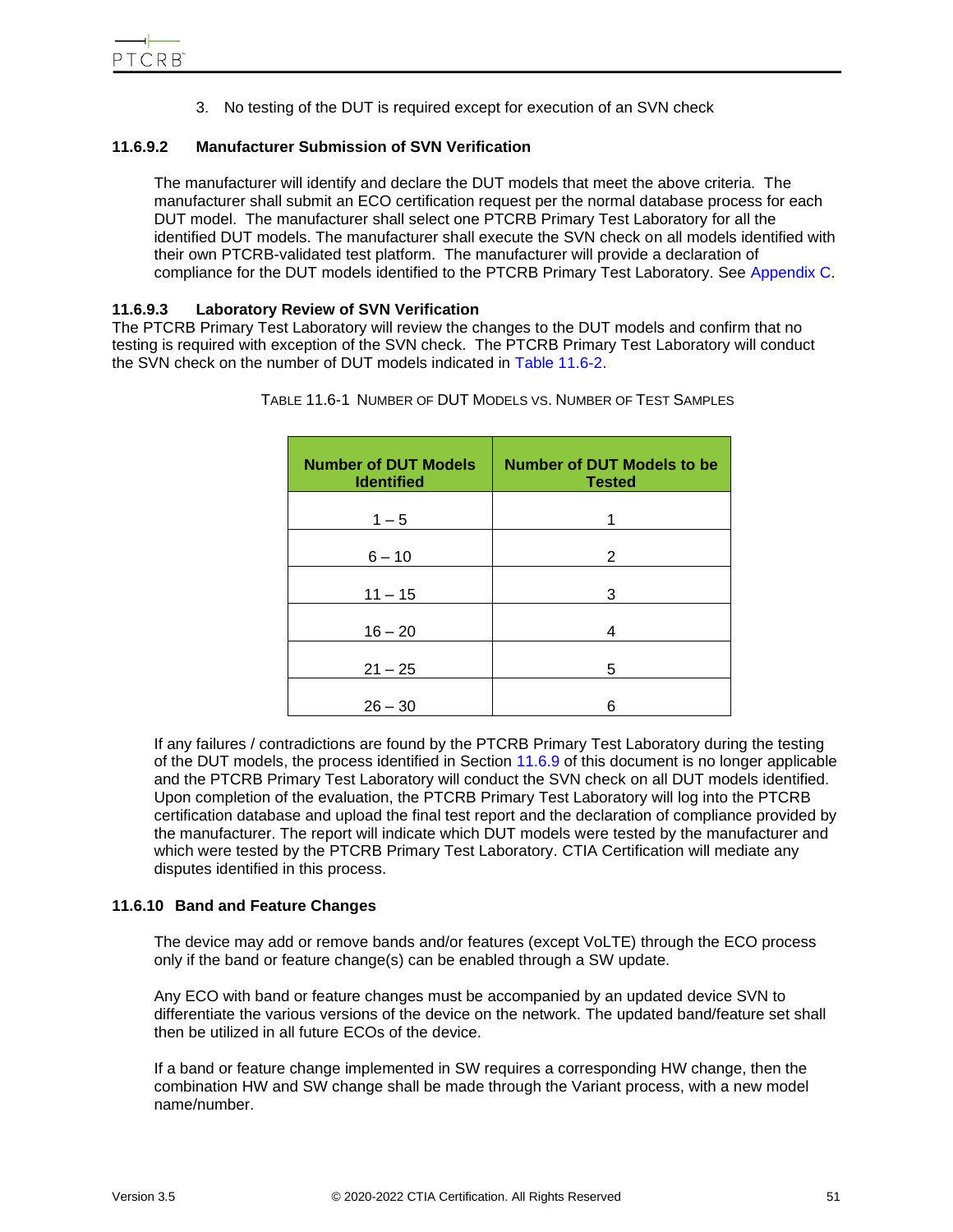Enabling any technology (i.e., 2G (GSM/GPRS/EGPRS), 3G (UTRA), 4G (E-UTRA), 5G, CDMA 2000, etc.) does not qualify as a Variant certification. These changes are considered a new platform and must be certified as an Initial Certification. Disabling any technology shall be handled using the Variant process if the device meets the criteria for a Variant certification.

This process shall not to be utilized to enable multiple SKU management through a single Initial or Variant certification.

This section does not apply to Integrated Devices. Integrated Device band and feature change requirements may be found in Sections [11.10.5](#page-59-0) and [11.10.6](#page-59-1) of this document.

# **11.7 Validity of NAPRD03 Versions during Testing**

Certification of a DUT shall be based on the most recently released version of NAPRD03 as of the date the test reports are uploaded to the certification database. Alternatively, one version prior to the most recently-released version of NAPRD03 may be used as the basis of certification.

Example:

- NAPRD03 version 1.0 is released on January 1
- NAPRD03 version 1.1 is released on April 1

According to the example NAPRD03 versions above, a DUT may use either NAPRD03 version 1.0 or version 1.1 until NAPRD03 version 1.2 is released on July 1. Once version 1.2 is released the DUT must be certified against either NAPRD03 version 1.1 or version 1.2.

### **11.8 Requirements for Waiver Requests**

## **11.8.1 Waiver Applicability**

DUTs which cannot meet the requirements of PTCRB certification may have the opportunity to request a waiver against the issue preventing certification.

## **11.8.2 Waiver Process**

The manufacturer of a DUT applying for a waiver shall submit their request via the waiver request function within the PTCRB certification database.

Prior to waiver acceptance, the OEM must verify that the Primary Test Laboratory responsible for the DUT has reviewed and will support the waiver request. A waiver endorsement document with the lab manager's signature shall be uploaded to the Supporting Document section of the waiver request. The waiver request will not be accepted until the Primary Test Laboratory waiver endorsement document is uploaded.

Lab managers are required to ensure that all reasonable actions to verify the root cause of the waiver have been addressed before submitting the waiver endorsement.

The Primary Test Laboratory waiver endorsement document shall detail:

- Actions taken to try to resolve the underlying issue requiring test cases to be waived.
- References to documents that address the issue being the cause of test cases to be waived e.g. Liaison Statements meeting contributions or meeting summaries,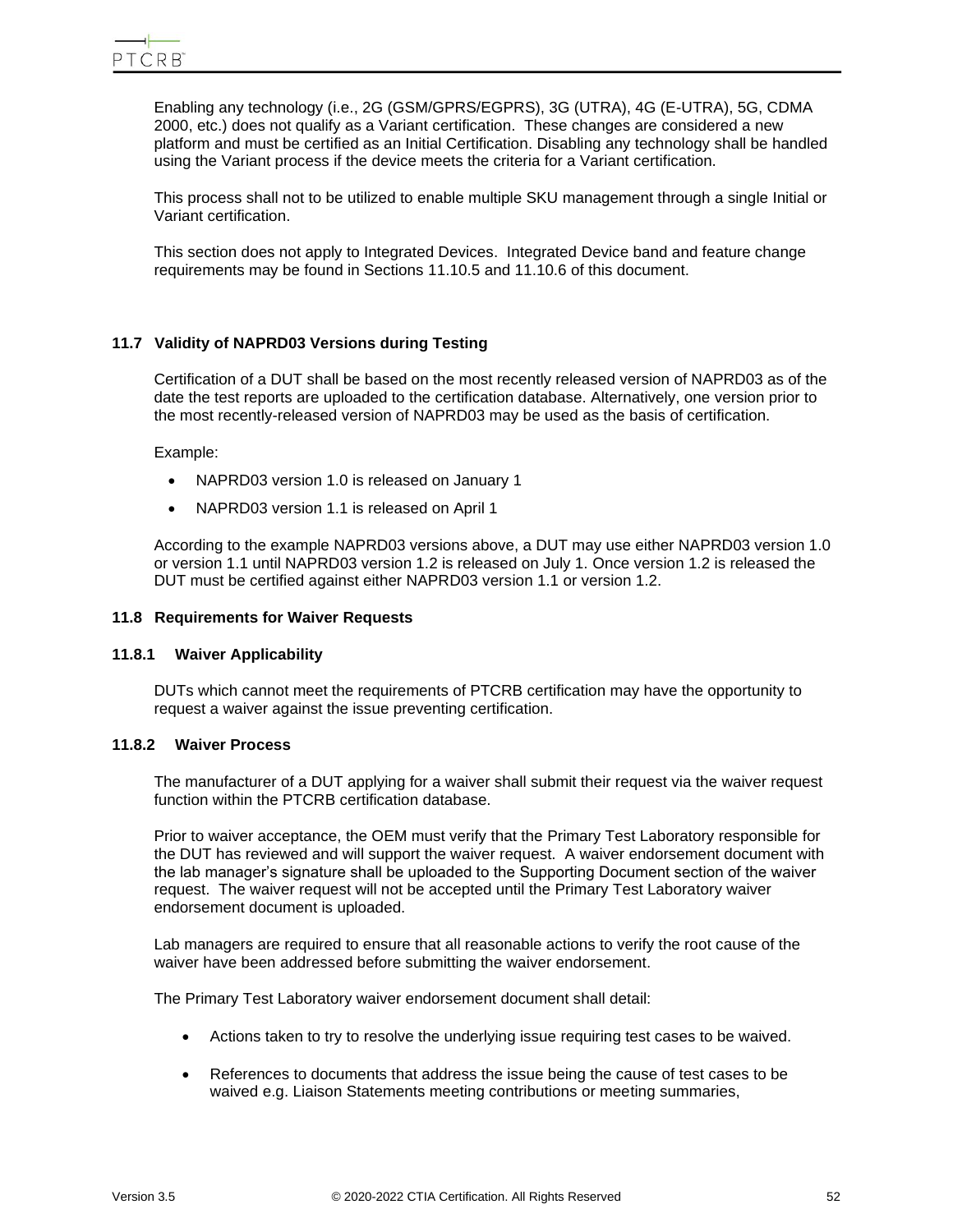PTCRB

• PRDs pertinent to the issue requiring test cases to be waived.

Following submission of the waiver request form, CTIA Certification will review the waiver request for completeness and content.

Once the waiver request form has been approved, CTIA Certification will coordinate its review with the PTCRB OSG and attempt to complete the review within 7 (seven) calendar days.

If the waiver request is deemed complete, the PTCRB OSG will be notified of the request, at which point the 7-day approval timeline begins.

Active PTCRB OSG members may respond to the waiver request in any one of five ways:

- 1. No response,
- 2. Select "Approve" in the database,
- 3. Select "Abstain" in the database,
- 4. Select "Reject" in the database, or
- 5. Add a comment and/or request for additional information in the database

If no Active PTCRB OSG members respond by selecting [5] (i.e., request that the DUT vendor provide comments or additional information), or respond by selecting [4] (i.e., "Reject"), the waiver request is deemed approved upon expiration of the 7-day approval timeline.

If one or more Active PTCRB OSG member responds by selecting [5] (i.e., request for the DUT vendor to provide comments or requesting additional information), CTIA Certification will notify the requesting manufacturer by email. The 7-day approval timeline will begin again when the manufacturer provides a response and the PTCRB OSG is provided notice.

If any Active PTCRB OSG member indicates "Reject" in the database, the waiver is deemed rejected unless at least one Active PTCRB OSG member indicates "Approve", in which case the waiver is deemed granted and the waived test cases will be designated Category E. Please note that:

- Waiver requests / approvals are certification-request specific
- Waiver requests / approvals are device-specific. They do not carry over to Variants.
- Waiver requests must not reference any operator name

Waived test cases shall be handled as Category E unless specifically approved in the waiver request to be handled as Category N.

#### **11.9 Requirements for Modules**

Modules shall be certified under the same processes and requirements as all other PTCRB-certified devices

- A Module shall be certified as an Initial Certification or a Variant of another Module
- A Module cannot be a Variant of any other type device (i.e., PC card, smartphone, etc.)
- A complete set of tests must be executed against the Module applying for Initial Certification

The Module's PICS/ PIXIT and test results shall be made available to the PTCRB Primary Test Laboratory conducting the evaluation of an Integrated Device containing that Module.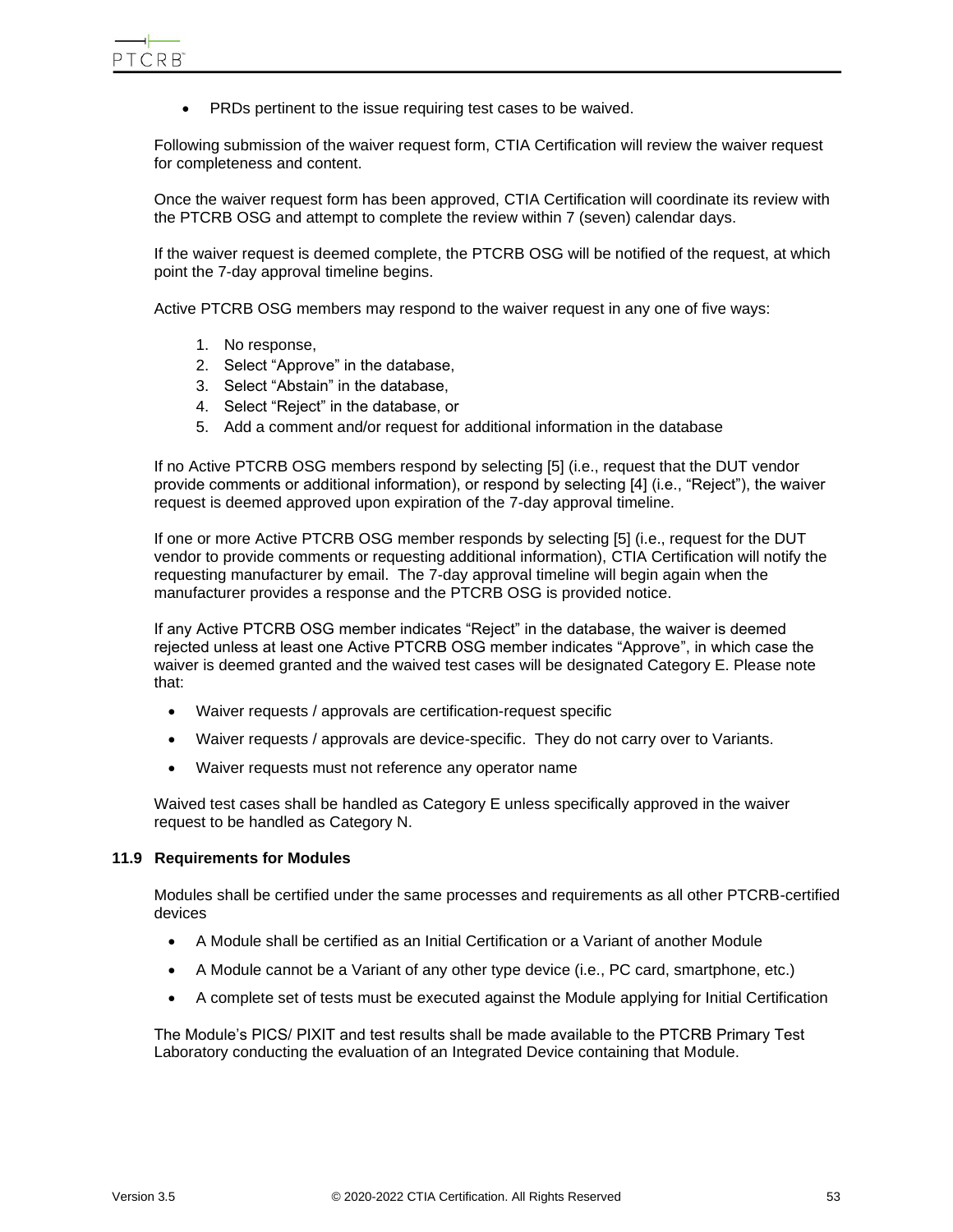# **11.10 Requirements for PTCRB Integrated Devices and IoT Network Certified Devices**

# <span id="page-53-1"></span>**11.10.1 Applicability**

This subsection applies to any device type which integrates a PTCRB-certified module, including IoT Devices submitted for IoT Network Certified certification.

Integrated Devices shall be certified as either an End Product or Embedded Modem.

### <span id="page-53-0"></span>**11.10.1.1 Requirements**

To be considered an End Product an Integrated Device must meet the following criteria:

- Serve its final intended use without any further hardware and software modifications. If an interface connection to a host is required for operation of the device, that connection can only be made through one of these physical control interfaces:
	- o USB, PCMCIA, Compact Flash, MMC, RS-232 (DE9), IEEE-1394, RJ45 or OBD2.
	- o No other physical control interfaces are acceptable.
- Shall obtain power through the standardized physical control interface or have a provisioned power source (i.e. dedicated battery, or a dedicated power connector).
- Shall have a UICC Interface-either a fully self-contained UICC slot or embedded UICC.
- Shall utilize a self-contained antenna or provide an external antenna connector (e.g. SMA, FAKRA, TNC).
- Radio Access Technologies Covers at least one (1) comprehensive radio technology as specified by 3GPP for GERAN, UTRA, E-UTRA or NR.
- Be consistent with the terms of its FCC / Industry Canada type acceptance (e.g., type of antenna, distance from user). In all cases, the End Product shall not alter its antenna system in any way from that allowed by the associated type acceptance or other regulatory approval.

When connected to a host device (PC, PDA, etc.), through one of the above authorized interfaces no certification of the host device is required.

Devices that require connection to the host device through PCIe, M.2 connectors, Surface Mount Technology or other non-standard or custom interfaces shall be treated as either an Embedded Modem or a Module.

## <span id="page-53-2"></span>**11.10.2 NAPRD03 Version Applicability**

An Integrated Device will be subject to testing against the same version of NAPRD03 as that used to certify the Module itself. The validity period of the NAPRD03 version used for certification of the Module is three years provided that the Module used in the Integrated Device employs the same software version as that used to obtain PTCRB certification.

The three-year validity period begins on the date of the last certification applicable to the Module.

In order to use the Module for new Integrated Devices, after three years the Module must re-certify to the latest NAPRD03 version. All new Integrated Devices of the certified Module will be required to certify against this new NAPRD03 version.

If the Module is being re-certified due to expiration of the three-year NAPRD03 validity period and the Module has not changed, any "delta" test cases (e.g., test cases added since the previous certification) may be reported as Category E test cases even if they are Category A in the current version of NAPRD03.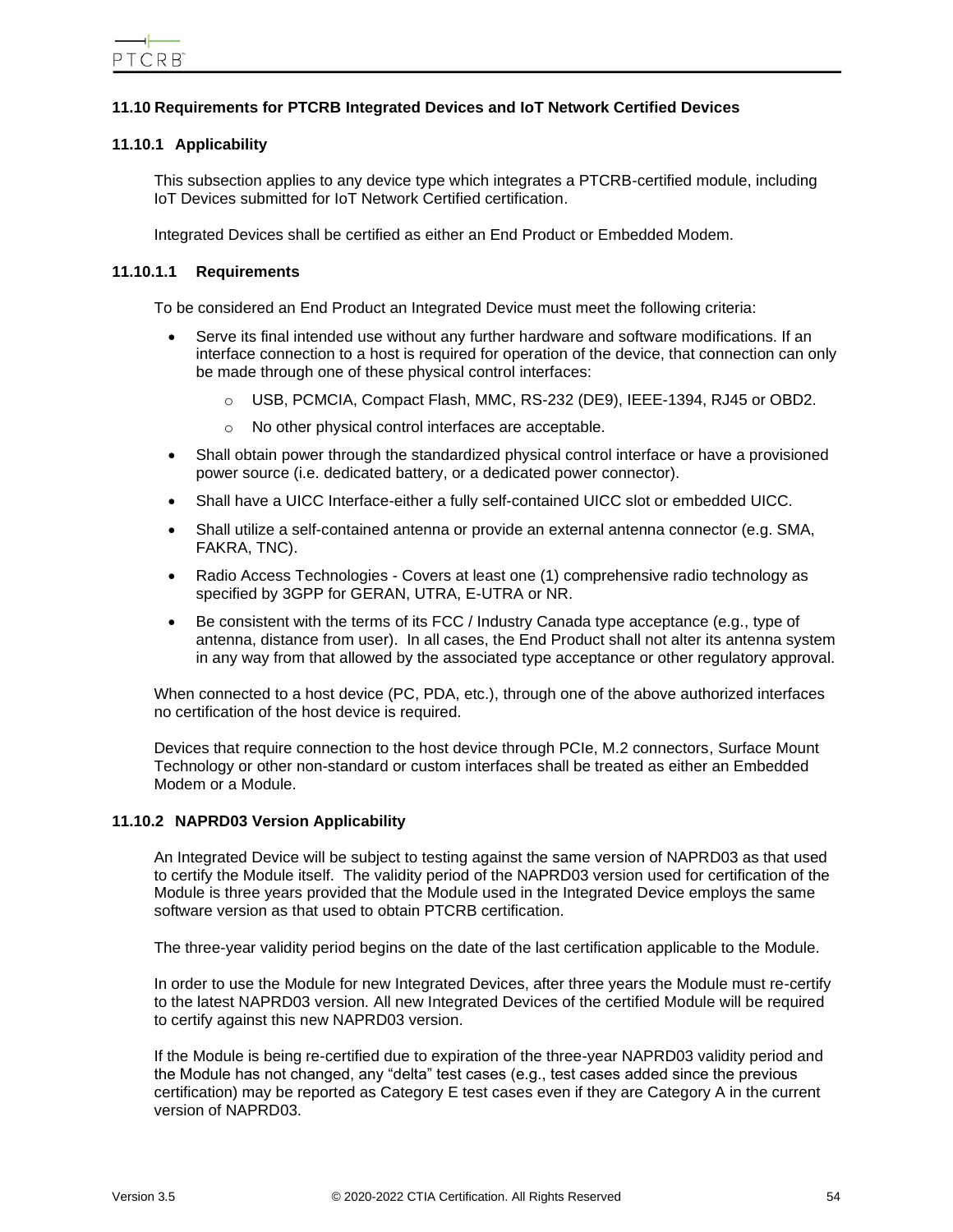

Alternatively, an integrator certifying a new Integrated Device with a Module which has exceeded the three-year validity period may perform the delta test cases against the Integrated Device and submit them as Category E test cases even if they are Category A in the current version of NAPRD03.

ECOs on the Integrated Device due to changes in Module SW or HW are subject to the regular ECO requirements.

The results from an uncertified Module do not carry over to an Integrated Device.

### <span id="page-54-0"></span>**11.10.3 Guidelines for Testing Integrated Devices**

The PTCRB Primary Test Laboratory will determine which DUT interfaces, if any, have been affected by the integration of a PTCRB-certified Module. This analysis will be used to determine which specific test cases shall be executed against the Integrated Device.

#### **11.10.3.1 Integrated Device Audio Interface Testing**

Audio testing is necessary when the Integrated Device utilizes a new housing with acoustic characteristics which differ from those of the Initial Certification request. If Modules are integrated in other DUTs that support speech, audio testing will always apply. See [Table 11.10-1](#page-54-1) for the applicable test cases

TABLE 11.10-1 AUDIO INTERFACE TEST REQUIREMENTS FOR INTEGRATED DEVICES

<span id="page-54-1"></span>

| <b>Technology</b> | <b>Test Standards</b> | <b>Test Cases</b>               |
|-------------------|-----------------------|---------------------------------|
| UTRA-FDD          | 3GPP TS 26.132        | Sections: 7.x 8.x as applicable |
| E-UTRA-FDD        | 3GPP TS 26.132        | Sections: 8.x as applicable     |

<span id="page-54-2"></span>Retesting of the DUT's emergency call functionality is required whenever the DUT includes an audio interface (acoustic or electrical) intended for supporting calls to and from the PSTN, regardless of the DUT's form factor. See [Table 11.10-2](#page-54-2) for the applicable test cases.

TABLE 11.10-2 EMERGENCY CALL RETESTING REQUIREMENTS FOR INTEGRATED DEVICES

| <b>Technology</b> | <b>Test Standards</b> | <b>Test Cases</b>                    |
|-------------------|-----------------------|--------------------------------------|
| UTRA-FDD          | 3GPP TS 34.123-1      | Sections: 6.1.2.6 13.x as applicable |
| E-UTRA-FDD        | 3GPP TS 36.523-1      | Sections: 11.2.x as applicable       |

#### **11.10.3.2 Integrated Device Power Interface Testing**

If the voltage supplied to the integrated Module is different than that used during initial Module certification testing, then all test cases related to voltage extremes shall be re-executed. See [Table](#page-55-0)  [11.10-3](#page-55-0) for the applicable test cases.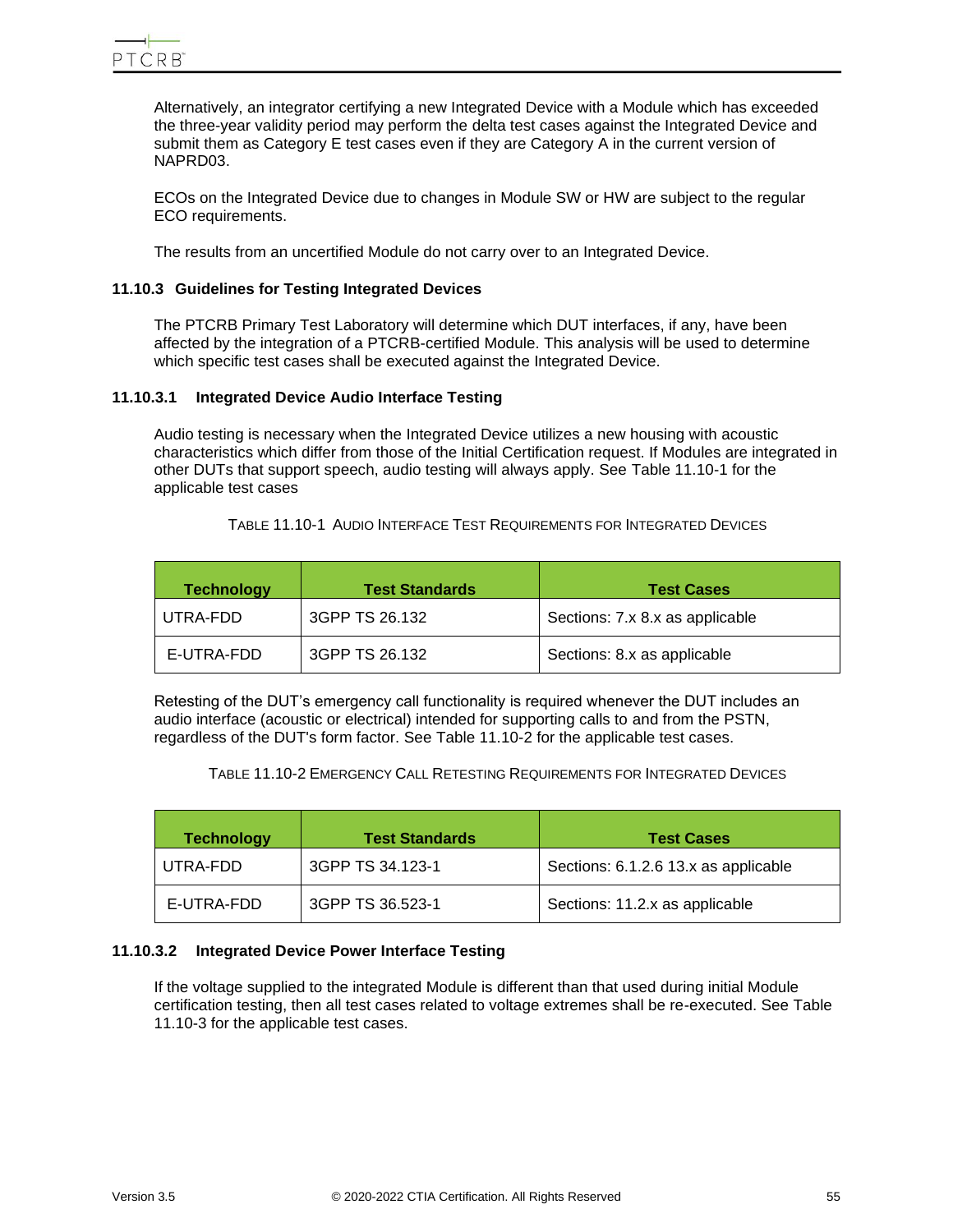<span id="page-55-0"></span>

| <b>Technology</b> | <b>Test Standards</b>                | <b>Test Cases</b>                                                                                      |
|-------------------|--------------------------------------|--------------------------------------------------------------------------------------------------------|
| <b>GERAN</b>      | 3GPP TS 51.010-1                     | Sections:<br>12.x<br>13.x<br>14.x<br>as applicable where extreme testing is specified                  |
| UTRA-FDD          | 3GPP TS 34.121-1                     | Sections:<br>5.x<br>6.x<br>8.x<br>as applicable where extreme testing is specified                     |
| E-UTRA-FDD        | 3GPP TS 36.521-1<br>3GPP TS 36.521-3 | Sections:<br>6.x<br>7.x<br>Sections:<br>6.x<br>9.x<br>as applicable where extreme testing is specified |
| 5G NR SA FR1      | 3GPP TS 38.521-1<br>3GPP TS 38.533   | Sections:<br>6.x<br>7.x<br>Sections:<br>6.x<br>as applicable where extreme testing is specified        |
| 5G NR NSA FR1     | 3GPP TS 38.521-3<br>3GPP TS 38.533   | Sections:<br>6.x<br>7.x<br>Sections:<br>4.x<br>as applicable where extreme testing is specified        |

# TABLE 11.10-3 POWER INTERFACE TEST REQUIREMENTS FOR INTEGRATED DEVICES

# **11.10.3.3 Integrated Device SIM Interface Testing**

If full UICC/SIM/USIM testing was successfully performed on a PTCRB certified Module, the following scenario shall be taken into consideration for Integrated Devices based on this Module:

- If the Integrated Device's UICC-UE interface configuration (including electrical connectors, wires, wire lengths, PCB material, PCB layout, etc.) as well as all relevant interface power supply parameters are identical to that of the PTCRB-certified Module, then electrical UICC-UE interface retesting will not be required for the Integrated Device.
- In all other cases, regression tests (at least all electrical tests) shall be performed for the UICC-UE interface, unless the manufacturer of the Integrated Device provides evidence of test data which unambiguously proves compliance of the modified interface configuration and/or modified power supply parameters to the PTCRB test laboratory.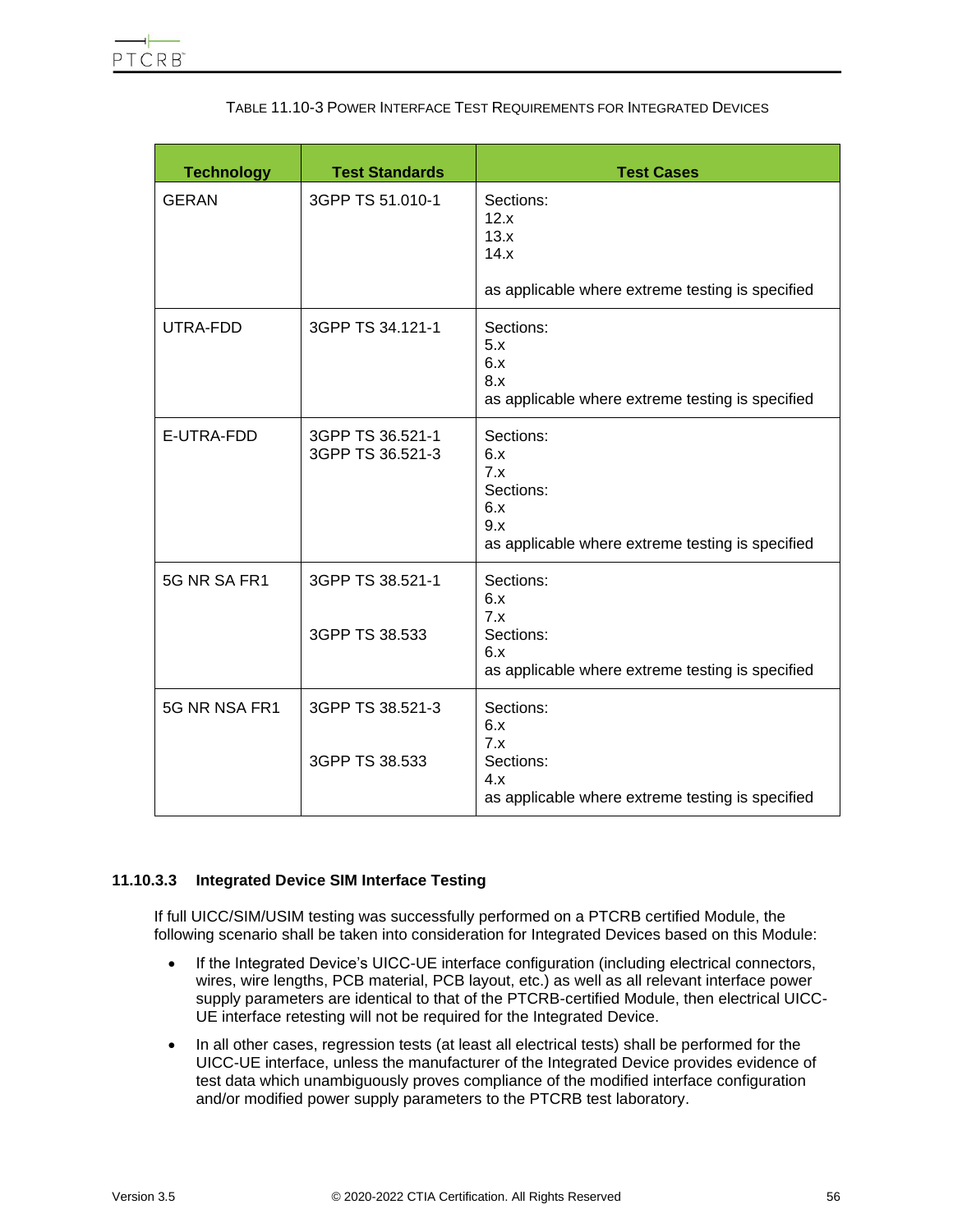See [Table 11.10-4](#page-56-0) for the applicable test cases.

Note: Integrated Devices using an MFF2 UICC on the Integrated Device shall not be required to perform SIM Electrical testing. An example of SIM Interface test data would be measurement results (for the PTCRB-certified Parent Module, performed by a PTCRB laboratory) from electrical UICC-UE interface testing for different external (minimum/maximum) wire lengths that might be used to ensure compliance.

# TABLE 11.10-4 SIM INTERFACE TEST REQUIREMENTS FOR INTEGRATED DEVICES

<span id="page-56-0"></span>

| <b>Technology</b> | <b>Test Standards</b>  | <b>Test Cases</b>           |
|-------------------|------------------------|-----------------------------|
| UTRA-FDD          | <b>ETSI TS 102 230</b> | Sections: 5.x as applicable |
| E-UTRA-FDD        | ETSI TS 102 230        | Sections: 5.x as applicable |

# **11.10.3.4 Integrated Device RF Interface Testing**

If integration of the Module will not result in any changes to the RF layout, components, or RF shielding characteristics of the Module, then retesting of the RF conducted part is not required. However, in all cases a spot check of the RF radiated part shall be performed. All RSE spot checks shall remain within the current specification / test plan limits.

The RSE spot check plan shall consist of:

- An RSE test of all harmonics of the carrier for each band supported by the device
- An idle-mode RSE sweep performed in a single PTCRB band

Testing shall be performed in the highest order RAT for each band supported by the device, as per NAPRD03 Section 2.9.7.

The frequency bands to be tested are defined in NAPRD03 Section 2.8. See [Table 11.10-5](#page-57-0) for the applicable test cases.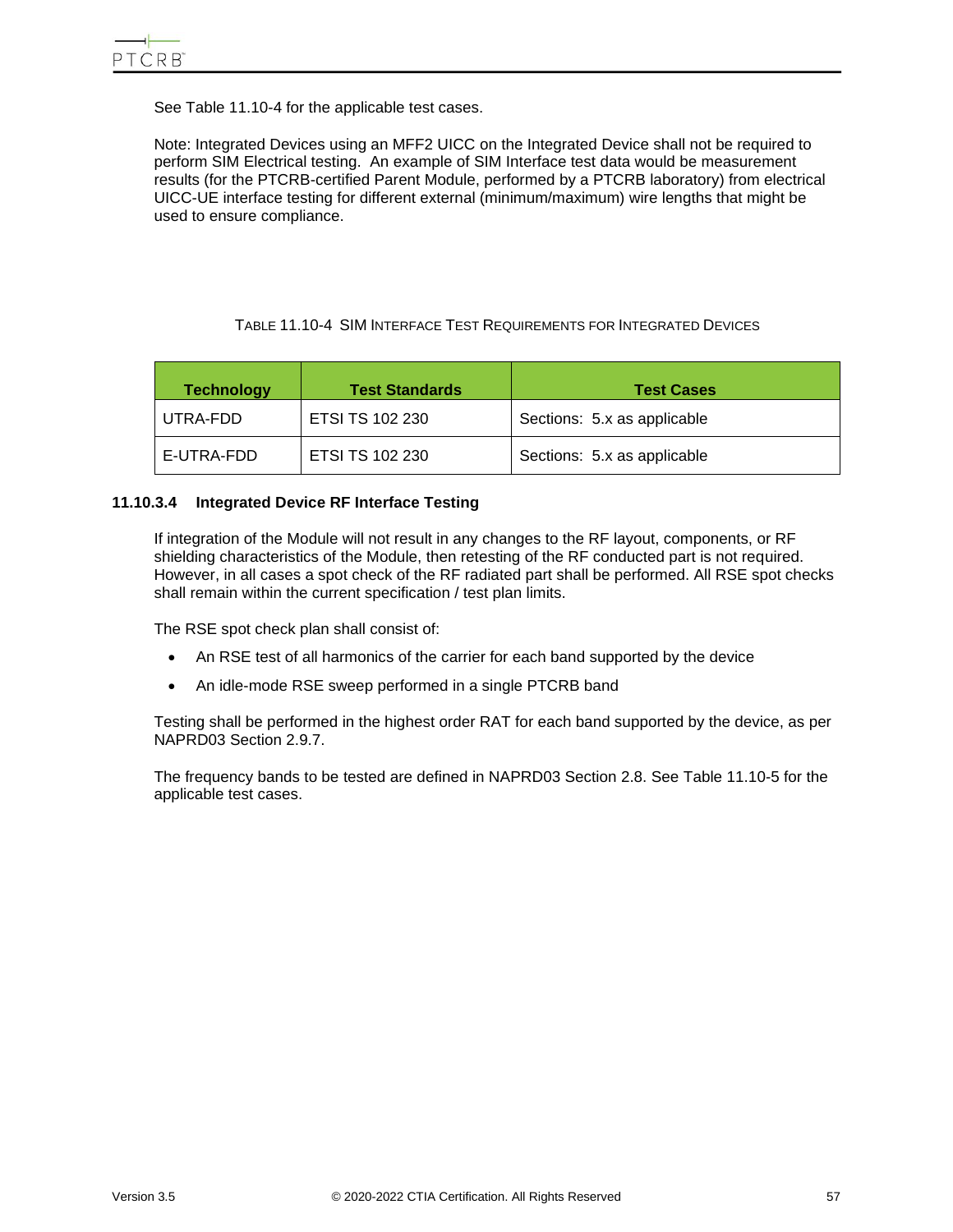<span id="page-57-0"></span>

| <b>Technology</b> | <b>Test Standards</b> | <b>Test Cases</b>                 |
|-------------------|-----------------------|-----------------------------------|
| <b>GERAN</b>      | 3GPP TS 51.010-1      | Sections:<br>12.2.x as applicable |
| UTRA-FDD          | 3GPP TS34.124         | Sections:<br>8.2 as applicable    |
| E-UTRA-FDD        | 3GPP TS36.124         | Sections:<br>8.2 as applicable    |
| <b>5G NR FR1</b>  | 3GPP TS 38.124        | Sections: 8.2 as applicable       |

# TABLE 11.10-5 RF INTERFACE TEST REQUIREMENTS FOR INTEGRATED DEVICES

## **11.10.3.5 Integrated Device MMI Testing**

<span id="page-57-1"></span>In cases where the integrator provides an MMI for the Module, all MMI-related test cases within Supplementary Services, SIM Toolkit, Emergency Call and SMS shall be re-tested. See [Table](#page-57-1)  [11.10-6](#page-57-1) for the applicable test cases.

| TABLE 11.10-6 MMI TEST REQUIREMENTS FOR INTEGRATED DEVICES |  |
|------------------------------------------------------------|--|
|------------------------------------------------------------|--|

| <b>Technology</b> | <b>Test Standards</b>        | <b>Test Cases</b>               |
|-------------------|------------------------------|---------------------------------|
| UTRA-FDD          | 3GPP TS 34.123-13GPP 31.124  | Sections:                       |
|                   |                              | 6.1.2.6                         |
|                   |                              | 13.x                            |
|                   |                              | 16.x                            |
|                   |                              | Sections:                       |
|                   |                              | 27.22.x                         |
|                   |                              | as applicable                   |
| E-UTRA-FDD        | 3GPP TS 36.523-1 3GPP 31.124 | Sections:                       |
|                   |                              | 11.x                            |
|                   |                              | Sections:                       |
|                   |                              | 27.22.x                         |
| 5G NR FR1         | 3GPP TS 31.124               | Sections: 27.22.x as applicable |

# **11.10.3.6 Integrated Device Application Enabler Testing**

Where the integrator has added or modified any Application Enablers, then application enabler conformance tests must be executed.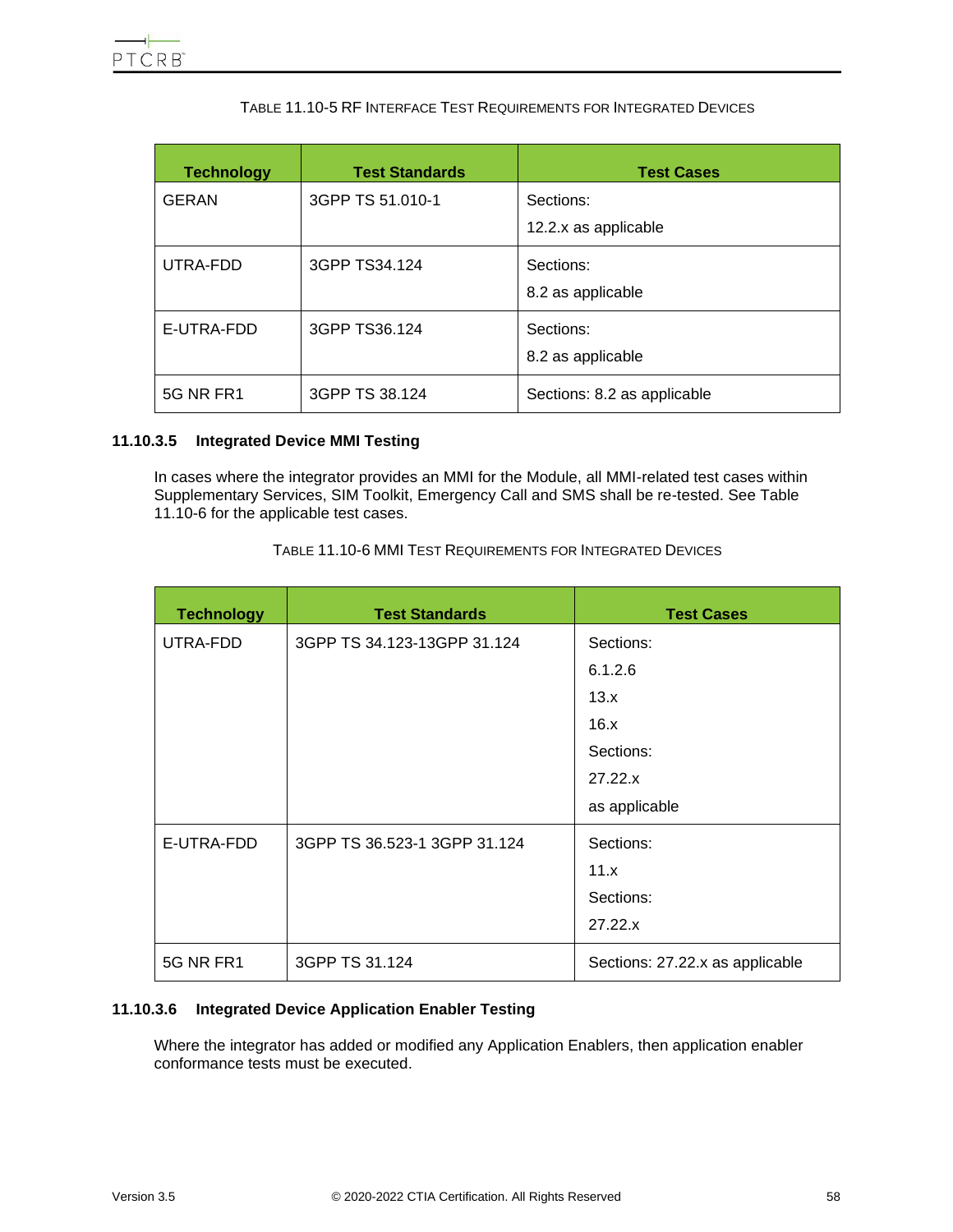# **11.10.3.7 Other Integrated Device Test Aspects**

In all instances it is the responsibility of the PTCRB Primary Test Laboratory to advise the integrator as to any additional testing requirements.

The Integrated Device will be subject to testing against the same version of NAPRD03 as that utilized to certify the Module. For RF Performance Evaluation per Section 2.9 of NAPRD03, the latest version of NAPRD03 may be applied to the Integrated Device's certification.

The Module manufacturer is required to provide all PTCRB test reports and PICS documentation associated with the certification of the Module used by the Integrated Device as requested by the Integrated Device manufacturer and/or the associated PTCRB Primary Test Laboratory.

The Integrated Device shall complete any tests of features supported by the Module which were not completed for the Module's certification (e.g., tests requiring availability of an MMI).

The integrator must specify the hardware and software version associated with the Integrated Device, and it is not acceptable to use the Module's hardware and software versions. If the Integrated Device does not have integration-level software, the device shall indicate a software version of "0".

#### **11.10.3.8 Use of External Antennas with Integrated Devices**

The following definition for external antennas is generic and is meant to apply to DUTs without integrated antennas (i.e., Modules and/or Integrated Devices with no fixed antenna, but FCC or ISED-certified to support a defined antenna system). The following shall also address situations where a DUT is certified as an End Product but is supplied with no specific antenna or antenna system.

Antenna systems shall comply with all regulatory requirements as defined by the governing bodies relevant to the device and shall include (but shall not be limited to) the following criteria:

- The antenna system, as used in this section, refers to antennas that have similar in-band and out-of-band radiation characteristics as that which was used for the Initial Certification
- A DUT may be operated only with the antenna or antenna system with which it is authorized by the DUT's relevant governing bodies. If an antenna is marketed with the DUT, it shall be of a type which has been authorized with that DUT. In some cases, the DUT may be authorized with multiple antenna systems.
- Manufacturers shall supply a list of acceptable antenna systems to the integrator

# **11.10.3.9 Use of Integration Device with Certified Module supporting FR2 bands**

The Integrated Device with certified Module supporting FR2 bands will be required to perform the type of testing listed in Table 11.10 7 for all the applicable test cases.

| <b>Type of Testing</b> | <b>Test Standards</b> | <b>Test Cases</b>                 |
|------------------------|-----------------------|-----------------------------------|
| Radio Frequency        | 3GPP TS 38.521-3      | All applicable NSA FR2 test cases |
| Performance            | 3GPP TS 38.521-4      | All applicable NSA FR2 test cases |

TABLE 11.10-7 INTEGRATED DEVICES WITH NSA FR2 SUPPORTED MODULE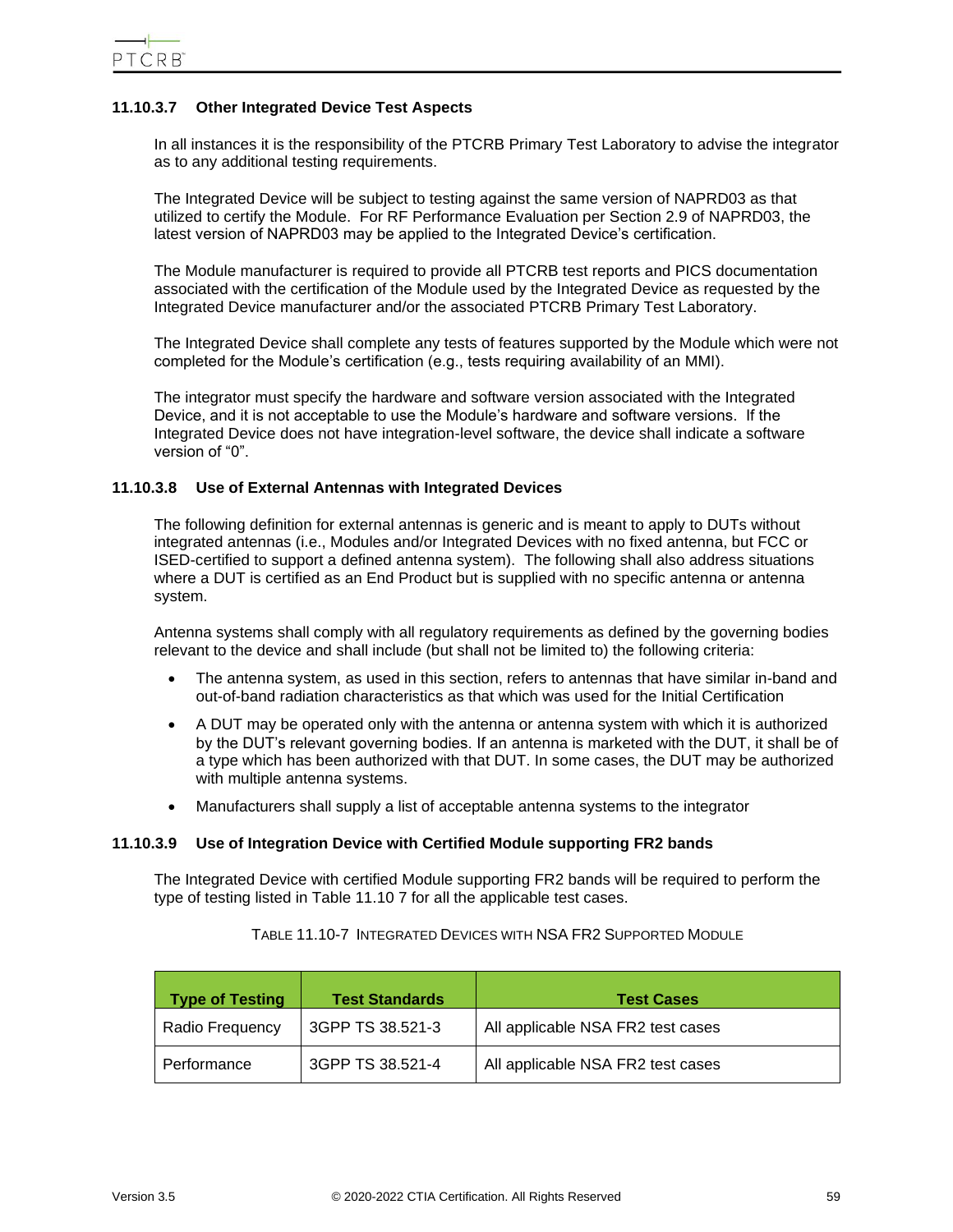| RRM | 3GPP TS 38.533 | All applicable NSA FR2 test cases |
|-----|----------------|-----------------------------------|
|     |                |                                   |

## **11.10.4 Regulatory Approval for Integrated Devices**

The manufacturer shall enter into the PTCRB certification database the Regulatory approval ID(s) of the WWAN radio subsystem(s) of the Integrated Device.

# <span id="page-59-0"></span>**11.10.5 Technologies and Frequency Bands for Integrated Devices**

It is recommended that the Integrated Device support all the PTCRB Bands supported by the integrated Module.

The Integrated Device may declare support for a subset of PTCRB Bands supported by the Module. The Integrated Device shall be required to test the PTCRB Bands declared as supported, bands not utilized by the Integrated Device shall be disabled.

The Integrated Device manufacturer shall check with their target operator to ensure bands and technologies selected meet the target deployment.

The Integrated Device manufacturer shall use the Integrated Device Variant process to certify additional subsets of band support required to support different operator or country requirements.

It's recommended that the Integrated Device support the same set of radio access technologies as the integrated Module. The Integrated Device shall be permitted to disable radio access technologies that are not required for the application. When disabling a radio access technology, the Integrated Device shall be required to obtain a unique TAC and will not be permitted to share a Module TAC. Disabling 5G either all FR1 bands or all FR2 bands of a module that supports both frequency ranges will also be required to obtain a unique TAC.

The Integrated Device shall not enable any frequency band or radio technology that was not originally approved on the integrated Module.

## <span id="page-59-1"></span>**11.10.6 Feature Set for Integrated Devices**

The Integrated Device's feature set must accurately reflect its capabilities and not just the Module's capabilities.

The feature list of the Integrated Device shall match the cellular radio Module integrated in the device with the possible exception of the following:

- A-GNSS/GNSS
- AMR-NB
- AMR-WB
- Circuit Switch Voice
- **Bluetooth**
- FUMO
- HAC
- IMPS
- ISM
- MMS Release
- Multi-SIM Support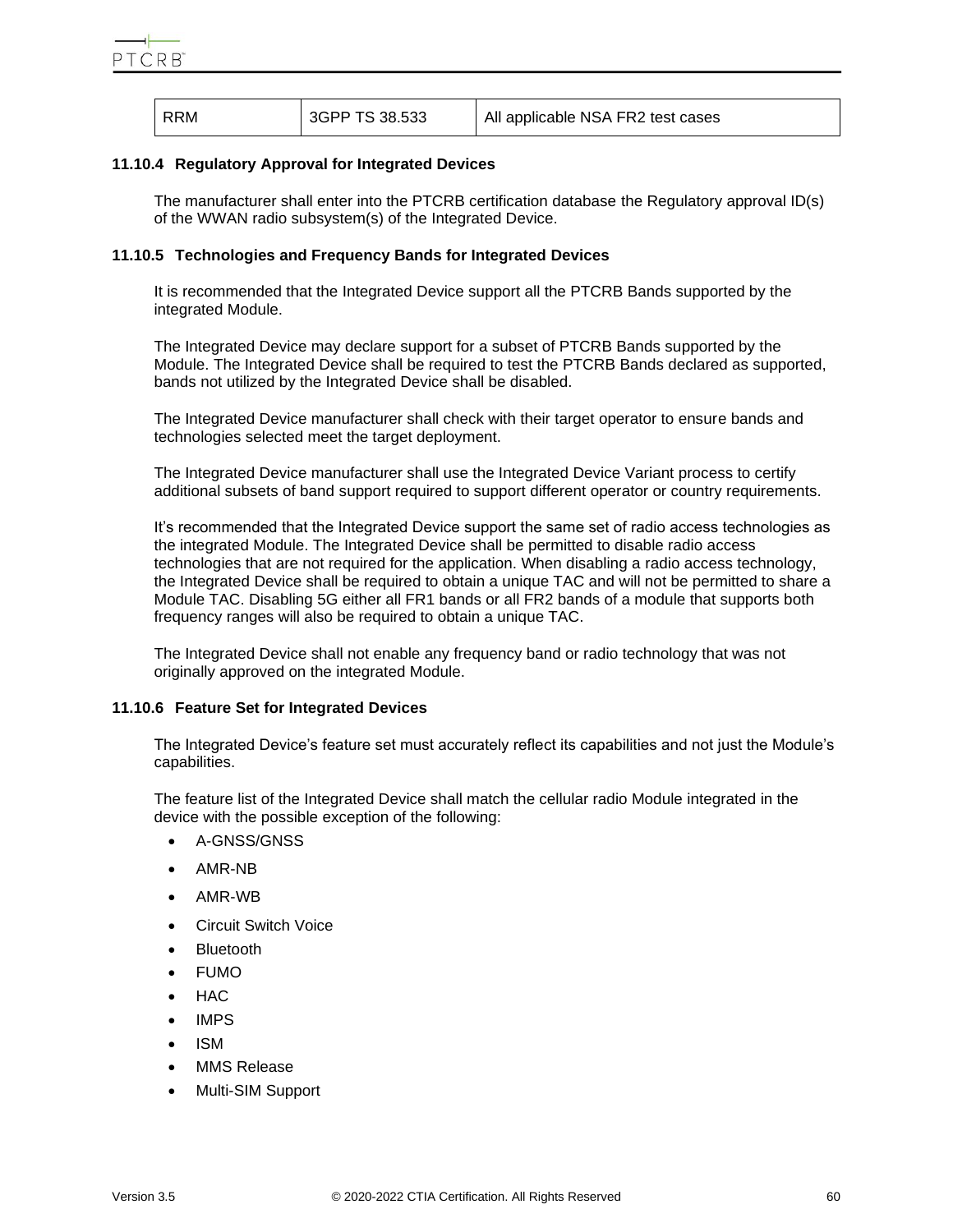- OMA Browsing
- OMA DM
- OMA POC
- **OMA SUPL**
- Remote SIM Provisioning
- SCOMO
- TTY
- UICC Based NFC
- VoLTE Requires Integrated Device to obtain a unique TAC and not reuse the Module TAC
	- $\circ$  Note: The Integrated Device disabling VoLTE shall declare "False" to pc FeatrGrp 7 from the manufactures PICS statement in TS36.523-2 Table A.4.5-1a and A.4.5-1b
- WAP Version
- Wi-Fi

# **11.10.7 Certification Request Category**

An Integrated Device shall be entered as an Initial Certification request. In some cases, an Integrated Device can be entered as a Variant of another Integrated Device, if the device(s) meet the conditions defined in Section [11.10.9](#page-61-0) of this document.

## **11.10.7.1 Guidelines for Devices with Multiple Modules**

Devices integrating multiple Modules shall check the box in the database request indicating "Device Contains Multiple Modules". In addition, the integrator shall upload a declaration to the PTCRB certification database indicating:

- 1. The number of Modules used in the DUT
- 2. The make, models and SW version(s) of each Module used in the DUT
- 3. Indicate whether the DUT utilizes a dedicated antenna per Module of if multiple Modules share one or more antennas
- 4. Indicate whether any of the DUT's Modules can transmit simultaneously, and if so, which Modules can do so and under what conditions

## **11.10.8 Email Notification to Module Manufacturer**

Once the certification request is submitted, an email notification will be sent to the manufacturer of the integrated Module. The email will be sent to the Module manufacturer's primary point of contact on record with CTIA Certification.

- To: Module manufacturer primary point of contact
- Subj: [Module Manufacturer] [Module Model Name/Number] Selected for PTCRB Integrated Device Certification
- Body: This is a notification that a PTCRB certification request, which includes the [Module Manufacturer] [Module Model Name/Number] module, has just been submitted.

| Request #: _________        |  |
|-----------------------------|--|
| Manufacturer:               |  |
| Model Name/Number:          |  |
| Point of Contact (POC): ___ |  |
| POC E-mail: ______          |  |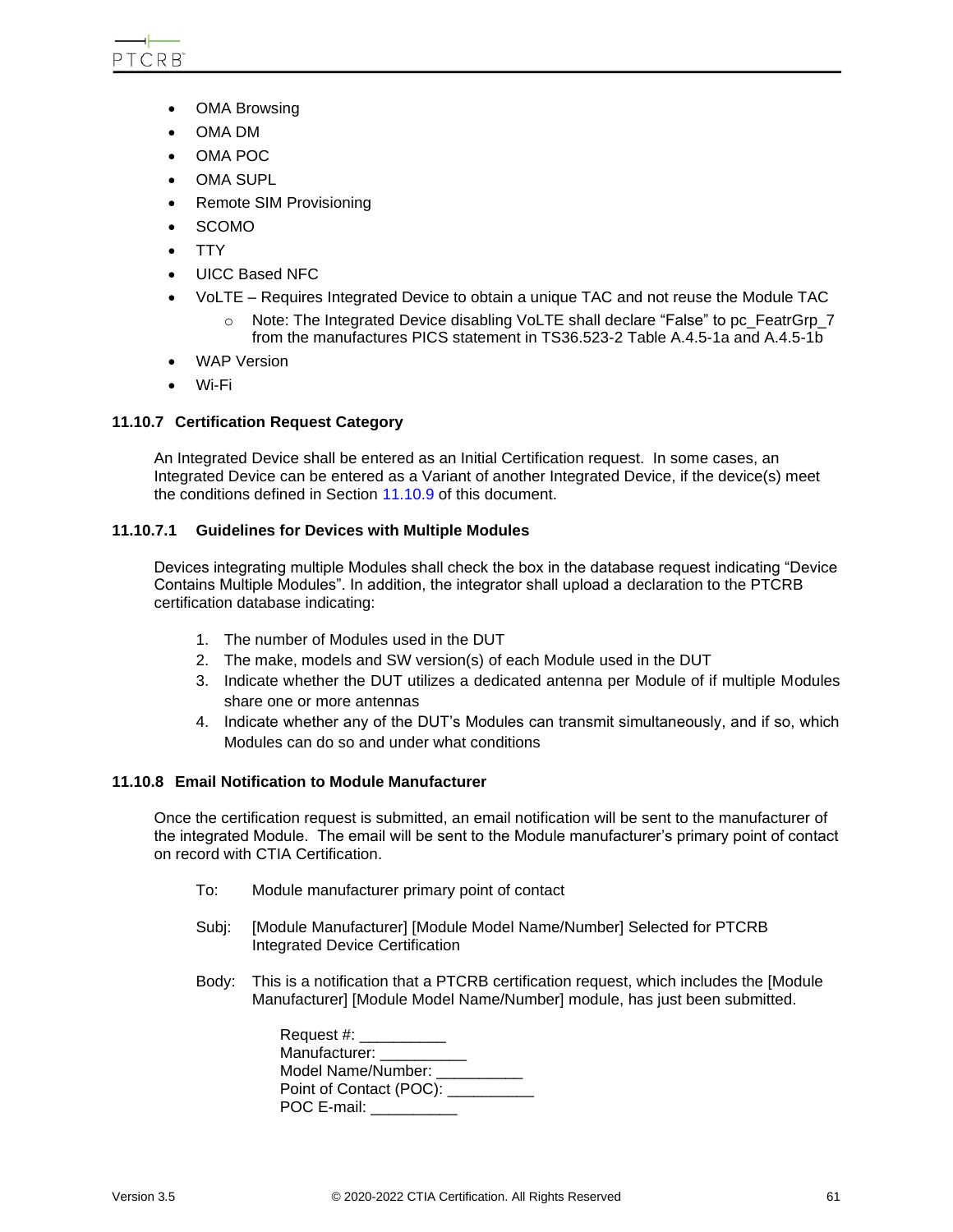POC Phone: \_\_\_\_\_\_\_\_\_\_\_\_

Module: [Module Manufacturer] [Module Model Name/Number] Module Hardware Version: \_\_\_\_\_\_\_\_\_\_ Module Software Version: Module Request #:

# <span id="page-61-0"></span>**11.10.9 Certification of Variants of Integrated Devices**

## **11.10.9.1 Applicability**

This section applies to Integrated Device Variant certification.

## **11.10.9.2 NAPRD03 Version Applicability**

An Integrated Device Variant will be subject to testing against the same version of NAPRD03 as that used to certify the Module contained within the proposed Integrated Device Variant.

# <span id="page-61-3"></span>**11.10.9.3 Categories of Variant Devices and Assessment Criteria**

The degree of testing required for an Integrated Device Variant shall be assessed by the PTCRB Primary Test Laboratory as defined in this section. The Integrated Device Variant shall be categorized into one of two possible designations:

- 1. No Testing Required
- 2. Spot Check Testing Required

Devices that do not meet the criteria defined in these sections shall be treated as an Initial Certification of an Integrated Device; see Section [11.10.9.4](#page-62-0) of this document. The frequency bands to be tested are defined in NAPRD03 Section 2.8.

## <span id="page-61-1"></span>**11.10.9.3.1.No Testing Required**

The following types of changes between DUTs qualify for a declaration-only certification. The PTCRB Primary Test Laboratory shall upload a justification for this decision.

- Cosmetic and/or case change and/or paint change that does not have electrical impact to the performance of compliance of the DUT (including paint properties)
- A new device that is hardware identical to an existing PTCRB certified device, with softwareonly changes at the Integrated Device, which do not impact the bands or features of the device as declared in the PTCRB certification database. No Module changes are permitted. This is a new model name/number, not an ECO to an existing device.

## <span id="page-61-2"></span>**11.10.9.3.2.Spot Check Testing Required**

The following types of changes between products qualify for a spot check. The PTCRB Primary Test Laboratory shall upload a justification for this decision.

Modification to the DUT in areas not directly related to cellular components such as:

• Addition or removal of non-cellular board components (Ethernet, USB, Video, Audio, GPS, Wi-Fi, Bluetooth, etc.)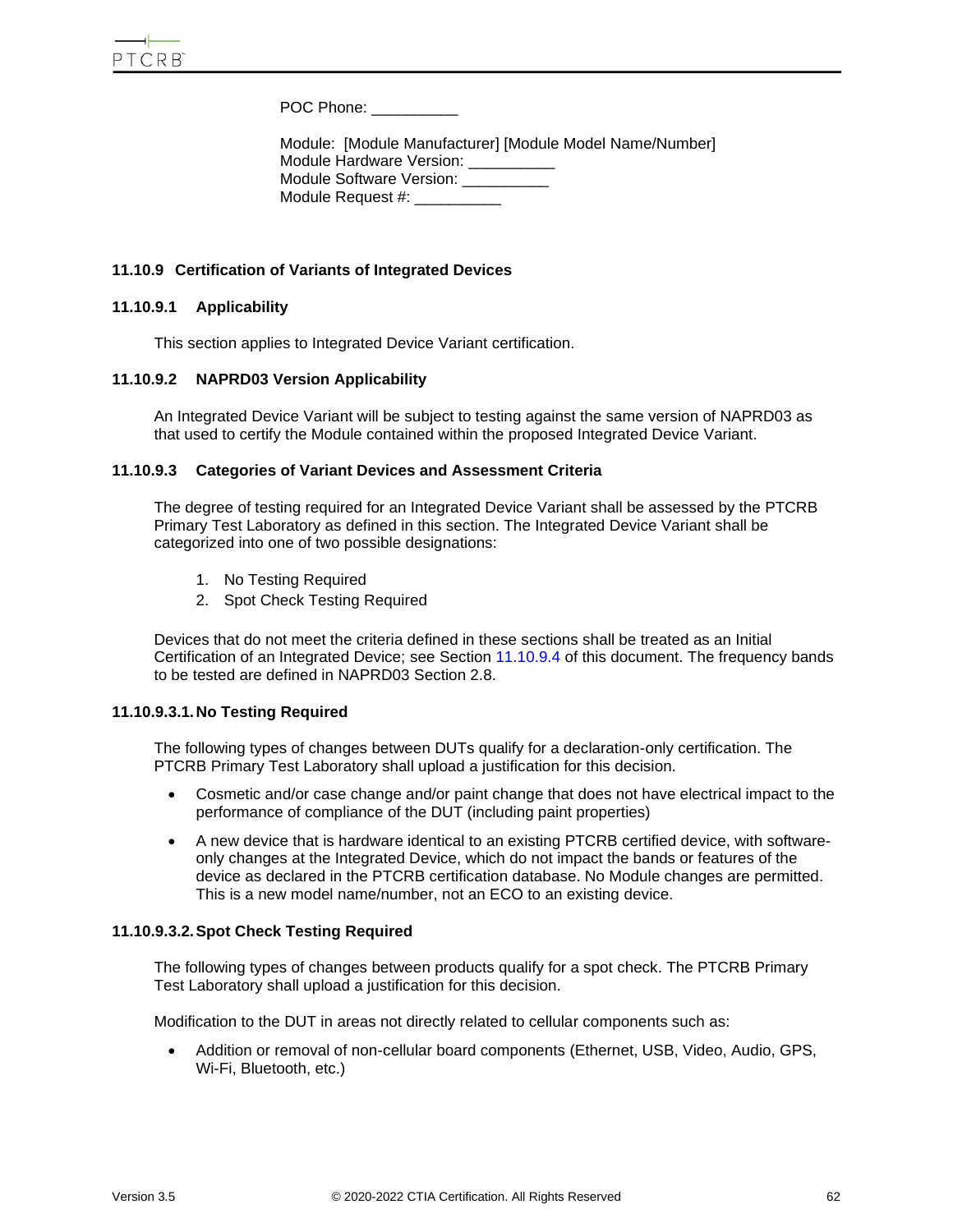PTCRB

Note: Addition of some features may cause the Integrated Device to be tested for that feature.

- Addition or removal of a feature from the Parent device in the Integrated Device, from the allowed list of features in Section [11.10.6](#page-59-1) of this document
- Change of power cable and/or battery type/capacity no change to power characteristics (input Voltage, current draw, power conditioning, power rating, etc.)
- Cosmetic and/or case change and/or paint change that has an electrical impact on the DUT
- Module change only, to a Module from within the same Variant Family as the certified Module used in the Parent Integrated Device. No other HW changes are allowed in the DUT

#### <span id="page-62-0"></span>**11.10.9.4 Changes Not Eligible as an Integrated Device Variant**

Any change that is not covered by [11.10.9.3.1](#page-61-1) or [11.10.9.3.2](#page-61-2) does not qualify for the Integrated Device Variant process and must be certified as an Initial Certification. The following are examples of types of changes that do not qualify:

- 1. Change of device board layout and/or placement of any hardware components in the DUT's cellular circuit
- 2. Changes to the DUT's power circuitry beyond cabling and battery (input voltage, current draw, power conditioning circuitry, etc.)
- 3. Module change between Modules that were not approved as a Variant Family of Module in the Parent
- 4. Module change between Modules where the form factor of the Module has changed thus requiring modifications to accommodate the new Module

#### **11.10.9.5 Spot Check**

The verification spot check method is utilized to establish on-going device compliance, generally when the laboratory has some engineering confidence that the device still meets the specification requirements.

The PTCRB Primary Test Laboratory shall reference the original formal compliance test results/report to determine whether the Integrated Device being evaluated as an Integrated Device Variant meets the requirements defined by the spot check criteria.

Where a different PTCRB laboratory is used for the Variant assessment from that used for the Parent assessment, the laboratory is permitted to perform the spot checks on the Parent Integrated Device to use for this comparison.

Where the delta between the Integrated Device measurements and the Parent measurements are outside the limits defined by the spot check rules then the Integrated Device does not qualify as a Variant of the Parent device, and shall be treated as an Initial Certification.

#### **11.10.9.5.1.RF OTA Spot Check**

The laboratory shall perform a subset of OTA tests and reference back to the original verification results. The delta for OTA TRP and TIS shall be no worse than 2dB from the Parent while still remaining within the current specification/test plan limits.

For any band where the DUT's TRP or TIS delta is greater than 2 dB from the Parent, then standard TRP/TIS testing (or TRP/C-TIS, as applicable) shall be performed for that band.

The OTA spot check shall consist of the following test requirements: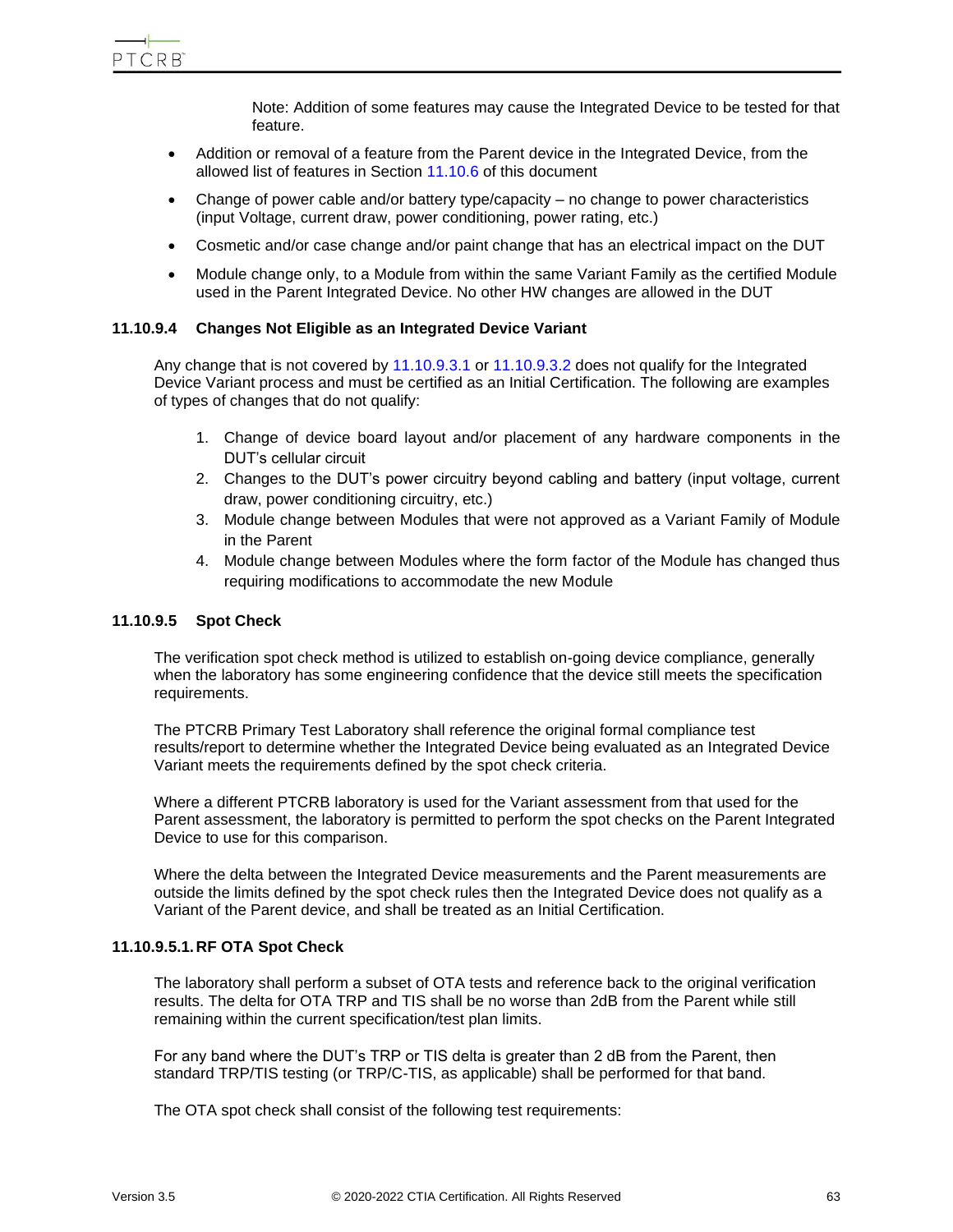- TRP for mid channel
- C-TIS or TIS (as applicable) for mid channel
- Intermediate channel across the subset of the band from the mid channel

C-TIS/TIS (as applicable) measurement point.

Testing shall be performed for each PTCRB band supported by the DUT in the two-highest RATs supported on each band.

## **11.10.9.5.2.RSE Spot Check**

The PTCRB lab shall perform a subset of RSE tests.

The RSE spot check plan shall consist of:

- RSE test of carrier harmonics for each band supported by the DUT
- RSE Idle mode sweep in a single PTCRB band

RSE testing shall be performed in the highest-order RAT for each band supported by the device, as per NAPRD03 Section 2.9.7.

## **11.10.9.6 Declaration of Parent/Variant Relationship**

The manufacturer shall submit a Variant declaration (see [Appendix G](#page-89-0) of this document) to the PTCRB Primary Test Laboratory defining the Variant DUT's relationship to the Parent device. This declaration will become an integral part of the approval documentation for the Integrated Device Variant. The PTCRB Primary Test Laboratory will validate the relationship and assess the testing required as described in Section [11.10.9.3](#page-61-3) of this document.

# **11.10.10 Embedded Modem Certification**

## **11.10.10.1 Applicability**

This subsection applies to the certification of Integrated Devices intended to serve as Embedded Modems. It also applies to End Products using an Embedded Modem.

## **11.10.10.2 Requirements**

## **11.10.10.3 Embedded Modems**

- An Embedded Modem is device which provides WWAN radio functionality as a component intended to be integrated into a host device.
- An Embedded Modem does not need to be finished or enclosed in a housing.
- An Embedded Modem shall contain a UICC or a UICC Connector
- An Embedded Modem shall incorporate an antenna or an antenna connector. Internal or external antennas and antenna connectors are permissible (e.g., MCX, MMCX, SMA)
- An Embedded Modem may contain voltage leveling on-board or may receive a dedicated fixed input voltage from host device or external power source.

## **11.10.10.4 Devices using an Embedded Modem**

Devices using an Embedded Modem will be subject to the End Product definition requirements from [11.10.1.1.](#page-53-0)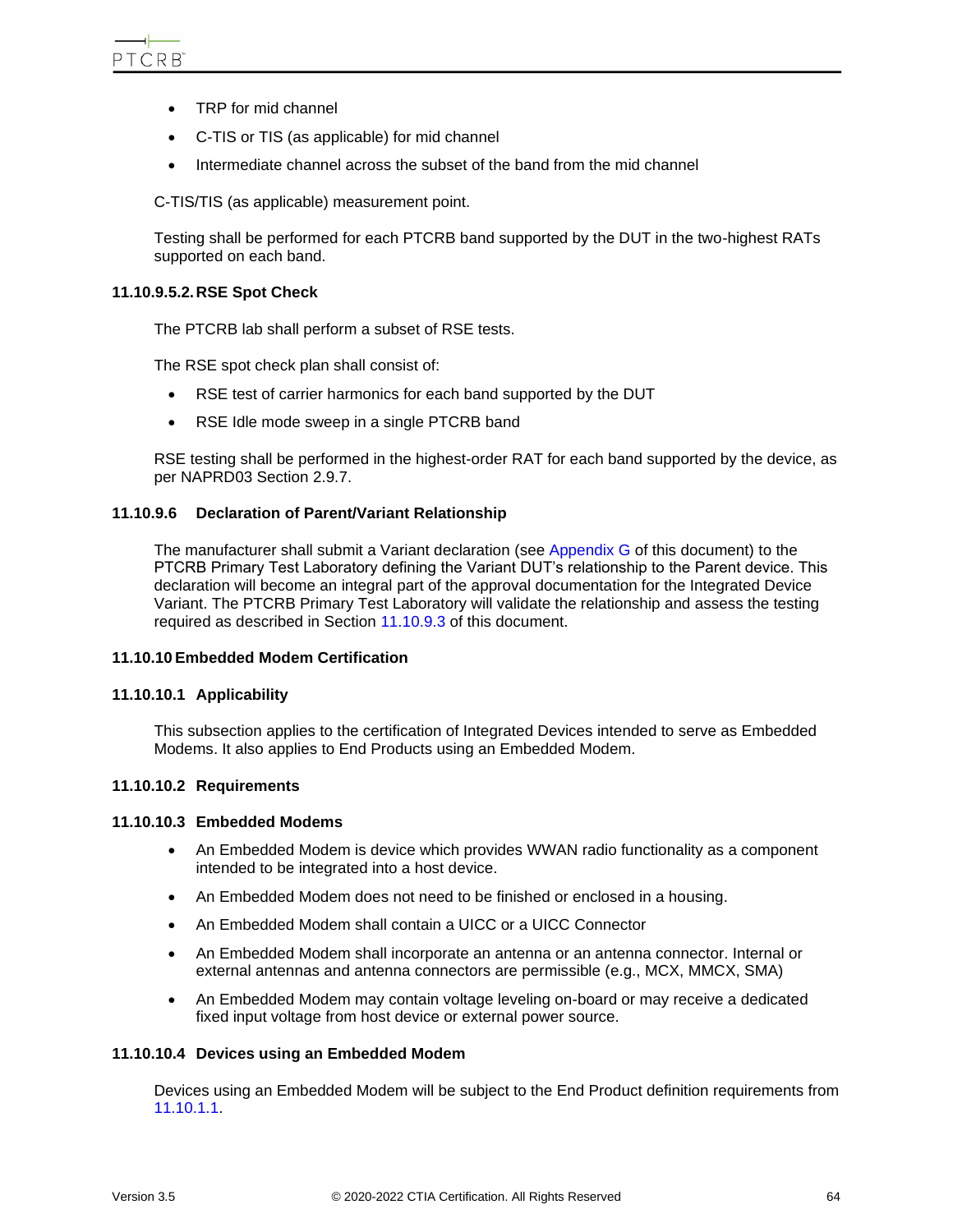# **11.10.10.5 Version Applicability**

# **11.10.10.5.1. Embedded Modems**

Embedded Modems shall be subject to testing against the same version of NAPRD03 as that used by the module itself. Reference Section [11.10.1](#page-53-1) of this document for further details.

## **11.10.10.5.2. Devices using an Embedded Modem**

Due to the scope of testing required, End Products using an Embedded Modem shall be subject to the latest version of NAPRD03.

# **11.10.10.6 RAT, Frequency bands and Feature Set**

## **11.10.10.6.1. Embedded Modems**

Devices classified as Embedded Modems shall follow the Technology and Frequency Bands for Integrated Devices (Section [11.10.5](#page-59-0) of this document) and Feature Set for Integrated Devices (Section [11.10.6](#page-59-1) of this document).

## **11.10.10.6.2. Devices using an Embedded Modem**

Devices using an Embedded Modem shall be required to support the same Radio Access Technologies, Frequency Bands and Feature Set as for the certified Embedded Modem.

#### **11.10.10.7 Requirements**

#### **11.10.10.7.1. Embedded Modems**

Devices classified as Embedded Modem's shall obtain a unique TAC and are not be permitted to share the TAC of the module.

It shall be permitted for Embedded Modems that are linked through the Integration Variant process to leverage the same unique TAC range across those variants.

## **11.10.10.7.2. Devices using an Embedded Modem**

Devices using an Embedded Modem may share the TAC range of the Embedded Modem.

#### **11.10.10.8 Scope of Testing**

## **11.10.10.8.1. Embedded Modems**

Devices meeting the Embedded Modem classification will be certified in accordance with the Integrated Device requirements defined in Sections [11.10.2](#page-53-2) through [11.10.9](#page-61-0) of this document.

## **11.10.10.8.2. Devices using an Embedded Modem**

The review and assessment of Integrated Devices using an Embedded Modem will be limited to RF OTA Performance:

• Integrated Devices using the same antenna as that certified with the Embedded Modem shall not be required to perform further OTA testing unless one or more of the conditions noted below are met: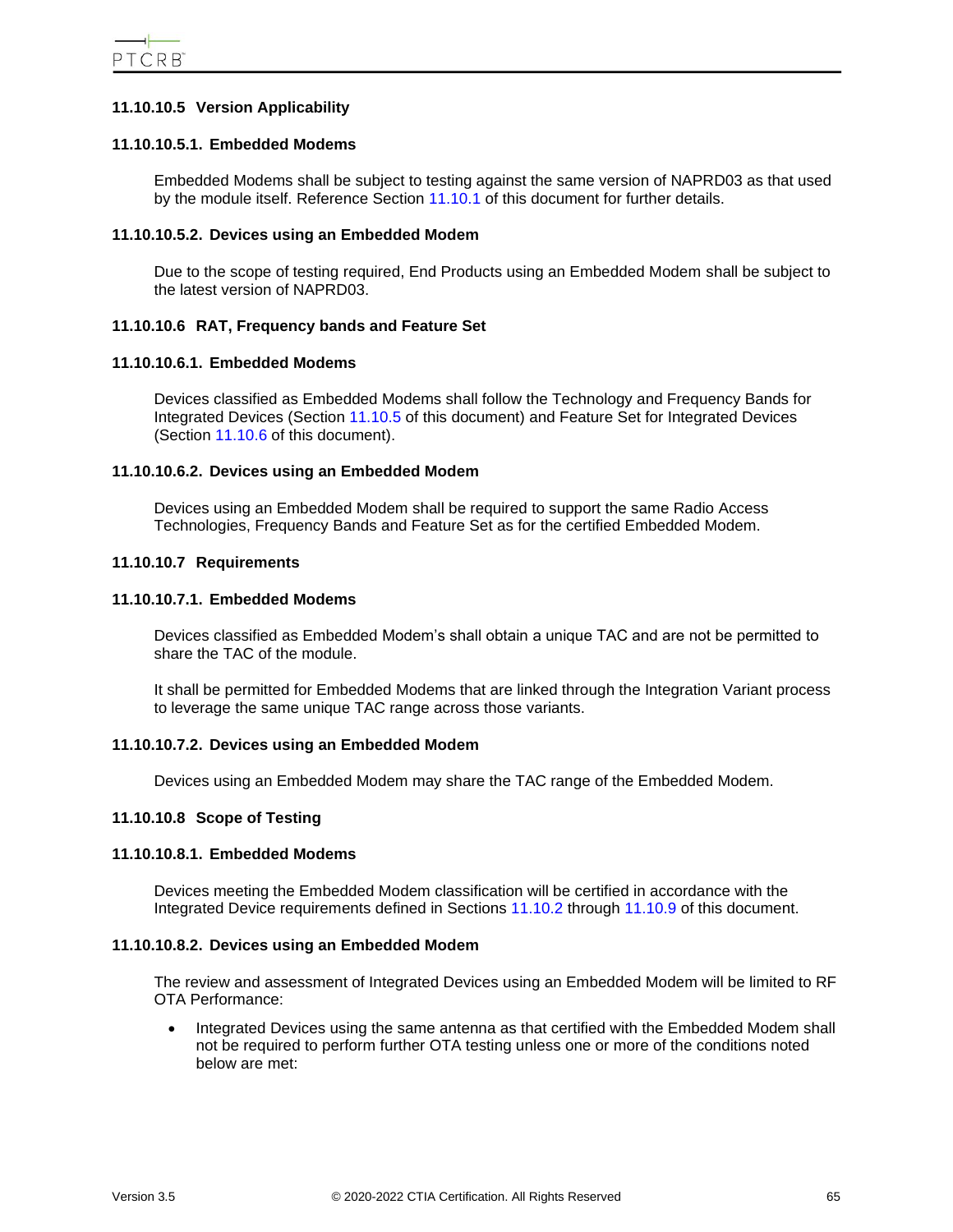- 1. Integrated Devices using the same antenna as that certified with the Embedded Modem but where the host device housing may impact performance shall be required to perform the RF OTA Spot Check procedure.
- 2. Integrated Devices using a different antenna than that certified with the Embedded Modem, or if the Embedded Modem was not certified with an antenna, will be required to perform standard RF OTA Performance testing.

# **11.11 Certification of Notebook and Tablet Platforms with an Integrated Radio Module**

# **11.11.1 Applicability**

This section applies to any Notebook and Tablet platform which integrates a PTCRB-certified Module.

# **11.11.2 NAPRD03 Version Applicability**

A Notebook and Tablet platform will be subject to testing against the same version of NAPRD03 as that used to certify the Module itself. The validity period of the NAPRD03 version used for certification of the Module is three years provided that the Module used in the Notebook and Tablet platform employs the same software version as that used to obtain PTCRB certification.

The three-year validity period begins on the certification date of the last certification which required testing to certify the Module.

In order to use the Module for new Integrated Devices, after three years the Module must re-certify to the latest NAPRD03 version. All new Integrated Devices of the certified Module will be required to certify against this new NAPRD03 version.

If the Module is being re-certified due to expiration of the three-year NAPRD03 validity period and the Module has not changed, any "delta" test cases (e.g., test cases added since the previous certification) may be reported as Category E test cases even if they are Category A in the current version of NAPRD03.

Alternatively, an integrator certifying a new Notebook and Tablet platform with a Module which has exceeded the three year validity period may perform the delta test cases against the Integrated Device and submit them as Category E test cases even if they are Category A in the current version of NAPRD03.

Currently-certified Integrated Devices are not required to submit an ECO if no changes have occurred in the Module or the Integrated Device.

ECOs on the Integrated Device due to changes in Module SW or HW are subject to the regular ECO requirements.

The results from an uncertified Module do not carry over to a Notebook.

## **11.11.3 Introduction**

Notebook and Tablet platforms typically take on multiple configurations which can vary according to target market, price point, use case, etc. Because the number of Notebook and Tablet platforms with similar WWAN radio subsystems can be large, the testing of each platform is impractical and unnecessary. As a result, an approach which leverages the "Family" concept described earlier in this document is provided. In this approach, the PTCRB certification process allows a defined Parent Device platform to serve as a certification test reference for a set of Child Notebook and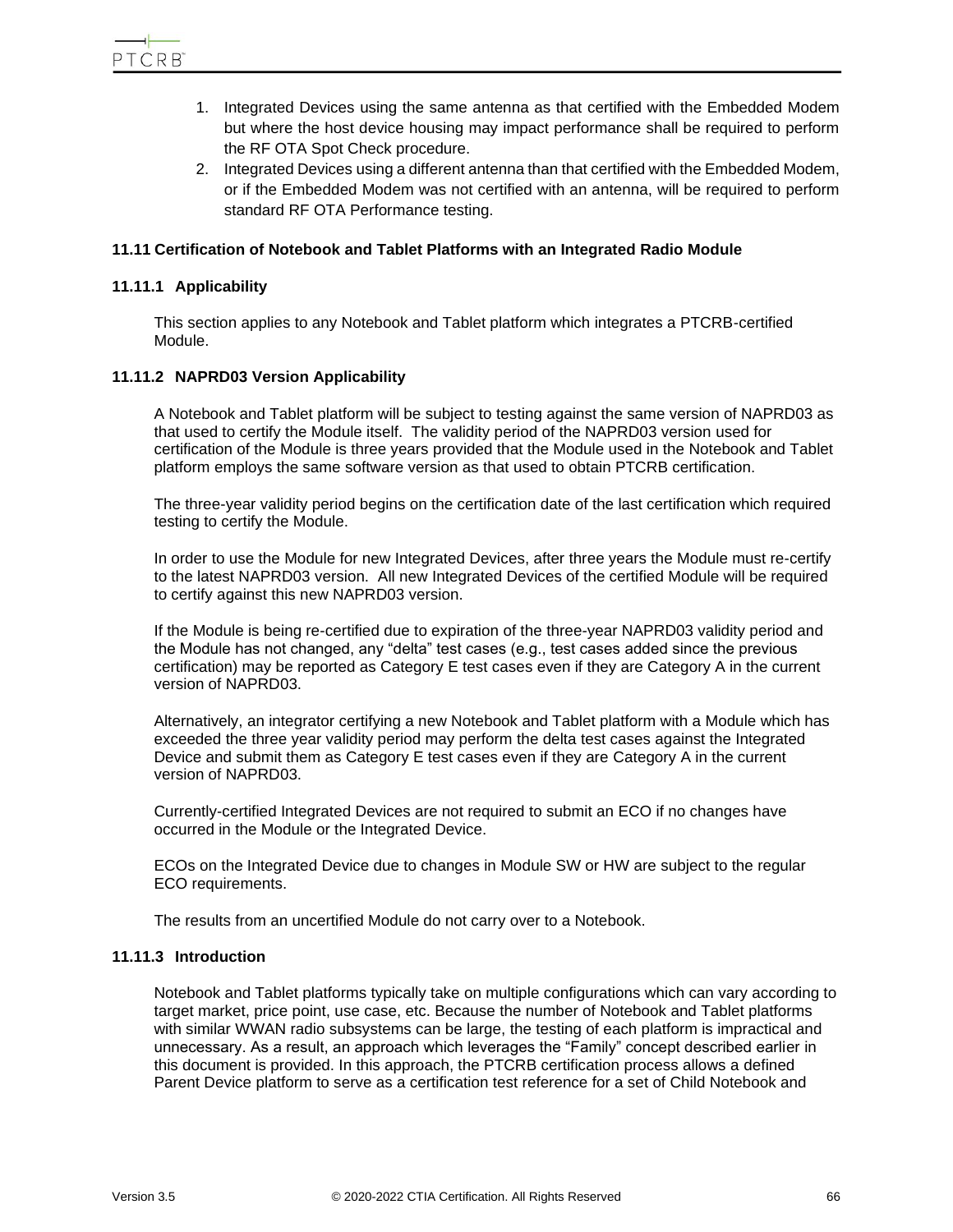Tablet platforms. This will result in the reduction or in some cases the elimination of testing, thereby enabling lower cost, improved time to market and rapid deployment.

Parent and Child Notebook and Tablet platforms will be submitted through the PTCRB certification database for PTCRB Approval. The manufacturer shall select the Notebook or /Tablet device type to indicate the submission is a Notebook or Tablet. The unique aspects of this method are described in the subsections that follow.

# **11.11.4 Device Submitted for Test**

During product development the manufacturer is expected to determine what represents the most popular configuration of components and to use that configuration for PTCRB submission or receiver performance assessment. Once the most popular version of a Parent has been identified, all Child Devices will be assessed against only that specific version of the Parent. This will hold true even if that particular version of the Parent does not remain the most popular over time.

# **11.11.4.1 Switchable Graphics**

When a device contains switchable graphics technology (e.g., switch between two graphics solutions, discrete and UMA) the manufacturer is expected to perform an assessment for each graphics mode to determine which creates the greatest increase in noise floor or poorest C-TIS or TIS (as applicable) on all supported WWAN bands. The manufacturer will use that configuration for PTCRB submission or receiver performance tests.

Once this mode has been identified for a Parent, all Child Devices will be assessed against only that specific graphics mode of the Parent.

## **11.11.5 Parent/Child Definition**

The Parent/Child concept is built on the premise that Child Device computing platforms are simply product variations of a Parent computing platform (e.g., platform sizes or commodities may change but the WWAN radio subsystem remains similar). Since techniques are available to confirm the WWAN radio performance between Parent and Child Devices, there is the opportunity to streamline testing and certification.

Parent devices are subject to testing of the following interfaces as determined by the PTCRB Primary Test Laboratory

- SIM
- RF (includes RSE and TRP/TIS measurements); the frequency bands to be tested are defined in NAPRD03 Section 2.8
- MMI
- Audio
- Power

Once a Parent platform becomes certified, any platforms identified by the manufacturer as being "related" to the Parent as a Child Device may require a certain level of regression testing, the extent of which depends upon the nature of any differences between the Parent and the Child Device. A definition of the Parent/Child relationship as well as the extent to which a Child Device platform must be tested is described in the subsections that follow.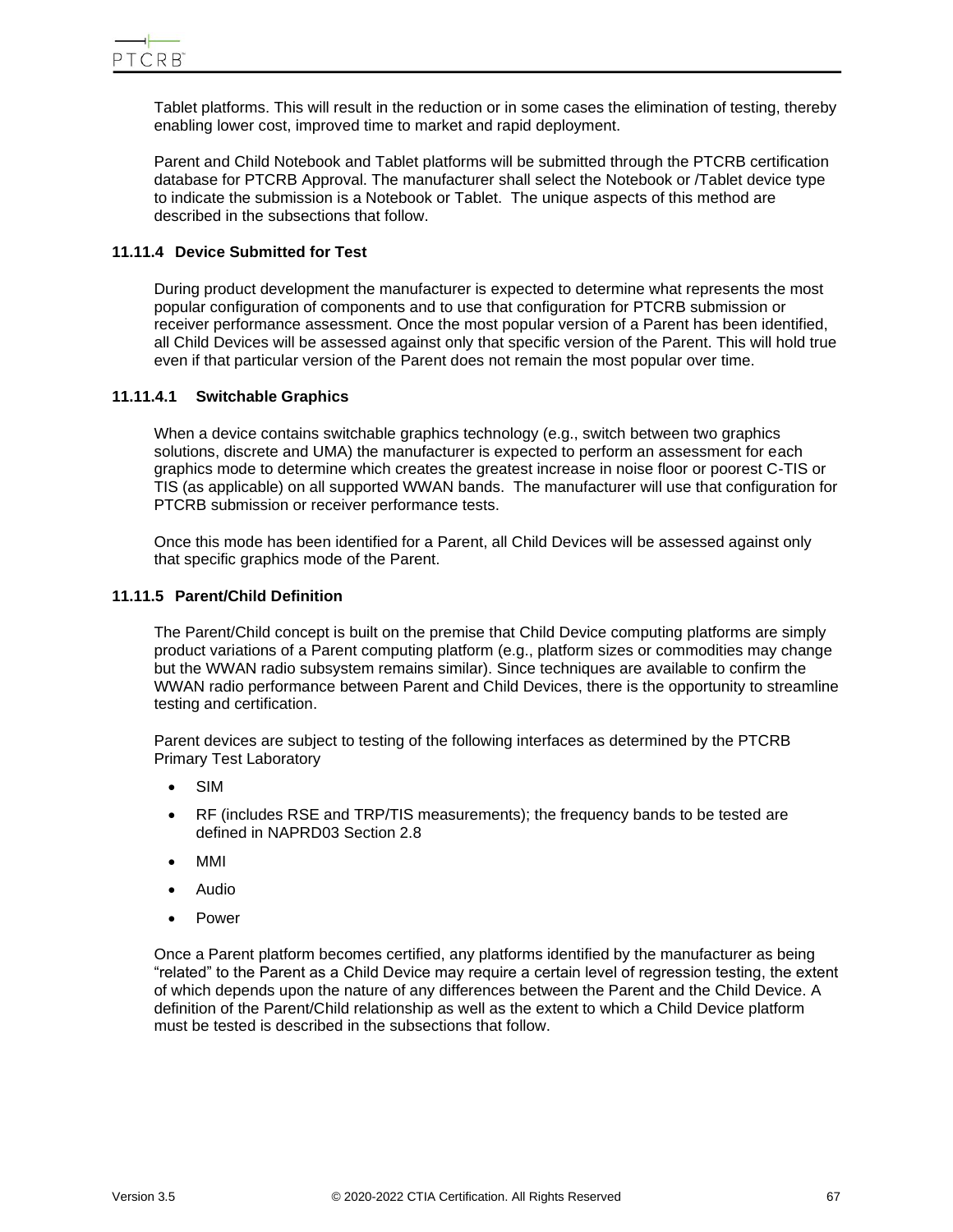# **11.11.6 Declaration of Parent/Child Relationship**

Manufacturers may declare any fully tested Notebook and Tablet platform a Parent device. A fully tested platform is one which has been evaluated in terms of TRP/TIS performance, SIM electrical interface performance, radiated spurious emissions and any other applicable PTCRB and/or 3GPP tests as described in Section [11.11.10](#page-69-0) of this document. From this fully tested Parent platform, the manufacturer can identify Child Devices which are related to the Parent. The "lineage" of Child Devices must be documented and specifically indicate which children are associated with which Parent device. This lineage, once established, cannot be changed.

While a Child Device platform's lineage to the Parent cannot be changed, it is possible for a Child Device to become a Parent and for a Parent to have new children. For example, if a Child Device adds a Module that wasn't included in its associated Parent platform, the manufacturer must fully certify the new Module in the Child Device. In this case, the Child Device remains a Child Device to its original Parent but is also now a Parent to its children that use the new Module. Only one "generation" is allowed under this provision.

The manufacturer will submit a Parent/Child declaration to the PTCRB certification database. This declaration will become an integral part of the approval documentation for the Parent and any children associated with it. Refer to [Appendix F](#page-86-0) of this document.

# **11.11.7 Parent/Child Antenna Subsystem Considerations**

The antenna subsystem in a Child Device must be similar in design and performance to that of its Parent (e.g., the antenna itself may be provided by a manufacturer which differs from that used in the Parent or the transmission line type/length may differ, but the antenna subsystem must be based on the same design specification).

#### **11.11.8 Section Content Deleted**

# **11.11.9 Assessment of Parent/Child Receiver Performance**

Manufacturers may choose the specific approach to assess Parent/Child receiver performance. The following four receiver performance assessment methodologies are considered acceptable:

- Full C-TIS or TIS (as applicable)
- Single-point EIS
- Noise signature (spectrum analyzer method)
- Noise signature (in-situ measurements using Module-based "noise profiling" tools)

Manufacturers can perform the receiver performance assessment during product development so long as the results are representative of the final product.

## **11.11.9.1 Full TIS and Single-Point EIS Receiver Performance Assessment**

Child Device platforms will be considered similar to their Parent if either of the following criteria are met:

Full C-TIS or TIS: The results of a full C-TIS or TIS measurement indicates that C-TIS or TIS is equal to or better than that of the Parent. If Child Device performance is worse than the Parent, the measured C-TIS or TIS value must be within 1.5db of its Parent (plus the laboratory's measurement uncertainty). The measurement shall be executed in accordance with the methodology described in *CTIA Certification Test Plan for Wireless Device Over-the-Air Performance*, Appendix G.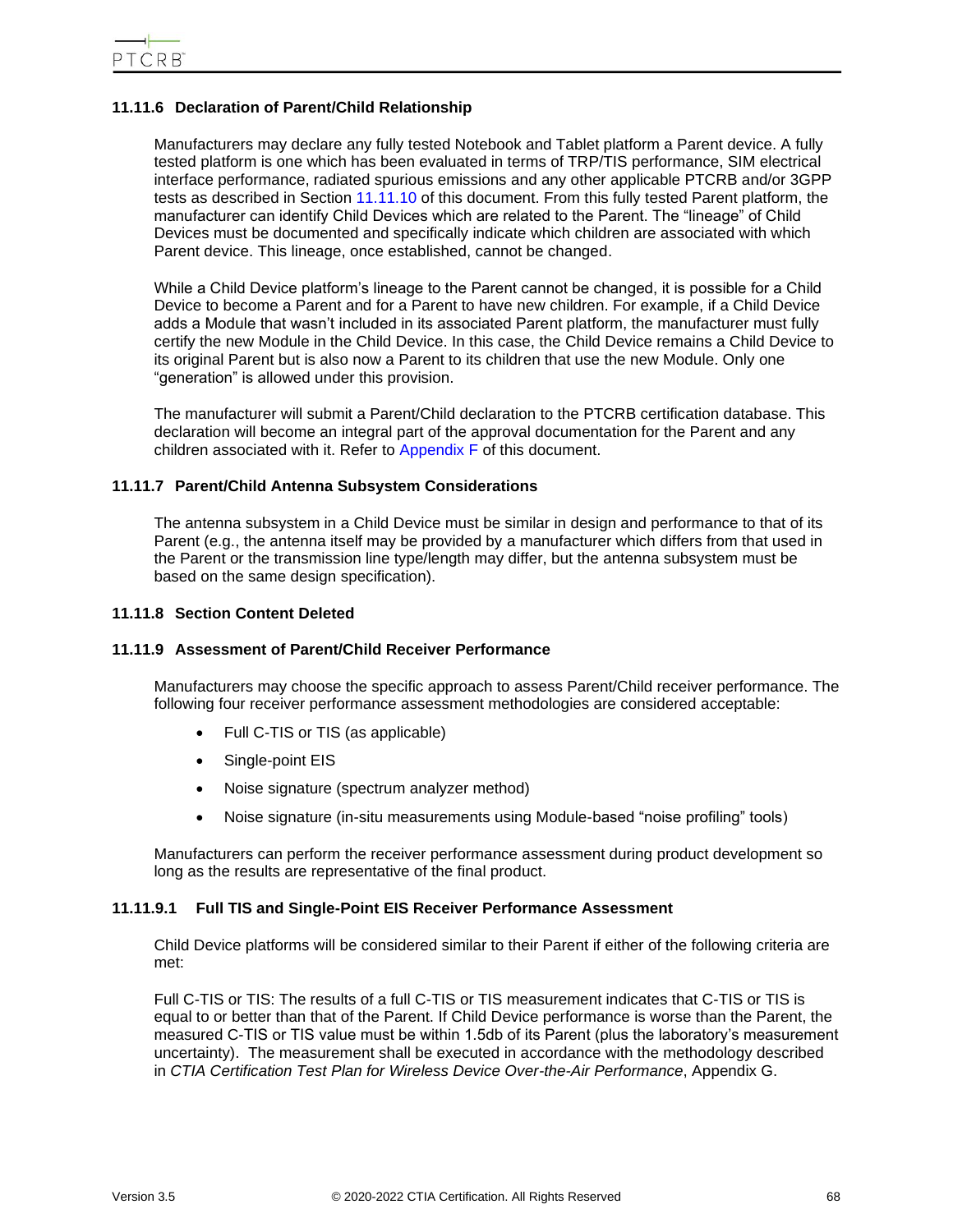During execution of a full C-TIS or TIS measurement, the Notebook or Tablet platform shall be configured to comply with the operating parameters called for in *CTIA Certification Test Plan for Wireless Device Over-the-Air Performance*, Appendix G, Sections G.4 through G.6 as applicable.

Single-Point EIS: Single-point EIS measurement indicates that the radiated performance of the Child Device platform is equal to or better than that of the Parent. If Child Device performance is worse than the Parent, the measured EIS value must be within 1.5 db of that of its Parent plus the lab's measurement uncertainty. The TIS measurement used to determine the single measurement point for this test shall be conducted in accordance with the methodology described in *CTIA Certification Test Plan for Wireless Device Over-the-Air Performance*, Appendix G and the singlepoint EIS intermediate channel measurement procedure described in Section 6.14.1 of this same document.

During execution of the Single-Point TIS measurement, the Notebook or Tablet platform shall be configured to comply with the operating parameters called for in *CTIA Certification Test Plan for Wireless Device Over-the-Air Performance*, Appendix G, Sections G.4 through G.6 as applicable.

Manufacturers who choose either the Full C-TIS/TIS or Single-Point EIS methods of assessing Child Device receiver performance are not required to execute TRP equivalency testing.

#### **11.11.9.2 Noise-Signature Receiver Performance Assessment**

Manufacturers who choose either of the "noise signature" receiver performance assessment methods listed above must be aware that TRP equivalence between the Parent and Child Device platforms is a prerequisite. TRP provides a very accurate measurement of antenna efficiency, and it is important that antenna efficiency be maintained between Parent and Child Device platforms to ensure that the noise signature test method provides valid results.

When employing noise signature receiver performance test methodologies, the antenna subsystem in a Child Device is considered to be equivalent to its Parent if the following guideline can be met:

• The TRP of a platform the vendor considers a Child Device must be the same as or greater than the TRP of its Parent or the TRP must not be more than 1.5 dB below its Parent on all bands the Child Device has in common with the Parent, plus the lab's TRP measurement uncertainty.

> If this guideline does not apply to any given Child Device platform, then the two noise signature Parent/Child equivalence test processes do not apply and either Full C-TIS/TIS or Single-Point C-TIS/TIS results are required.

> The TRP equivalency test may be executed as part of the Child Device platform final development process in order to simplify execution.

During execution of noise signature tests, the Notebook or Tablet platform shall be configured to comply with the operating parameters called for in *CTIA Certification Test Plan for Wireless Device Over-the-Air Performance*, Appendix G, Sections G.4 through G.6 as applicable.

Child Devices using the noise signature approach must meet the following criteria:

- Wideband noise averaged over each downlink radio band supported by the platform is the same as or lower than that of the Parent plus the laboratory's measurement uncertainty
- The average power of all deterministic signals must be the same as or lower than that of the Parent plus the laboratory's measurement uncertainty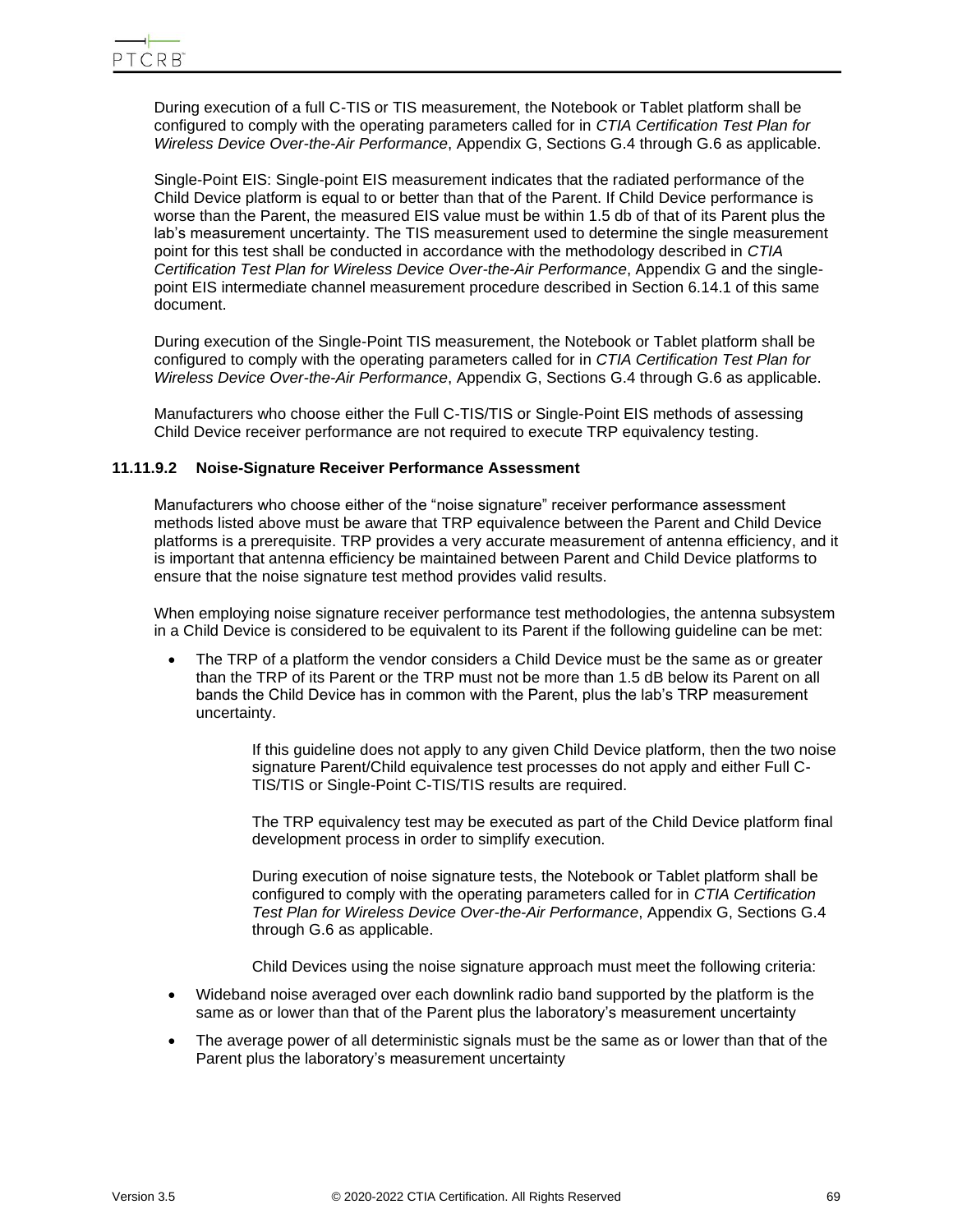A conformance test suite has been developed to ensure comparable in-situ noise signature test results from a variety of Module implementations. The Module manufacturer is responsible for executing this test suite and declaring that their implementation meets the pass/fail criteria included in [Appendix F](#page-86-0) of this document.

# <span id="page-69-0"></span>**11.11.10 Interface Tests Required for Notebook and Tablet Platforms**

The PTCRB Primary Test Laboratory will determine which interfaces, if any, have been affected by the integration of a PTCRB-certified Module. This analysis will be used to determine which specific test cases shall be executed against the Notebook and Tablet platform.

# **11.11.10.1 Audio Interface**

Audio interface testing is required for Notebook and Tablet platforms that support speech via the integrated PTCRB-certified Module.

Applicable Test Specifications / Test Sections: 3GPP TS 26.132 Section 7.x and Section 8.x as applicable.

Emergency call retesting is required whenever the DUT includes an audio interface (acoustic or electrical) intended for supporting calls to and from the PSTN, regardless of the device's form factor.

Applicable Test Specifications / Test Sections: 3GPP TS 34.123-1 Section 6.1.2.6 and Section 13.x as applicable.

# **11.11.10.2 Power Interface**

If the voltage supplied to the integrated Module is different than that used during initial Module certification testing, then all test cases related to voltage extremes shall be re-executed.

Applicable Test Specifications / Test Sections: Test cases from 3GPP TS 51.010-1 Section 12.x, Section 13.x, Section 14.x, , 3GPP TS 34.121-1 Section 5.x, 6.x, 8.x and 3GPP TS 36.521-1 Section 6.x, 7.x and 3GPP TS 36.521-3 Section 6.x, 9.x and 3GPP TS38.521-1 Section 6.x, 7.x and 3GPP TS 38.521-3 Section 6.x, 7.x and 3GPP TS 38.533 Section 4.x, 6.x as applicable where extreme testing is specified.

## **11.11.10.3 UICC/SIM/USIM Interface**

Because the successful execution of full UICC/SIM/USIM testing is a prerequisite for a Module to become PTCRB certified, the following scenario shall be taken into consideration for Notebook and Tablet platforms based on this Module:

- If the UICC-UE interface configuration used by the Notebook or Tablet (including electrical connectors, wires, wire lengths, PCB material, PCB layout, etc.) as well as all relevant interface power supply parameters are identical to that of the PTCRB-certified Module, then electrical UICC-UE interface retesting will not be required.
- In all other cases regression tests (at least all electrical tests) shall be performed for the UICC-UE interface, unless the manufacturer of the Notebook or Tablet platform provides the test laboratory with evidence of test data which unambiguously proves compliance of the modified interface configuration and/or modified power supply parameters.

An example of such test data would be measurement results (for the PTCRB-certified Parent Module, performed by a PTCRB laboratory) from electrical UICC-UE interface testing for different external (minimum/maximum) wire lengths that might be used to ensure compliance.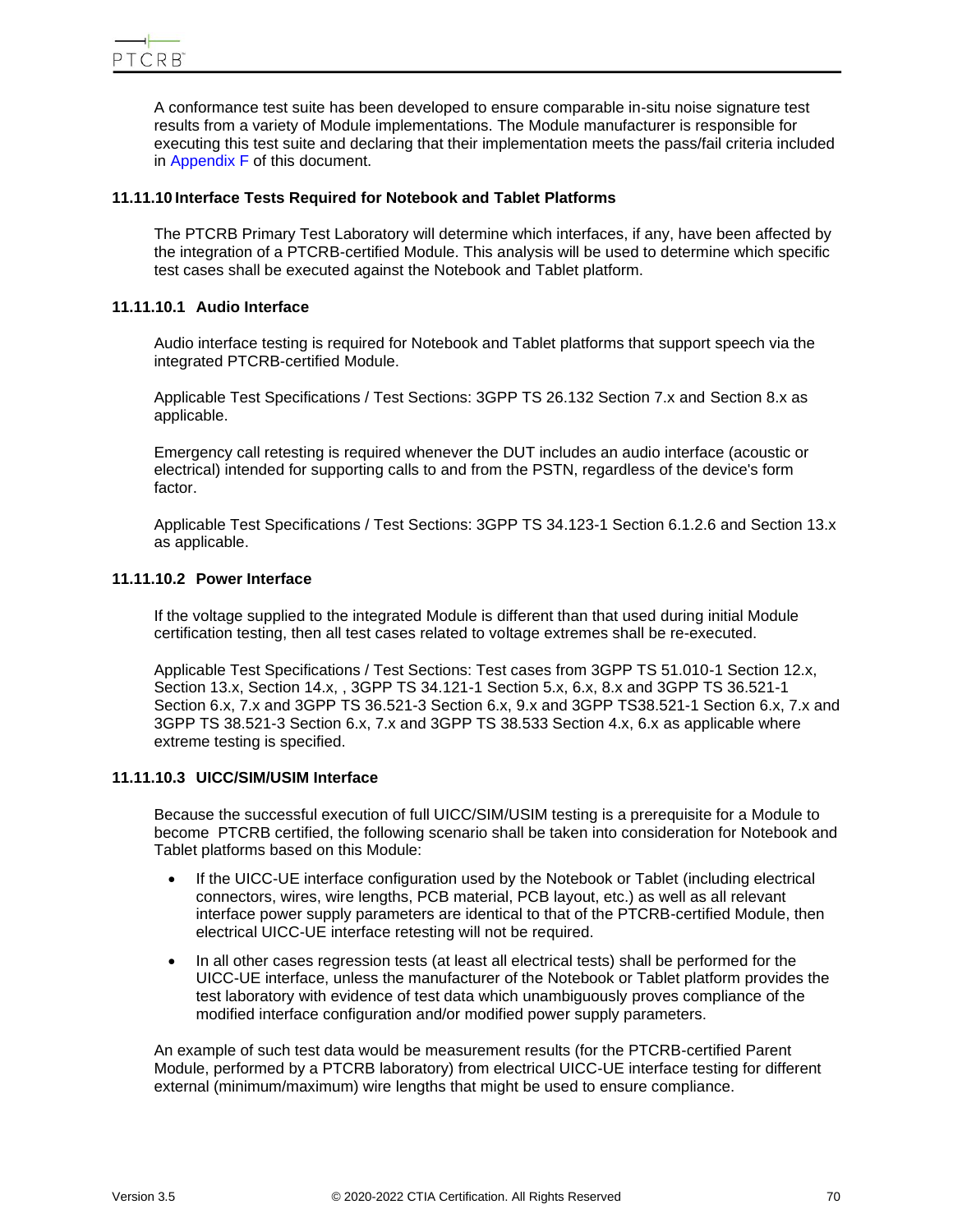Applicable Test Specifications / Test Sections: Test cases out of ETSI TS 102 230.

# **11.11.10.4 RF Interface**

If integration of the Module will not result in any changes to the RF layout, components, or RF shielding characteristics, then retesting of the RF conducted part is not required. However, in all cases the RF radiated part must be retested.

Applicable Test Specifications / Test Sections: Test cases out of 3GPP TS 51.010-1 Section 12.2.x, 3GPP TS 34.124 Section 8.2 and 3GPP TS 36.124 Section 8.2 and 3GPP TS38.124 Section 8.2 as applicable.

- Radiated spurious emissions measured while the certified Module is transmitting comply with the spectral mask requirements described in 3GPP TS 51.010, Section 12.2.1, 3GPP TS 34.124, Section 8.2 and 3GPP TS 36.124 Section 8.2 and 3GPP TS38.124 Section 8.2 as applicable
- Notebook and Tablet platforms which utilize a PTCRB-certified Module are exempt from the measurement of idle-mode radiated spurious emissions specified in 3GPP TS 51.010, Section 12.2.2

Parent platform RF Performance Evaluation measurements (e.g., TRP/TIS) must be supplied per normal process to provide data on radiated power and receive sensitivity.

Parent and Child Device platforms previously certified with a specific PTCRB-certified Module are allowed to change to the use of a different PTCRB-certified Module provided:

- 1. No changes of any type are made to the host Parent or Child Device platform
- 2. The new Module does not add or remove any functionality previously claimed in the Parent or Child Device's original PTCRB certification database feature declaration
- 3. Parent Notebook Module changes require full TRP and TIS testing of the Parent with the new Module installed
- 4. Child Device Module changes may be made only if the same Module change was made to the associated Parent platform and the Parent platform has gone through full TRP/TIS testing
- 5. Module changes to a Child Device when the Parent's Module remains unchanged are not allowed unless the Child Device is fully tested as a Parent

# **11.11.10.5 Man-Machine Interface**

In cases where the Notebook or Tablet platform provides an MMI for the Module, all MMI-related test cases within Supplementary Services, SIM Toolkit, Emergency Call (if speech is supported) and SMS must be re-tested.

For example, if:

- a. The notebook is a data-only product declaring no support for voice or network-based messaging as the product ships from the factory and/or
- b. The OEM does not provide an MMI implemented in SW which can be downloaded by the end user (e.g. excluding any third party apps that might be downloaded by the end user)

then the platform does not provide an MMI as described in this section and no MMI testing is required.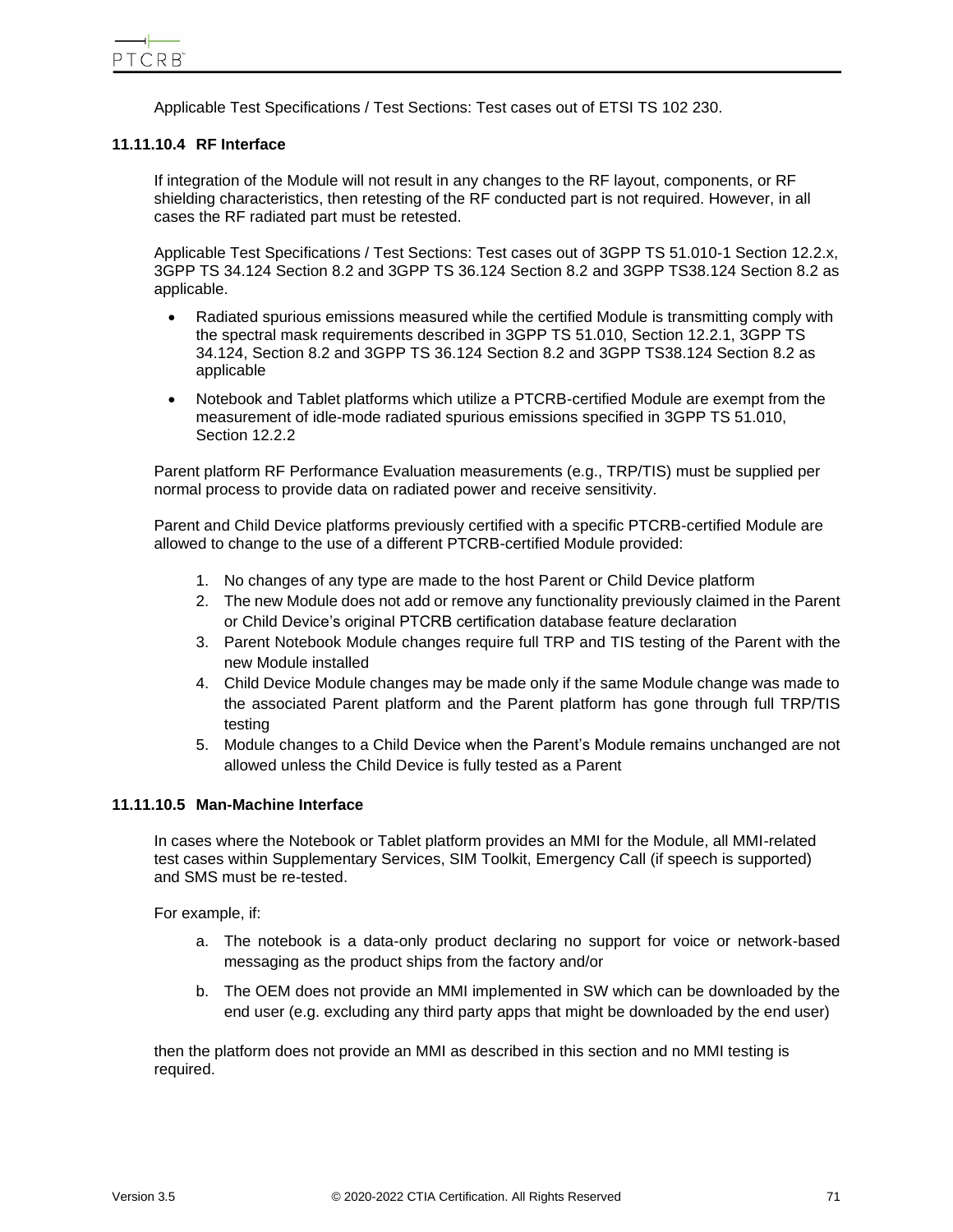Applicable Test Specification / Test Sections: 3GPP TS 34.123-1 Section 6.1.2.6, 13.x and 16.x, 3GPP 31.124 Section 27.22.x and 3GPP TS 36.523-1 Sections 11.x as applicable.

# **11.11.11 Technologies and Frequency Bands for Notebook and Tablet Platforms**

See Section [11.10.5](#page-59-0) of this document.

# **11.11.12 Feature Set for Notebook and Tablet Platforms**

See Section [11.10.6](#page-59-1) of this document.

# **11.11.13 Information Required for Notebook and Tablet Certification**

# **11.11.13.1 Certification Request Type**

A Notebook or Tablet platform shall be entered as an Initial certification request. It is not possible to enter a Notebook or Tablet platform as a Variant certification request.

The Notebook or Tablet device type shall be selected.

If the Notebook is a Child Device, its Parent can be selected from those Notebooks eligible to be a Parent (See Section [11.10.6](#page-59-1) of this document).

If the Notebook is not a Child Device, the embedded Module(s) shall be selected from the dropdown list. This list will show all PTCRB certified Modules. If the Notebook is a Child Device, the embedded Modules may be selected only from those Modules embedded in its Parent.

# **11.11.13.2 Required Information Fields**

The manufacturer will be required to enter the following information into the PTCRB certification database:

- Valid production model name/number
- Integrated Module(s)
- If the Notebook is intended for sale in the U.S., the FCC ID for the Notebook platform
- If the Notebook is intended for sale in Canada, the ISED ID for the Notebook platform
- If the Notebook is intended for sale in any other country, the regulatory approval information for a country of destination
- Current HW and SW (including SV) product versions
- IMEI TAC
- Main point of contact and billing point of contact

## **11.11.13.3 Documentation**

The manufacturer will be required to upload the following documents into the PTCRB certification database:

• Declaration of Parent/Child Relationship – (Child Devices only) A document indicating the Parent/Child relationship being established, listing which category is being used. The manufacturer is responsible for archiving the assessment data associated with each Parent/Child declaration.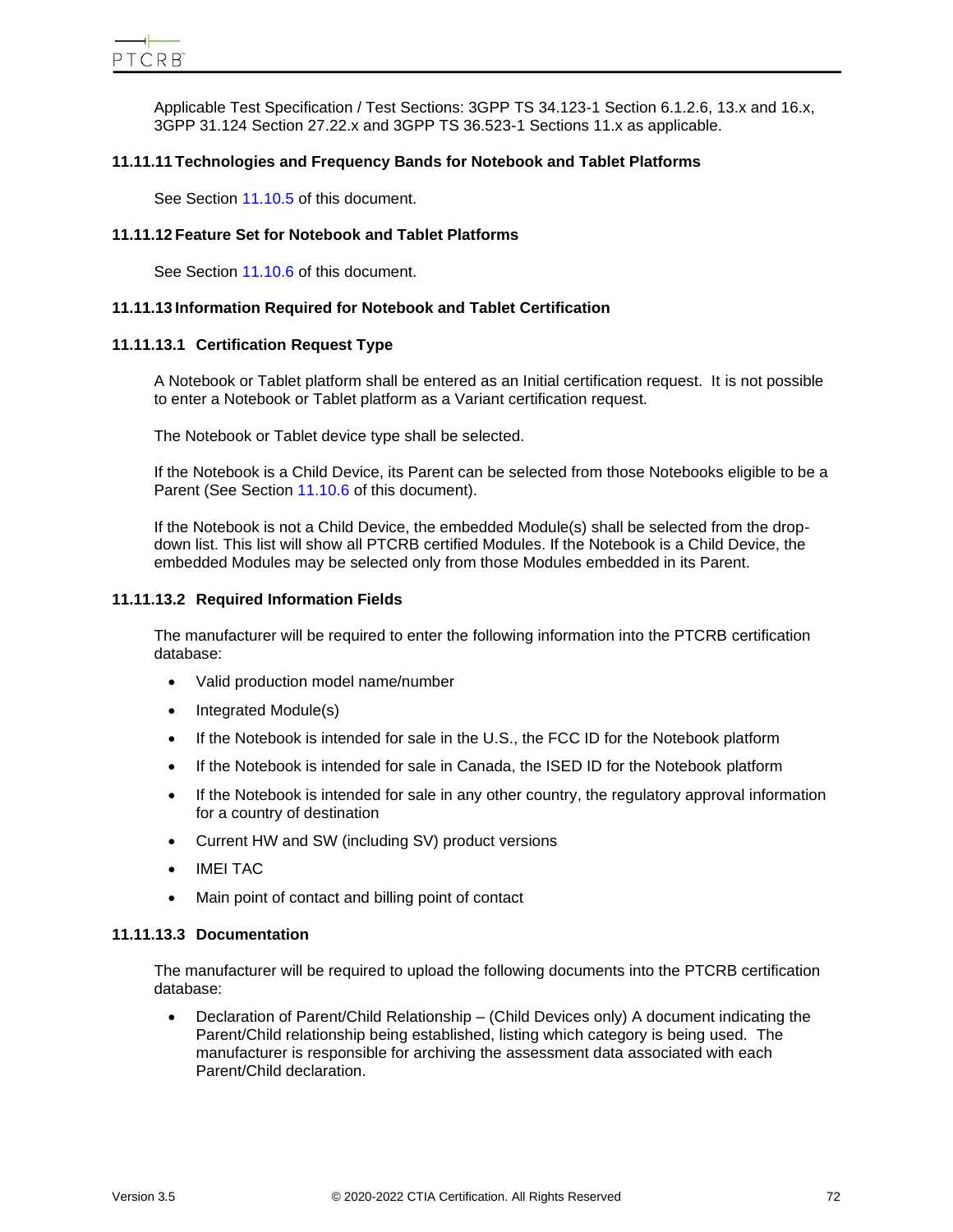• Product Description - A product description shall be provided (a draft version is acceptable). This may be any document, such as a product brochure, describing the device and referencing the manufacturer name and model name/number of the device.

# **11.11.14 Information Required for Notebook and Tablet Certification with Certified Module supporting FR2**

A Notebook or Tablet platform with certified Module supporting FR2 bands will be required to perform the type of testing listed in Section [11.10.3.9,](#page-58-0) [Table 11.10-7](#page-58-1) for all the applicable test cases.

# <span id="page-72-0"></span>**11.12 Requirements for Variant Certifications**

# **11.12.1 Applicability**

This subsection applies to any device which, per the definitions in Section 1.2, represents a Variant.

A Variant shall not be created from a Variant.

#### **11.12.2 NAPRD03 Version Applicability & Multiple Variants**

An initial Variant certification and any subsequent ECO certifications of the Variant may leverage results from the certified Parent device. However, the Variant shall certify against one of the two most recent versions of NAPRD03 as of the date the DUT is to complete certification and submit the relevant delta test cases, in addition to the certified Parent test results. The NAPRD03 version used to test the Variant DUT can never be an earlier version than that used for the certified Parent device.

Multiple Variants shall comply to the following rules:

- Applicable test results from a similar certified Variant (#1) may be used for the Variant DUT (#2) targeted for approval
- The certification report from certified Variant #1 must be submitted as a precondition for certifying Variant DUT (#2)
- The PTCRB Primary Test Laboratory responsible for Variant DUT #2 will make the determination whether any given test results can be carried over from certified Variant DUT #1 or if these test results should be re-executed against Variant DUT #2. Either way, the PTCRB Primary Test Laboratory is charged with ensuring that Variant DUT #2 is compliant to the requirements of all applicable cases.
- The NAPRD03 version associated with certified Variant #1 is not applicable to Variant DUT (#2). The NAPRD03 version of Variant DUT (#2) will be determined based on the date the DUT is to complete certification.

# **11.12.3 Variant TAC and SVN**

Variants which are marketed under the same name as the Parent device and share a TAC with the Parent must provide a unique SVN to identify the device as the Variant.

For example, the Parent device could be identified as SVN 01, therefore the Variant could be identified as SVN 02. This would also be applicable to Parent products which are upgraded to the Variant's capabilities. See Section [8.1.1](#page-27-0) of this document for additional requirements and exceptions related to use and management of the TAC and SVN device identifiers.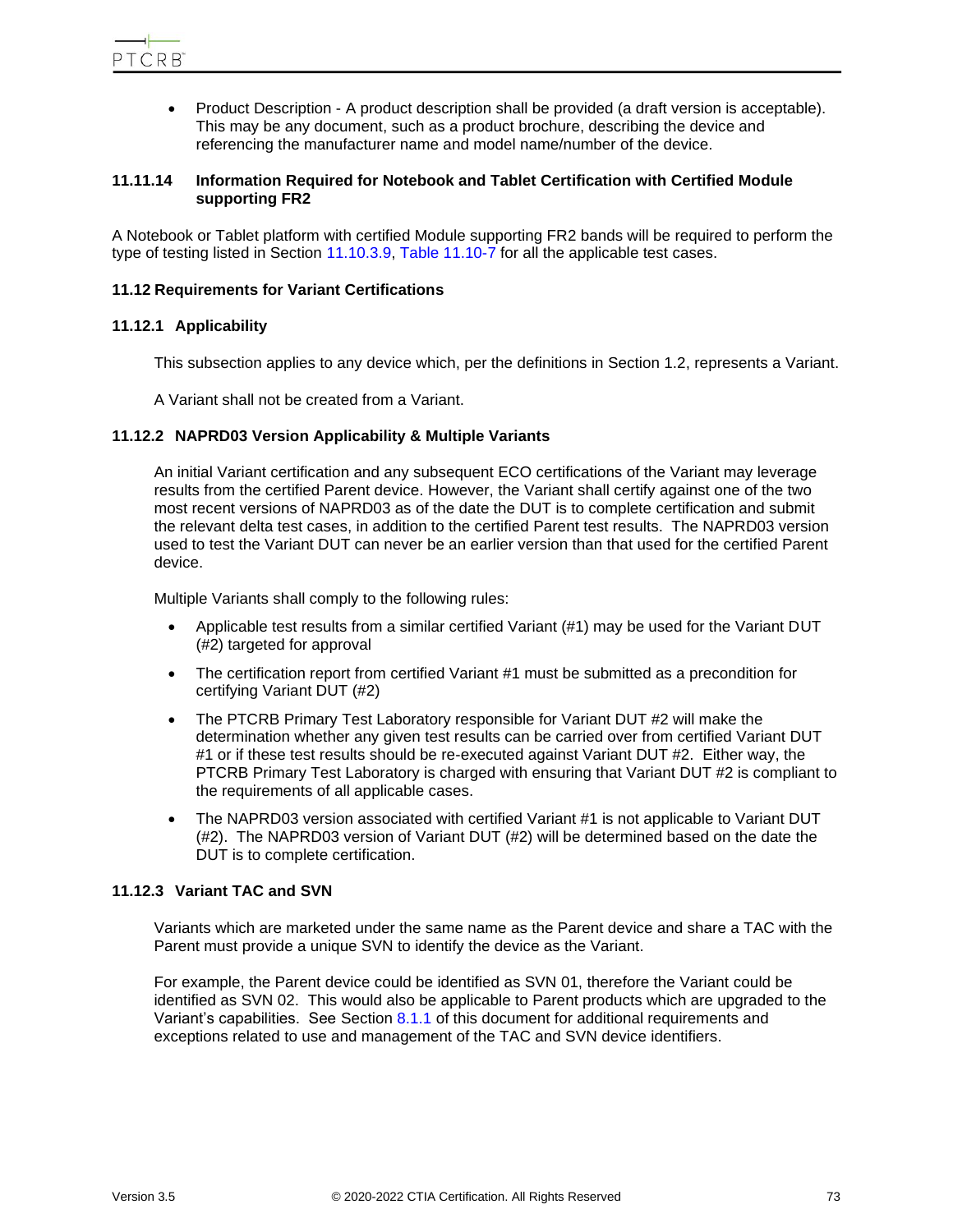# **11.12.4 Guidelines for Testing Variant Devices**

[Appendix H](#page-89-0) of this document shall be used by the PTCRB Primary Test Laboratory to determine which areas of the Variant, if any, have been impacted by development from the Parent and thus which specific test cases can be leveraged from the Parent.

#### **11.13 Requirements on Rebranding PTCRB Certified Devices**

Rebranding is defined as a manufacturer #1 obtaining an original certified device from manufacturer #2, and putting manufacturer #1's name and model name/number on the to be listed in the PTCRB certification database.

# **11.13.1 Applicability**

Rebranding can occur when:

- The original device is PTCRB certified
- No changes between the original PTCRB-certified device and the rebranded device have occurred, except the manufacturer name and model name/ number, resulting in only packaging and/or marketing of the rebrander's device

The rebranded device must be submitted as an Initial Certification.

Rebranded Integrated Devices will apply the same rules for NAPRD03 version applicability as applied to the original certified Integrated Device. See Section [11.10.2](#page-53-0) of this document.

# **11.13.2 Process**

The process for a manufacturer to rebrand another manufacturer's certified device is as follows:

- The rebranding manufacturer enters the device in the PTCRB certification database as an Initial Certification of the same Device Type and enters the device's model name/number
- The rebranding manufacturer uploads the required documentation as defined in PPMD
- The rebranding manufacturer chooses a PTCRB Primary Test Laboratory
- The PTCRB Primary Test Laboratory will upload the original certified device's test report to the PTCRB certification database along with two additional documents:
	- o A Product Equality Letter from the rebranding manufacturer, and
	- o An "Authorization of Use Letter" from the Original Equipment Manufacturer
- The Product Equality Letter shall be submitted to the PTCRB Primary Test Laboratory, by the rebranding manufacturer and shall state: The original certified device by manufacturer name and model name/number (as it appears in the PTCRB certification database) is exactly the same as the rebranded device known as manufacturer name and model name/number and no changes have been made other than the manufacturer's name and model name/number. Date and signature required.
- The Authorization of Use Letter shall be submitted to the PTCRB Primary Test Lab, by the OEM and shall state: OEM name allows the PTCRB Primary Test Laboratory to use the test reports from their originally certified device for the rebranded device certification. Date and Signature required.
- The rebranding manufacturer shall obtain a unique IMEI TAC for the rebranded device by submitting an IMEI TAC request via the PTCRB certification database at [https://certify.ptcrb.com/.](https://certify.ptcrb.com/) Note: devices based on Modules shall follow the IMEI rules defined in this document.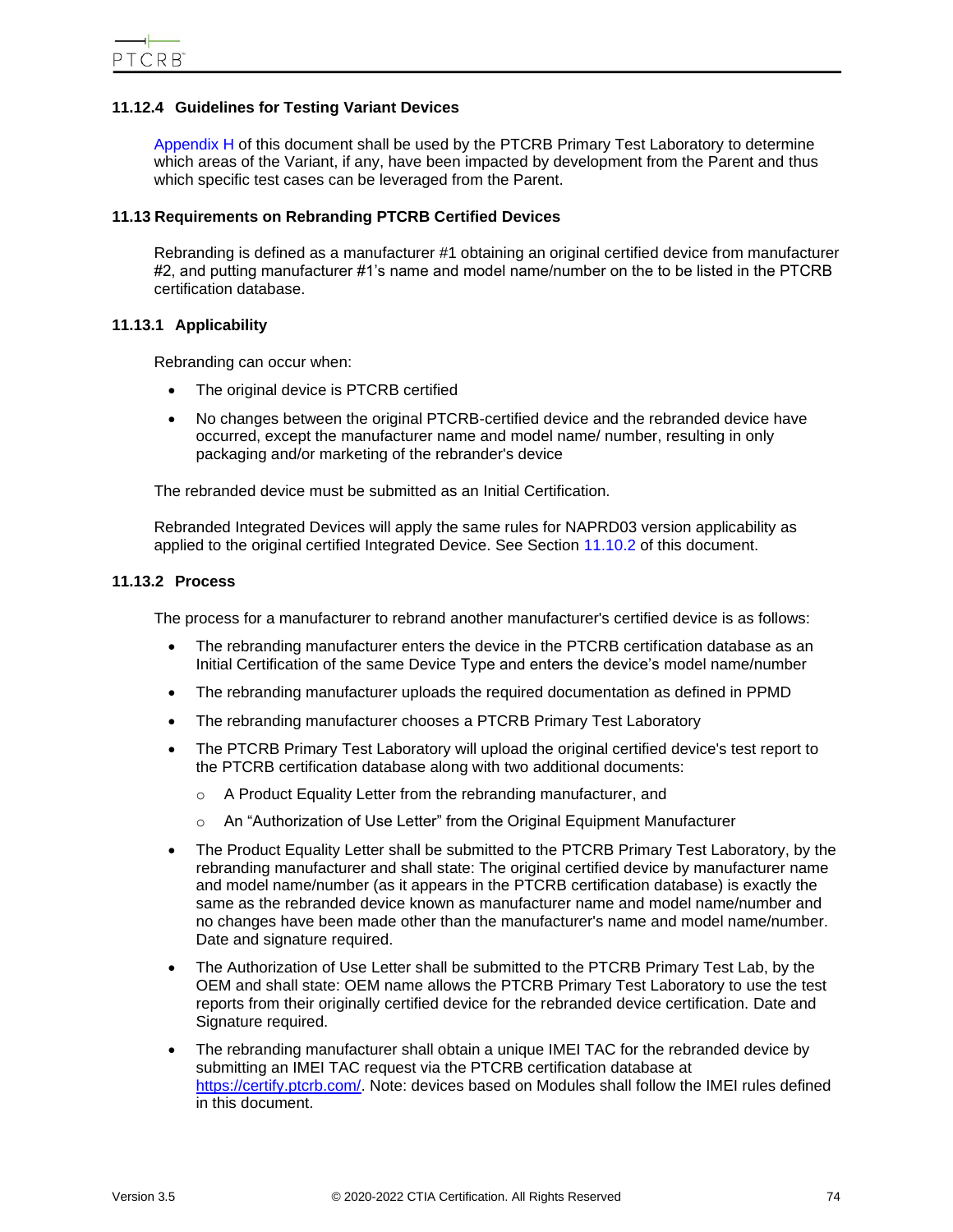

- The rebranding manufacturer shall contact CTIA Certification at [support@ctiacertification.org](mailto:support@ctiacertification.org) informing the Certification Administrator the device is a rebrand of an existing device
- The rebranding manufacturer is recommended to apply for a unique regulatory ID for their rebranded device

#### **11.13.3 ECOs for Rebranded Devices**

After the initial rebranding of a device, all subsequent ECO certifications are the responsibility of the rebranding manufacturer. Any testing associated with the ECO must be performed on the rebranded device.

#### **11.14 Requirements for Devices Using a Non-Removable (Soldered) UICC**

#### **11.14.1 Introduction**

The UICC and the Network Access Application (NAA) is the main token to identify a device and the user/publisher behind an application/device. As some devices are located in environments which make it necessary to ensure the interface between the UICC and the terminal is robust against extreme physical conditions. For example, a device installed in a dashboard of a car needs to be designed in a way that ensures it will operate under temperature extremes and vibration. Because 'Plug In' UICCs do not satisfy such requirements, ETSI specified an M2M UICC that meets enhanced requirements regarding vibration, temperature and humidity.

The main difference between the M2M UICC and the 'Plug-In' UICC is that the M2M version can be soldered. In practice this means that the Device – UICC interface is no longer accessible.

Therefore, new test methods have been established to verify the behavior of devices using this interface.

#### **11.14.2 Applicability**

This subsection applies to any DUT which is intended to use a UICC that is soldered.

#### **11.14.3 Guidelines for Testing the UICC-UE interface for DUTs with Soldered UICCs**

The device manufacturer shall provide a DUT without a soldered UICC in a way that the UICC interface is physically accessible.

#### **11.14.3.1 Connecting the DUT with Soldered UICCs to the Test Equipment**

The DUT shall be connected using a flex print adapter adapting the UICC interface to the test equipment interface.

- The flex adapter shall be compliant to ETSI TS 102 221
- The flex adapter shall be soldered to the DUT in a similar way as the UICC is soldered in the production process. It is recommended that the DUT manufacturer solder the flex print onto the DUT.

The presence of a properly-functioning flex adapter shall be verified by the PTCRB authorized test laboratory.

# **11.14.3.2 Assessment Procedure for DUTs with Soldered UICCs**

The laboratory shall determine the applicability of device assessment requirements per the DUT's category and type.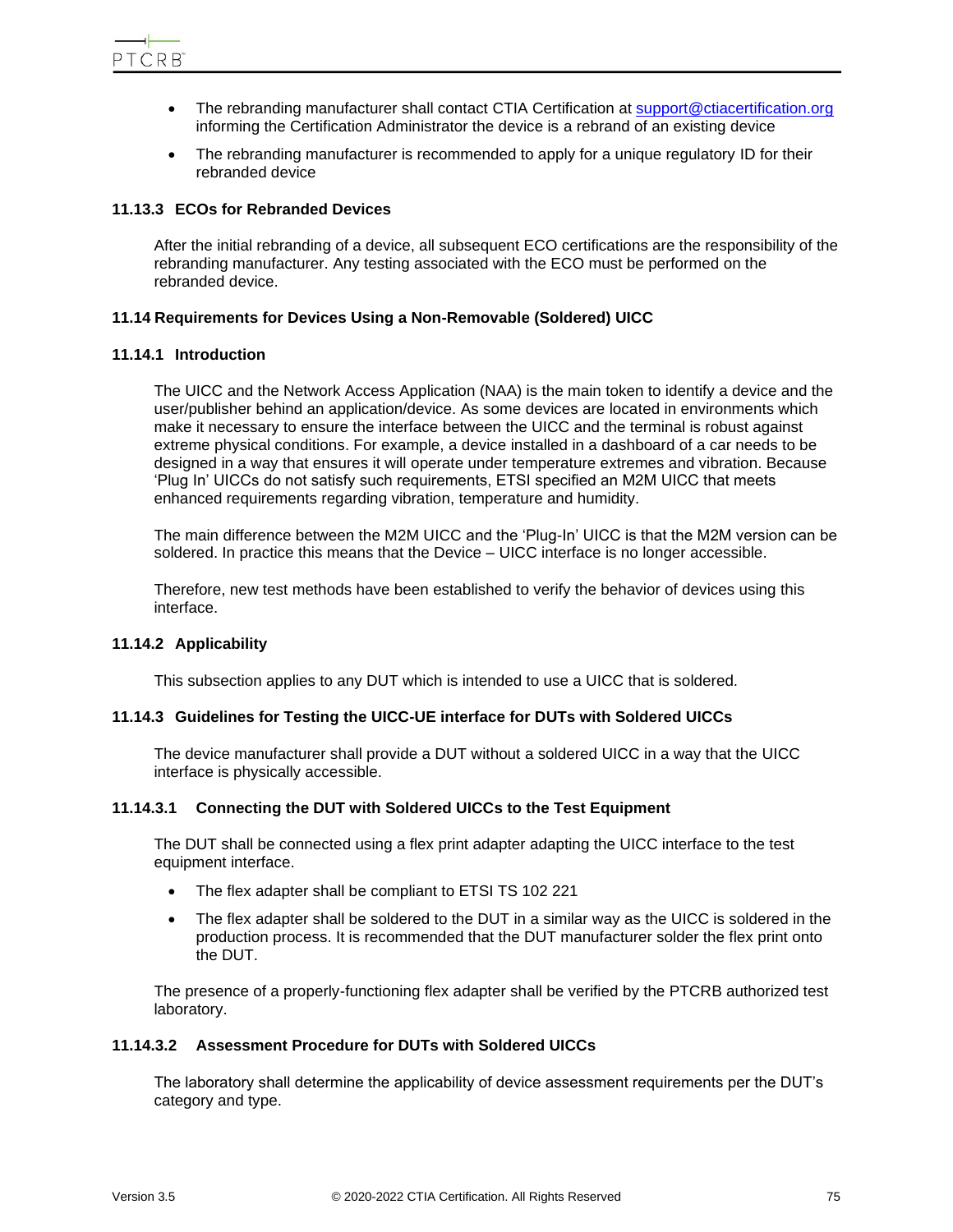The DUT is tested via the soldered flex adapter using either appropriate Test UICCs (UICC holder connected to flex adapter) or an UICC simulator. This guarantees test execution in the same way as for devices using removable "Plug in" UICCs.

# **11.15 Requirements for Certified Chipsets**

# **11.15.1 Applicability**

Unless explicitly stated in this section, a Chipset shall be certified according to the processes and requirements referenced from [Table 11.2-1.](#page-36-0)

- A Chipset shall be certified as an Initial Certification
- A Chipset cannot be a created as Variant of any other type of device (i.e., PC card, smartphone, module etc.)
- A complete set of applicable tests shall be executed against the Chipset applying for Initial **Certification**
- Conformance tests shall be conducted by a PTCRB Authorized Test Laboratory.

The Certified Chipset's bands and feature information shall be made available to all PTCRB Test Laboratories.

The Certified Chipset's PICS/ PIXIT and test results shall be made available to the PTCRB Primary Test Laboratory conducting the evaluation of the Module or End Product Integrating the Certified Chipset.

# **11.15.2 TAC Assignment**

Certified Chipsets shall not be assigned a TAC for commercial purposes. Note. A TAC shall only be assigned at the Module or End Product level.

For certification testing the Certified Chipset shall obtain and utilize a test IMEI allocation.

# **11.15.3 NAPRD03 Version Applicability**

Certified Chipsets shall be subject to standard NAPRD03 version applicability requirements per Section [11.7](#page-51-0) of this document.

#### **11.15.4 Regulatory Approval Requirements**

Certified Chipsets are not required to submit a regulatory ID. Note. The regulatory ID is required at the Module or End Product level.

# **11.15.5 Certification Request Categories**

A Certified Chipset shall be entered into the PTCRB Certification Database as an Initial Certification request and shall indicate it is a Certified Chipset. Variant Certification requests may be submitted for Certified Chipsets, following the requirements listed in Section [11.12](#page-72-0) of this document.

#### **11.15.6 ECO Handling**

A Certified Chipset may submit ECOs for SW and/or HW changes to the Certified Chipset and shall follow the requirements per 11.6 when performing an ECO.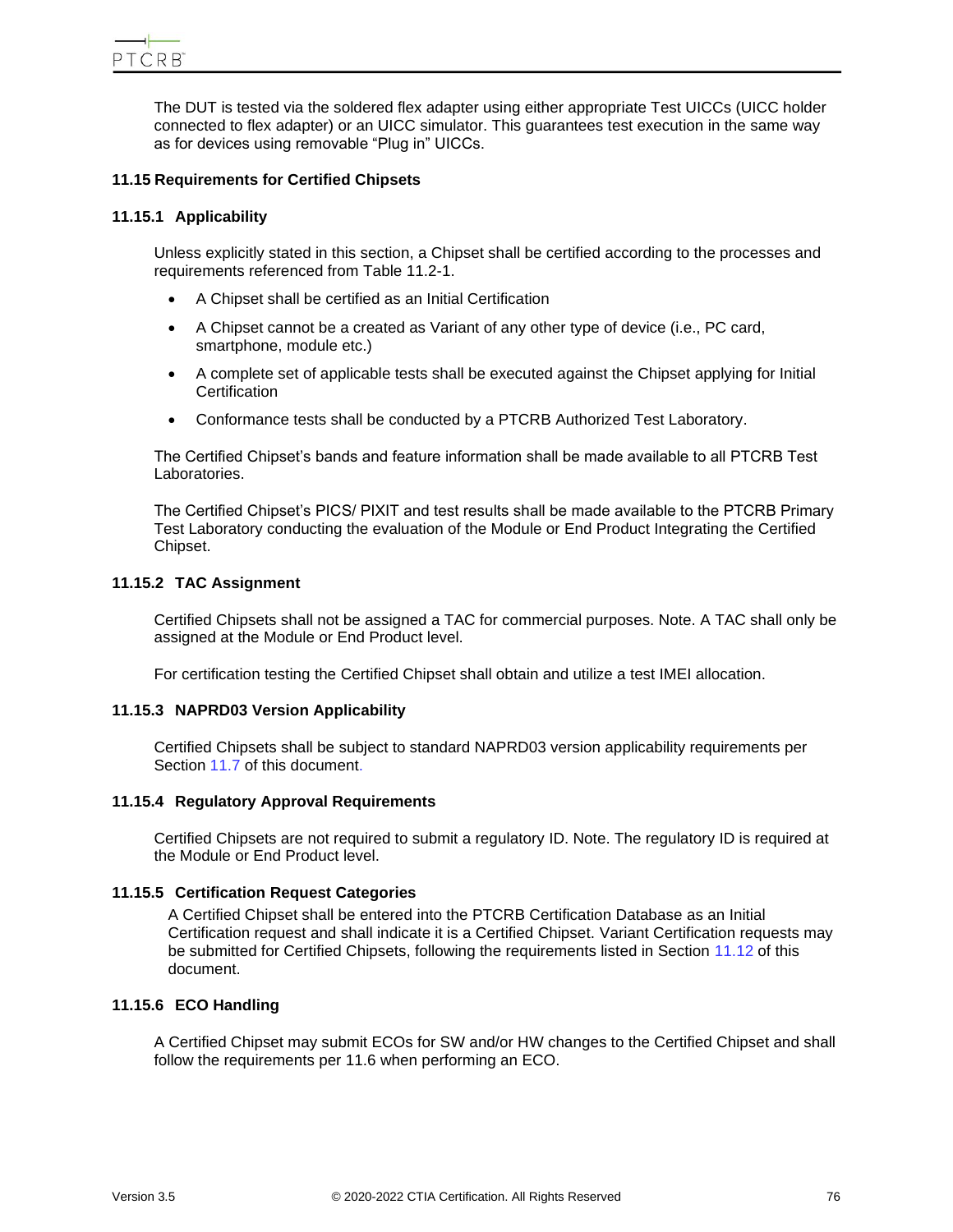

A Certified Chipset is not required to submit an ECO in order for a Module or End Product to utilize an update SW and/or HW release. A Module or End Product utilizing the Certified Chipset shall be assessed on the changes independently from the Certified Chipset.

# **11.15.7 Application Enabler Testing**

Certified Chipsets shall be required to complete all applicable testing for any Application Enabler declared as supported by the Chipset

# **11.15.8 Chipset Configuration Declaration**

Certified Chipsets shall declare in the PTCRB database the manufacturer names, model numbers and versions of the mandatory components needed to meet the functional block requirements for a Chipset (Baseband, RFIC, RFFE, PMIC) that are required for the Certified Chipset package.

# **11.16 Requirements for Modules and End Products using a Certified Chipset**

#### **11.16.1 Applicability**

This subsection applies to any NB-IoT or LTE-M Module or End Product which integrates a PTCRB Certified Chipset.

If not explicitly stated within this section, then the Module or End Product incorporating a Certified Chipset shall be certified according to the processes and requirements referenced from [Table](#page-36-0)  [11.2-1.](#page-36-0)

#### **11.16.2 NAPRD03 Version Applicability**

Modules or End Products using a Certified Chipsets shall be subject to standard NAPRD03 version applicability requirements per 11.7

#### **11.16.3 Guidelines for Testing**

The PTCRB Primary Test Laboratory shall

- Create a test plan containing all test cases applicable to a Module or an End Product based on feature set supported by the Module or End Product based on a valid NAPRD03 release.
- Leverage results from the Certified Chipset towards the Module or End Product.
- Execute test cases detailed in the Confidence Test Case List (see PVG.13 and/or TC Database) against the Module or End Product.
- Execute remainder of test cases that were identified in the test plan and not leveraged from the Certified Chipset

The purpose of the Confidence Test Case List is to ensure that the integration of a Certified Chipset has not affected compliance.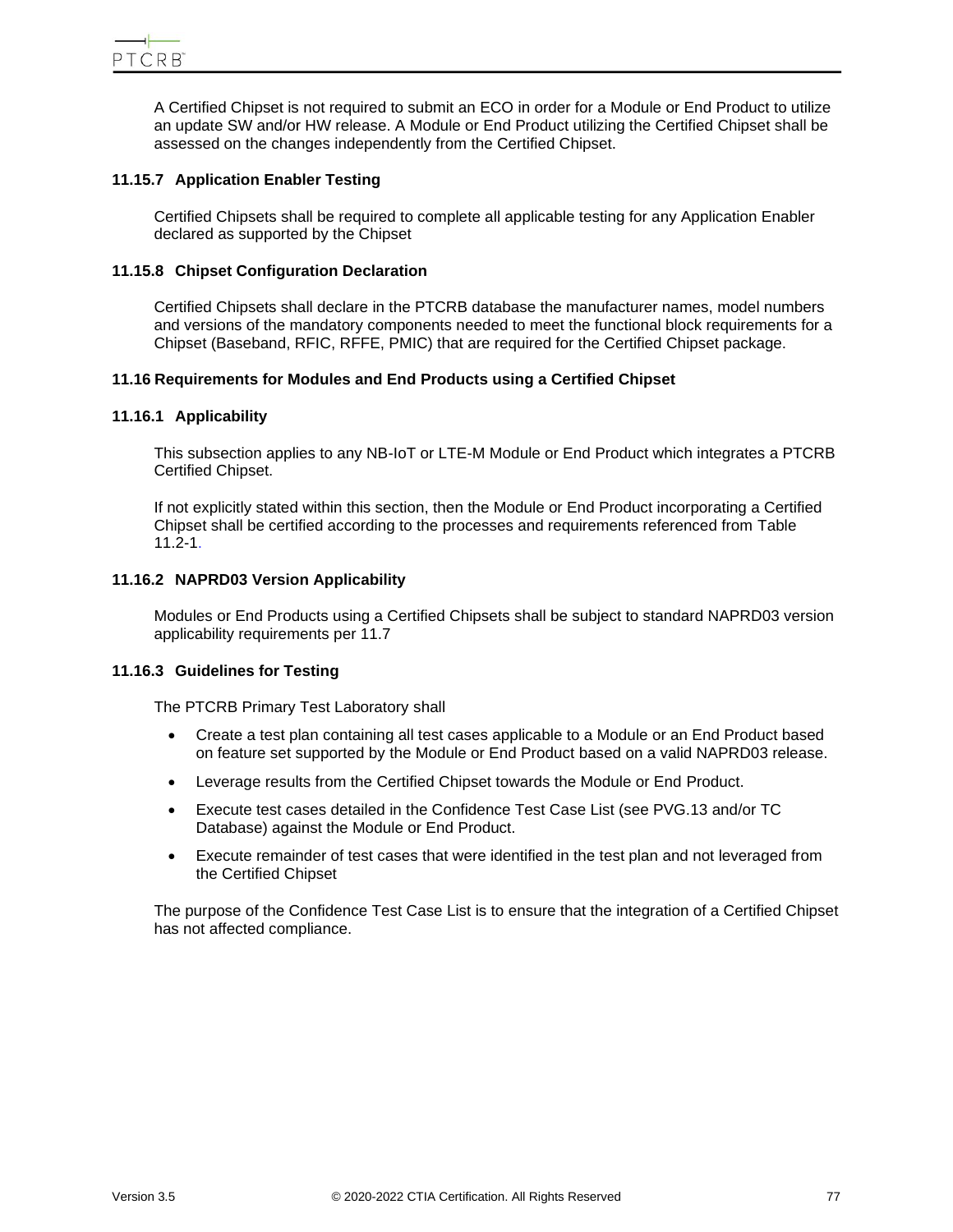

FIGURE 11.16-1 FULL TEST PLAN GENERATED BASED ON PICS/PIXIT FOR MODULE OR END PRODUCT

# **11.16.4 Exclusions from Leveraging**

Test results from an uncertified Chipset shall not be eligible to be leveraged over to any module or End Product.

A Module or End Product shall not leverage test results from a different Certified Chipset then that contained in the Module or End Product seeking certification.

A Module or End Product shall not leverage any test results for any untested band or feature on a Certified Chipset and shall be required to perform testing in full for associated band or feature.

#### **11.16.5 Regulatory Approval**

The manufacturer shall enter into the PTCRB certification database the Regulatory approval ID(s) of the WWAN radio subsystem(s) of the Module or End Product.

## **11.16.6 Radio Access Technologies and Frequency Bands**

The Module or End Product shall be required to test all PTCRB Bands declared as supported, including bands not certified by the Chipset. Bands not utilized by the Module or End Product shall be disabled.

The Module or End Product may declare support for a subset of PTCRB Bands certified by the Chipset.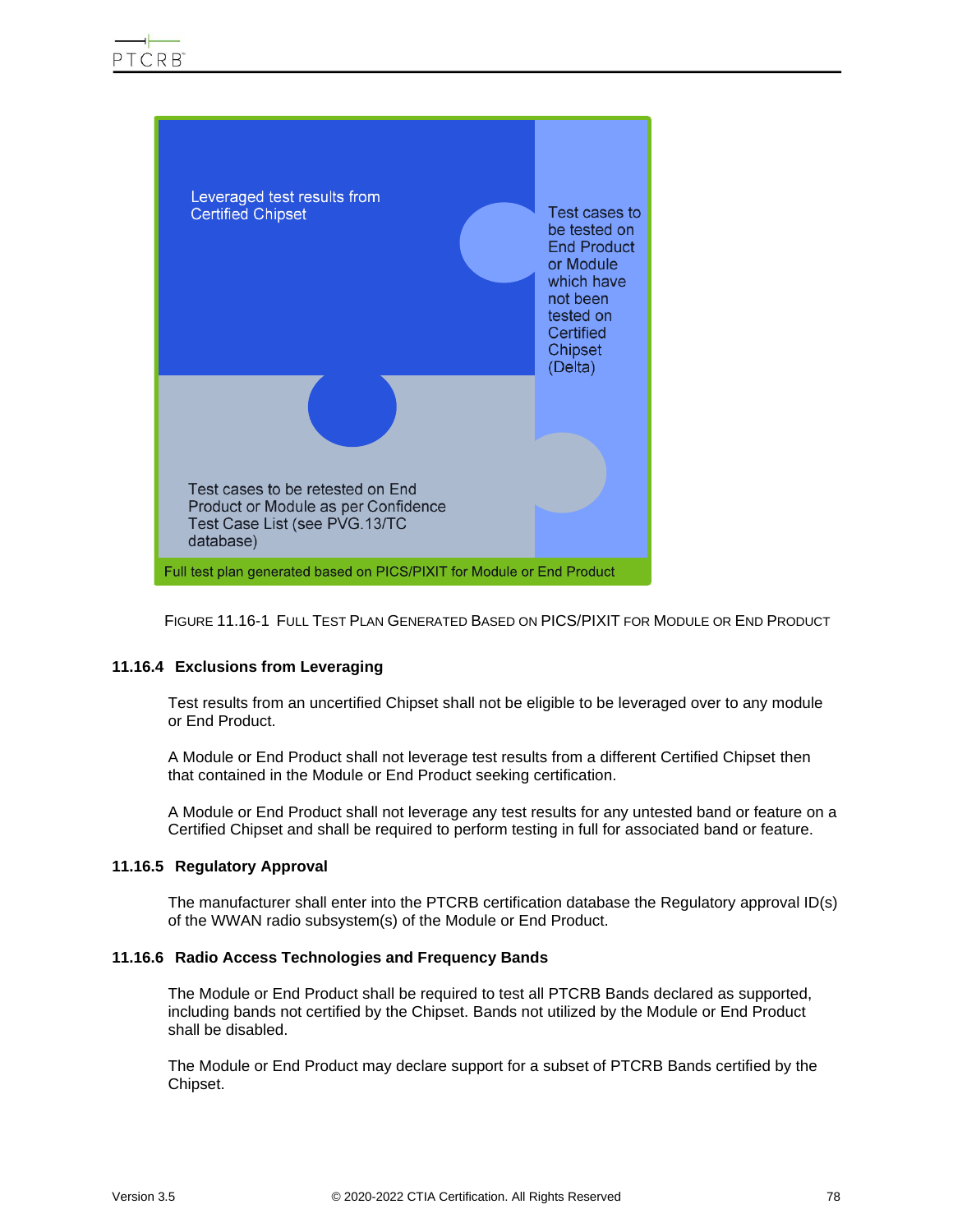The Module or End Product may declare support for additional PTCRB Bands beyond those certified by the Chipset, and shall be responsible to test those bands in full.

The Module or End Product shall be permitted to disable Radio Access Technologies that are not required and shall not be responsible for testing a Radio Access Technology that is disabled.

# **11.16.7 Feature Set**

The Module or End Product shall not be restricted to the feature set of the Certified Chipset. Any feature added that was not tested as part of the Certified Chipset shall be tested in full on the Module or End Product.

# **11.16.8 Certification Request Categories**

A Module or End Product which is based on a Certified Chipset shall be entered into the PTCRB Certification Database as an Initial Certification request. Variant Certification requests may be submitted for Modules or End Products based on a Certified Chipset, following the requirements listed in Section [11.12](#page-72-0) of this document.

# **11.16.9 Certified Chipset Configuration**

The manufacturer shall provide information to the PTCRB Lab to confirm the Functional Blocks of the Certified Chipset being used in the DUT match those as authorized as part of the Certified Chipset record.

# **11.16.10 ECO Handling**

ECOs for Modules and End Products using a Certified Chipset shall follow the standard ECO requirements per [11.6](#page-46-0) and shall not inherit any new test results generated in any possible Chipset ECO.

It shall not be required for an ECO to be performed on a Certified Chipset in order for that change to be used in a Module or End Products using Certified Chipset.

#### **11.16.11 Application Enabler Testing**

Where the Module or End Product manufacturer has added or modified any Application Enablers, then Application Enabler conformance tests must be executed.

#### **11.16.12 Other Test Aspects**

In all instances it is the responsibility of the PTCRB Primary Test Laboratory to advise the module or End Product manufacturer as to any additional testing requirements.

The Module or End Product using a Certified Chipset shall be required to submit a PICS/PIXIT document for the device to be tested to the Primary PTCRB Test Laboratory responsible for the certification.

The Chipset manufacturer is required to provide all PTCRB test reports and PICS/PIXIT documentation associated with the certification of the Certified Chipset used by the Module or End Product to the PTCRB Primary Test Laboratory selected for the certification of the Module or End Product. This is for the purposes of test plan generation and assessment.

The Module or End Product manufacturer must specify the hardware and software version associated with the Module or End Product, and it is not acceptable to use the Certified Chipset's hardware and software versions.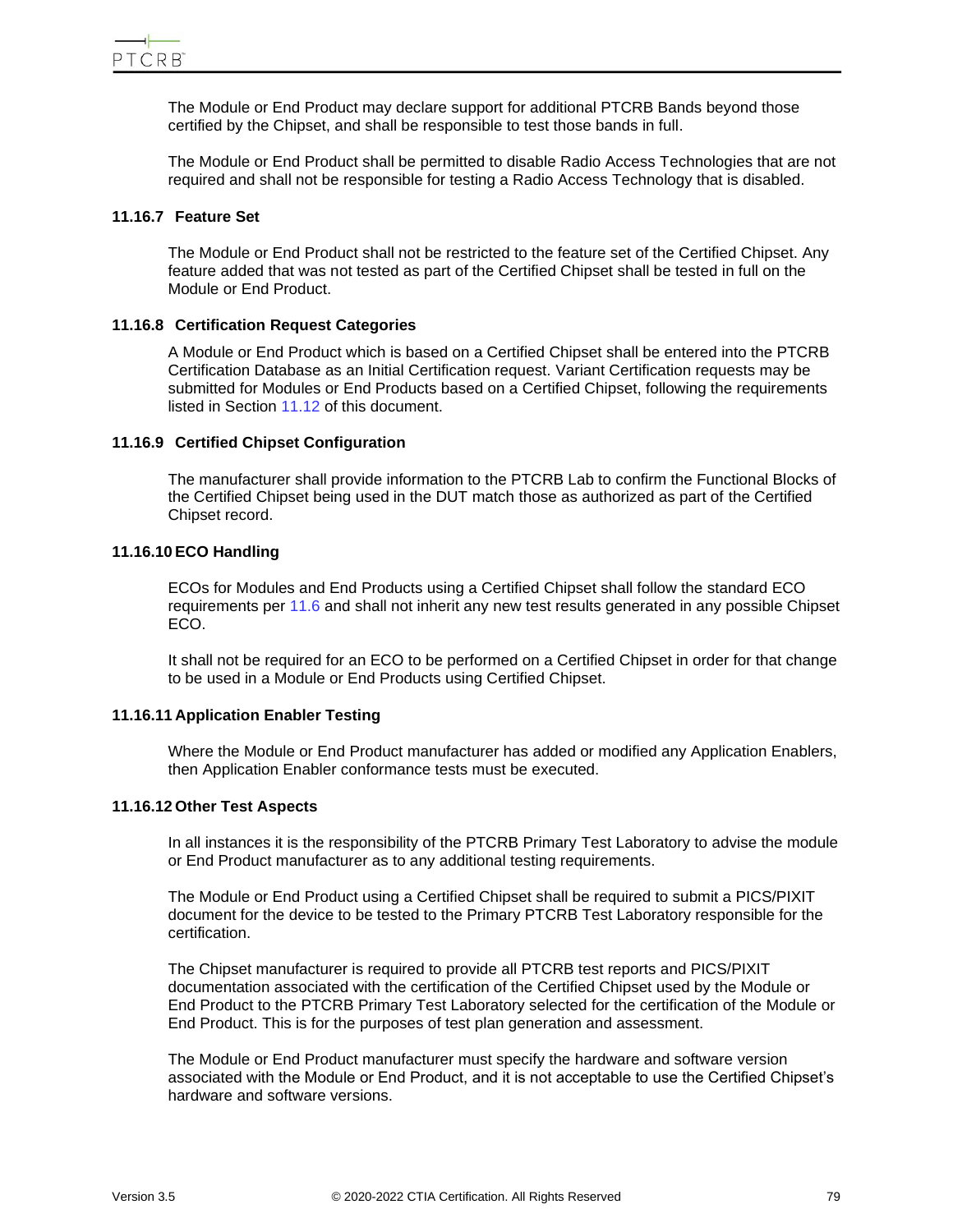# **Appendix A—Informative Checklist for Submission of Test Samples to Laboratory**

The following checklist is an example and will vary based on the type of device and the test laboratory's requirements.

Units shall be submitted directly to the test laboratory. Additional items may be required from the test laboratory; directly contact the test laboratory for a complete list.

Hardware

- Three samples of the unit to be tested complete with the necessary accessory items (cables, batteries, charger, etc.). One unit shall be configured in order to perform DAI (audio/speech) testing, one configured to perform SIM/ME interface testing, and the last unmodified.
- Test Interface Adapters to allow direct access to RF (antenna), transmit and receive audio test points, and SIM interface. If the unit requires computer control, a test bed shall be provided.

Technical Documentation

- Name, address, and technical point of contact
- Operator/user manuals
- An in-depth description of the device's features and capabilities
- Description of the device's hardware:
	- o Hardware version
	- o Parts list
	- o Hardware block diagrams
	- o Circuit diagrams
	- o Mounting drawings
	- o Photographs of the DUT
	- o Installation guide/explanation of component interconnection and identification of power lead colors and functions
	- o List of supported accessories
	- $\circ$  In the case of multiple marketing names to be used as a way to market the same device under different names, a declaration shall be made available that the devices are exactly the same and only differ in the way they are marketed. Note that the laboratory maybe require samples and/or supporting documentation of each part number as part of the review.

DUT Information

- FCC or ISED ID of DUT (if available)
- Regulatory approval information for the other country(ies) of destination (if available)
- Series or family name (if available)
- Sales model names/numbers (if available)
- Assigned IMEI number (if available)
- Software and hardware revision number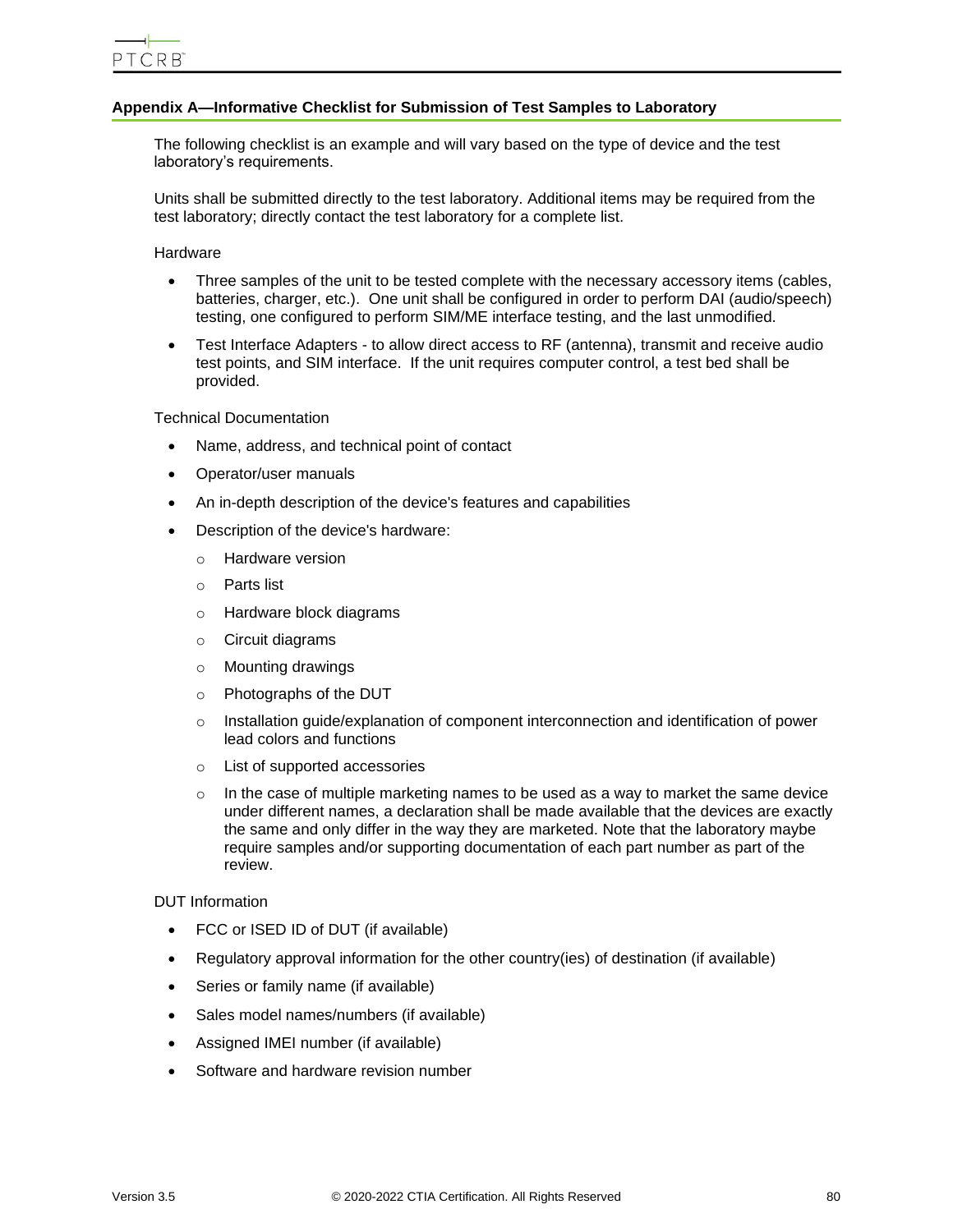

- Technical/engineering contact for technical assistance to lab testing personnel (Name, address, phone and number)
- PICS/PIXIT in accordance with TS 51.010-2/ TS 34.121-2 / TS 34.123-2 / TS 36.521-2 / TS 36.523-2 / TS 36.579-4 / TS 37.571-3 / TS 38.508-2
- SIM/USIM/UICC Options Table/ICS/Test Cases Mapping Document
- AE Options Table/ICS/Test Case Mapping Document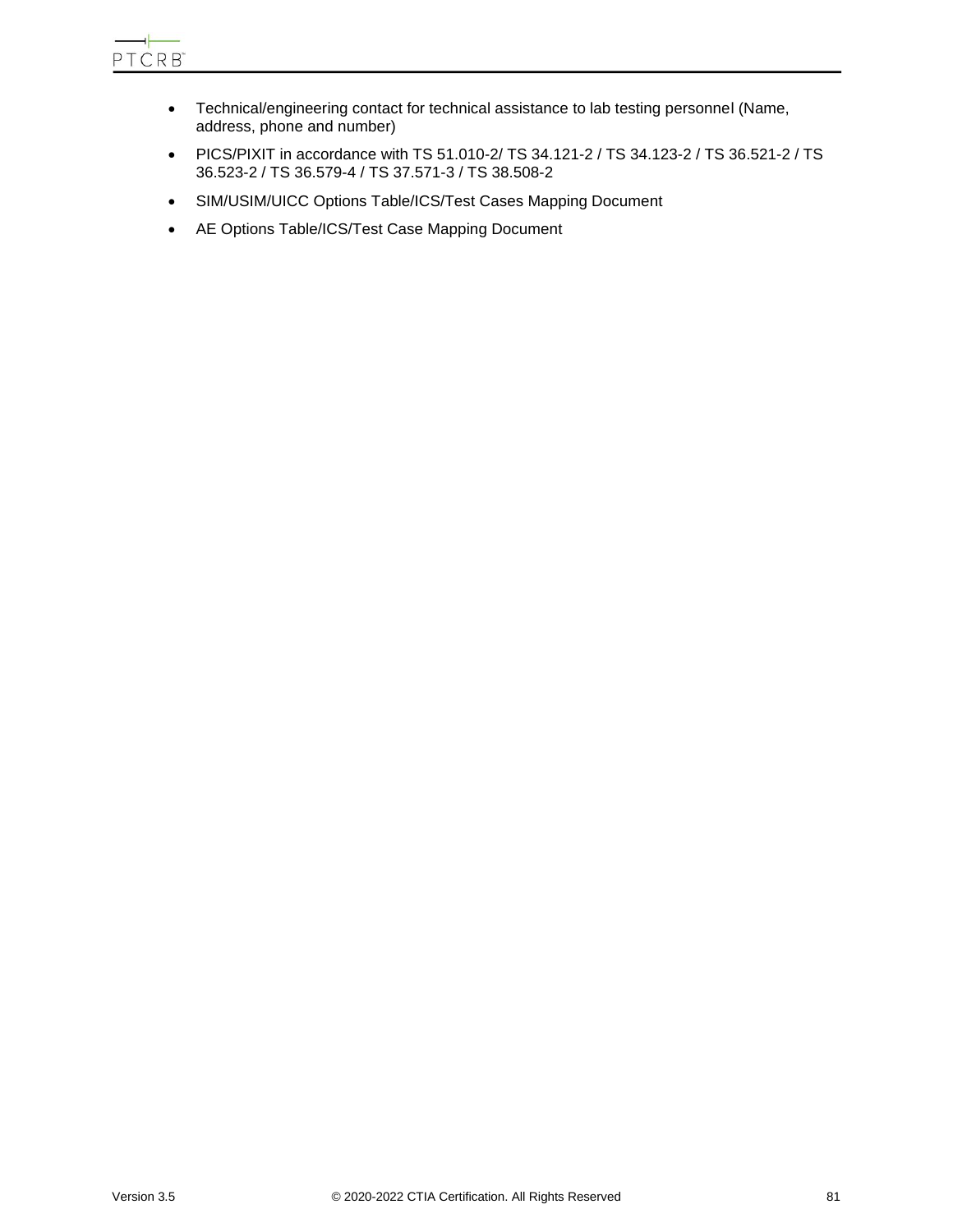# **Appendix B—IMEI SVN Verification Declaration of Compliance**

| <b>Manufacturer Information</b> |  |  |
|---------------------------------|--|--|
| <b>Manufacturer Name</b>        |  |  |
| Contact                         |  |  |
| Date of Submission              |  |  |

| <b>Model</b> | <b>Certification</b><br><b>Request</b><br><b>Number</b> | <b>Hardware</b><br><b>Version</b> | <b>Software</b><br><b>Version</b> | <b>SVN</b> |
|--------------|---------------------------------------------------------|-----------------------------------|-----------------------------------|------------|
|              |                                                         |                                   |                                   |            |
|              |                                                         |                                   |                                   |            |
|              |                                                         |                                   |                                   |            |
|              |                                                         |                                   |                                   |            |
|              |                                                         |                                   |                                   |            |
|              |                                                         |                                   |                                   |            |
|              |                                                         |                                   |                                   |            |
|              |                                                         |                                   |                                   |            |
|              |                                                         |                                   |                                   |            |
|              |                                                         |                                   |                                   |            |
|              |                                                         |                                   |                                   |            |
|              |                                                         |                                   |                                   |            |
|              |                                                         |                                   |                                   |            |
|              |                                                         |                                   |                                   |            |
|              |                                                         |                                   |                                   |            |
|              |                                                         |                                   |                                   |            |
|              |                                                         |                                   |                                   |            |
|              |                                                         |                                   |                                   |            |

We, the representatives of the above-mentioned Manufacturer, declare that the only PTCRB certification impact of the SW update, for the models listed above, is the verification of the IMEI SVN. Therefore, the IMEISV number has been confirmed as listed in this declaration of compliance.

> Date (yyyy-mm-dd)

**Signature** (Manufacturer Representative)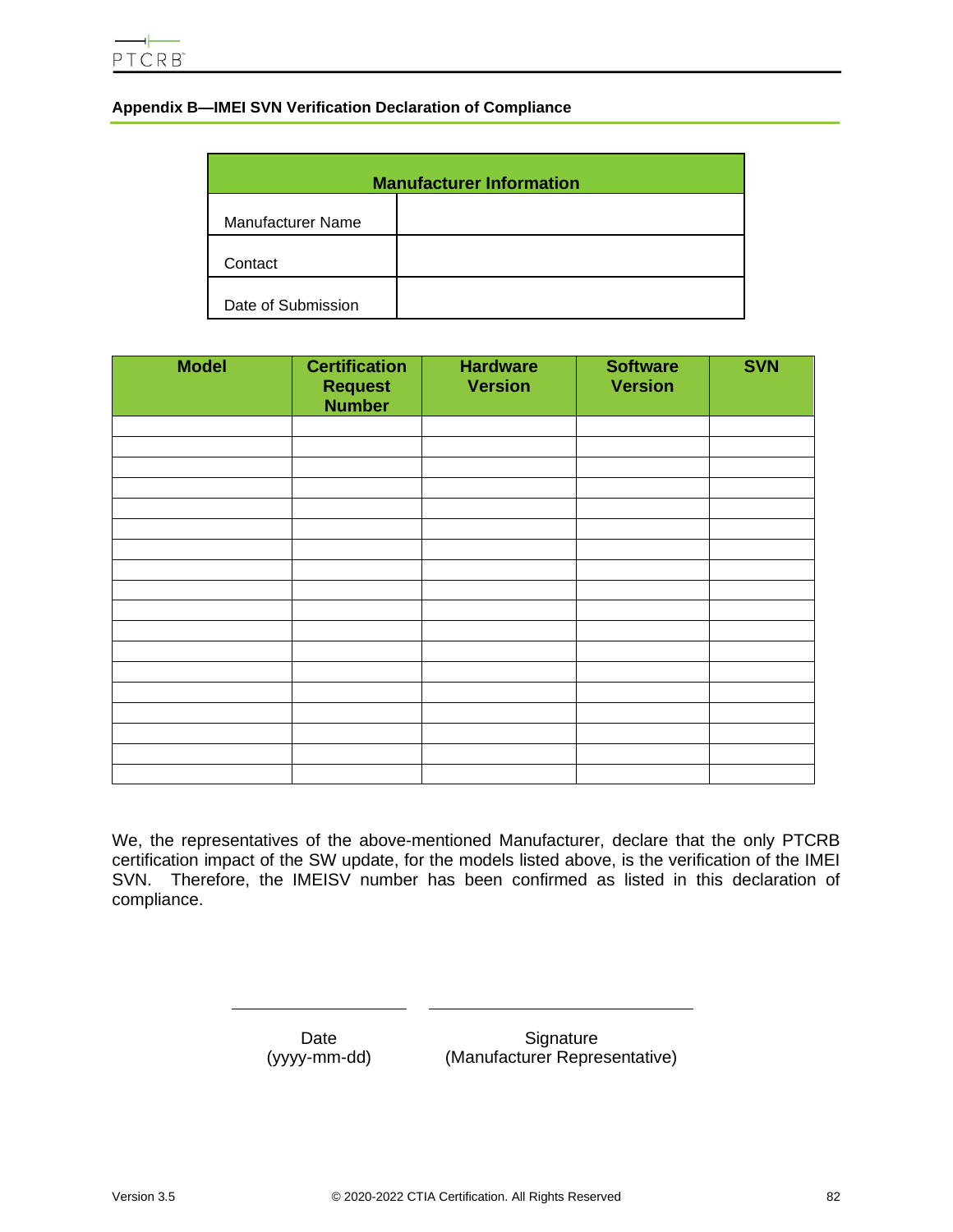# **Appendix C—Declaration of Hardware and Software Differences in Tested Devices**

| <b>DUT Information</b>              |  |
|-------------------------------------|--|
| Manufacturer                        |  |
| Model Name/Number                   |  |
| <b>IMEI</b>                         |  |
| FCC ID Number                       |  |
| <b>ISED ID Number</b>               |  |
| <b>Certification Request Number</b> |  |

| <b>Primary PTCRB Test Laboratory</b>                        | Final Hardware / Software build<br>* i.e., HW/SW in the PTCRB Certification<br><b>Database</b> |
|-------------------------------------------------------------|------------------------------------------------------------------------------------------------|
| Primary Laboratory Name:<br>* Primary Laboratory<br>Contact | HW Version:<br>SW Version:                                                                     |

Indicate labs, testing conducted at each, and final HW/SW tested in each:

\* We, the representatives of the above-mentioned Primary PTCRB Authorized Test Laboratory declare that the differences in Software and Hardware in the test reports listed in this document, and the final HW/SW being reported in the PTCRB certification database will not affect measurement data.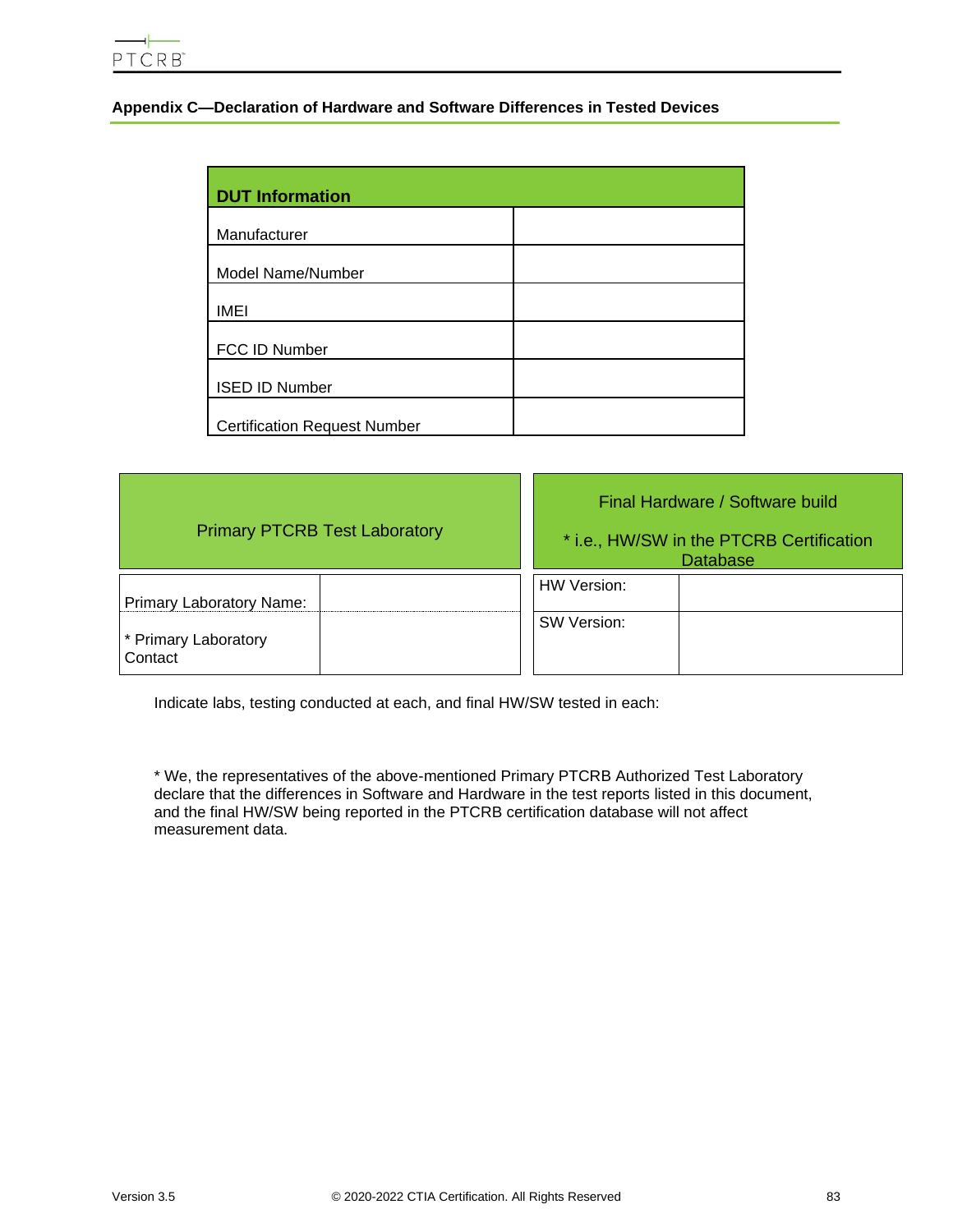# **Appendix D—Application Form for Off-Site Testing**

| <b>PTCRB Primary Test Laboratory</b> |                                  | <b>PTCRB Test Laboratory Conducting Off-Site</b><br><b>Testing</b> |                                  |
|--------------------------------------|----------------------------------|--------------------------------------------------------------------|----------------------------------|
| Name /<br>Address                    | Click or tap here to enter text. | Name $/$<br>Address                                                | Click or tap here to enter text. |
| Test Lab<br>Manager:                 | Click or tap here to enter text. | Test Lab<br>Manager:                                               | Click or tap here to enter text. |
| Phone                                | Click or tap here to enter text. | Phone                                                              | Click or tap here to enter text. |
| Email                                | Click or tap here to enter text. | Email                                                              | Click or tap here to enter text. |

| <b>Testing Project: UE Details</b>           |                                  |  |
|----------------------------------------------|----------------------------------|--|
| <b>Brand Name</b>                            | Click or tap here to enter text. |  |
| <b>Type Name</b>                             | Click or tap here to enter text. |  |
| <b>Marketing Name</b>                        | Click or tap here to enter text. |  |
| HW version(s) used for this Off-Site Testing | Click or tap here to enter text. |  |
| SW version(s) used for this Off-Site Testing | Click or tap here to enter text. |  |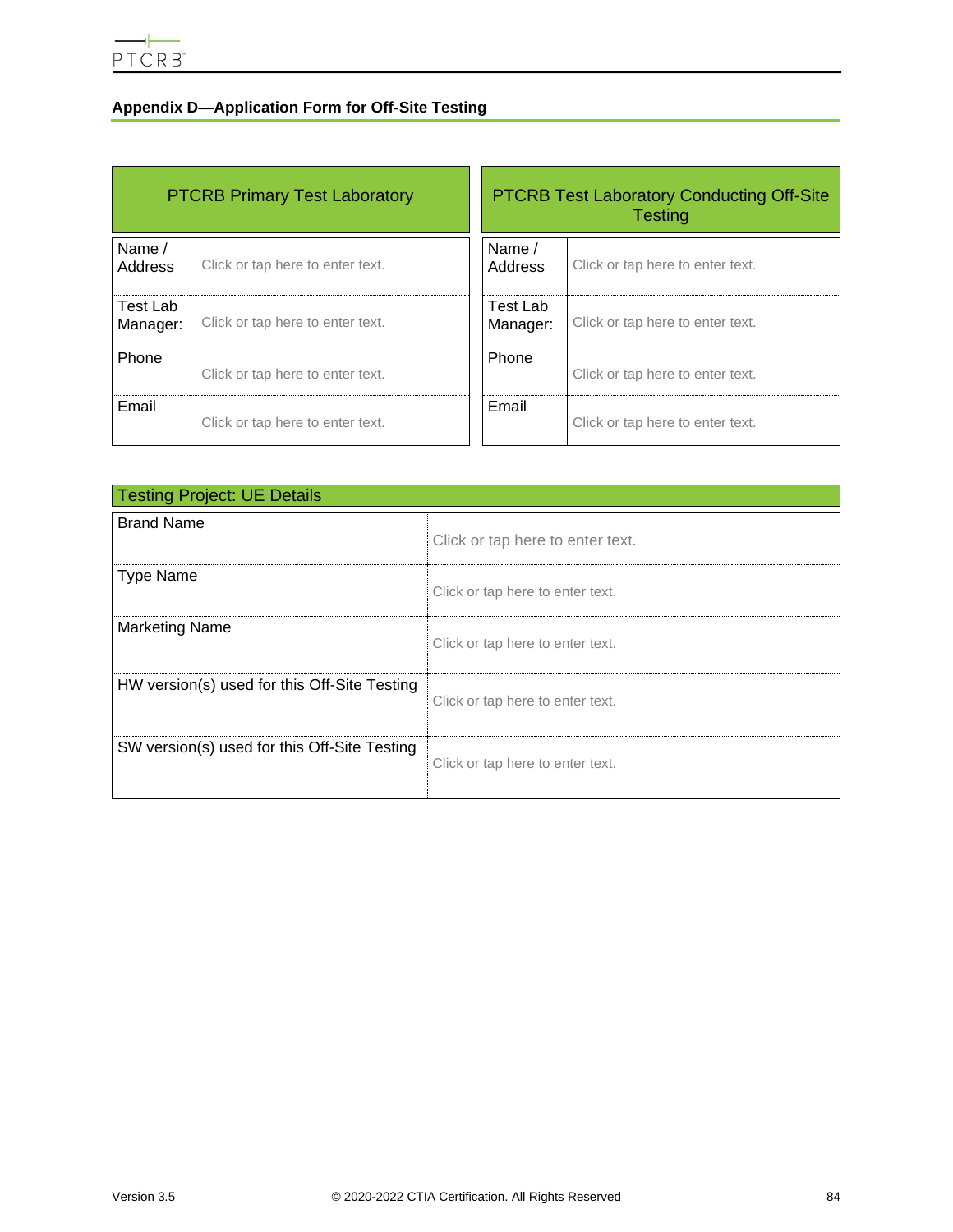| <b>Testing Project: Additional Information</b>            |                                  |  |
|-----------------------------------------------------------|----------------------------------|--|
| Expected start of this Off-Site Testing (yyyy-mm-dd)      | Click or tap here to enter text. |  |
| Expected end of this Off-Site Testing (yyyy-mm-dd)        | Click or tap here to enter text. |  |
| Location of Testing                                       | Click or tap here to enter text. |  |
| NAPRD.03 version utilized for this Testing Project        | Click or tap here to enter text. |  |
| Identify the testing being executed off-site              | Click or tap here to enter text. |  |
| Name(s) of the person(s) performing this Off-Site Testing | Click or tap here to enter text. |  |

We, the representatives of the above-mentioned PTCRB Authorized Test Laboratories, hereby affirm that we will fulfil all requirements and all our obligations for Off-Site Testing as defined in the latest valid version of the PTCRB Program Management Document (PPMD) for the Testing Project defined above.

We are aware of the fact that violation of the rules therein might result in a disqualification of our laboratories from PTCRB Authorized Test Laboratory status.

| Date<br>(yyyy-mm-dd) | Signature<br>(Test Lab Manager "PTCRB<br>Primary Laboratory") | Date<br>(yyyy-mm-dd) | Signature<br>(Test Lab Manager "PTCRB<br><b>Laboratory Conducting</b><br>Tests") |
|----------------------|---------------------------------------------------------------|----------------------|----------------------------------------------------------------------------------|
|                      | Off-Site Testing granted by CTIA Certification                |                      |                                                                                  |
|                      | Off-Site Testing refused by CTIA Certification                |                      |                                                                                  |
|                      |                                                               | Date (yyyy-mm-dd)    | Signature (CTIA Certification)                                                   |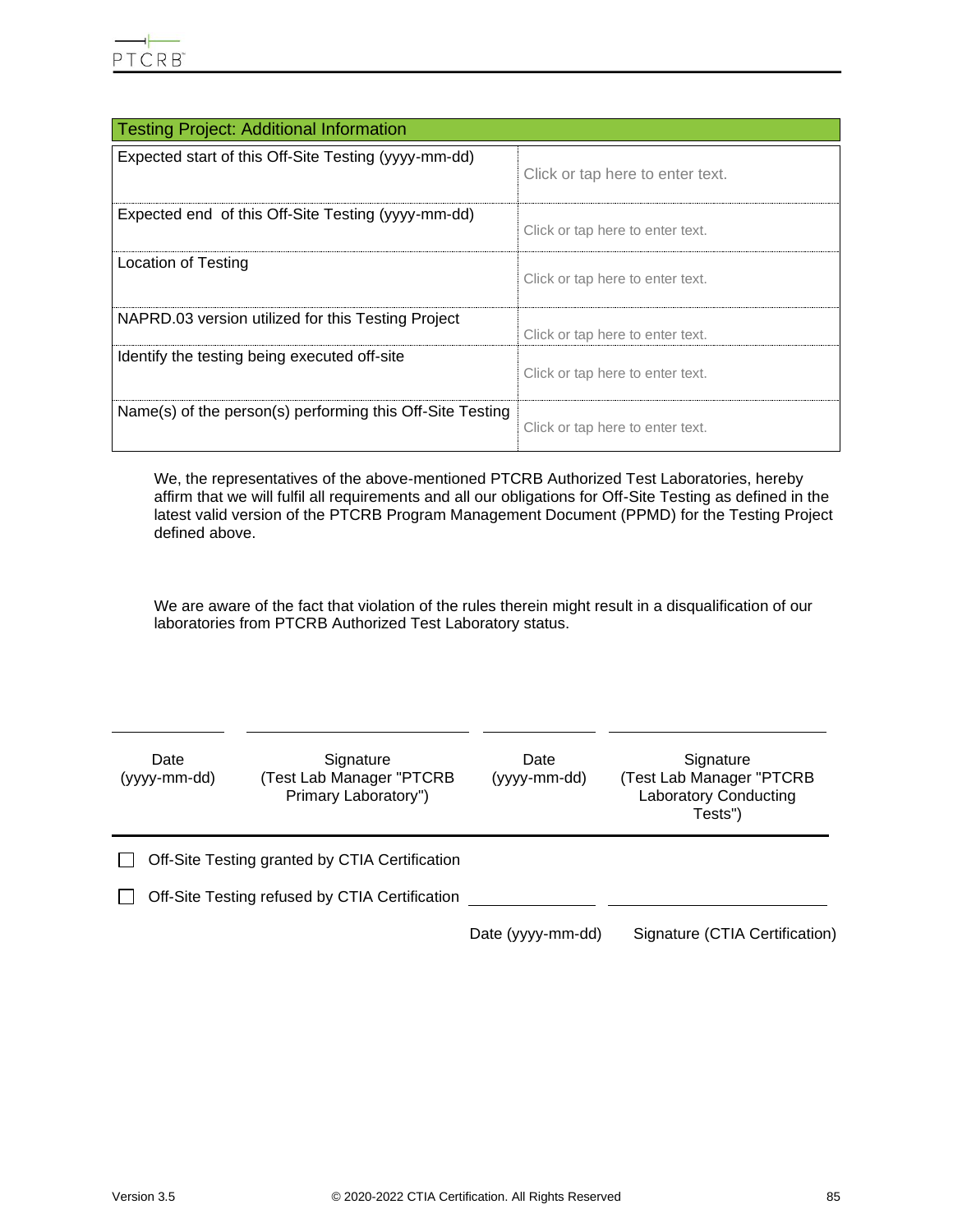# **Appendix E—PTCRB Operator Steering Group Application**

| Complete and send to cowg@ctiacertification.org |                           |
|-------------------------------------------------|---------------------------|
| Operator Name:                                  |                           |
| Representative:                                 |                           |
| Email Address:                                  |                           |
| Telephone:                                      |                           |
| Website Address:                                |                           |
| CTIA Member: □ Yes<br>l INo                     |                           |
| GSM Association Member: 7 Yes<br>No.            |                           |
| Radio Technology supported by Operator:         |                           |
| $\Box$ UTRA<br><b>GSM</b><br>E-UTRA             | NB-IoT                    |
| NR FR1 with supported RAN-CN Interface Options: | (i.e. Option 2, Option 3) |
| NR FR2 with supported RAN-CN Interface Options: | (i.e. Option 3)           |

Explain how your company utilizes the PTCRB certification program to evaluate device compliance to wireless industry requirements:

Level of Membership Requested:

The Operator plans to participate in all OSG meetings and will be counted to determine a Quorum. The company logo will be displayed under PARTICIPATING OPERATORS at<https://www.ptcrb.com/about/> and [https://iotnetworkcertified.com/about/.](https://iotnetworkcertified.com/about/) 

 $\Box$  Passive

The Operator does not plan to participate in all OSG meetings and will not be counted to determine a Quorum. The company logo will be displayed under PARTICIPATING OPERATORS at <https://www.ptcrb.com/about/> and [https://iotnetworkcertified.com/about/.](https://iotnetworkcertified.com/about/)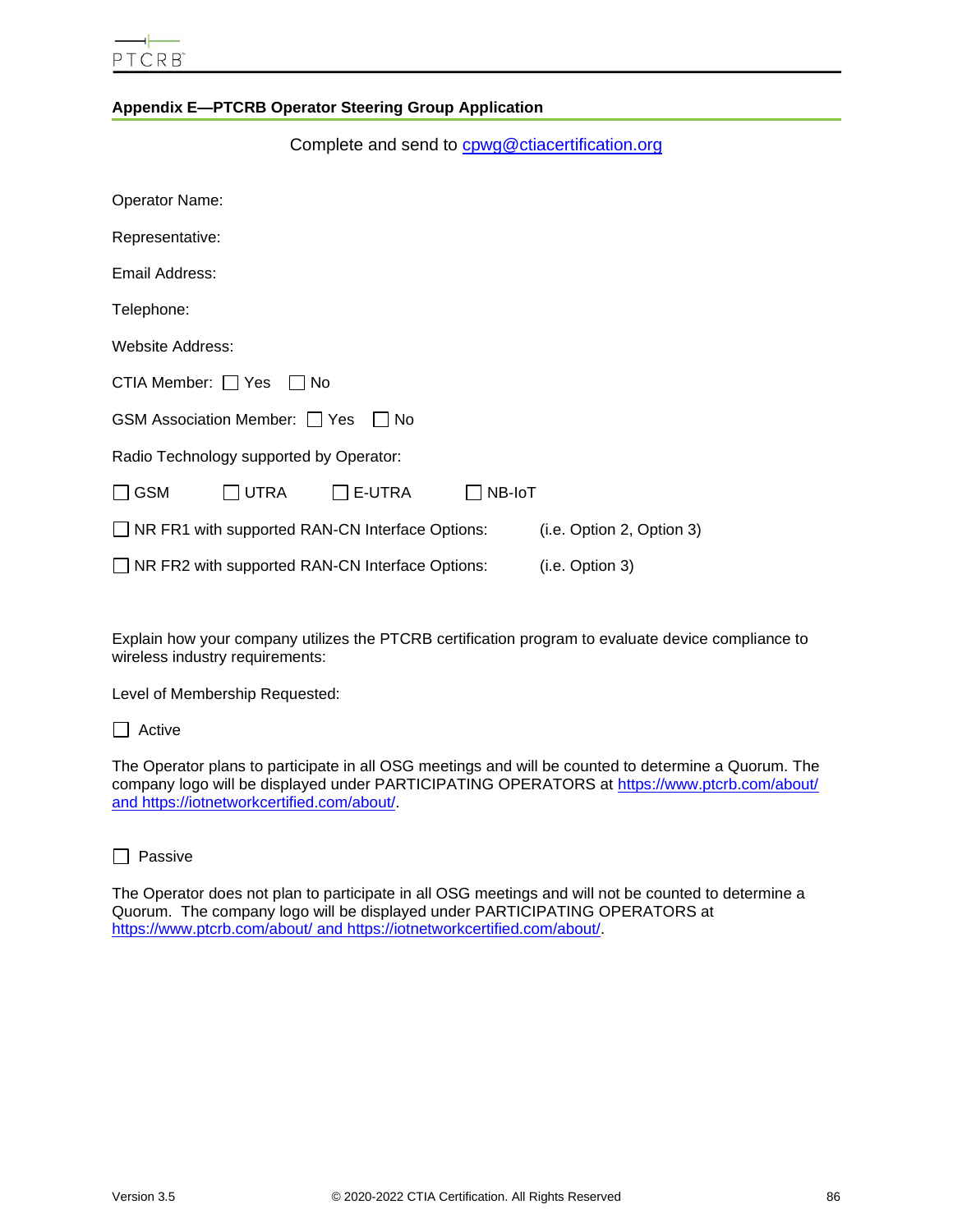# **Appendix F—Parent/Child Notebook and Tablet Platform Declaration**

Please complete the declaration for each Parent-Child pair and upload to the Child Device PTCRB certification request in the Supporting Documentation area.

| <b>Device Details</b>                                 |                                 |                  |
|-------------------------------------------------------|---------------------------------|------------------|
| Company name                                          |                                 |                  |
| Parent model name/number                              |                                 |                  |
| PTCRB Parent request #                                |                                 |                  |
| Child Device model name(s)/number(s)                  |                                 |                  |
| PTCRB Child Device request #                          |                                 |                  |
|                                                       | <b>FCC ID</b>                   | <b>ISED ID</b>   |
| <b>Embedded Module ID</b>                             |                                 |                  |
| Parent Device ID                                      |                                 |                  |
| Child Device ID                                       |                                 |                  |
| <b>Child Device Classification Details</b>            |                                 |                  |
| Platform Equivalence                                  | Meets TRP Equivalence to Parent |                  |
| <b>Compliance Testing</b>                             |                                 |                  |
|                                                       | Full TIS                        | Single-Point TIS |
| Select assessment method:                             |                                 |                  |
| (Must use same method for Parent and Child<br>Device) | Noise Signature L Module NPT    |                  |
| <b>Technical Comments (Optional)</b>                  |                                 |                  |
| Parent Device:                                        |                                 |                  |
|                                                       |                                 |                  |
| Child Device:                                         |                                 |                  |
|                                                       |                                 |                  |
|                                                       |                                 |                  |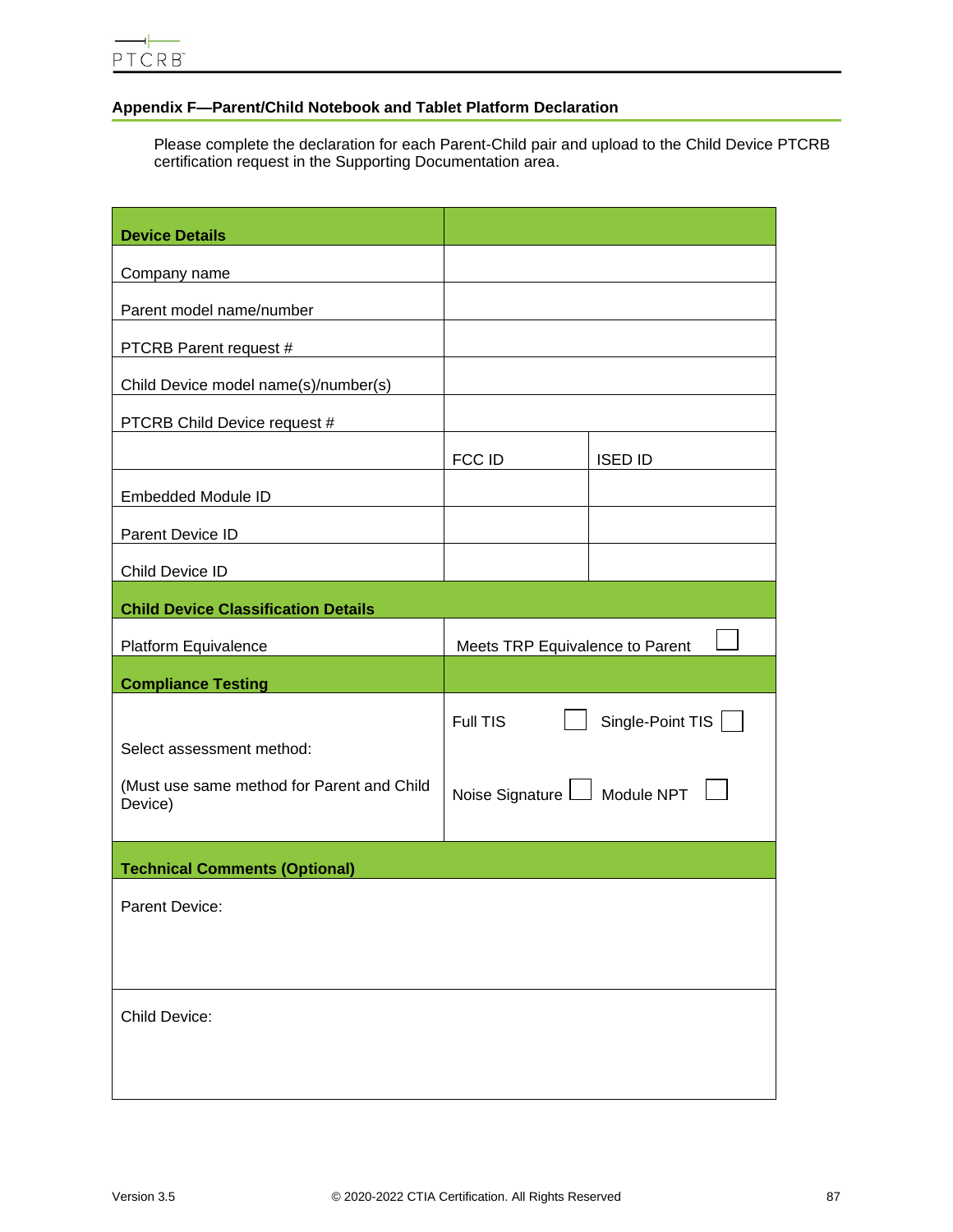

| <b>Compliance Declaration</b>  |  |
|--------------------------------|--|
| <b>DECLARATION</b> (signature) |  |
| Date of Declaration            |  |
| <b>Contact Name</b>            |  |
| <b>Email Address</b>           |  |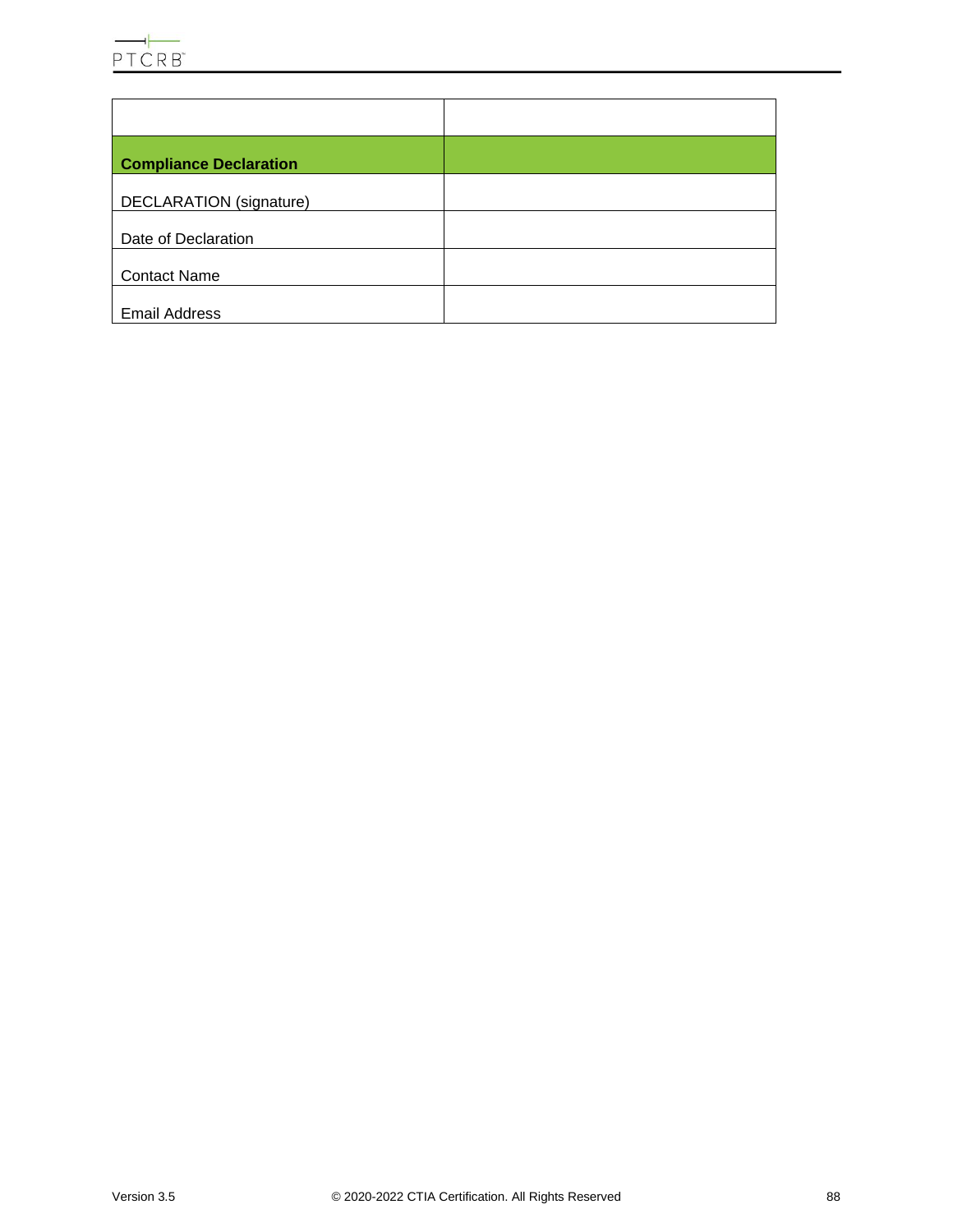# **Appendix G—Integrated Device Variant Declaration**

Please complete the declaration for each Parent-Variant pair and upload to the PTCRB certification request in the Supporting Documentation area.

| <b>Device Details</b>                                                      |  |  |
|----------------------------------------------------------------------------|--|--|
| Company name                                                               |  |  |
| Parent device name/model                                                   |  |  |
| PTCRB Parent request #                                                     |  |  |
| Parent Module manufacturer, model<br>name/number                           |  |  |
| Parent Module PTCRB request #                                              |  |  |
| Integrated Device Variant model name/model                                 |  |  |
| PTCRB Integrated Device Variant request #                                  |  |  |
| <b>Integrated Device Variant Module</b><br>manufacturer, model name/number |  |  |
| <b>Integrated Device Variant Module PTCRB</b><br>request #                 |  |  |
| Description of change from Parent to Integrated Device Variant             |  |  |
|                                                                            |  |  |
|                                                                            |  |  |
|                                                                            |  |  |
|                                                                            |  |  |
|                                                                            |  |  |
|                                                                            |  |  |
| <b>Compliance Declaration</b>                                              |  |  |
| <b>DECLARATION</b> (signature)                                             |  |  |
| Date of Declaration                                                        |  |  |
| <b>Contact Name</b>                                                        |  |  |
| <b>Email Address</b>                                                       |  |  |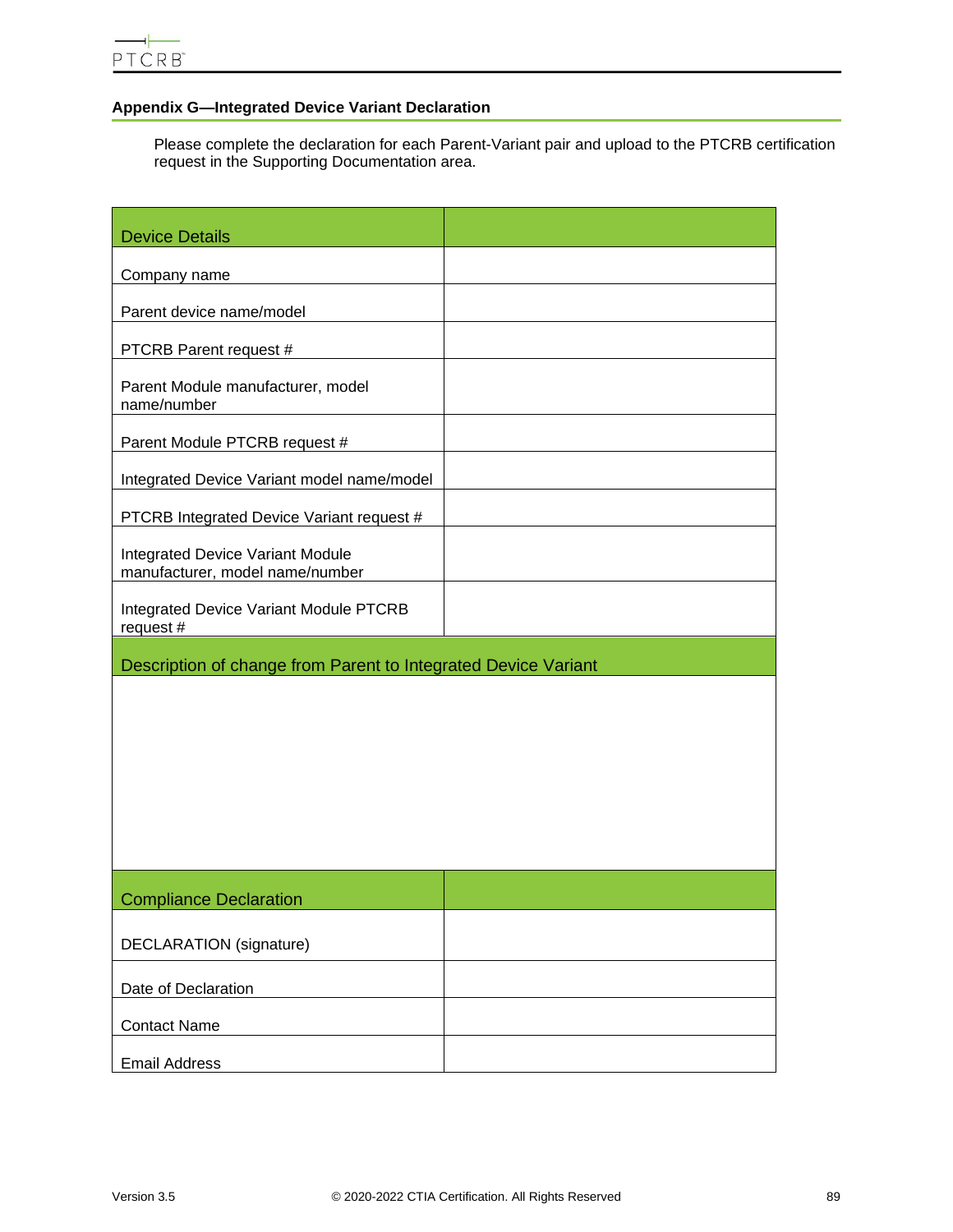# <span id="page-89-0"></span>**Appendix H— Guidelines for Testing Variant Devices**

The PTCRB Primary Test Laboratory will determine which areas of the Variant, if any, have been impacted by development from the Parent. This impact analysis will be used to determine which specific test cases shall be executed against the Variant and which can be leveraged from the Parent. The full Initial Certification testing requirement applies until this analysis is complete.

The impact analysis shall be based on documentation provided by the manufacturer to the PTCRB Primary Test Laboratory that details differences between the Parent and Variant. This documentation shall include a Parent-to-Variant functional comparison summary as well as a PICS comparison.

The following areas shall as a minimum be considered when performing the impact analysis.

## **H.1 Hardware Analysis**

#### **H.1.1 RF / Baseband / Electrical / SIM components:**

- Is the same chipset family used?
- Have RF components, RAT or band support changed?
- Have touch panels changed size or resolution?
- Have power supply arrangements changed?
- Have SIM arrangements or quantity changed?

#### **H.1.2 PCB Layout & Layers:**

- Has a 'ring-fenced' design approach been taken or has the layout changed?
- Has the number of PCB layers been changed?
- Have the PCB Ground Plane layers been changed?

#### **H.1.3 Antennas:**

- Has the antenna been re-designed or re-tuned?
- Has the antenna position changed or other large components around it such as touch panels changed?

#### **H.1.4 Audio:**

- Have the transducer parts changed or the originals re-tuned?
- Have the transducer parts position changed relative to the mechanical design?

#### **H.1.5 Mechanical & Casings:**

- Has the internal physical layout changed e.g. to accommodate new touch panel, antennas or audio transducers?
- Have case or chassis materials changed?
- Have external coatings changed e.g. metallic content?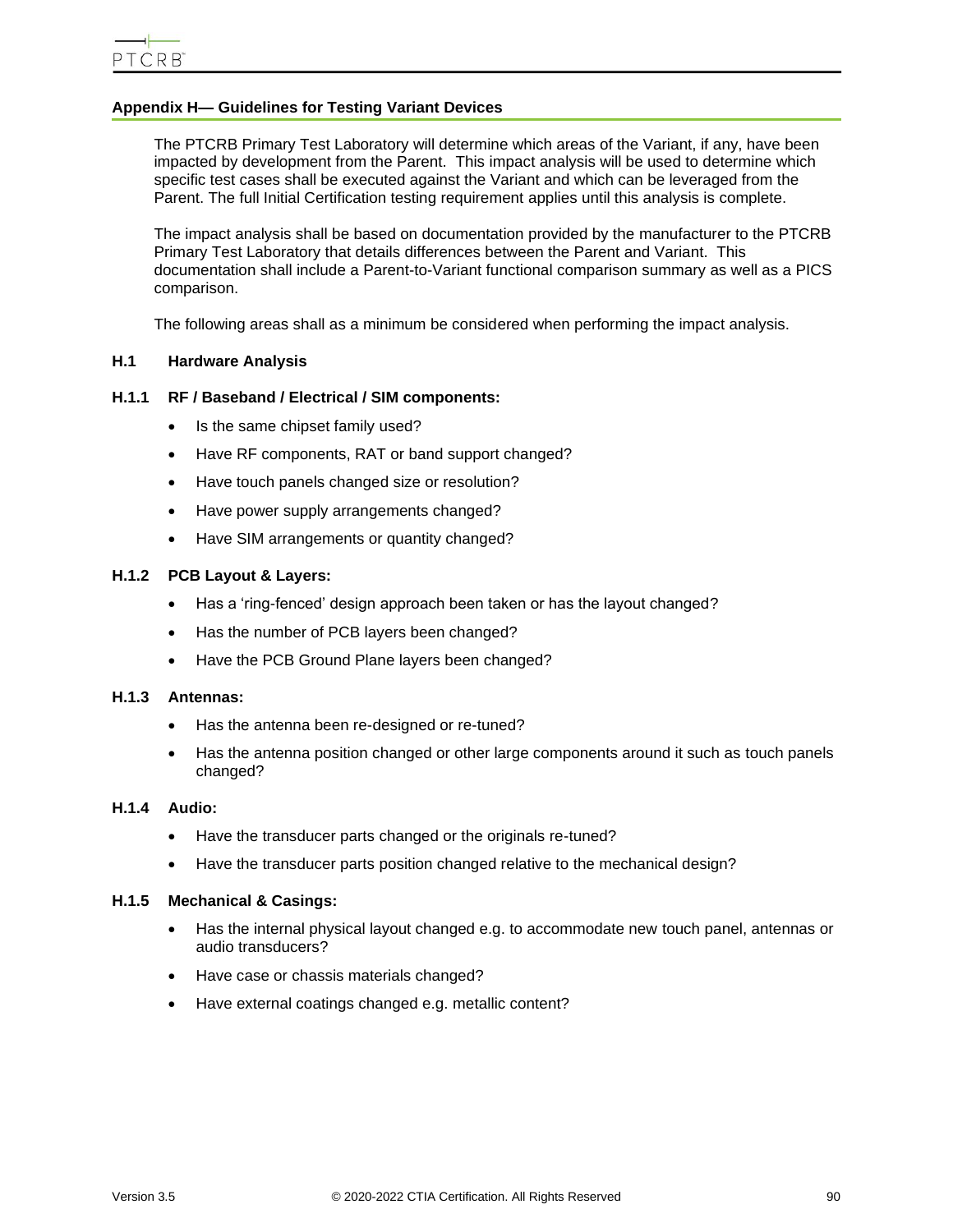# **H.2 Software Analysis**

## **H.2.1 OS Version and UI:**

- Has the major OS version changed?
- Have default apps changed e.g. dialer, messaging?

# **H.2.2 3GPP Functionality & Features:**

• Have releases or other PICS controlled functions/features changed e.g. bands, UL/DL categories, CA combos, USAT, voice codecs, AGNSS?

# **H.2.3 Application Enablers:**

• Have AEs been added e.g. MMS?